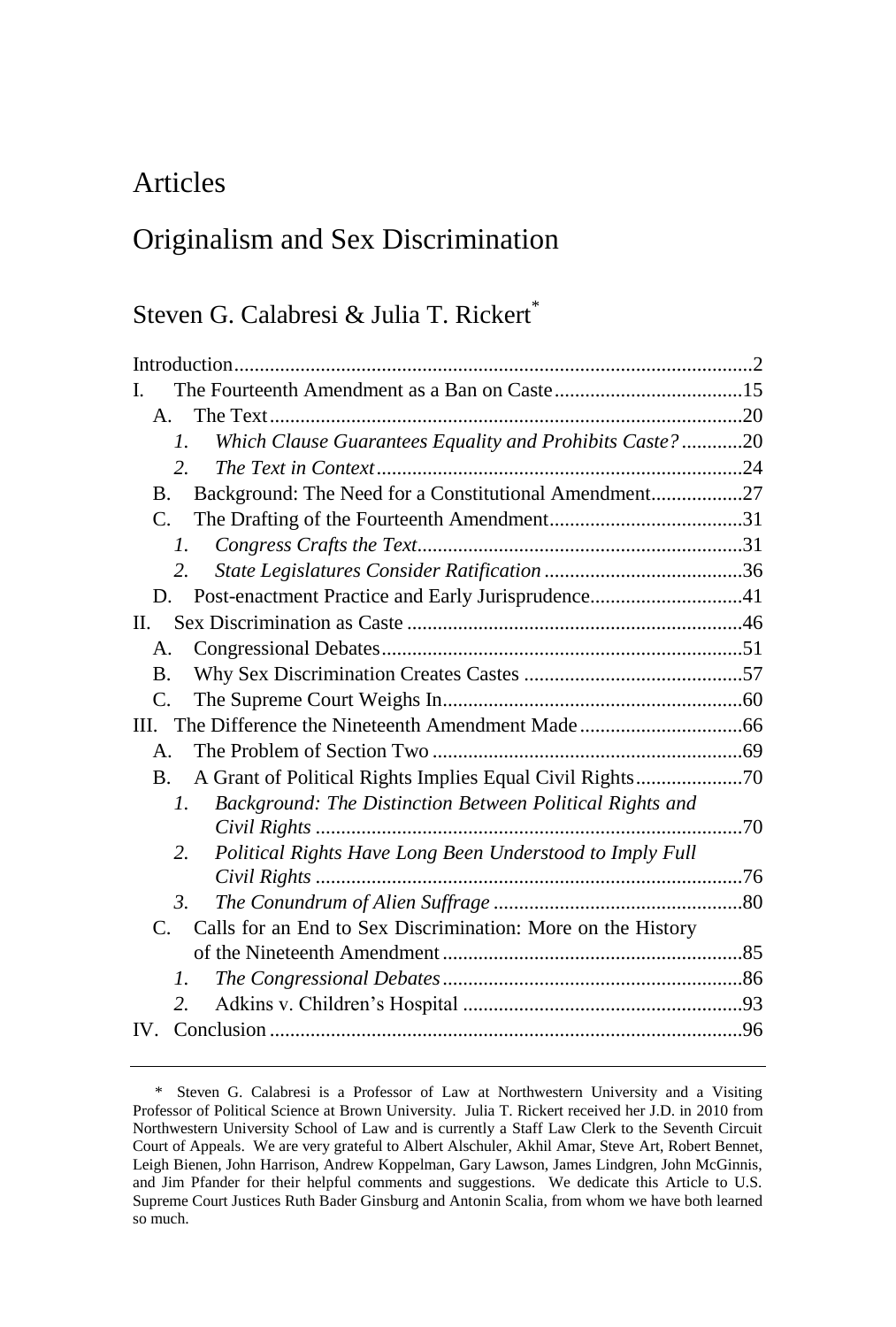#### **Introduction**

It is a truism of modern constitutional law scholarship that originalism, the judicial philosophy propounded by Justice Antonin Scalia, Justice Clarence Thomas, former Judge Robert H. Bork, and former Attorney General Edwin Meese III, cannot justify the Supreme Court's sex discrimination cases of the last forty years. Justice Scalia confidently announced in a speech at Hastings College of Law recently that the Fourteenth Amendment does not ban sex discrimination because "[n]obody thought it was directed against sex discrimination."<sup>1</sup> And, Justice Ruth Bader Ginsburg once wrote that "[b]oldly dynamic interpretation, departing radically from the original understanding, is required to tie to the fourteenth amendment's equal protection clause a command that government treat men and women as individuals equal in rights, responsibilities, and opportunities."<sup>2</sup> The received wisdom is that the only kind of discrimination that the Fourteenth Amendment was meant to outlaw originally was racial discrimination and perhaps discrimination based on ethnic origin. Both Justice Ginsburg's majority opinion in *United States v. Virginia*<sup>3</sup> (*VMI*) and Justice Scalia's strongly worded dissent in that case assume that, as a matter of original meaning, the Fourteenth Amendment does not ban sex discrimination.<sup>4</sup>

This Article shows that both Justices Ginsburg and Scalia are wrong. They have failed to recognize two demonstrable things: first, that Section One of the Fourteenth Amendment was from its inception a ban on all systems of caste;<sup>5</sup> and second, that the adoption of the Nineteenth Amendment in 1920 affected how we should read the Fourteenth Amendment's equality guarantee. The Nineteenth Amendment struck out the Constitution's only explicit privileging of the male sex (which was found in Section Two of the Fourteenth Amendment) and constitutionalized what had become widely recognized by 1920: that gender is not a rational basis for denying a person even the most exalted type of autonomy, an equal vote in a democracy. The fact that the Framers of the Fourteenth Amendment did not understand that the Amendment would eventually require the Virginia Military Institute (VMI) to admit female cadets does not undermine our

<sup>1.</sup> Adam Cohen, *Justice Scalia Mouths Off on Sex Discrimination*, TIME (Sept. 22, 2010), http://www.time.com/time/nation/article/0,8599,2020667,00.html.

<sup>2.</sup> Ruth Bader Ginsburg, *Sexual Equality Under the Fourteenth and Equal Rights Amendments*, 1979 WASH. U. L.Q. 161, 161.

<sup>3.</sup> 518 U.S. 515 (1996).

<sup>4.</sup> *See id.* at 531 (noting that the current equal protection jurisprudence "responds to volumes of history" of sex discrimination); *id.* at 566–67 (Scalia, J., dissenting) ("Much of the Court's opinion is devoted to deprecating the closed-mindedness of our forebears . . . . Closed-minded they were—as every age is, including our own, with regard to matters it cannot guess, because it simply does not consider them debatable.").

<sup>5.</sup> *See* Cass R. Sunstein, *The Anticaste Principle*, 92 MICH. L. REV. 2410, 2410–13 (1994) (positing that the Fourteenth Amendment "forbids social and legal practices from translating highly visible and morally irrelevant differences into systemic social disadvantage").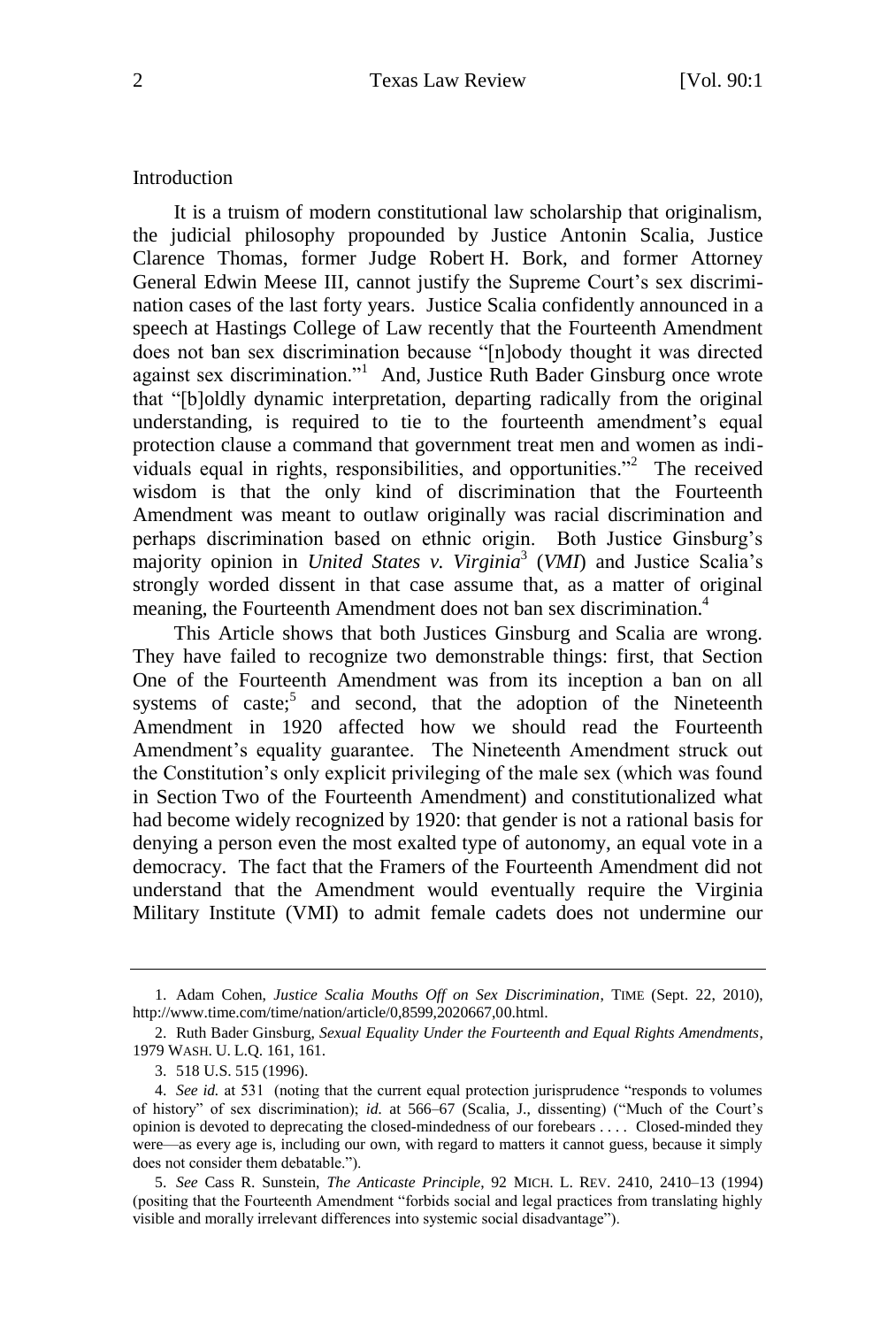claim that the application of originalist interpretive methods justifies the *VMI* decision.

We should note at the outset that all the major scholars who have written in the field agree with Justices Scalia and Ginsburg that originalism is incompatible with the majority's holding in *VMI*, so we are taking issue with those scholars as well as with Justices Scalia and Ginsburg. Professors Michael Dorf of Cornell University, Ward Farnsworth of Boston University, and Reva Siegel of Yale University have all written major articles that discuss aspects of sex discrimination and the Fourteenth Amendment, and they each conclude that, as an original matter, the Fourteenth Amendment was not meant to forbid sex discrimination.<sup>6</sup> Dorf, Farnsworth, and Siegel all assert that the Framers of the Fourteenth Amendment did not *expect* the provision to forbid sex discrimination.<sup>7</sup> But many originalists reject the use of legislative history altogether and are likely to be unmoved by the isolated statements on which Dorf, Farnsworth, and Siegel rely.<sup>8</sup> More importantly, even if one accepts that legislative history has some value—and we do—it does not follow that the original meaning of a clause or text is defined by the Framers' original expected applications.<sup>9</sup> We contend that it is not, because original expected applications are not enacted by the text, and legislators are often unaware of the implications of laws they enact. In so arguing, we agree with Yale law professor Jack Balkin. $10<sup>10</sup>$ 

8. *See, e.g.*, Zedner v. United States, 547 U.S. 489, 509–11 (2006) (Scalia, J., concurring) (writing a concurrence for the sole purpose of criticizing the majority's use of legislative history); Michael H. Koby, *The Supreme Court's Declining Reliance on Legislative History: The Impact of Justice Scalia's Critique*, 36 HARV. J. ON LEGIS. 369, 386–87 (1999) (noting the decline in the Supreme Court's use of legislative history since Justice Scalia joined the bench); Alex Kozinski, *Should Reading Legislative History Be an Impeachable Offense?*, 31 SUFFOLK U. L. REV. 807, 809, 819–20 (1998) (positing that the modern era's legislative process, with its mammoth bills and spools of legislative debate, demands congressionally mandated interpretative guidelines for the use of legislative history to be meaningful); Adrian Vermeule, *Legislative History and the Limits of Judicial Competence: The Untold Story of* Holy Trinity Church, 50 STAN. L. REV. 1833, 1896 (1998) (arguing for a rule that bars courts from considering legislative history because "there are reasons to doubt judicial competence to discern legislative intent from legislative history").

9. *See* Steven G. Calabresi & Livia Fine, *Two Cheers for Professor Balkin's Originalism*, 103 NW. U. L. REV. 663, 669–70 (2009) (arguing that antimiscegenation laws were banned despite that ban not being an original expected application of the Fourteenth Amendment).

10. *Id.* at 668–69 (agreeing with Professor Jack Balkin that original expected applications are not binding).

<sup>6.</sup> Michael C. Dorf, *Equal Protection Incorporation*, 88 VA. L. REV. 951, 975 (2002); Ward Farnsworth, *Women Under Reconstruction: The Congressional Understanding*, 94 NW. U. L. REV. 1229, 1230 (2000); Reva B. Siegel, *She the People: The Nineteenth Amendment, Sex Equality, Federalism, and the Family*, 115 HARV. L. REV. 947, 964 (2002).

<sup>7.</sup> *See* Dorf, *supra* note 6, at 974–75 (observing that the plain text of the Fourteenth Amendment allowed for the disenfranchisement of women, an issue not resolved until the passage of the Nineteenth Amendment); Farnsworth, *supra* note 6, at 1237–39 (quoting congressional leaders during the debates over the adoption of the Fourteenth Amendment saying that the Amendment's guarantees were not intended to extend to women); Siegel, *supra* note 6, at 983–84 (quoting the floor statement of Representative Broomall that "the fact that women do not vote is not in theory inconsistent with republicanism").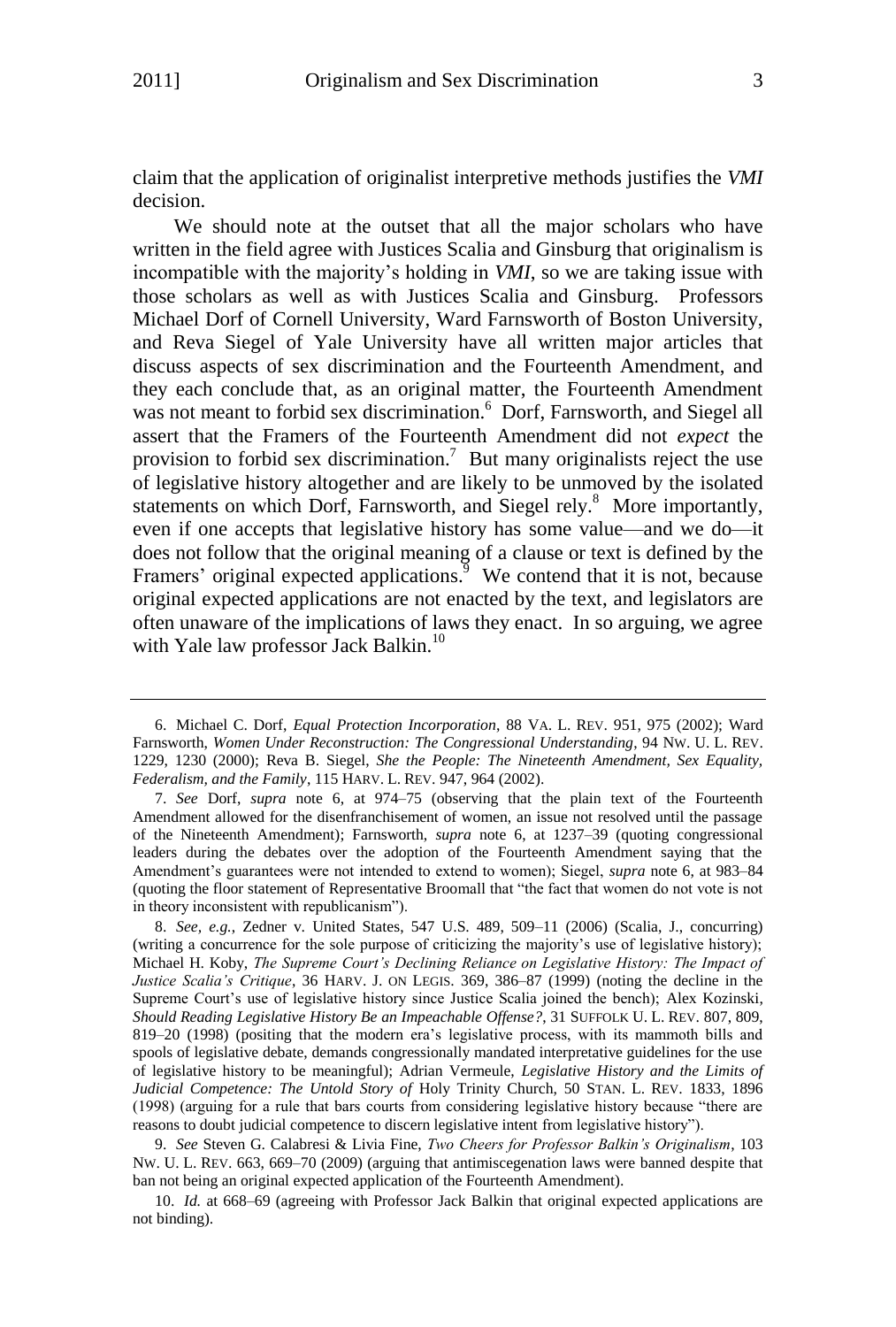#### 4 Texas Law Review [Vol. 90:1

Our thesis starts from the premise that originalists ought to begin and end all analysis with the original public meaning of constitutional texts.<sup>11</sup> We believe we are following Justice Scalia's methodology completely in this regard.<sup>12</sup> Original public meaning can be illuminated by legislative history and by contemporary speeches, articles, and dictionaries.<sup>13</sup> Additionally, understanding the original public meaning depends on knowing what interpretive methods legislators and informed members of the public used to arrive at the meaning of the provision, as professors John McGinnis and Michael Rappaport have argued persuasively.<sup>14</sup> Our analysis leads to the conclusion that the text of the Fourteenth Amendment was meant, as an original matter, to forbid class-based legislation and any law that creates a system of caste.<sup>15</sup> The Black Codes, enacted by the Southern States in 1865

13. *See* William Michael Treanor, *Taking Text Too Seriously: Modern Textualism, Original Meaning, and the Case of Amar's* Bill of Rights, 106 MICH. L. REV. 487, 497–98 (2007) (highlighting Justice Scalia's use of constitutional debating history and contemporary political writings in attempting to divine original constitutional meaning).

14. John O. McGinnis & Michael B. Rappaport, *Original Methods Originalism: A New Theory of Interpretation and the Case Against Construction*, 103 NW. U. L. REV. 751, 763 (2009) (―Although the public meaning cannot be divorced from word meanings or grammar rules, Barnett never explains why interpretive rules should be treated differently. It is true that the content of these interpretive rules is disputable, but so is the content of word meanings and grammatical rules.").

15. *See* John Harrison, *Reconstructing the Privileges or Immunities Clause*, 101 YALE L.J. 1385, 1413 (1992) (quoting Senator Jacob Howard in stating that the purpose of the Fourteenth Amendment was to "abolish[] all class legislation in the States and [do] away with the injustice of subjecting one caste of persons to a code not applicable to another'" (alterations in original)); *see also Philip A. Hamburger, Privileges or Immunities, 105 Nw. U. L. REV. 61, 123 (2011)* ("The Civil Rights Act of 1866] had secured equality in various natural rights and the due process enjoyed under law. Echoing the statute, the Fourteenth Amendment guaranteed equal protection of the laws and due process, and in both ways it also established a foundation for enforcement legislation such as the Civil Rights Act.‖); Kurt T. Lash, *The Origins of the Privileges or Immunities Clause, Part II: John Bingham and the Second Draft of the Fourteenth Amendment*, 99 GEO. L.J. 329, 399– 400 (2011) (opining that Section One of the Fourteenth Amendment granted express protection to the natural right of equal protection of the law for all persons). Professor Melissa L. Saunders has published a major article that argues that the Framers of the Fourteenth Amendment in some ways did more than merely ban a caste system. Saunders claims that the Amendment nationalized a body of constitutional limitations formulated by state courts that forbade legislatures from enacting ―‗partial' or ‗special' laws, which forbade the state to single out any person or group of persons for special benefits or burdens without an adequate 'public purpose' justification." Melissa L. Saunders, *Equal Protection, Class Legislation, and Colorblindness*, 96 MICH. L. REV. 245, 247–48 (1997). Professor Saunders thinks the Fourteenth Amendment bans not merely systems of caste,

<sup>11.</sup> ROBERT H. BORK, THE TEMPTING OF AMERICA: THE POLITICAL SEDUCTION OF THE LAW 144 (1990) ("The search is not for a subjective intention. . . . [W]hat counts is what the public understood.").

<sup>12.</sup> *See* Antonin Scalia, *Common-Law Courts in a Civil-Law System: The Role of United States Federal Courts in Interpreting the Constitution and Laws*, *in* A MATTER OF INTERPRETATION: FEDERAL COURTS AND THE LAW 3, 37–38 (Amy Gutmann ed., 1997) [hereinafter Scalia, *Common-Law Courts*] (arguing that the Constitution should be interpreted not according to the intent of the drafters, but by the original meaning of the text as understood by "intelligent and informed people of the time‖); Antonin Scalia, *Originalism: The Lesser Evil*, 57 U. CIN. L. REV. 849, 856–57 (1989) (explaining that constitutional interpretation should be grounded in the political and intellectual atmosphere at the time of the framing).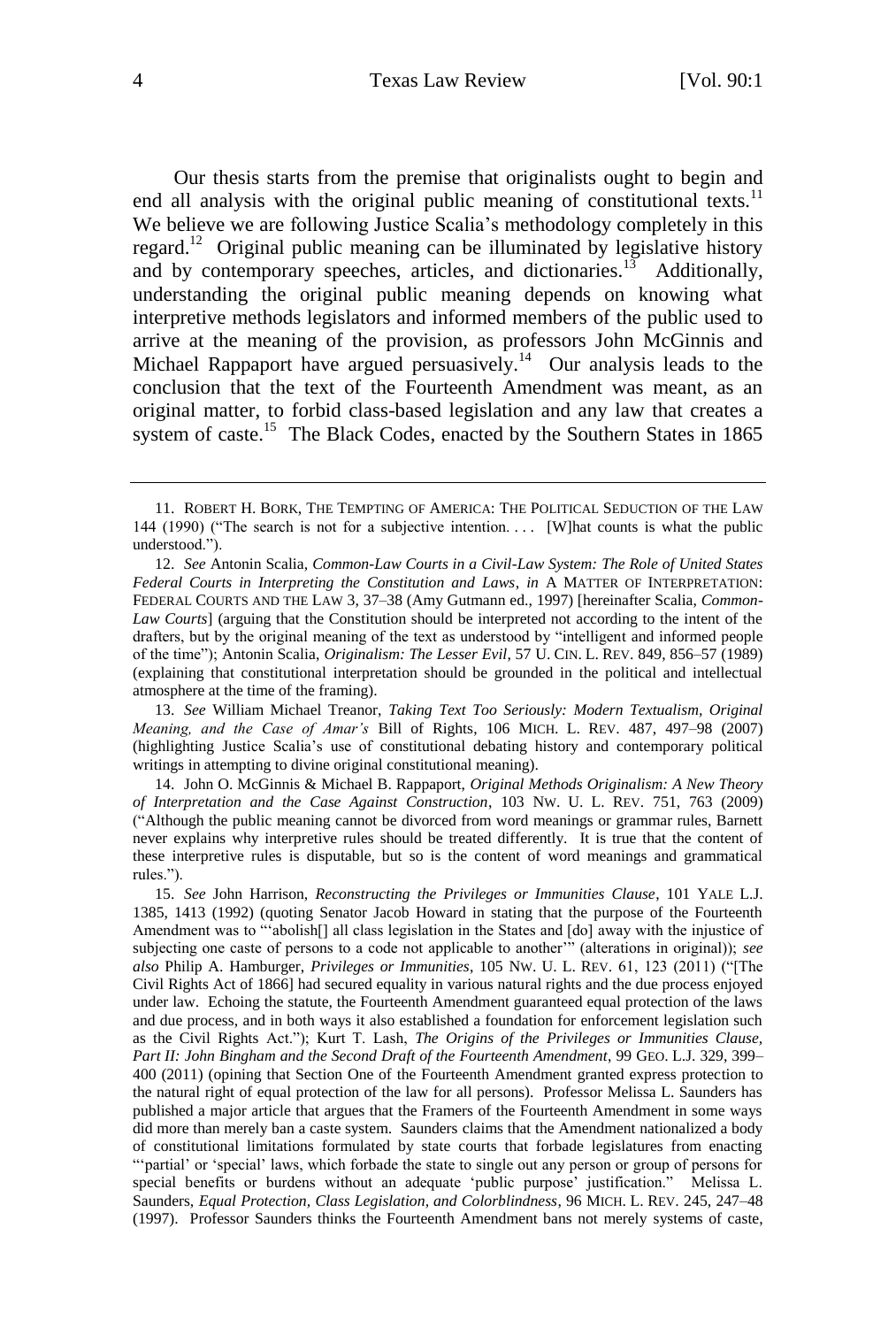in an attempt to relegate the freed slaves to second-class citizenship, created the paradigmatic example of such a caste system or system of class legislation. Congress legislated to overturn the Black Codes when it adopted the Civil Rights Act of 1866. The Fourteenth Amendment wrote that Act into the Constitution, making it unalterable by future majorities of Congress. All scholars, including the original originalist Raoul Berger, concede that the Fourteenth Amendment made the Black Codes unconstitutional by constitutionalizing the Civil Rights Act of  $1866$ <sup>16</sup>

We contend, however, that the Fourteenth Amendment did more than that. The Civil Rights Act of 1866 guaranteed "citizens, of every race and color" the same common law civil rights "as [were] enjoyed by white citizens."<sup>17</sup> But Section One of the Fourteenth Amendment is not confined to race and provides that

No State shall make or enforce *any* law which shall abridge the privileges or immunities of *citizens of the United States*; nor shall any State deprive *any person* of life, liberty, or property, without due process of law; nor deny to *any person* within its jurisdiction the equal protection of the laws.<sup>18</sup>

The Black Codes violated this command because they gave some citizens or persons a shortened or abridged list of civil rights as compared to those

16. RAOUL BERGER, SELECTED WRITINGS ON THE CONSTITUTION 185 (1987) ("[T]he uncontroverted evidence, confirmed in these pages, is that the framers [of the Fourteenth Amendment] repeatedly stated that the amendment and the Civil Rights Act of 1866 were 'identical' . . . ."); *see also* ANDREW KULL, THE COLOR-BLIND CONSTITUTION 75 (1992) ("It was the demonstrable consensus of the Thirty-ninth Congress that section 1 of the Fourteenth Amendment 'constitutionalized' the Civil Rights Act of 1866."); MICHAEL J. PERRY, WE THE PEOPLE: THE FOURTEENTH AMENDMENT AND THE SUPREME COURT 72 (1999) ("Recall that, whatever else it did, the second sentence of section one constitutionalized the 1866 Civil Rights Act."); 2 RALPH A. ROSSUM & G. ALAN TARR, AMERICAN CONSTITUTIONAL LAW: THE BILL OF RIGHTS AND SUBSEQUENT AMENDMENTS 53 (8th ed. 2010) ("The Fourteenth Amendment was obviously designed to constitutionalize the Civil Rights Act of 1866.").

17. The Civil Rights Act of 1866 provided:

That all persons born in the United States and not subject to any foreign power, excluding Indians not taxed, are hereby declared to be citizens of the United States; and such citizens, of every race and color, without regard to any previous condition of slavery or involuntary servitude, except as a punishment for crime whereof the party shall have been duly convicted, shall have the same right, in every State and Territory in the United States, to make and enforce contracts, to sue, be parties, and give evidence, to inherit, purchase, lease, sell, hold, and convey real and personal property, and to full and equal benefit of all laws and proceedings for the security of person and property, as is enjoyed by white citizens, and shall be subject to like punishment, pains, and penalties, and to none other, any law, statute, ordinance, regulation, or custom, to the contrary notwithstanding.

Civil Rights Act of 1866, ch. 31, § 1, 14 Stat. 27.

18. U.S. CONST. amend. XIV, § 1 (emphasis added).

which are usually hereditary and involve social stigmatization, but all forms of class legislation or special-interest lawmaking, which are not usually hereditary and which may not involve stigmatization. *Id.* For purposes of our argument here, all we need say is that if sex discrimination is a forbidden form of caste then it is also *a fortiori* a form of forbidden class-based, special-interest lawmaking. Saunders's article thus is entirely supportive of what we argue here.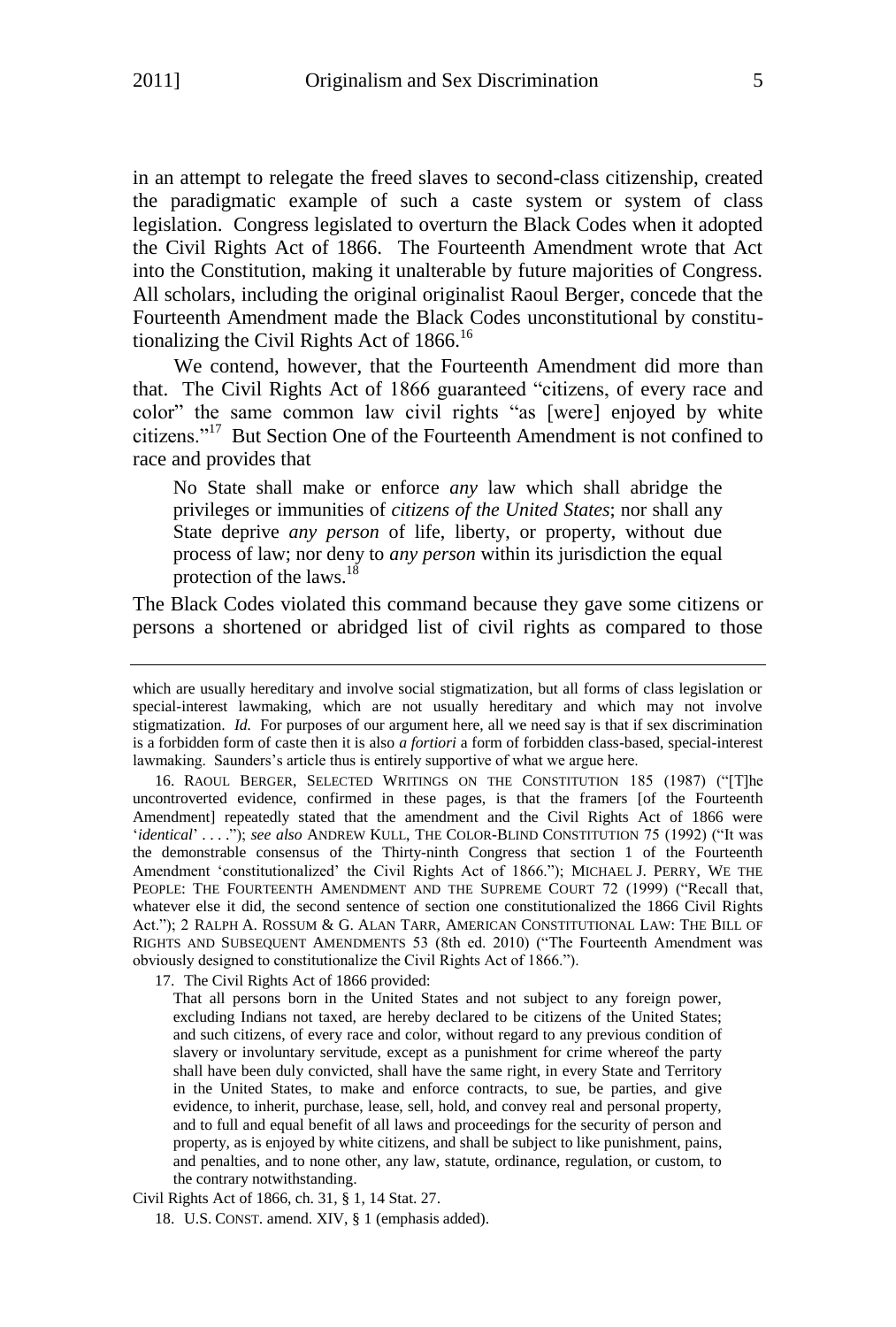enjoyed "by white citizens." But the words of the Fourteenth Amendment are general and are not confined to discrimination or abridgements on the basis of race. In this respect the Fourteenth Amendment is sharply different from the Fifteenth Amendment, which forbids only race discrimination in determining eligibility to vote.<sup>19</sup> The Fourteenth Amendment's scope is much more similar to that of the Thirteenth Amendment, which forbids the enslavement of any person, not just people of African descent.<sup>20</sup>

The Constitution's text alone is evidence of the Fourteenth Amendment's broad scope, but the original public meaning of a text can rarely be gleaned by reading it in a vacuum. As we have said, legislative history, newspaper accounts, speeches, and contemporary dictionaries can help to illuminate a text's original public meaning.<sup>21</sup> The Framers of the Fourteenth Amendment and those who contemplated its ratification said repeatedly and publicly that it forbids the imposition of caste systems and class-based lawmaking.<sup>22</sup> Those who heard them concurred in that understanding.<sup>23</sup> If asked whether the imposition of a European feudal system or an Indian caste system was unconstitutional, the Framers of the Fourteenth Amendment would not have hesitated to condemn both as a blatant violation of the no-caste norm that animates the Fourteenth Amendment.<sup>24</sup> In fact, the Amendment's Framers and contemporary commentators frequently compared race discrimination to other forms of arbitrary, caste-creating discrimination to illustrate the evil caused by the Black Codes and to explain what the Amendment would prohibit. Reasoning by analogy was the original interpretive method the Framers of the Fourteenth Amendment employed. The original meaning of the amendment is thus that it bars all systems of caste and of class-based laws, not just the Black Codes. This does not mean that no law can be discriminatory or make classifications—all laws classify<sup>25</sup>—but it does mean that a law cannot discriminate on an improper basis. Any law that discriminates or abridges civil rights to set up a hereditary caste system violates the command of

- 21. *See supra* note 13 and accompanying text.
- 22. *See infra* sections I(C)(1)–(2).
- 23. *See infra* notes 162–64 and accompanying text.
- 24. *See infra* notes 153–64 and accompanying text.

<sup>19.</sup> *See id.* amend. XV, § 1 ("The right of citizens of the United States to vote shall not be denied or abridged by the United States or by any State on account of race, color, or previous condition of servitude.").

<sup>20.</sup> *See id.* amend. XIII, § 1 ("Neither slavery nor involuntary servitude, except as a punishment for crime whereof the party shall have been duly convicted, shall exist within the United States, or any place subject to their jurisdiction.").

<sup>25.</sup> *See, e.g.*, JOHN HART ELY, DEMOCRACY AND DISTRUST: A THEORY OF JUDICIAL REVIEW 154 (1980) ("[B]urglars are certainly a group toward which there is widespread societal hostility, and laws making burglary a crime certainly do comparatively disadvantage burglars."); WILLIAM E. NELSON, THE FOURTEENTH AMENDMENT: FROM POLITICAL PRINCIPLE TO JUDICIAL DOCTRINE 138 (1988) ("A theory that the state should treat all people equally cannot mean that the state may never treat two people differently, for such a theory would mean the end of all law.").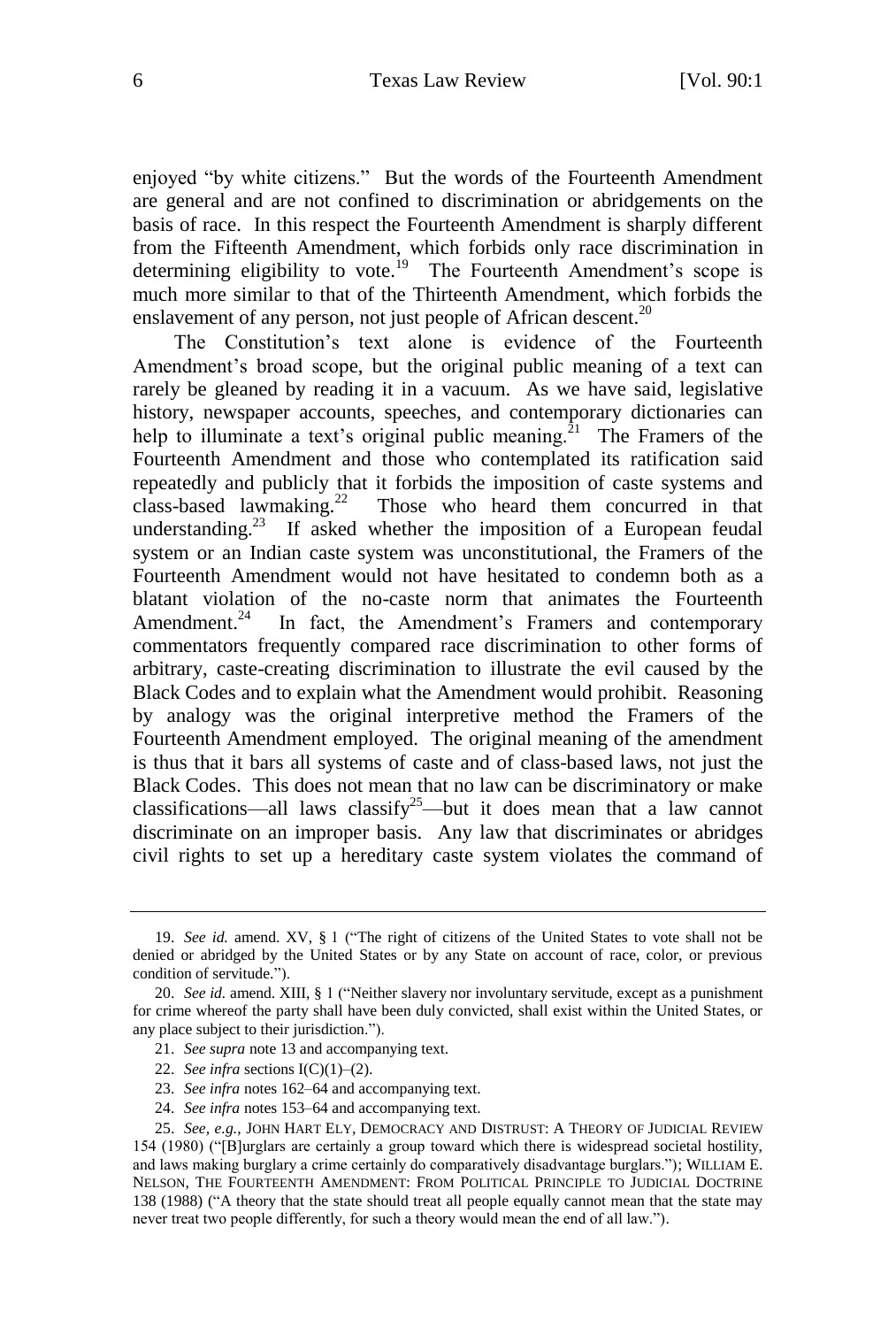Section One of the Fourteenth Amendment. According to Professor Melissa Saunders, the Amendment goes even further and bans not only systems of caste but all special or partial laws that single out certain persons or classes for special benefits or burdens.<sup>26</sup> Under this Jacksonian reading of the Fourteenth Amendment, the Black Codes would fall because they were examples of the slave power trying to perpetuate itself by giving its supporters monopoly power over the lives of the freed African-Americans. If there was one thing all Jacksonians hated, it was government-conferred monopolies or special privileges or class legislation.<sup>27</sup> This, in fact, is what President Jackson hated so much about the Bank of the United States, which was specially privileged above ordinary banks.<sup>28</sup>

Did the Framers and ratifiers of the Fourteenth Amendment understand sex discrimination to be a form of caste or of special-interest class legislation? Certainly not. But then they also did not understand when they enacted the Civil Rights Act of 1866 banning race discrimination in making contracts that they were also banning antimiscegenation laws, which made it a crime for a white person to contract to marry a black person.<sup>29</sup> The point is that sometimes legislators misapply or misunderstand their own rules. For this reason, although the Framers' original expected applications of the constitutional text are worth knowing, they are not the last word on the Fourteenth Amendment's reach. This was recognized at the time, which is precisely why some legislators worried that the Amendment would have unanticipated effects.<sup>30</sup>

It is important to note here at the start of our analysis that Congress often enacts texts into law without understanding what those texts mean. Members of Congress have little incentive to actually read and understand what they legislate, and they have great incentives to legislate ambiguously in order to please most of the people, most of the time.<sup>31</sup> It is the job of the courts to figure out what the texts that Congresses have legislated actually meant to the public at large when they were enacted into law and to apply

<sup>26.</sup> Saunders, *supra* note 15, at 247–48.

<sup>27.</sup> *See* LAWRENCE FREDERICK KOHL, THE POLITICS OF INDIVIDUALISM: PARTIES AND THE AMERICAN CHARACTER IN THE JACKSONIAN ERA 61–62 (1989) (exploring the Jacksonian fear of corporations, centralized banking, and monopolies).

<sup>28.</sup> *Id.* at 110.

<sup>29.</sup> *See* Loving v. Virginia, 388 U.S. 1, 9 (1966) (noting that the State presented legislative history tending to show that the Thirty-ninth Congress did not intend that the Civil Rights Act of 1866 ban state miscegenation laws).

<sup>30.</sup> *See infra* note 181 and accompanying text.

<sup>31.</sup> *See* ELY, *supra* note 25, at 132–33 (decrying the "undemocratic" congressional practice of passing tough decisions on to agencies via vaguely worded statutes); Jerry L. Mashaw, *Prodelegation: Why Administrators Should Make Political Decisions*, 1 J.L. ECON. & ORG. 81, 88 (1985) (noting situations in which legislators are incentivized to delegate broad policy-making authority to agencies).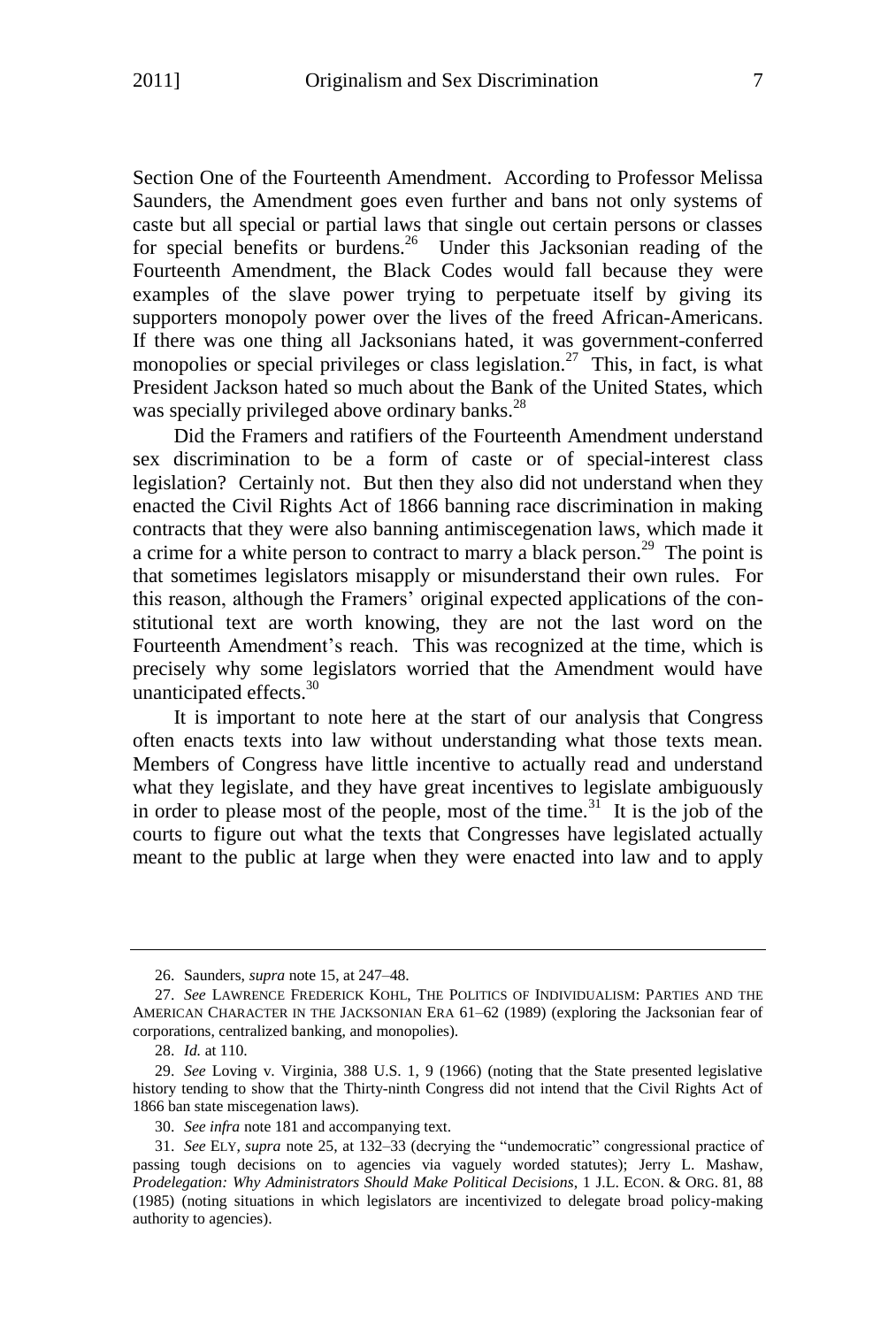those meanings to the facts of the cases before them.<sup>32</sup> This does not mean judges are free to read their own values into open-ended legislative texts. It does mean, however, that judges must construct an objective social meaning of an enacted text rather than give that text the subjective meaning that certain members of Congress said they thought it had when they voted for it.<sup>33</sup>

The idea that legal texts have an objective social meaning that differs from the subjective meaning given to the text by some who voted for it was well accepted in the post-*Marbury* world of the Thirty-ninth Congress, which ratified the Fourteenth Amendment.<sup>34</sup> And sometimes, as with interracial marriage, the result will be one that Congress did not "intend" but that it did "legislate." The ability of a law to have effects other than those intended by its drafters was recognized in the Reconstruction era, and it is generally recognized today, including by Justice Scalia.<sup>35</sup> Justice Scalia himself is the leading proponent of text over legislative history or original intent or the original application of members of Congress, <sup>36</sup> which makes his reliance on the original intentions and expected applications of the Framers of the Fourteenth Amendment with respect to sex discrimination especially puzzling. We understand today that if a tenant signs a lease with his landlord without reading all of it, he is nonetheless bound by the clauses he did not

34. For example, Senator Jacob M. Howard of Michigan famously said,

Such is the character of the privileges and immunities spoken of in the second section of the fourth article of the Constitution. To these privileges and immunities, whatever they may be—for they are not and cannot be fully defined in their entire extent and precise nature—to these should be added the personal rights guarant[e]ed and secured by the first eight amendments of the Constitution . . . .

CONG. GLOBE, 39th Cong., 1st Sess. 2765 (1866).

35. This is true when it comes to statutes. *See* Brogan v. United States, 522 U.S. 398, 403  $(1998)$  ("The reach of a statute often exceeds the precise evil to be eliminated.").

<sup>32.</sup> See U.S. CONST. art. III, § 2 (vesting power to hear all cases and controversies "arising under . . . the Laws of the United States").

<sup>33.</sup> *See* BORK, *supra* note 11, at 144 ("The search is not for a subjective intention. . . . [W]hat counts is what the public understood."). The need for courts to construct an objective original public meaning of enacted texts resembles the need for courts in tort cases to ask what a reasonable person might have done in a given situation. There is no need for originalist judges to sum up the intentions of all those who made the Fourteenth Amendment law, as Professor Robert W. Bennett claims. *See* Robert W. Bennett, *Originalism and the Living American Constitution*, *in* ROBERT W. BENNETT & LAWRENCE B. SOLUM, CONSTITUTIONAL ORIGINALISM: A DEBATE 78, 87–88 (2011) (noting that even if the mental states of individual participants in the legislative process could be ascertained, the problem of determining the intent of the whole body from the intents of its members would remain). Such judges need instead to engage in a semantic interpretation of the text based on dictionaries and grammar books in use at the time the text was enacted, as Professor Lawrence B. Solum claims in his debate with Professor Bennett. *See* Lawrence B. Solum, *We Are All Originalists Now*, *in* BENNETT & SOLUM, *supra*, at 1, 10–11 (noting that the original-publicmeaning originalist approach to word meaning involves examining writings of the period and that originalists' arguments should focus directly on linguistic meaning, grammar, and syntax). They can do this by constructing an objective original social meaning of the text at hand.

<sup>36.</sup> Scalia, *Common-Law Courts*, *supra* note 12, at 29–30 ("My view that the objective indication of the words, rather than the intent of the legislature, is what constitutes the law leads me, of course, to the conclusion that legislative history should not be used as an authoritative indication of a statute's meaning.").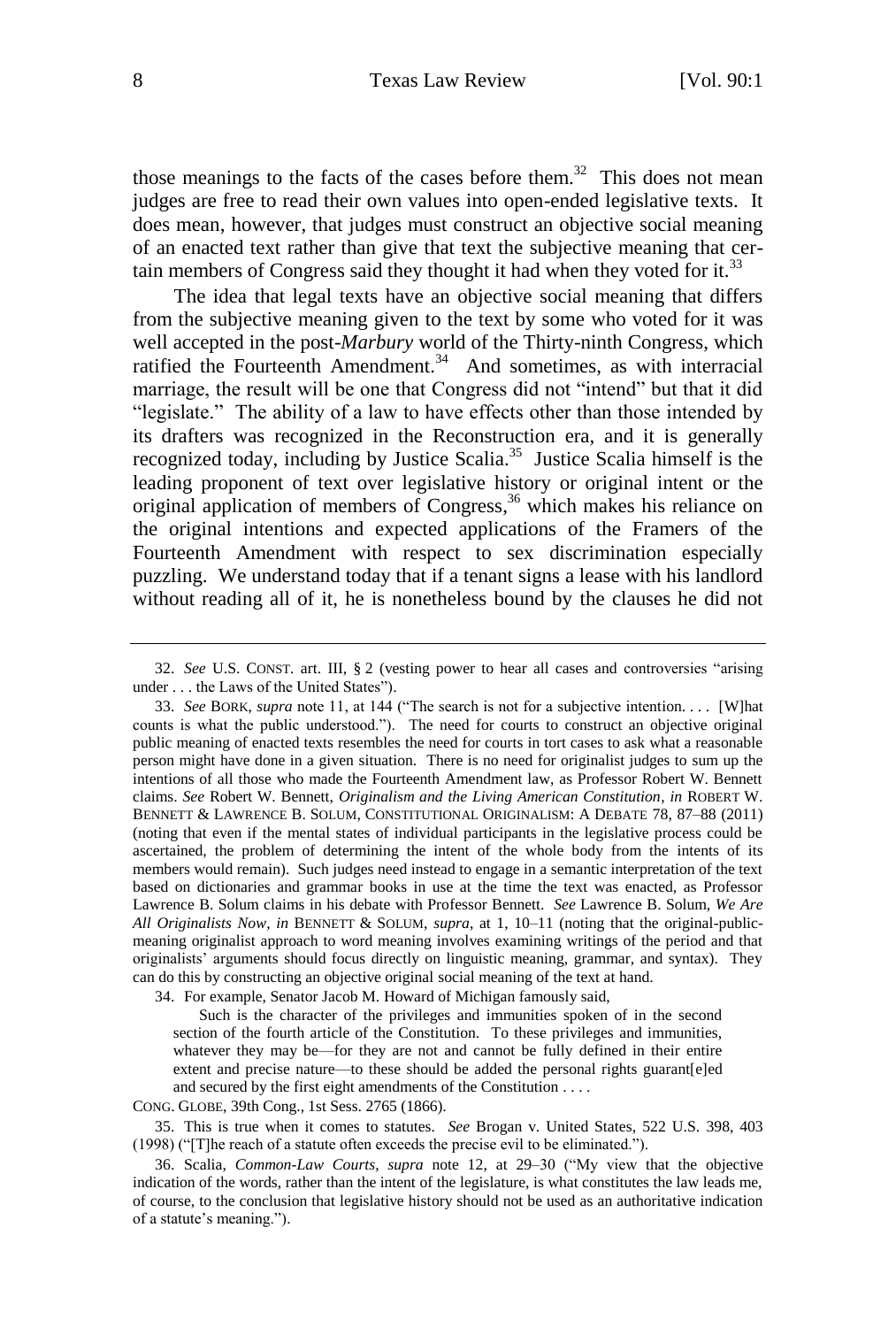read. The same principle applies when members of Congress pass, and members of state legislatures ratify, constitutional amendments. The legal system and democracy itself cannot function unless the people writing in and commenting on proposed amendments or laws can have confidence that the content of the law is embodied in the objective social meaning of its text rather than in the unknowable intentions of those who voted for it.<sup>37</sup>

Just as the Framers failed to recognize that antimiscegenation laws infringed on the freedom of contract guaranteed by the Civil Rights Act, they also were mistaken in their belief that laws discriminating on the basis of sex are not relevantly similar to laws that discriminate on the basis of race. They made clear that they believed that (most) racially discriminatory laws violate Section One's anticaste rule, but sexually discriminatory laws do not because sex classifications are different from race classifications in specific, relevant ways.<sup>38</sup> They conceded that if women had been fitted by nature for the privileges and responsibilities afforded to men, then the fears of some and the hopes of others that the Fourteenth Amendment would threaten the sexual social order would be well founded. We now know more about women's capabilities than the Fourteenth Amendment's Framers knew. Fortunately, as Robert Bork has explained, we are governed by the constitutional law that the Framers of the Fourteenth Amendment wrote and not by the unenacted opinions that its members held.<sup>39</sup> It follows that we also are not bound by their unenacted factual beliefs about the capabilities of women. Laws are to be applied to known facts.<sup>40</sup>

The change in our understanding of women's abilities has been constitutionalized by a monumental Article V amendment—the Nineteenth Amendment, which in 1920 gave women the right to vote. $^{41}$  By 1920, twothirds of Congress and three-quarters of the states had concluded that each woman should have the same voting rights as each man. Sex discrimination, although not generally understood to be a form of caste in 1868, had come to be recognized as a form of caste by 1920, when the Nineteenth Amendment

BORK, *supra* note 11, at 235.

40. This should be uncontroversial. Surely most would agree that if, for instance, the legal definition of murder requires intent to kill, and if someone were to cause a deadly car accident while experiencing an entirely unexpected seizure, that person is not guilty of murder even if the framers of the law prohibiting murder happened to believe that seizures are a symptom of murderous intent.

41. See U.S. CONST. amend. XIX ("The right of citizens of the United States to vote shall not be denied or abridged by the United States or by any State on account of sex.").

<sup>37.</sup> *Cf. id.* at 25 ("Long live formalism. It is what makes a government a government of laws and not of men.").

<sup>38.</sup> *See* discussion *infra* subpart II(A).

<sup>39.</sup> Robert Bork wrote,

I can think of no reason that rises to the level of constitutional argument why today's majority may not decide that it wants to depart from the tradition left by a majority now buried. Laws made by those people bind us, but it is preposterous to say that their unenacted opinions do.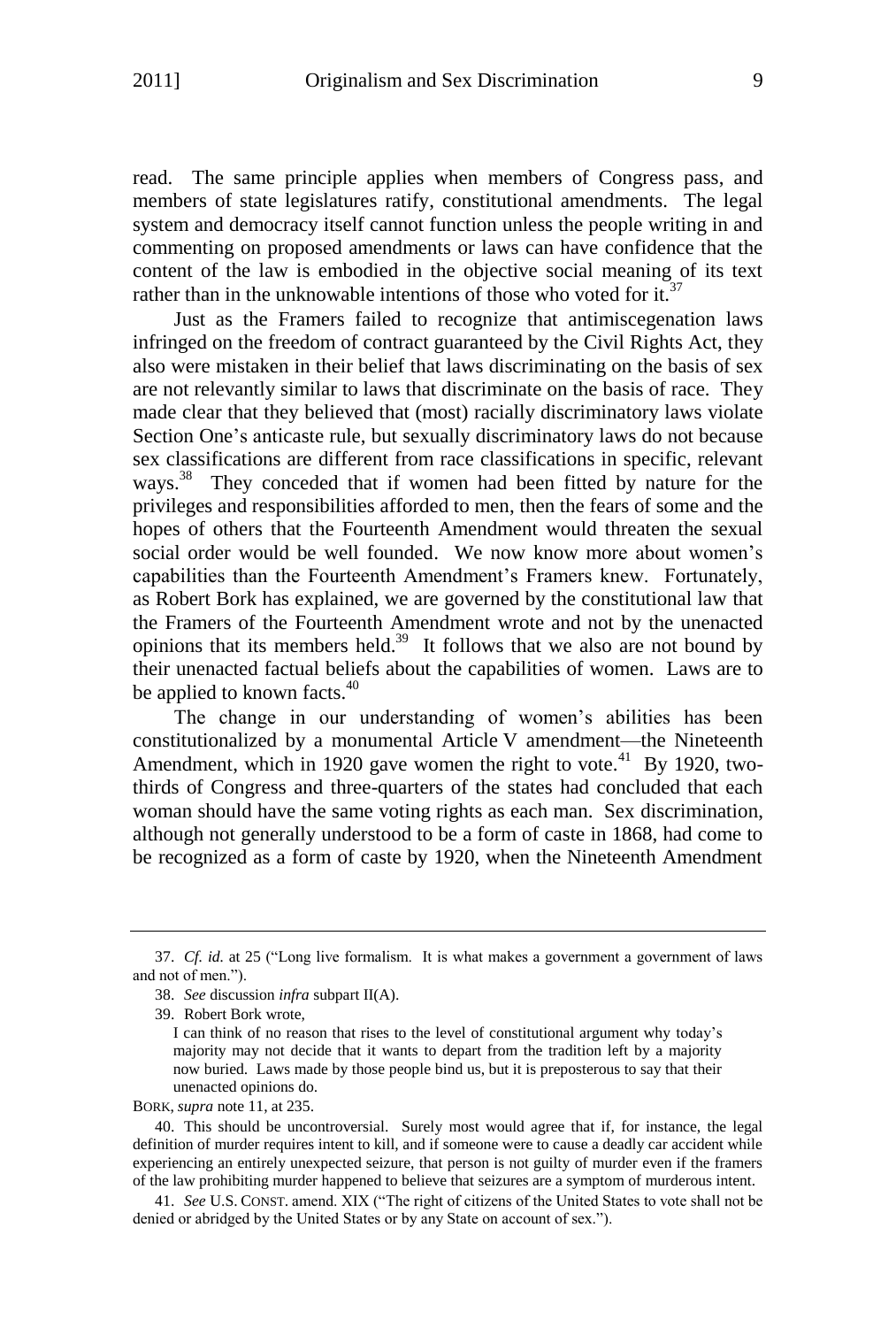was ratified.<sup>42</sup> The definition of caste had not changed; rather, the capabilities of women and the truth of their status in society had come to be better understood and that new understanding was memorialized in the text of the Constitution. 43

The Nineteenth Amendment's supporters believed they were making women equal to men in all rights by securing women the right to vote.<sup>44</sup> This makes sense: those who hold political rights have attained the highest level of autonomy that organized society has to offer. The idea that women would be able to vote but would still in some respects be second-class citizens is an implausible synthesis of the constitutional text of the Fourteenth Amendment with the constitutional text of the Nineteenth Amendment. It is not plausible to read the Constitution as guaranteeing women their right to vote for President, Congress, Governor, and state legislative positions but also as allowing the state to forbid women from making a simple contract without their husbands' consent. The words of the Constitution have to be read holistically and not by snipping off a clause and analyzing it in isolation.<sup>45</sup> The Nineteenth Amendment ought to inform our reading of the general proscription on caste systems that was put in place by the Fourteenth Amendment, just as the Fourteenth Amendment itself informs our reading of the Eleventh Amendment. 46

43. *See* ALEXANDER KEYSSAR, THE RIGHT TO VOTE: THE CONTESTED HISTORY OF DEMOCRACY IN THE UNITED STATES 212–18 (2000) (describing the rising political clout of women during the "endgame" preceding passage of the Nineteenth Amendment).

44. *See infra* subsection III(C)(1)(b); *see also* Siegel, *supra* note 6, at 968–76 (discussing deep historical ties between the Fourteenth and Nineteenth Amendments).

46. The proposition that the Fourteenth Amendment altered the Eleventh Amendment was accepted even in an opinion written by Chief Justice Rehnquist, one of the most conservative members of the Supreme Court:

Thus our inquiry into whether Congress has the power to abrogate unilaterally the States' immunity from suit is narrowly focused on one question: Was the Act in question passed pursuant to a constitutional provision granting Congress the power to abrogate? Previously, in conducting that inquiry, we have found authority to abrogate under only two provisions of the Constitution. In *Fitzpatrick*, we recognized that the

<sup>42.</sup> *Compare* 2 IDA HUSTED HARPER, THE LIFE AND WORK OF SUSAN B. ANTHONY app. at 971 (1898) ("In the oft-repeated experiments of class and caste  $\dots$  [,] [t]he right way  $\dots$  is so clear . . .—proclaim Equal Rights to All.<sup>*n*</sup>), *with* U.S. CONST. amend. XIX (enacting, in 1920, the Constitutional requirement that "[t]he right of citizens of the United States to vote shall not be denied or abridged by the United States or by any State on account of sex"); *see also infra* notes 308–21, 463 and accompanying text.

<sup>45.</sup> Professor Amar has written that, "Textual argument as typically practiced today is blinkered (‗clause-bound' in [John Hart] Ely's terminology), focusing intently on the words of a given constitutional provision in splendid isolation. By contrast, intratextualism always focuses on at least two clauses and highlights the link between them." Akhil Reed Amar, *Intratextualism*, 112 HARV. L. REV. 747, 788 (1999) (alteration in original) (footnote omitted). He continued, ―[I]ntratextualism draws inferences from the patterns of words that appear in the Constitution even in the absence of other evidence that these patterns were consciously intended." *Id.* at 790. Professor Amar was talking about understanding similar words and phrases in light of each other, but the same problems of clause-bound interpretation exist when two clauses address the same topic. The Fourteenth and Nineteenth Amendments both address the same topic—individual rights—and they must be read together to reach the fullest understanding of their meaning.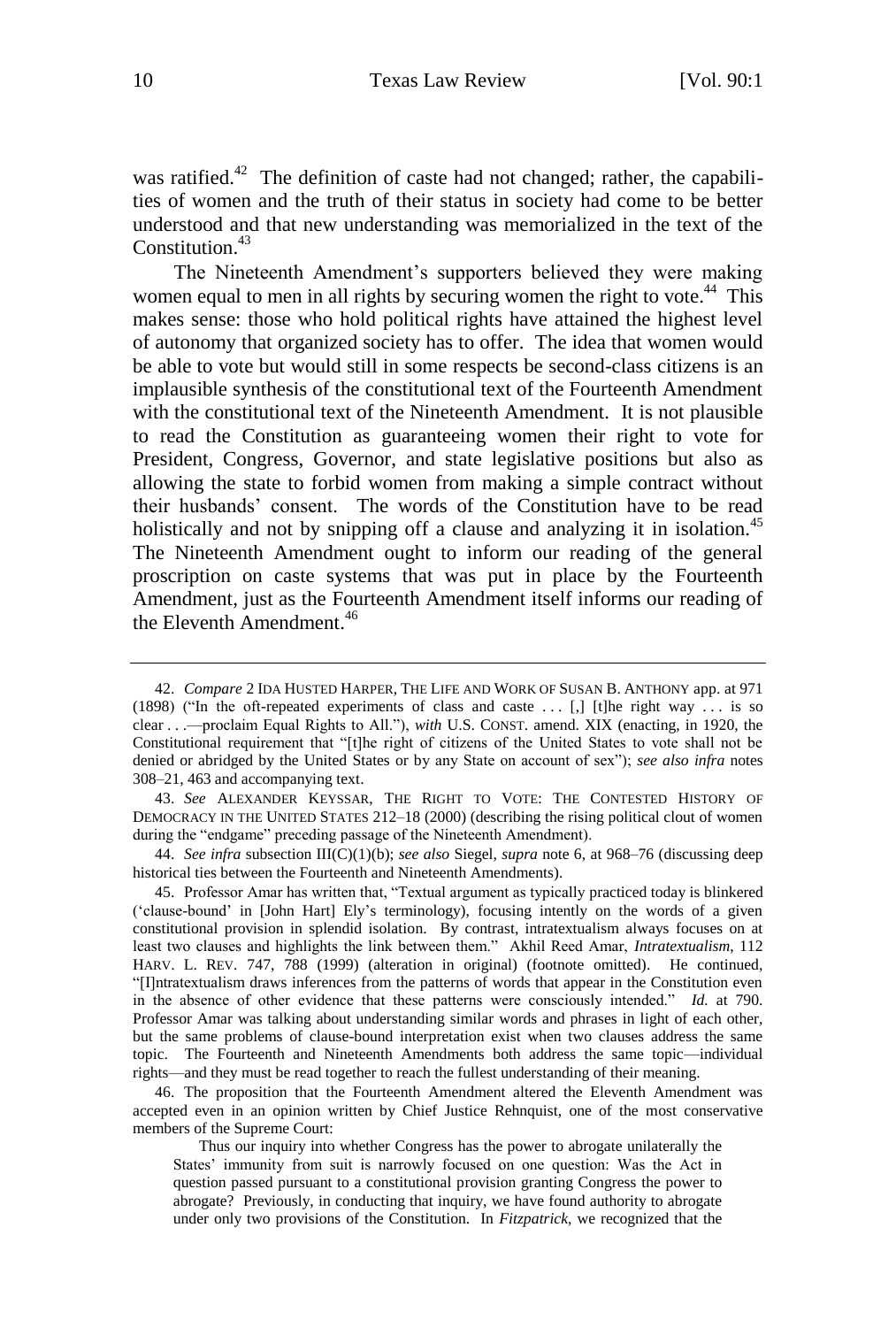We conclude that the original public meaning of the Fourteenth Amendment is that it bans all systems of caste and of class-based lawmaking, much the way the Fourth Amendment bans unreasonable searches and seizures $47$  and the Eighth Amendment bans cruel and unusual punishments.  $48$ The meaning is not static, and the adoption of the Nineteenth Amendment changed permanently the way courts ought to read the no-castediscrimination rule of the Fourteenth Amendment. Once women were given equal political rights by the Nineteenth Amendment, a reading of the general ban on caste systems in the Fourteenth Amendment that did not encompass sex discrimination became implausible. This is true for three reasons. First, the Nineteenth Amendment nullified the word "male" in Section Two of the Fourteenth Amendment, which had introduced that word into the Constitution and had countenanced sex discrimination in the bestowal of the franchise. Section Two is the only textual evidence that women's legal status was to remain unchanged by the Fourteenth Amendment.<sup>49</sup> Second, there is abundant evidence that political rights have always been understood to hold a place at the apex of the hierarchy of rights.<sup>50</sup> The category of civil rights is broader and more inclusive than the category of political rights.<sup>51</sup> For

Seminole Tribe of Fla. v. Florida, 517 U.S. 44, 59 (1996) (citations omitted).

47. *See* U.S. CONST. amend. IV ("The right of the people to be secure in their persons, houses, papers, and effects, against unreasonable searches and seizures, shall not be violated, and no Warrants shall issue, but upon probable cause, supported by Oath or affirmation, and particularly describing the place to be searched, and the persons or things to be seized.").

48. *See U.S. CONST. amend. VIII ("Excessive bail shall not be required, nor excessive fines* imposed, nor cruel and unusual punishments inflicted.").

49. Section Two of the Fourteenth Amendment provides,

U.S. CONST. amend. XIV, § 2 (emphasis added).

50. *See infra* subpart III(B).

51. *See* Oregon v. Mitchell, 400 U.S. 112, 163 (1970) (illustrating a historical distinction between civil rights that are required by "full membership in a civil society" and "participation in the political process," which is not necessarily so).

Fourteenth Amendment, by expanding federal power at the expense of state autonomy, had fundamentally altered the balance of state and federal power struck by the Constitution. We noted that § 1 of the Fourteenth Amendment contained prohibitions expressly directed at the States and that § 5 of the Amendment expressly provided that ―The Congress shall have power to enforce, by appropriate legislation, the provisions of this article." We held that through the Fourteenth Amendment, federal power extended to intrude upon the province of the Eleventh Amendment and therefore that § 5 of the Fourteenth Amendment allowed Congress to abrogate the immunity from suit guaranteed by that Amendment.

Representatives shall be apportioned among the several States according to their respective numbers, counting the whole number of persons in each State, excluding Indians not taxed. But when the right to vote at any election for the choice of electors for President and Vice President of the United States, Representatives in Congress, the Executive and Judicial officers of a State, or the members of the Legislature thereof, is denied to any of the *male inhabitants* of such State, being twenty-one years of age, and citizens of the United States, or in any way abridged, except for participation in rebellion, or other crime, the basis of representation therein shall be reduced in the proportion which the number of such male citizens shall bear to the whole number of male citizens twenty-one years of age in such State.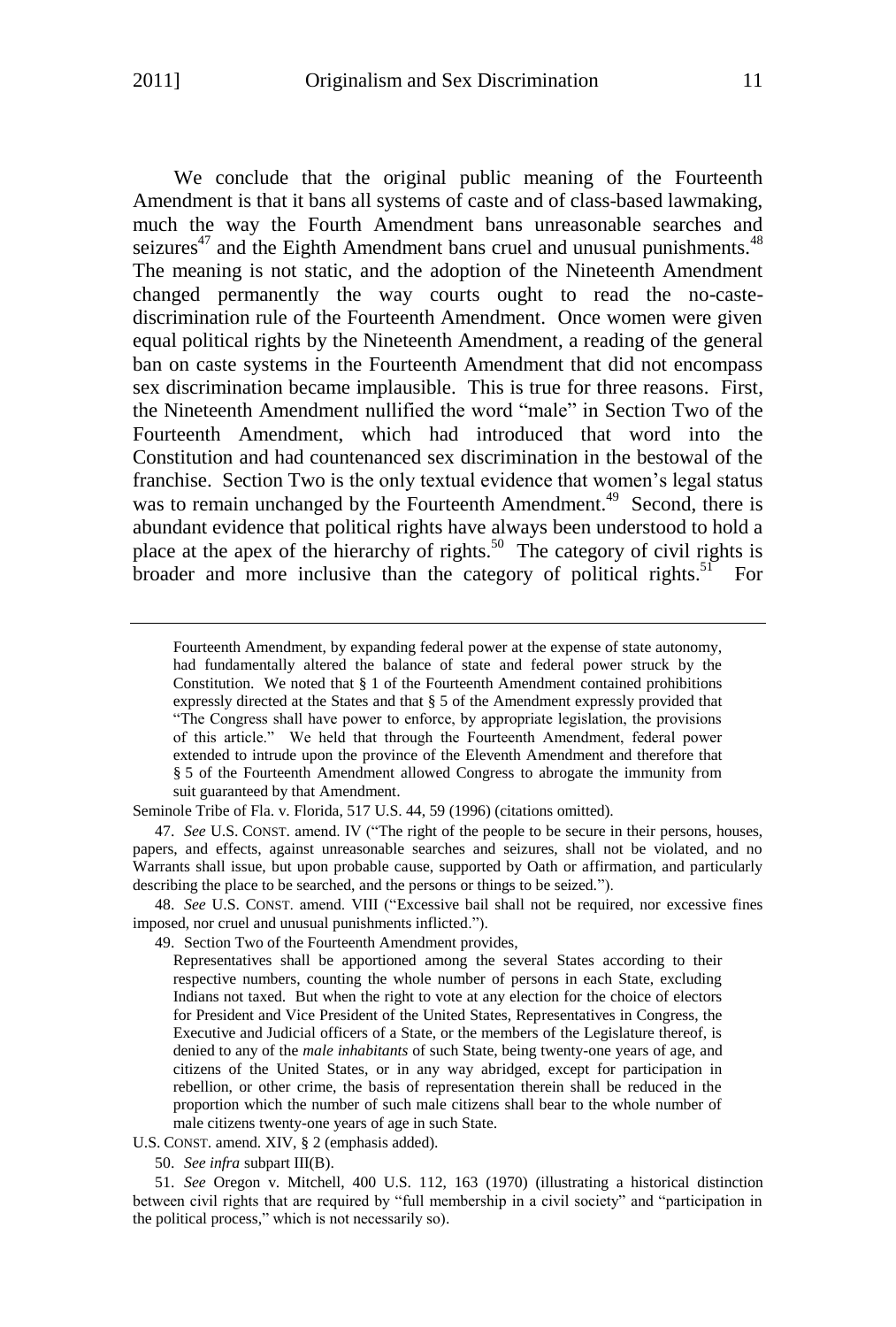#### 12 Texas Law Review [Vol. 90:1

example, children have civil rights, but they lack the political right to vote.<sup>52</sup> Thus, giving women the political right to vote suggests that it is no longer plausible to deny them equal civil rights with men. Finally, giving women the right to vote is a constitutional repudiation of the mistaken facts that the Framers of the Fourteenth Amendment relied upon when they formed their original expectation that Section One would not alter the legal condition of women.

Put another way, constitutionally protecting a group's political rights is an acknowledgment that a certain characteristic, such as sex, does not affect a person's competence to exercise the most carefully bestowed of all rights the right to vote. A constitutional guarantee that *political* rights will not be denied based on gender therefore should be seen as creating a presumption that denials of *civil* rights on that basis violate the Fourteenth Amendment's rule against caste systems. Even the pre-New Deal Supreme Court recognized as much in its 1923 decision in *Adkins v. Children's Hospital*, <sup>53</sup> where Justice Sutherland led five Justices to the conclusion that the Nineteenth Amendment made women as well as men the beneficiaries of Lochnerian substantive due process.<sup>54</sup> The case led Justice Holmes to quip in dissent, "It will need more than the Nineteenth Amendment to convince me that there are no differences between men and women, or that legislation cannot take those differences into account."<sup>55</sup> Justice Holmes never explained, however, why the Nineteenth Amendment ought not affect our reading of the Fourteenth, and his dissent was motivated by his opposition to *Lochner*-style substantive due process for men as well as for women.<sup>56</sup> Holmes dissented in *Lochner v. New York*<sup>57</sup> as well as in *Adkins*, so he in fact would have applied the same constitutional rule to men as he applied to women notwithstanding his *Adkins* quip.

The Supreme Court in recent years has inexplicably ignored the Nineteenth Amendment. As we argue in this Article, and as Professor Reva Siegel has argued,<sup>58</sup> this is a mistake. The Court should recognize the

56. *See id.* at 570 (expressing disdain that the Court did not share his view that *Lochner* had been overruled by *Bunting v. Oregon*, 243 U.S. 426 (1917)).

58. Siegel, *supra* note 6, at 1022. Professor Mark Yudof has also opined that the *Adkins* reliance on the Nineteenth Amendment was "well placed." Mark G. Yudof, *Equal Protection*,

<sup>52.</sup> *Compare, e.g., In re* Gault, 387 U.S. 1, 13 (1967) ("[N]either the Fourteenth Amendment nor the Bill of Rights is for adults alone."), *with* U.S. CONST. amend. XXVI, § 1 (protecting the right to vote only for citizens eighteen years of age and older).

<sup>53.</sup> 261 U.S. 525 (1923), *overruled by* W. Coast Hotel Co. v. Parrish, 300 U.S. 379 (1936).

<sup>54.</sup> *Id.* at 553. Justices Taft, Sanford, and Holmes dissented. *Id.* at 562, 567.

<sup>55.</sup> *Id.* at 569–70 (Holmes, J., dissenting). In his separate dissent, Chief Justice Taft explained that "[t]he Nineteenth Amendment did not change the physical strength or limitations of women upon which the decision in *Muller v. Oregon* rests. . . . I don't think we are warranted in varying constitutional construction based on physical differences between men and women, because of the Amendment." *Id.* at 567. Justice Holmes did not address whether the Nineteenth Amendment would warrant construing the Fourteenth Amendment differently if a challenged law were based on supposed *intellectual* differences between men and women.

<sup>57.</sup> 198 U.S. 45, 74 (1905) (Holmes, J., dissenting).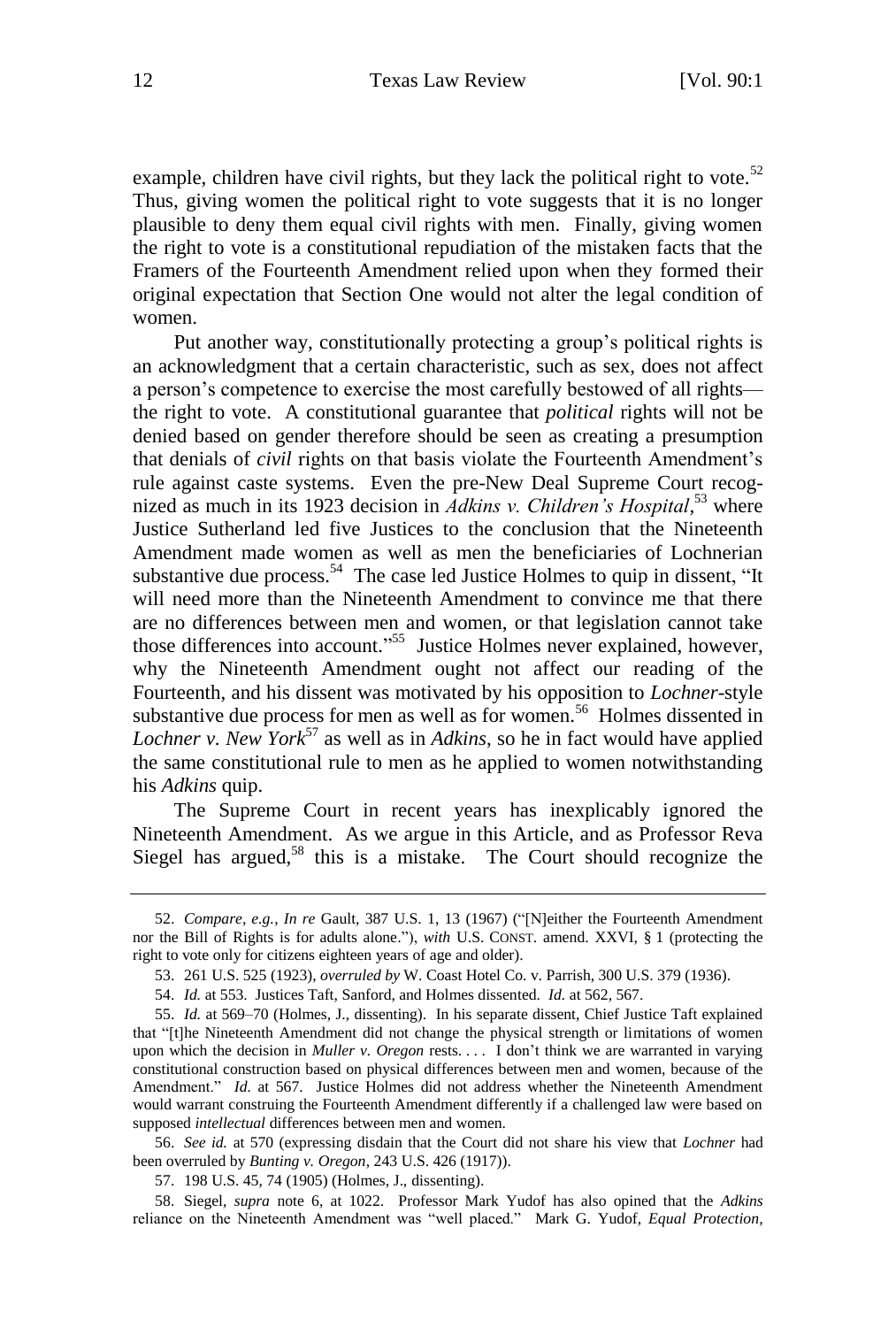significance of the Nineteenth Amendment to Fourteenth Amendment interpretation. We and Professor Siegel agree on this, but on another important point we do not agree. She argues that the Court should ground its sex discrimination doctrine in the independent history of the women's movement, thereby obviating any need for the Court to analogize race and sex in order to find that sex discrimination is prohibited by the Fourteenth Amendment.<sup>59</sup> She gives a sociohistorical account, one that is less concerned with the legislative history, the nuances of text, and the original interpretive methods of the Framers.

We think our approach is more deeply grounded in law. The evidence leads us to conclude that the Court, by employing an analogy between race and sex, has acted consistently with the original interpretive methods of the Framers of the Fourteenth Amendment to find that sex discrimination is banned. The Fourteenth Amendment, as a matter of original public meaning, was drafted to prohibit systems of caste, which is why the text of the Amendment does not confine its reach only to race discrimination. The Framers, supporters, and early interpreters of the Amendment concluded that race discrimination created a system of caste and that the Amendment would reject race discrimination as a forbidden caste system. $^{60}$  They came to this conclusion by comparing institutionalized race discrimination to feudalism and the Indian caste system, finding that all were the same type of hereditary, class-based discrimination.<sup>61</sup> Although the Fourteenth Amendment's text is open-ended and cannot be understood using only semantic methods, these "paradigm cases," as Professor Jed Rubenfeld has called them,<sup>62</sup> let us know what sort of discrimination was to be made unconstitutional.

The Framers' use of analogy to understand the scope of the Amendment means that the modern Supreme Court, by comparing sex discrimination to race discrimination, has employed the appropriate interpretive method. The Court has only faltered by not following the analogy far enough. The ties between the Fifteenth and Nineteenth Amendments must be taken into account when analogizing race and sex. The Fifteenth Amendment completed the constitutional process of elevating nonwhite Americans to

61. *See infra* subparts I(B)–(C).

*Class Legislation, and Sex Discrimination: One Small Cheer for Mr. Herbert Spencer's* Social Statics, 88 MICH. L. REV. 1366, 1403 (1990) (book review).

<sup>59.</sup> See Siegel, *supra* note 6, at 1018, 1022 (observing that "in the immediate aftermath of ratification, both the Supreme Court and Congress understood the Nineteenth Amendment to redefine citizenship for women in ways that broke with the marital status traditions of the common law," a fact ignored by the current "ahistorical" sex discrimination doctrine grounded in an analogy to race discrimination).

<sup>60.</sup> *See infra* Part I.

<sup>62.</sup> We agree with Professor Rubenfeld that "on the basis of the Fourteenth Amendment's paradigm cases, . . . state action is unconstitutional if it purposefully imposes an inferior caste status on any group.‖ Jed Rubenfeld, *The Purpose of Purpose Analysis*, 107 YALE L.J. 2685, 2685 (1998). He has argued persuasively for the importance of paradigm cases in constitutional law. Jed Rubenfeld, *Affirmative Action*, 107 YALE L.J. 427, 455–57 (1997).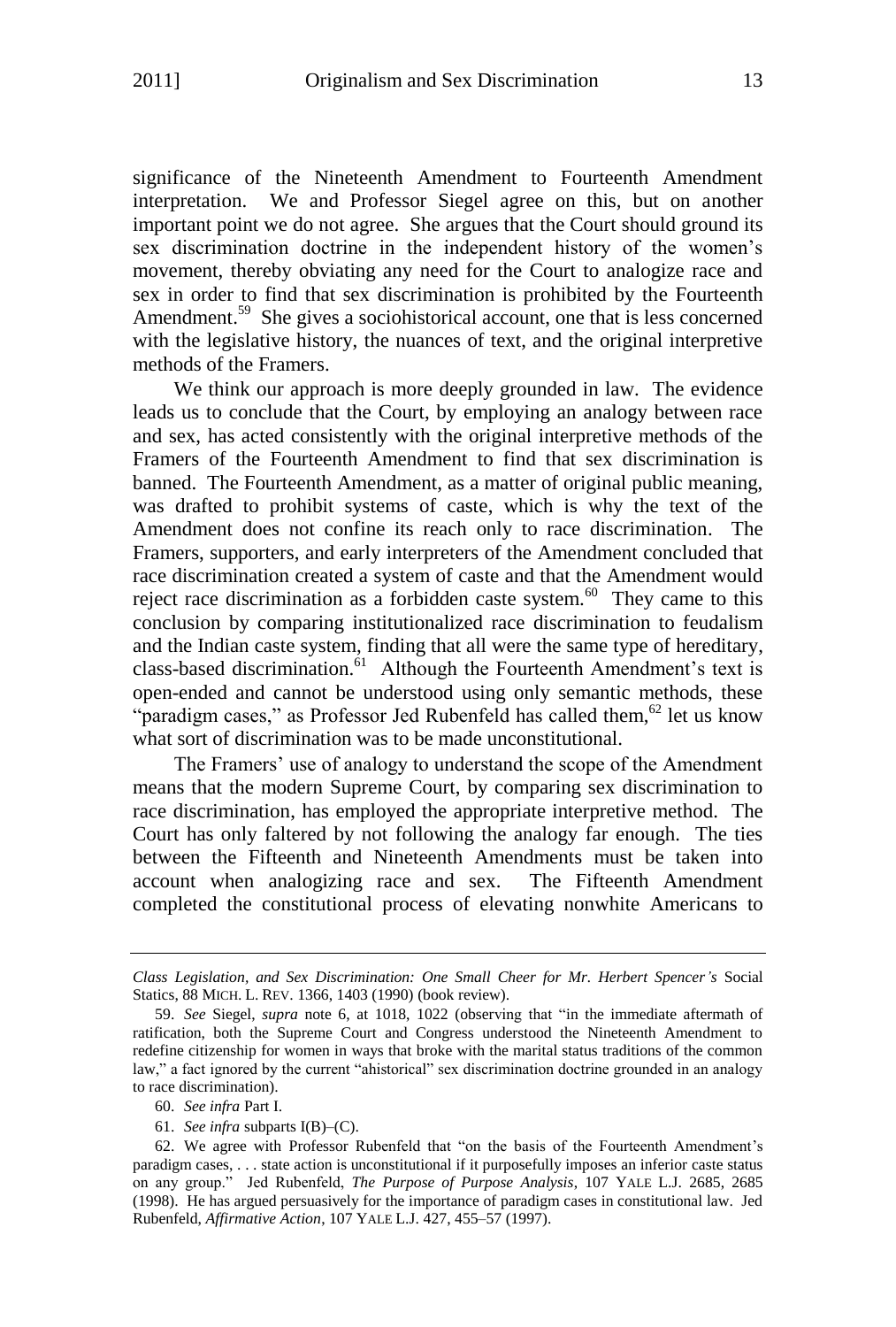equal citizenship with white Americans. The Nineteenth Amendment was understood to do the same thing for women. The Court should not, however, require a perfect analogy between race and sex. The analogy between the Indian caste system and American slavery is also imperfect, suggesting that the Framers were looking for less than absolute interchangeability.

Our Article proceeds in four parts. Part I explains why the Fourteenth Amendment ought to be read as enacting a general prohibition on all classbased discrimination or systems of caste and not merely on laws that discriminate on the basis of race. The part begins with the text of Section One of the Fourteenth Amendment and shows how that text both constitutionalized the Civil Rights Act of 1866 and went even further. We collect here a large number of statements by members of the Thirty-ninth Congress and others who considered the Amendment's ratification, as well as early postenactment interpretations. We show that the Amendment reflected a widespread rejection of classifications based on birth status or religious designation, such as those found in feudalism and the Indian caste system. Racially discriminatory laws, like the laws that provided for African-Americans to be held in slavery, were simply an especially damaging and insidious species of class legislation. The Framers believed that other types of class legislation would also be barred by the Amendment. This was expressed by Congress in a number of ways, including by the rejection of an earlier draft of the Amendment that only prohibited race discrimination. The proper understanding of the Fourteenth Amendment is that it enacted a general rule prohibiting all systems of caste or of class-based laws.

Part II considers the way that Congress and the public understood the relationship between the Fourteenth Amendment's no-caste rule and sex discrimination. We argue that sex discrimination is precisely the kind of discrimination prohibited by the Fourteenth Amendment, despite the fact that the Framers of the Fourteenth Amendment did not understand this to be the case. An analysis of the discussions in Congress on women and the Fourteenth Amendment reveals a bipartisan congressional belief that *if* sex discrimination *were* like race discrimination in particular ways—i.e., if women were a caste—then sex discrimination would be prohibited by the Fourteenth Amendment. The question of whether sex discrimination was (or was not) a form of caste was purely a question of fact. We will try to explain how the term *caste* was understood by the Framers of the Fourteenth Amendment and why they did not generally recognize sex discrimination to be a form of caste before or during Reconstruction. We will also present the nineteenth-century minority view that gender discrimination did indeed create a forbidden form of caste, a view that anticipated the vast changes in public opinion that would culminate in the adoption of the Nineteenth Amendment. The adoption of the Nineteenth Amendment reflected a broad consensus that an individual's sex could not make him or her unfit to exercise an equal portion of the popular sovereignty that defines democracy.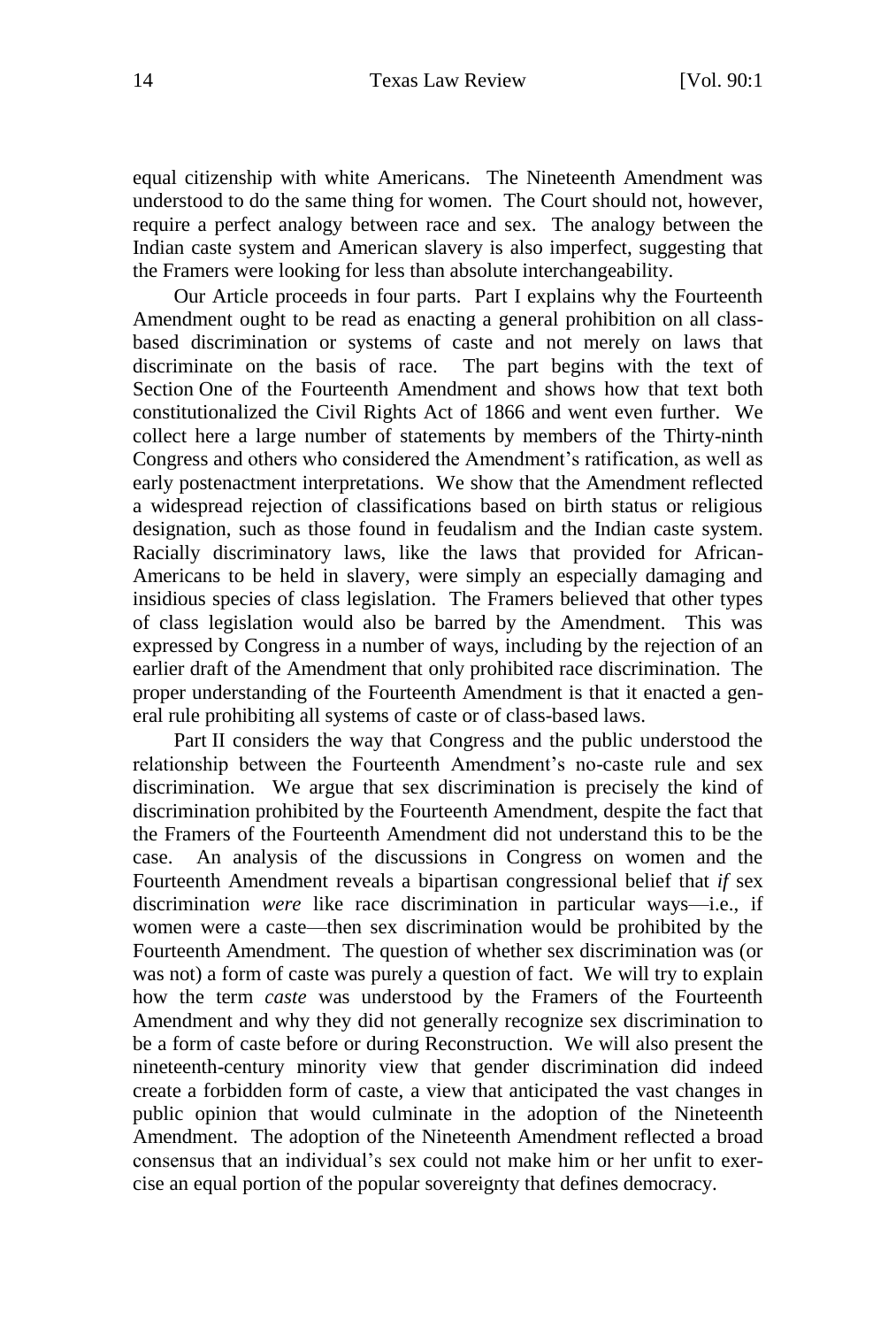Part III explains how the adoption of the Nineteenth Amendment permanently changed the way in which the Fourteenth Amendment ought to be read. We will present evidence that the Framers of the Fourteenth Amendment, as well as the Framers of the Nineteenth Amendment, would have found incomprehensible the idea that women or anyone else could have equal political rights but not equal civil rights. Political rights are at the apex of the pyramid of rights for which civil rights are the base. Anyone who has equal political rights must by definition also have equal civil rights. We describe what distinguished political and civil rights and how the relationship between them was understood. Our conclusion is that if a trait is an improper basis for denying political rights, it presumptively cannot be the basis for a shortened or abridged set of civil rights. Part III concludes with a discussion of the evidence that the Nineteenth Amendment was understood to make women the equals of men under the law by finishing the work that began with the Reconstruction Amendments.

In Part IV we briefly consider the other conclusions that can be drawn from our proposal that the Fourteenth Amendment proscribes caste systems, such as whether age discrimination against those between the ages of eighteen and twenty-one is barred as a result of the Twenty-sixth Amendment, which lowered the voting age to eighteen. We also discuss the clause in the original Constitution protecting the political right to hold public office without having to pass any "religious Test." $63$  We conclude that this clause, when read together with the Fourteenth Amendment, strongly implies that the no-caste rule of the Fourteenth Amendment bans laws and executive practices that discriminate as to civil rights on the basis of religion.

Our firmest conclusion remains that Justice Ginsburg and Justice Scalia are mistaken when they claim that part of the original meaning of the Fourteenth Amendment is that it does not apply to sex classifications. We think they have confused original meaning here with original intent. Both Justices have elevated the subjective opinions of enactors about the possible application of a legal text over the text itself and its objective original public meaning.

### I. The Fourteenth Amendment as a Ban on Caste

*No State shall make or enforce any law which shall abridge the privileges or immunities of citizens of the United States; nor shall any State deprive any person of life, liberty, or property, without due process of law; nor deny to any person within its jurisdiction the equal protection of the laws.*<sup>64</sup>

<sup>63.</sup> U.S. CONST. art. VI.

<sup>64.</sup> U.S. CONST. amend. XIV, § 1.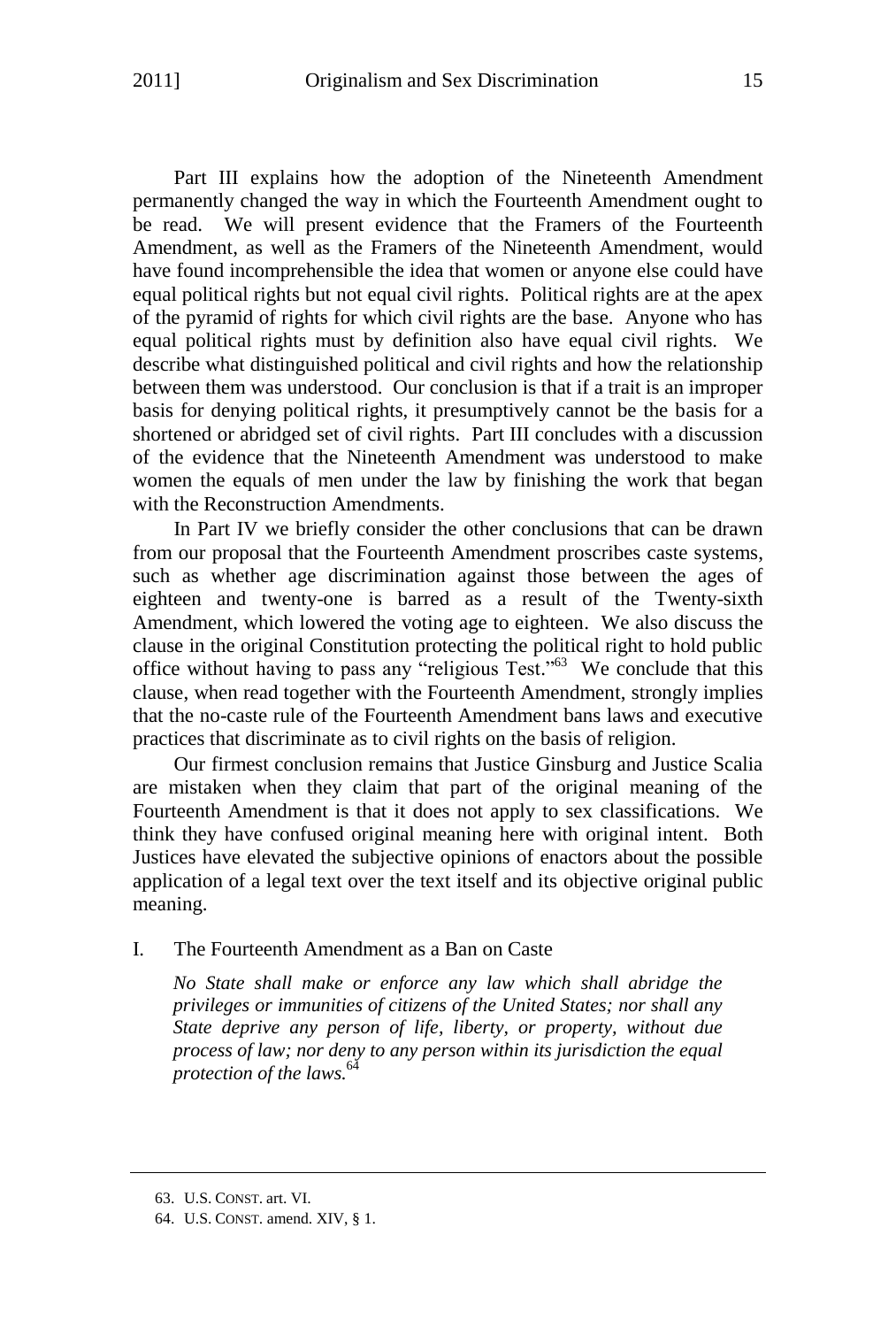Any person reading these clauses for the first time would immediately conclude that they mandate, in some sense, "equality before the law." All citizens' privileges and immunities are protected from abridgment or lessening, and *no* person may be denied either due process or the equal protection of the laws. But "equality before the law" is an ambiguous concept—and no less ambiguous are the concepts behind such phrases as "privileges or immunities," "due process," and "equal protection of the laws"—making the conclusion that the Amendment is about equality only a first step in any analysis. The difficulties presented by the text are not a modern problem, and at least one member of the House complained during debates over Section One that the text is "open to ambiguity and admitting of conflicting constructions."<sup>65</sup> Some texts are inherently open-ended and cannot be understood using only semantic methods.

Commentators like Raoul Berger have sought to tackle Section One's undeniable ambiguity by interpreting it as a prohibition on race discrimination and discrimination based on ethnic origin only. 66 The argument is that the Framers of the Fourteenth Amendment were primarily concerned with the plight of the freed slaves and the longevity of the Civil Rights Act of 1866, and so their amendment did no more than address these problems. The majority in the *Slaughter-House Cases*<sup>67</sup> took this view of the Fourteenth Amendment, saying, "We doubt very much whether any action of a State not directed by way of discrimination against the negroes as a class, or on account of their race, will ever be held to come within the purview of this provision."<sup>68</sup>

This conclusion is a simple one that could prevent overreaching by judges. But like many simple conclusions, it is mistaken. First, the text does not support a race-discrimination-only reading, and laws can reach further than the motive behind them necessitates—even further than the enactors' various intents—if the text's objective original public meaning countenances such extension. Moreover, the Framers' use of broad language in Section One of the Fourteenth Amendment was no accident. They did not seek to prohibit institutionalized race discrimination alone, though that was their primary concern. As John Harrison has argued, the Reconstruction conception of "equality"<sup>69</sup> suggests that Republicans "phrased their opposition to

<sup>65.</sup> CONG. GLOBE, 39th Cong., 1st Sess. 2467 (1866) (statement of Rep. Boyer).

<sup>66.</sup> RAOUL BERGER, GOVERNMENT BY JUDICIARY: THE TRANSFORMATION OF THE FOURTEENTH AMENDMENT 191 (1977); *see also* Trimble v. Gordon, 430 U.S. 762, 777 (1977) (Rehnquist, J., dissenting) (arguing that "[e]xcept in the area of the law in which the Framers obviously meant [Section One] to apply—classifications based on race or on national origin, the first cousin of race," the Court's decisions may be described as "an endless tinkering with legislative judgments, a series of conclusions unsupported by any central guiding principle").

<sup>67.</sup> 83 U.S. (16 Wall.) 36 (1873).

<sup>68.</sup> *Id.* at 81.

<sup>69.</sup> An exchange between Senator Cowan and Senator Wilson during debates over the Freedmen's Bureau Bill illuminates the Republican conception of equality: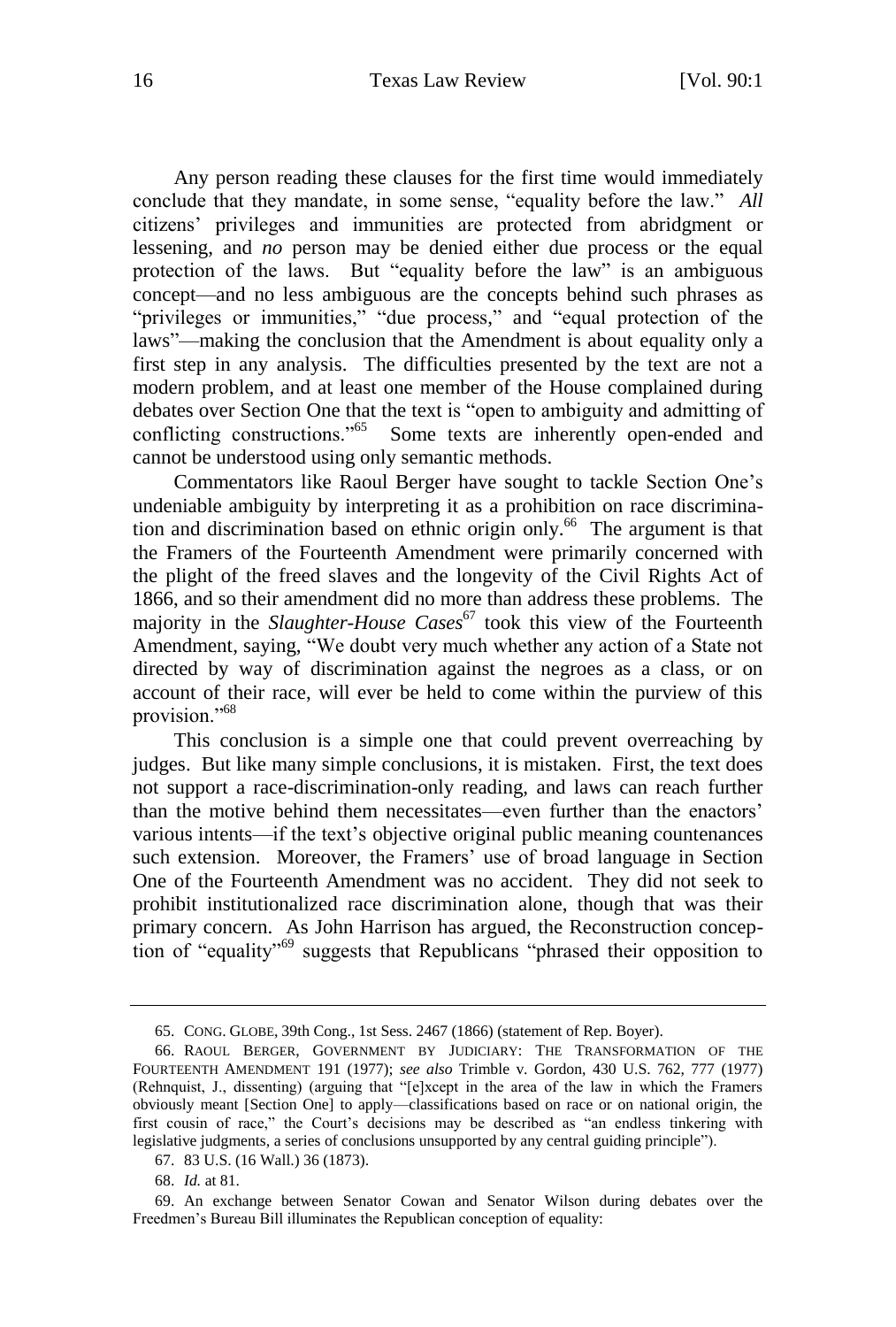Still, a number of difficult questions must be answered in order to get at the meaning and scope of Section One's equality guarantee. What type of laws must be "equal"? Only those conferring civil rights? What about those conferring political rights? And what sort of equality before the law does the Amendment require? Facial neutrality? Something else? Finally, and most importantly for purposes of this Article, what are the prohibited grounds for discrimination?

These questions become somewhat easier to answer when Section One is understood in the way that it was understood originally: as enacting a rule against class legislation and systems of caste. *Caste*, as Senator Charles Sumner—one of the Amendment's Framers—explained in 1869, was once confined to describing the famously stratified social system of India but had by "natural extension" come to mean "any separate and fixed order of society."<sup>71</sup> When one group "claim[s] hereditary rank and privilege" and another is "doomed to hereditary degradation and disability," you have a caste system.<sup>72</sup> From the time of the Jacksonians on, Americans had been

Mr. WILSON. . . . Why are these questions put? Does he not know precisely and exactly what we do mean? Does he not know that we mean that the poorest man, be he black or white, that treads the soil of this continent, is as much entitled to the protection of the law as the richest and the proudest man in the land?

The Senator knows what we believe. He knows that we have advocated the rights of the black man because the black man was the most oppressed type of the toiling men of this country.

CONG. GLOBE, 39th Cong., 1st Sess. 342–43 (1866).

70. Harrison, *supra* note 15, at 1388.

. . . .

. . . .

71. CHARLES SUMNER, THE QUESTION OF CASTE 7 (1869).

72. *Id.* at 10. *Class legislation* and *caste* were often used interchangeably by those who contemplated the Fourteenth Amendment, and this usage helps to define the terms. Contemporary dictionaries defined the terms as follows:

Caste, *n.* In *Hindostan*, a tribe or class of the same profession, as the caste of Bramins; a distinct rank or order of society.

Class, *n.* A rank; order of persons or things; scientific division or arrangement.

CHAUNCEY A. GOODRICH, A PRONOUNCING AND DEFINING DICTIONARY OF THE ENGLISH LANGUAGE 64, 75 (1856);

Caste, *n.* 1. In *Hindostan*, a name (from *casta*, race) first given by the Portuguese to the several classes into which society is divided, having fixed occupations, which have come down from the earliest ages. There are four great and many smaller castes. 2. A distinct order in society.

NOAH WEBSTER, AN AMERICAN DICTIONARY OF THE ENGLISH LANGUAGE 152 (1857); and:

Mr. COWAN. . . . The honorable Senator from Massachusetts says that all men in this country must be equal. What does he mean by equal? Does he mean that all men in this country are to be six feet high, and that they shall all weigh two hundred pounds, and that they shall all have fair hair and red cheeks? Is that the meaning of equality? Is it that they shall all be equally rich and equally jovial, equally humorous and equally happy? What does it mean?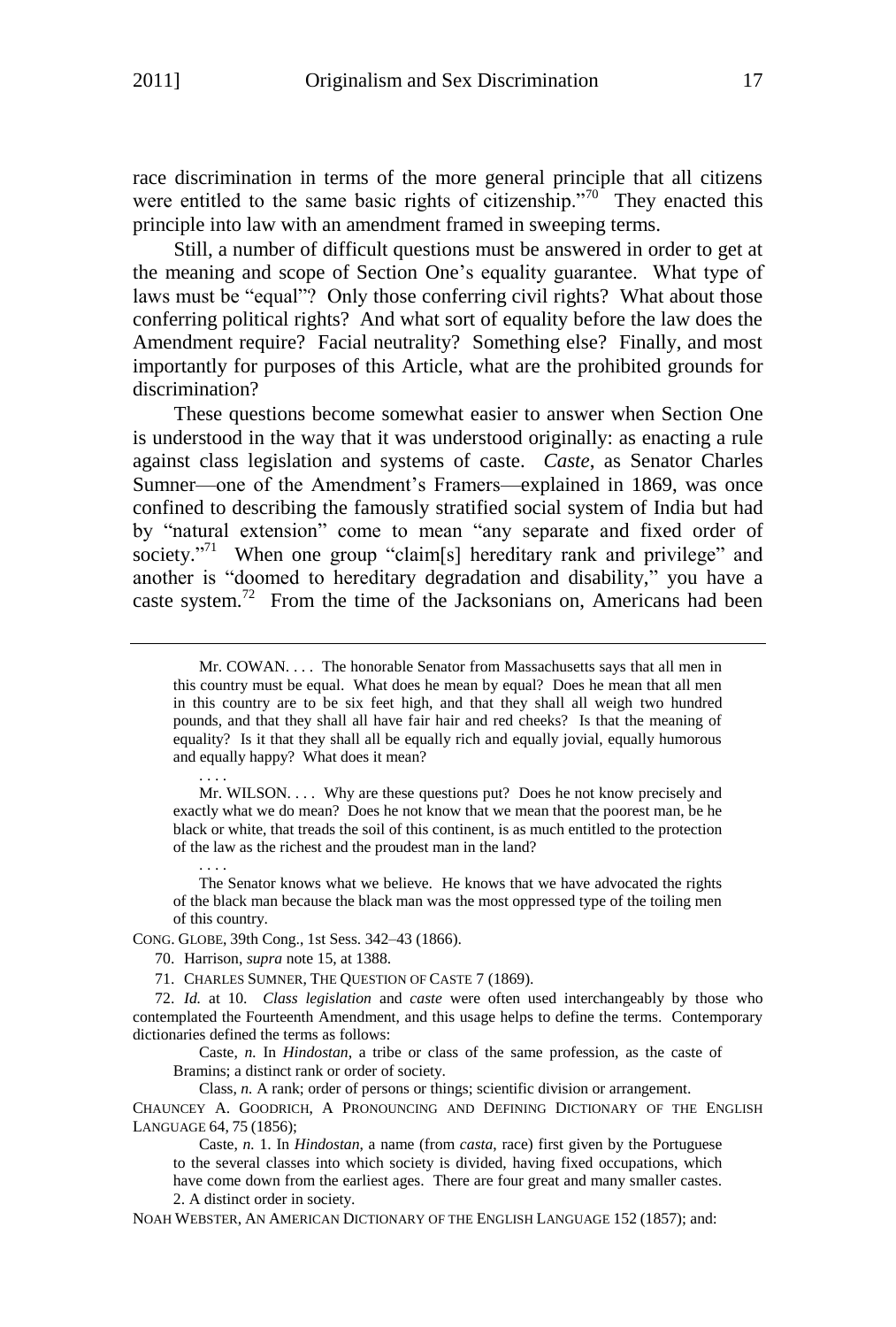opposed to monopolies, systems of class, and special hereditary privileges, immunities, and emoluments.<sup>73</sup> Section One of the Fourteenth Amendment

Caste, *n.* A distinct, hereditary order or class of people among the Hindoos, the members of which are of the same rank, profession, or occupation; an order or class.

Class, *n.* A rank or order of persons or things; a division; a set of pupils or students of the same form, rank, or degree; a general or primary division.

JOSEPH E. WORCESTER, A UNIVERSAL AND CRITICAL DICTIONARY OF THE ENGLISH LANGUAGE 107–08, 128 (1849).

*Caste*, as used in nineteenth-century America, could refer exclusively to a class of people in the Indian caste system, or it could refer more generally to any order or class that was defined by entrenched legal or societal distinctions that created or maintained a hierarchy of classes. *Caste* in the social or economic rather than legal sense is expressed in this account from an official of the Freedmen's Bureau who had been stationed in South Carolina:

During fifteen months of my life I had the honor of being known as the "Bureau-Major," and of ruling by virtue of that title over a region in western South Carolina not much less extensive than the State of Connecticut. Although, as an officer of the "Bureau of Refugees, Freedmen, and Abandoned Lands," I was chiefly concerned with the affairs of negroes and Unionists, I was occasionally obliged to deal with other classes of our Southern population, and especially with that wretched caste commonly spoken of as the "mean whites," or the "poor white folksy," but in my district as the "low-down people." I have strung together, on as brief a thread as the subject will admit, a few gems from the character of this variety of our much-boasted Anglo-Saxon race.

J.W. Deforest, *The Low-Down People*, 1 PUTNAM'S MAG. 704 (1868).

This poem in praise of Massachusetts denies that the state has a social or a legal caste system in place. The poem also ties the concept of caste not to slavery, but to racism:

She [Massachusetts] knows no caste, but honors all things good;

The Esquimaux may doff his Norland furs

And sit beside her hearth-stone, and the man

Masked by the sun may throw his fetters by

And unrebuked take place among his fellows,

And thus assert that mind is colorless.

And when he goes within the council hall,

There is no need that he should rise and say

The first blood shed upon our nation's soil

For Liberty was blood of Africa.

The star is on thy forehead, noble State!

There let it shine, the cynosure to all

The mariners on Time's tumultuous sea,

Who set their sails for Freedom and the Truth.

Thomas Buchanan Read, *To Massachusetts*, BOS. DAILY ADVERTISER, Nov. 16, 1866, at 1.

*Class legislation* is a term of art that does not appear in dictionaries, but it was widely used and understood. While *class* could be a neutral term, *class legislation*, like *caste*, was normally pejorative, but some in Congress felt strongly that class legislation was appropriate:

[T]he negro race in this country constitute such a class which is easily and well defined; and the peace and welfare of a State, especially where they are found in great numbers, demand that the radical difference between them and the white race should be recognized by legislation.

CONG. GLOBE, 39th Cong., 1st Sess. 2081 (1866) (statement of Rep. Nicholson).

73. Professor Melissa Saunders argued in a painstakingly researched article that the term *class legislation* was understood to encompass laws that grant monopolies or otherwise benefit a favored few. Saunders, *supra* note 15, at 247–48. We do not think that our analysis of the Fourteenth Amendment is necessarily in conflict with that of Professor Saunders. Our argument that the Amendment bans caste does not preclude understanding the Amendment also to ban class legislation as described by Professor Saunders, although, her claim is in some respects a more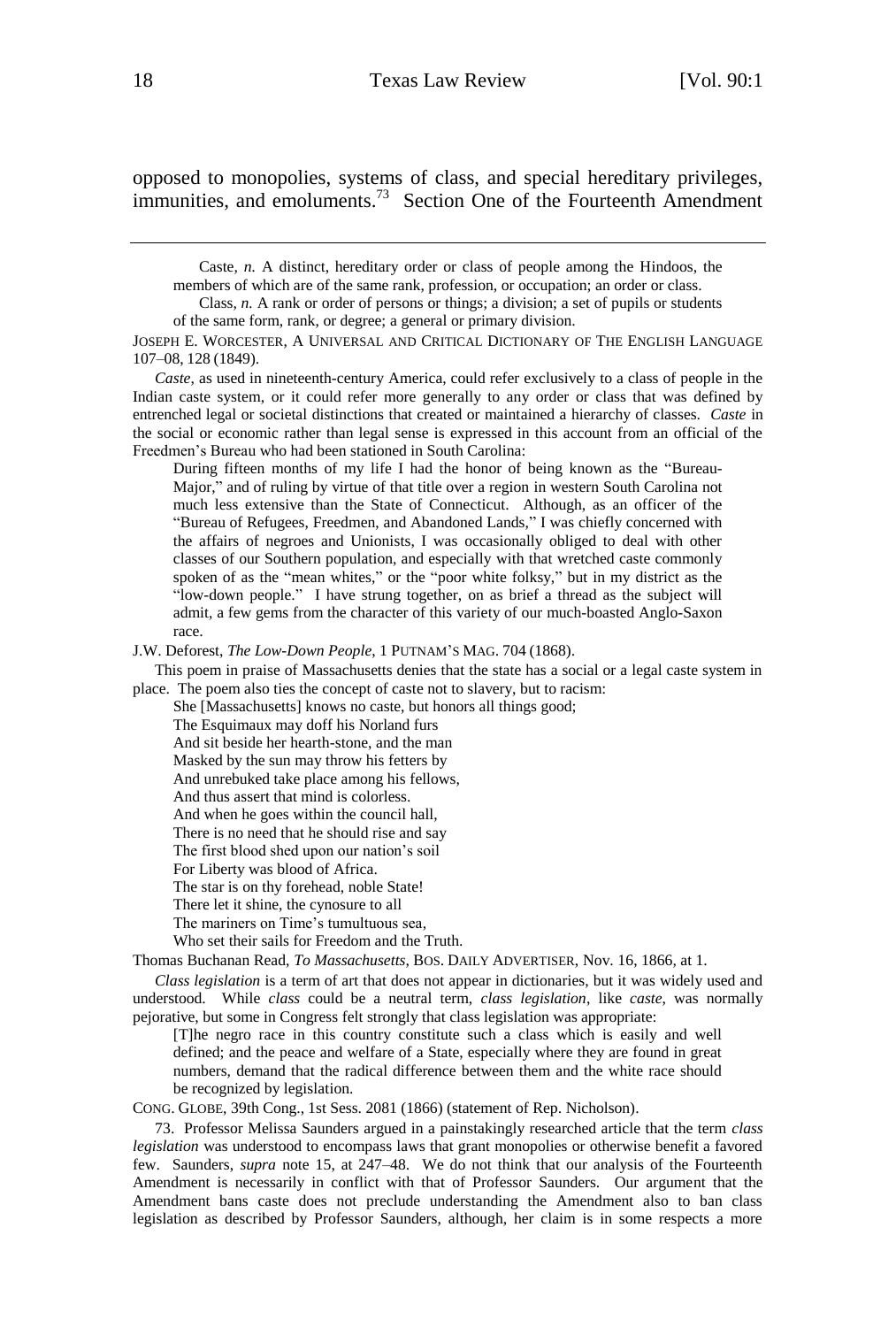constitutionalized America's rejection of systems of class- or caste-based laws.

Our analysis of the Fourteenth Amendment begins with the language of the other two Reconstruction Amendments and with the other sections of the Fourteenth Amendment. These provisions suggest partial answers to some of the questions posed above. Reading these texts in conjunction renders the contention that Section One only prohibits race discrimination untenable. It also shows that Section One's equalizing power is not limitless, most strikingly because Section One cannot plausibly be read to guarantee equal political rights in light of Section Two, which discourages but does not prohibit race-based limitations on suffrage, and the Fifteenth Amendment, which finally does eliminate racial discrimination with respect to political rights like the right to vote.

The starting point for our analysis is the Civil Rights Act of 1866, a measure explicitly concerned with race discrimination. The widespread agreement among all interpreters of the Fourteenth Amendment, from Raoul Berger on, is that the Act was later constitutionalized by the Fourteenth Amendment, $^{74}$  but there is disagreement about whether it is significant that the Fourteenth Amendment used broader terms than the  $1866$  Act.<sup>75</sup> We argue that this difference in wording has considerable significance. There is a lot of support in the intellectual history of the times and even in the legislative history for the proposition that concerns over class legislation generally—both extant and potential—were well developed during Reconstruction. The American people clamored for a Constitution that would end class oppression, and Congress obliged.<sup>76</sup>

The Fourteenth Amendment's legislative history in Congress and the ratifying state legislatures confirms that the inclusion of language at a high level of generality was purposeful and was understood to be addressed to a broad problem. This history reveals that Section One was understood to ban *class legislation* and systems of *caste*, terms that were understood to be nearly identical. Contemporary public statements demonstrate that the congressional understanding that the Amendment banned all systems of caste was shared by the public. Importantly, these sources make clear that the Amendment's core anticaste meaning is distinct from and superior to the

ambitious one. *See also* KOHL, *supra* note 27, at 58, 61–62 (noting the importance of equality and the fear of monopoly and privilege that crystallized within a subset of society during the Jacksonian era).

<sup>74.</sup> *See supra* note 16 and accompanying text.

<sup>75.</sup> *Compare* PERRY, *supra* note 16, at 215 n.49 (arguing that while Section One of the Fourteenth Amendment constitutionalizes the Act, the Privileges and Immunities Clause provides a broader mandate for equality), *with* ROSSUM & TARR, *supra* note 16, at 53 (suggesting that this broad sort of interpretation creates ambiguity as to what rights are protected by the Amendment).

<sup>76.</sup> *Cf.* RICHARD SCHNEIROV, LABOR AND URBAN POLITICS: CLASS CONFLICT AND THE ORIGINS OF MODERN LIBERALISM IN CHICAGO, 1864–97, at 32–33 (1998) (observing the maturation of class outlook in Chicago and the push to get the working class involved in American politics).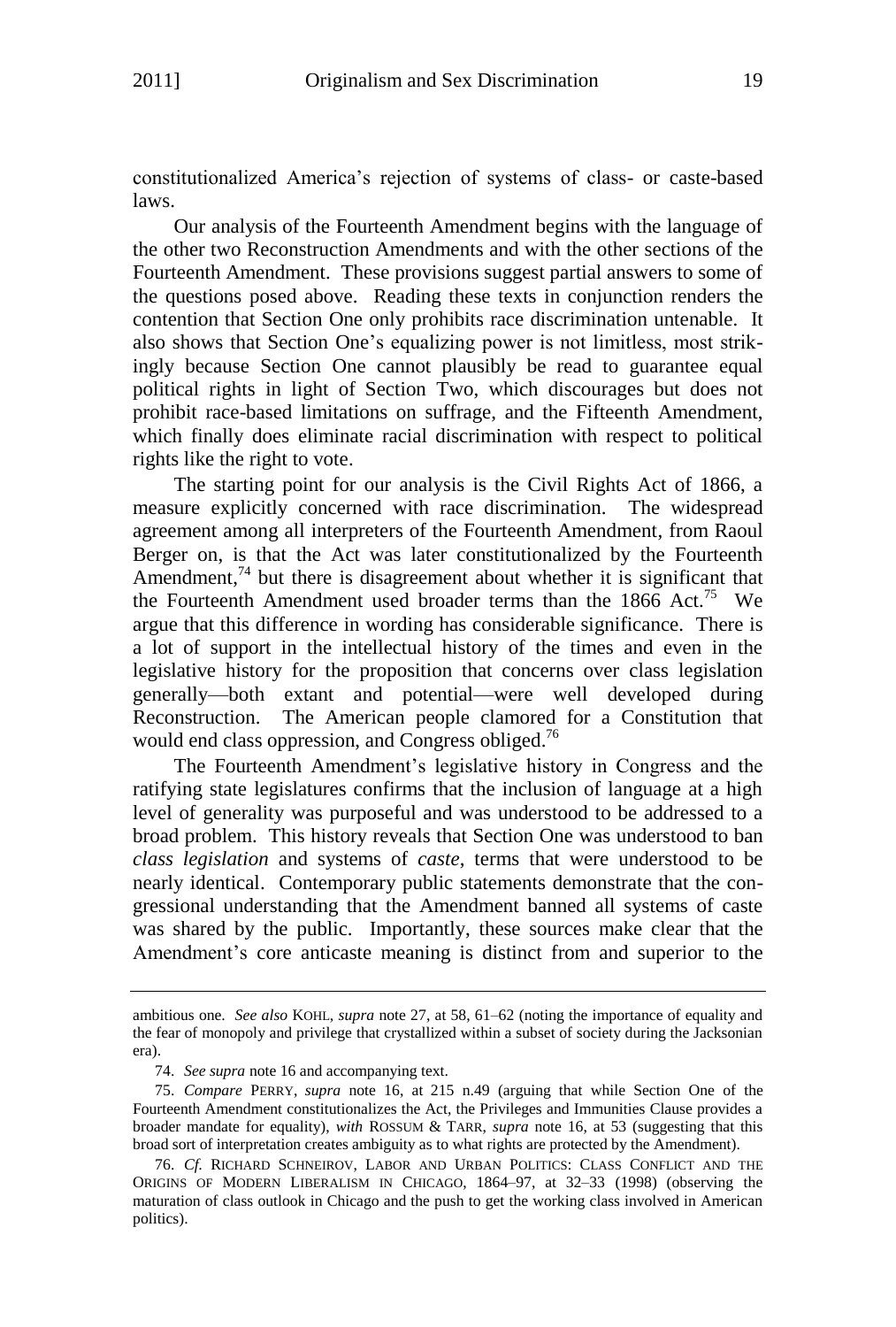applications of that principle that the enactors predicted. Our findings support Professor John Harrison's conclusion that ad hoc castes were banned<sup>77</sup> and have important implications for applying the Fourteenth Amendment to sex discrimination, which we turn to in Part II.

#### *A. The Text*

*1. Which Clause Guarantees Equality and Prohibits Caste?—*At the outset, a question presents itself: which clause in Section One of the Fourteenth Amendment guarantees equality? The Framers themselves were, for the most part, vexingly silent on the independent operation of Section One's clauses. They tended to explain that Section One would guarantee equality and ban caste without getting more specific.<sup>78</sup> Though the Supreme Court has long relied on the Equal Protection Clause as the source of the Fourteenth Amendment's equality guarantee, Professor John Harrison made a strong argument in a law review article nineteen years ago that the Privileges or Immunities Clause is a much better candidate.<sup>79</sup> Professor Harrison's argument is that the noun in the Equal Protection Clause is *protection* while the word *equal* is only an adjective.<sup>80</sup> The Equal Protection Clause, he contends, is about giving everyone, including free African-Americans and Northerners in the South, the same right to be protected by laws against violence already on the books as was enjoyed by white Southern citizens.<sup>81</sup> The Clause is thus addressed primarily to state executive officials who enforce laws that have already been made. It says nothing about what laws the legislature can make<sup>82</sup> but rather was aimed at the very real problem that general laws against violence in the South were not being enforced equally to protect against lynchings and violence by the Ku Klux Klan.<sup>83</sup>

In contrast to the Equal Protection Clause, Professor Harrison argues, the Privileges or Immunities Clause is specifically addressed to the question of what laws the legislature and Executive can make or enforce. $84$  The Privileges or Immunities Clause explicitly says, "No State shall *make or enforce* any law which shall abridge the privileges or immunities of citizens

<sup>77.</sup> Harrison, *supra* note 15, at 1459 ("[T]he Reconstruction notion of abridgment probably also included what we might call ad hoc castes . . . that are not commonly employed but that nevertheless represent a division of the citizenry into classes for reasons unrelated to the content of fundamental rights.").

<sup>78.</sup> *See infra* subpart I(B).

<sup>79.</sup> Harrison, *supra* note 15, at 1414–33.

<sup>80.</sup> *Id.* at 1434.

<sup>81.</sup> *Id.* at 1437 & n.213.

<sup>82.</sup> *See id.* at 1411 (describing the congressional vision of the Equal Protection Clause as one that would "preserve state control over the content of law while demanding that the laws apply to all citizens equally").

<sup>83.</sup> *See id.* at 1437 (discussing the Equal Protection Clause as the source of authority for the Ku Klux Act of 1871).

<sup>84.</sup> *Id.* at 1420–24, 1447–51.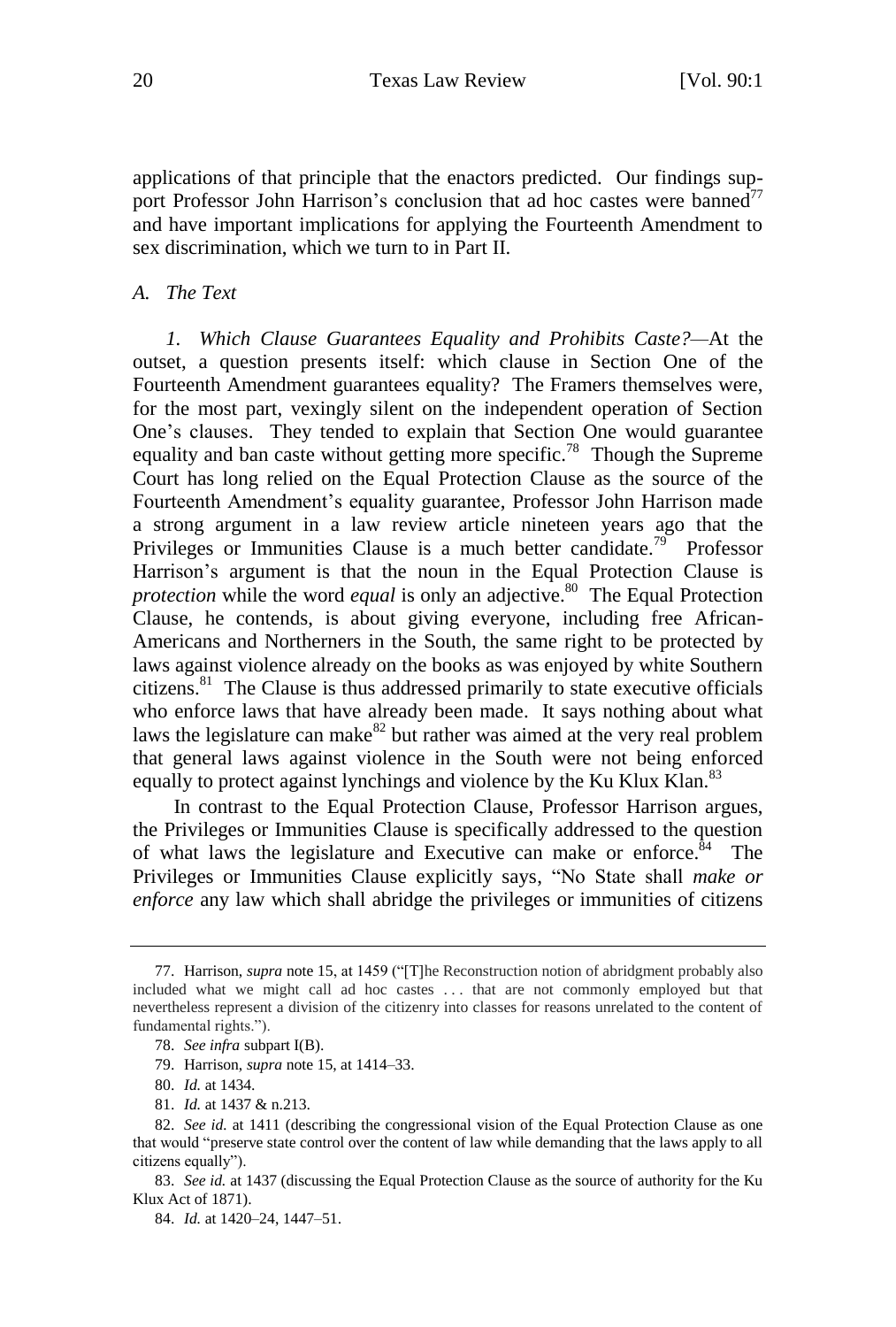of the United States  $\dots$   $\cdot$ <sup>85</sup>. Here is a clause addressed to the state legislatures about what laws they may "make," and according to Professor Harrison, the privileges or immunities of citizens of the United States include all privileges or immunities (e.g., civil rights) that a citizen enjoys under state law as well as the privileges or immunities of national citizenship.<sup>86</sup> This makes sense. The Civil Rights Act of 1866—which all agree was constitutionalized in the Fourteenth Amendment<sup>87</sup>—guaranteed equality in a number of common law rights that were conferred by state common law.<sup>88</sup> These rights included rights of contract, recovery in torts, rights to own property, and family law rights.<sup>89</sup> The Privileges or Immunities Clause forbids a state from "abridging" (i.e., shortening or lessening) these rights on the basis of race or some other system of caste. The privileges or immunities of state citizenship were common law rights, and perhaps rights under state constitutional law, and the Privileges or Immunities Clause forbade the making of any law that abridged those rights of state citizenship.<sup>90</sup>

The drafters of the Fourteenth Amendment explained the scope of state privileges or immunities by making reference to the common law rights listed in Justice Bushrod Washington's opinion in *Corfield v. Coryell*. 91 The list in *Corfield* was a description of the privileges and immunities protected by the Comity Clause of Article IV of the Constitution, which in turn had roots in a clause in the Articles of Confederation.<sup>92</sup> Justice Washington implied in *Corfield* that Article IV privileges or immunities included all state common law and state constitutional rights, but he also said that such rights could be overcome by "restraints as the government may justly prescribe for the general good of the whole."<sup>93</sup> Therefore, Justice Washington believed that even federal constitutional rights could be overcome where there is a

<sup>85.</sup> U.S. CONST. amend. XIV, § 1 (emphasis added).

<sup>86.</sup> *Id.* at 1422.

<sup>87.</sup> *See supra* note 16 and accompanying text.

<sup>88.</sup> Harrison, *supra* note 15, at 1416.

<sup>89.</sup> *See supra* note 17.

<sup>90.</sup> *See* Harrison, *supra* note 15, at 1419–20 (illuminating the congressional debate surrounding the meaning of the Privileges or Immunities Clause, proclaiming, "We are therefore justified in reading the Fourteenth Amendment as including positive law rights of state citizenship within the scope of the privileges and immunities of citizens.‖); *see also* David R. Upham, Note, Corfield v. Coryell *and the Privileges and Immunities of American Citizenship*, 83 TEXAS L. REV. 1483, 1529– 30 (2005) (noting that freed slaves were often formally deprived, by positive state law, of the same common law rights as other citizens, which led to the passage of the Privileges or Immunities Clause). *But see* Slaughter-House Cases, 83 U.S. (16 Wall.) 36, 74 (1873) (holding that the Privileges or Immunities Clause of the Fourteenth Amendment only protects the privileges or immunities of U.S. citizens and that the privileges or immunities of state citizens, "whatever they may be, are not intended to have any additional protection by this paragraph of the amendment"); McDonald v. City of Chicago, 130 S. Ct. 3020, 3030–31 (2010) (acknowledging the controversy surrounding the limited scope of the Privileges or Immunities Clause under the holding in the *Slaughter-House Cases* but declining to disturb that holding).

<sup>91.</sup> 6 F. Cas. 546 (C.C.E.D. Pa. 1823) (No. 3,230); Harrison, *supra* note 15, at 1409–10.

<sup>92.</sup> *Corfield*, 6 F. Cas. at 551–52.

<sup>93.</sup> *Id.*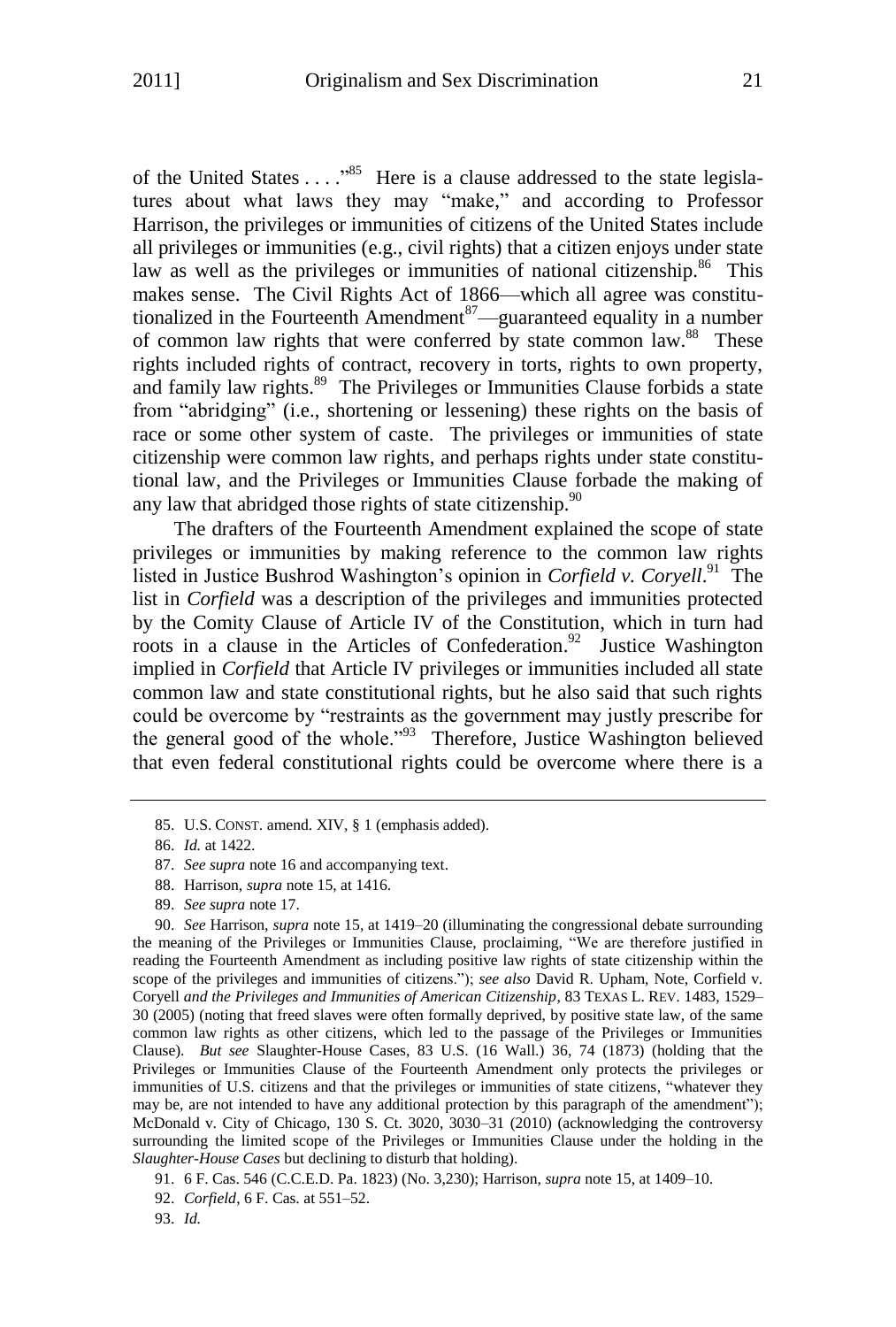governmental interest is "just" and that promotes "the general good of the whole" people. Government may trump constitutional rights but only if it does so "justly" and in a "nondiscriminatory" way. This statement anticipates the view of the judicial role that the Supreme Court has followed in the modern era. Professor Harrison argues that "the privileges or immunities of citizens of the United States" listed in Section One of the Fourteenth Amendment are the same body of rights as the "Privileges and Immunities of Citizens in the several States" which are protected by the Comity Clause in Article IV.<sup>94</sup> Critically, Professor Harrison explains that systems of caste or of class-based laws violate the Privileges or Immunities Clause because they offer a lesser or shortened or abridged set of rights to one class of citizens as compared to another<sup>95</sup> and they are not laws that have been "justly prescribe[d] for the general good of the whole" people.<sup>96</sup> The Privileges or Immunities Clause forbids making or enforcing "any" law that "abridges" a citizen's privileges or immunities.<sup>97</sup> This use of the word *abridge* in an antidiscrimination sense occurs again in the Fifteenth Amendment, which says that "[t]he right of citizens of the United States to vote shall not be denied or *abridged* by the United States or by any State on account of race, color, or previous condition of servitude.<sup>998</sup> The word *abridged* is again used in the same way in the Nineteenth Amendment when it extends the franchise to women.<sup>99</sup>

Professor Harrison argues that the word *abridge* can only mean discriminate and that as a result there is an antidiscrimination command in Section One of the Fourteenth Amendment but no command protecting individual rights.<sup>100</sup> He thus constitutionalizes the approach taken by John Hart Ely in *Democracy and Distrust*.<sup>101</sup> This seems to us to go way too far. Rights can be "abridged" or "shortened" one person at a time as well as one class at a time. The First Amendment ban on "abridgements" of freedom of speech or of the press obviously protects individual rights and also protects

<sup>94.</sup> Harrison, *supra* note 15, at 1452.

<sup>95.</sup> *See id.* at 1422 (noting that a state "abridges such rights when it withdraws them from certain citizens, but not when it alters their content equally for all").

<sup>96.</sup> *Corfield*, 6 F. Cas. at 552.

<sup>97.</sup> U.S. CONST. amend. XIV, § 1.

<sup>98.</sup> *Id.* amend. XV, § 1 (emphasis added).

<sup>99.</sup> *Id.* amend. XIX ("The right of citizens of the United States to vote shall not be denied or abridged by the United States or by any State on account of sex.").

<sup>100.</sup> Harrison, *supra* note 15, at 1420–24.

<sup>101.</sup> *Compare* Harrison, *supra* note 15, at 1474 ("If we pay more attention to language, we realize that it is possible for a state to abridge a state law right and conclude that the clause secures equality with respect to such rights. If we pay enough attention to the Equal Protection Clause to get beyond the word equal, we discover that protection is narrower than privileges and immunities. We then can conclude that the Privileges or Immunities Clause does the main work of Section 1 by constitutionalizing the Civil Rights Act of 1866."), *with* ELY, *supra* note 25, at 24 ("[T]he slightest attention to language will indicate that it is the Equal Protection Clause that follows the command of equality strategy, while the Privileges or Immunities Clause proceeds by purporting to extend to everyone a set of entitlements.").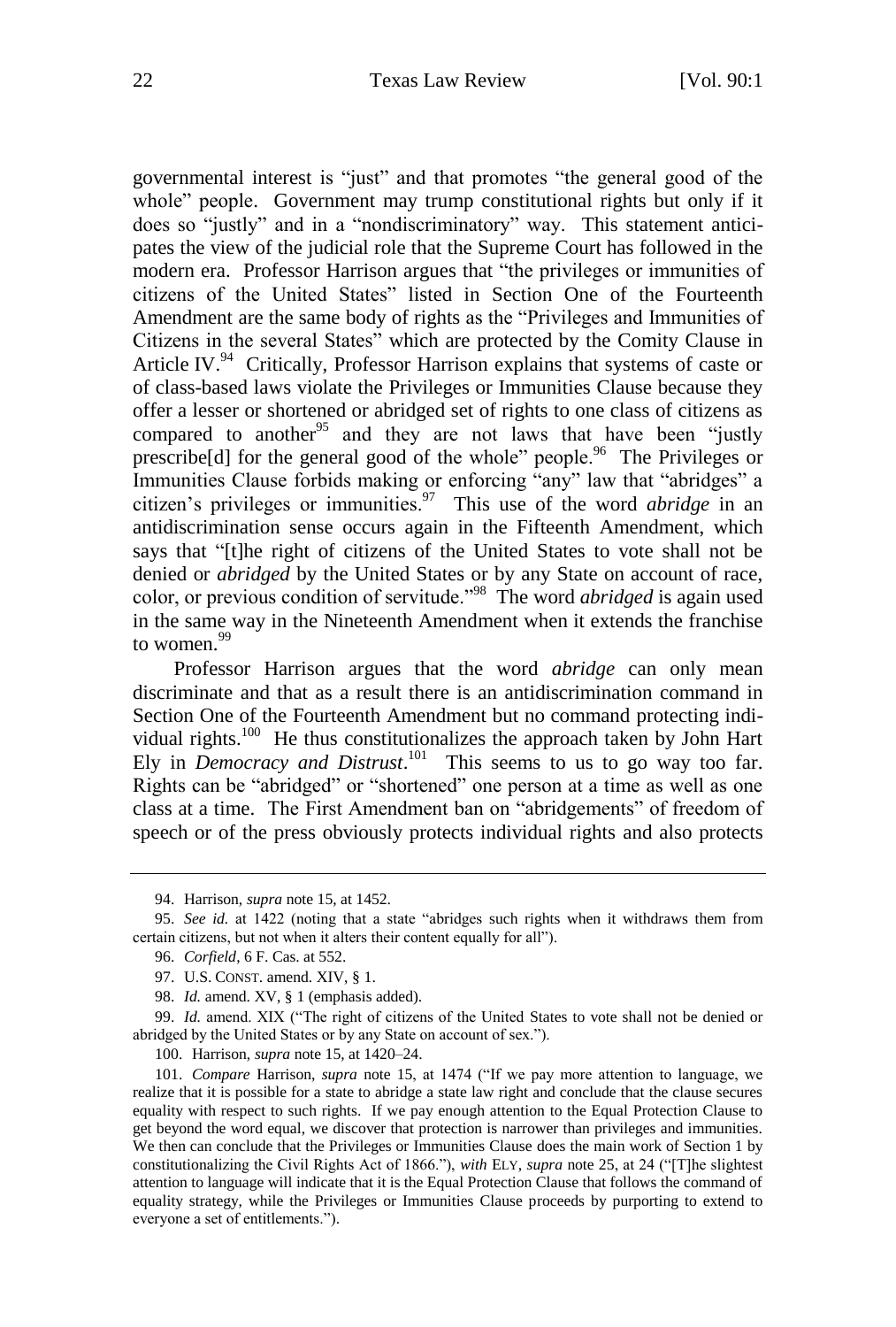against class or caste discrimination.<sup>102</sup> But Professor Harrison's core point that the word *abridge* in the Privileges or Immunities Clause is a synonym for *discriminate* is correct. A modern formulation of that Clause would read: ―No State shall make or enforce any law that shortens or lessens the civil and common law rights of citizens of the United States in a way that is unjust and that is not for the general good of the whole people."

Professor Harrison's argument that the main equality guarantee of the Fourteenth Amendment must be the Privileges or Immunities Clause<sup>103</sup> is compelling, but not entirely convincing. For one thing, "citizens of the several States"—the language used for the rights-bearers in Article IV of the Constitution—may have a meaning different from the phrase "citizens of the United States,‖ which is the language used for rights-bearers in the Fourteenth Amendment's Privileges or Immunities Clause. Additionally, the word *protection*, as understood during Reconstruction, was better able to bear the broad meaning it is given today than Harrison concedes. *Webster's Dictionary*, for instance, offered a number of synonyms for *protection* in 1856: *defense*, *guard*, *shelter*, *safety*, and *exemption*. <sup>104</sup> And a number of the Framers seemed to understand "equal protection of the laws" as a requirement of equal legislation rather than equal police protection.<sup>105</sup> As we see it, the clauses may have some overlap, or perhaps taken together they ban caste. One objectionable law or official practice could violate one clause, while another violates a different clause. Moreover, among the existing laws on the books as to which the Equal Protection Clause guarantees equality of protection are the rights citizens hold under the federal and state constitutions. Thus, a state legislative enactment discriminating as to federal or state constitutional free speech rights on the basis of race might be said to deprive someone of the equal protection of the federal or state constitution.

Fortunately, settling which clause or combination of clauses the Framers and contemporary readers of Section One understood to prohibit unequal legislation is not necessary to our argument. What matters is (1) that the Framers of the Fourteenth Amendment drafted an amendment to forbid legislation that prohibits all systems of caste and of class-based laws that were not "justly prescribe<sup>[d]</sup> for the general good of the whole<sup> $106$ </sup> people;

104. GOODRICH, *supra* note 72, at 356. The full text of the definitions are as follows:

Protect, *v.t.* To secure from injury; to throw a shelter over; to keep in safety.— SYN. To shield; save; cover; vindicate; *defend*, which see.

Protection, *n*. The act of preserving from evil, loss, injury, [etc.]; that which protects or preserves from injury; a writing that protects.—SYN. Defense; guard; shelter; safety; exemption.

*Id.*

105. *See infra* notes 154, 254 and accompanying text; *see also infra* note 290.

106. Corfield v. Coryell, 6 F. Cas. 546, 552 (C.C.E.D. Pa. 1825) (No. 3,230).

<sup>102.</sup> See DANIEL A. FARBER, THE FIRST AMENDMENT 224 (3d ed. 2010) ("Thus, the First Amendment would lose much of its value if it protected only isolated individuals but left the government a free hand to prevent organized activity.").

<sup>103.</sup> *Id.* at 1420–24.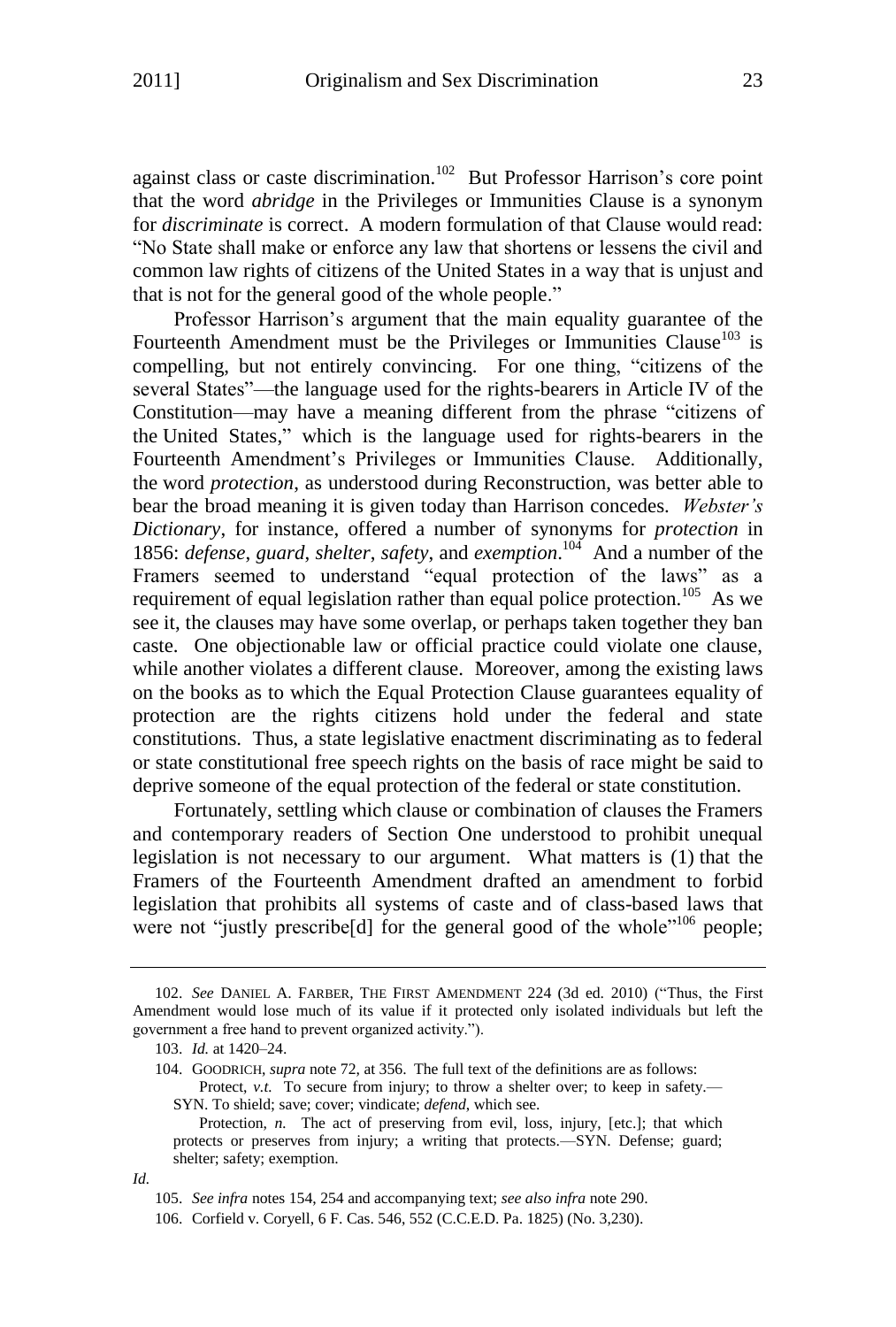(2) that they used language broad enough to carry out their intention; and (3) that contemporary readers generally understood the amendment to mandate equality under the law by forbidding caste. We turn now to proving each of these propositions.

*2. The Text in Context.—*The Thirteenth and Fifteenth Amendments, like the Fourteenth Amendment, were primarily motivated by the plight of people of African descent. Thus, the Thirteenth Amendment banned slavery,<sup>107</sup> and the Fifteenth Amendment prohibited race-based denials of suffrage.<sup>108</sup> The Thirteenth Amendment's silence on the issue of race and the Fifteenth Amendment's explicit mention of it are telling. The former gives *everyone* the right not to be enslaved, while the latter endows only *some* citizens with the right to vote, demonstrating that the Framers made narrow pronouncements when such was their intention and used broad language when they sought broad application. Based on the content of the other two amendments, the Fourteenth Amendment, which by its terms protects the rights of "any person," or any citizen in the case of the Privileges or Immunities Clause, can hardly have been read to protect only the victims of race discrimination.<sup>109</sup>

Justice Scalia agrees that the Thirteenth Amendment informs the meaning of the Fourteenth, but he draws a far more limited inference. In his dissenting opinion in *Rutan v. Republican Party of Illinois*, <sup>110</sup> he gave a glimpse into his view of the Equal Protection Clause: "[T]he Thirteenth Amendment's abolition of the institution of black slavery[] leaves no room for doubt that laws treating people differently because of their race are invalid."<sup>111</sup> Of course, as discussed above, the Thirteenth Amendment

<sup>107.</sup> The Thirteenth Amendment reads as follows:

Section 1. Neither slavery nor involuntary servitude, except as a punishment for crime whereof the party shall have been duly convicted, shall exist within the United States, or any place subject to their jurisdiction.

Section 2. Congress shall have power to enforce this article by appropriate legislation.

U.S. CONST. amend. XIII.

<sup>108.</sup> The Fifteenth Amendment reads as follows:

Section 1. The right of citizens of the United States to vote shall not be denied or abridged by the United States or by any State on account of race, color, or previous condition of servitude.

Section 2. The Congress shall have power to enforce this article by appropriate legislation.

*Id.* amend. XV.

<sup>109.</sup> *See* ELY, *supra* note 25, at 33 ("[Congress] knew how to bind their successors when they wanted to: the Fifteenth Amendment provides that the right to vote shall not be denied or abridged 'by the United States or by any State' on account of race.").

<sup>110.</sup> 497 U.S. 62 (1990).

<sup>111.</sup> *Id.* at 95 n.1 (Scalia, J., dissenting).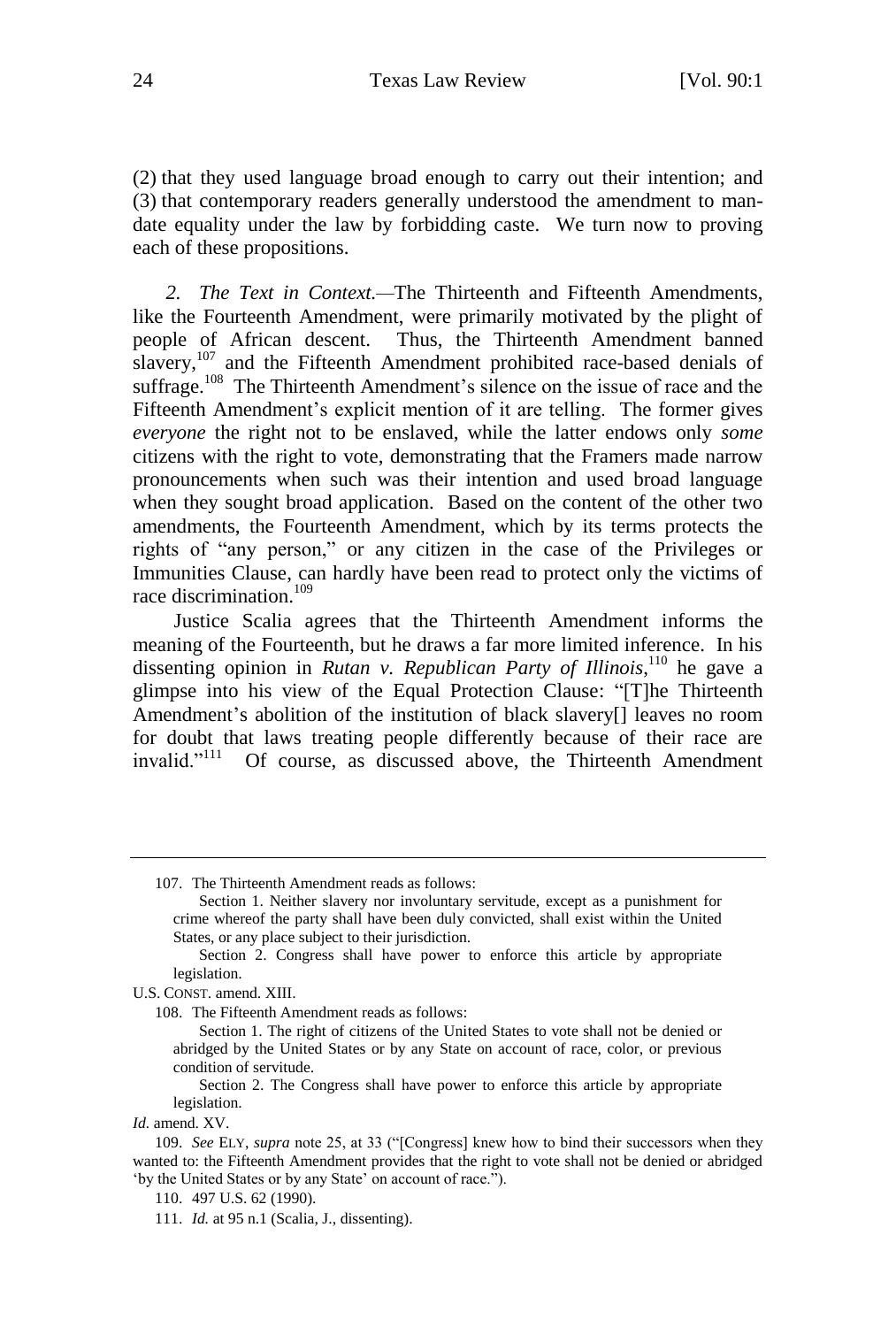banned more than "black slavery."<sup>112</sup> This supports our argument that the Equal Protection Clause was meant to apply broadly.

Other sections of the Fourteenth Amendment limit the reach of Section One's equality guarantee.<sup>113</sup> Under Sections Three and Four, certain former Confederates were explicitly given lesser rights than other Americans.<sup>114</sup> Most striking today, however, is the inclusion of the word *male* in Section Two, which provides that if a state denies any male twenty-one or older the right to vote, the state's basis of representation will be reduced proportionally, except in the case of criminals and traitors.<sup>115</sup> There is no penalty in the Fourteenth Amendment for disenfranchising women, but there is an explicit penalty for disenfranchising men.

Section Two bestowed political rights on men but not women, and it is of course absolutely true that Section Two's sanctioning of sex discrimina-

Section 2. Representatives shall be apportioned among the several States according to their respective numbers, counting the whole number of persons in each State, excluding Indians not taxed. But when the right to vote at any election for the choice of electors for President and Vice President of the United States, Representatives in Congress, the Executive and Judicial officers of a State, or the members of the Legislature thereof, is denied to any of the male inhabitants of such State, being twenty-one years of age, and citizens of the United States, or in any way abridged, except for participation in rebellion, or other crime, the basis of representation therein shall be reduced in the proportion which the number of such male citizens shall bear to the whole number of male citizens twenty-one years of age in such State.

Section 3. No person shall be a Senator or Representative in Congress, or elector of President and Vice President, or hold any office, civil or military, under the United States, or under any State, who, having previously taken an oath, as a member of Congress, or as an officer of the United States, or as a member of any State legislature, or as an executive or judicial officer of any State, to support the Constitution of the United States, shall have engaged in insurrection or rebellion against the same, or given aid or comfort to the enemies thereof. But Congress may by a vote of two-thirds of each House, remove such disability.

Section 4. The validity of the public debt of the United States, authorized by law, including debts incurred for payment of pensions and bounties for services in suppressing insurrection or rebellion, shall not be questioned. But neither the United States nor any State shall assume or pay any debt or obligation incurred in aid of insurrection or rebellion against the United States, or any claim for the loss or emancipation of any slave; but all such debts, obligations and claims shall be held illegal and void.

Section 5. The Congress shall have power to enforce, by appropriate legislation, the provisions of this article.

*Id.* amend. XIV.

114. *Id.* §§ 3–4.

115. *Id.* § 2.

<sup>112.</sup> *See supra* notes 107–09 and accompanying text.

<sup>113.</sup> The unamended text of the Fourteenth Amendment reads as follows:

Section 1. All persons born or naturalized in the United States, and subject to the jurisdiction thereof, are citizens of the United States and of the State wherein they reside. No State shall make or enforce any law which shall abridge the privileges or immunities of citizens of the United States; nor shall any State deprive any person of life, liberty, or property, without due process of law; nor deny to any person within its jurisdiction the equal protection of the laws.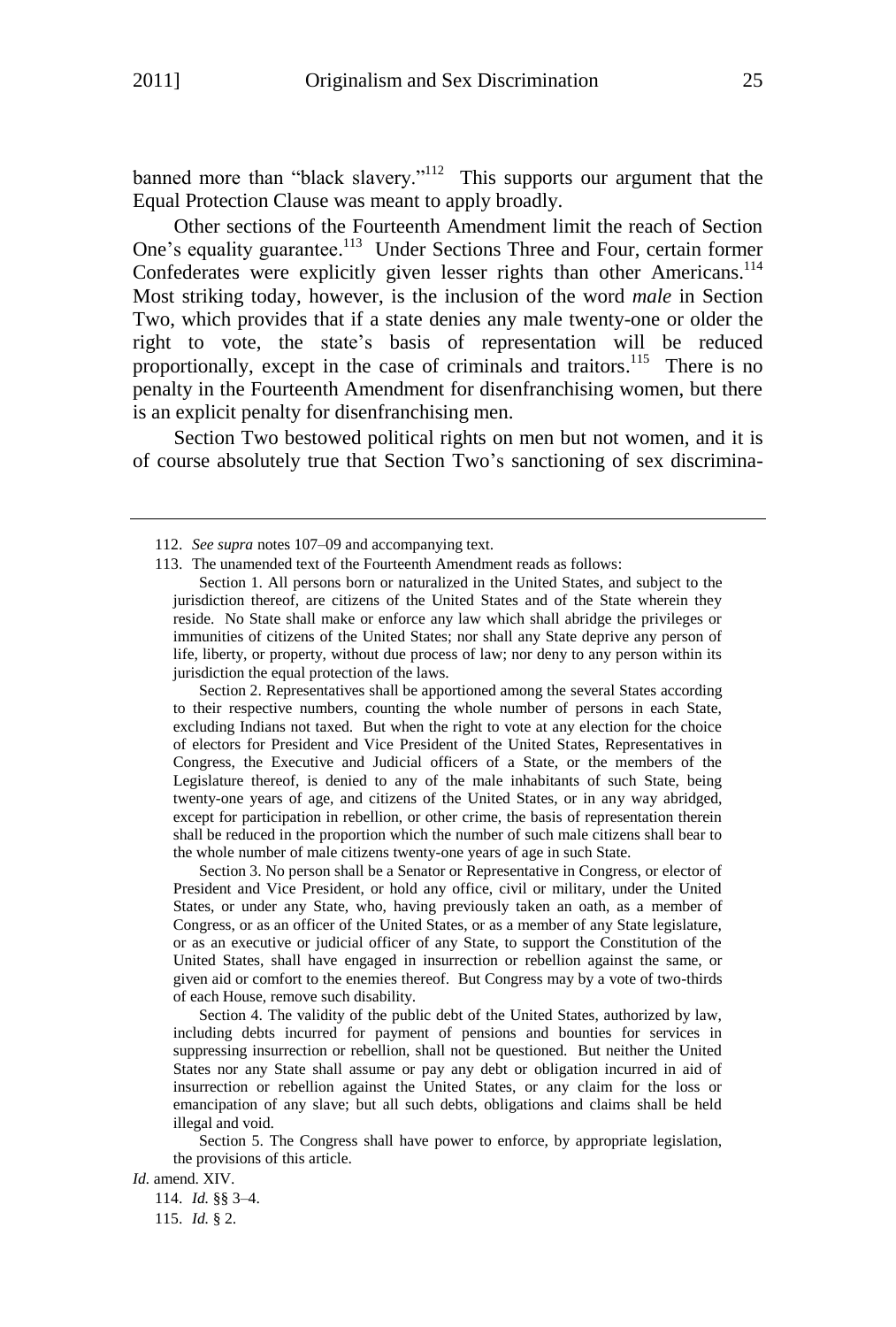tion in voting rights makes it more doubtful that the Amendment's original readers could have understood Section One to prohibit all laws that discriminate on the basis of sex. This is especially so considering that in the United States, today and in the past, groups that are denied the vote tend to have reduced civil rights.<sup>116</sup> Thus aliens who lack the right to vote can be deported,  $117$  felons who lack the right to vote can be monitored,  $118$  and children who lack the right to vote can be forced to comply with a curfew to which adults are not subject.<sup>119</sup> Why would women who lack the right to vote have been any different? This is perhaps the strongest argument against an originalist reading of Section One as banning sex discrimination. The Nineteenth Amendment, however, struck the word *male* out of Section Two of the Fourteenth Amendment and at the same time altered the reach of Section One. The Framers of the Fourteenth Amendment would have thought that if political rights were guaranteed to a group, civil rights could not rationally be denied on the basis of group membership. This argument is made in more depth in Part III.

Section Two also limits Section One's scope in an additional way by permitting denials of suffrage so long as the disenfranchised are not counted in the basis of representation.<sup>120</sup> By most accounts, this made the Fifteenth Amendment necessary if African-Americans were to have a right to vote. Thus, Section One of the Fourteenth Amendment is concerned only with the protection of equal civil rights and not with the protection of equal political rights. The nineteenth-century distinction between political and civil rights is explored in section  $III(B)(1)$ . At this point, it is only necessary to understand

*Id.* (statement of Sen. Fessenden).

<sup>116.</sup> *See, e.g.*, Joseph Fishkin, *Equal Citizenship and the Individual Right to Vote*, 86 IND. L.J. 1289, 1334 (2011) (arguing that denial of suffrage results in an inferior form of citizenship).

<sup>117.</sup> *Compare* ARIZ. REV. STAT. ANN. § 16-101(A)(1) (2006) (establishing United States citizenship as a prerequisite to voting in Arizona), *with* ARIZ. REV. STAT. ANN. § 11-1051(B), (D) (2006 & Supp. 2010) (mandating immediate notification of federal immigration authorities when an alien is illegally present in Arizona and giving authority to transfer aliens unlawfully present into "federal custody that is outside the jurisdiction").

<sup>118.</sup> *Compare* TEX. ELEC. CODE ANN. § 13.001(a)(4) (West 2010) (prohibiting certain felons from voting in Texas), *with* Griffin v. Wisconsin, 483 U.S. 868, 875–77 (1987) (affirming a probation officer's warrantless search of a felon's home on the basis of a tip that the felon possessed a firearm).

<sup>119.</sup> *Compare* CAL. CONST. art. II, § 2 (establishing a voting age of eighteen in California), *with* L.A., CAL., MUN. CODE § 45.03(a) (2011) (making it unlawful for individuals in Los Angeles who are under the age of eighteen to be seen in public between 10:00 p.m. and sunrise on the following day).

<sup>120.</sup> Members of Congress made clear statements that Section Two permitted disenfranchisement. Senator Stewart asked, "[W]ould [Section Two] not be a recognition of the power of the State to [exclude persons from the right of suffrage]?" CONG. GLOBE, 39th Cong., 1st Sess. 1280 (1866) (statement of Sen. Stewart). Senator Fessenden replied,

I confess that owing to my very great stupidity I do not understand what the Senator is driving at. If he means to ask me whether this proposition is not an admission that the States have the power under the Constitution, I say certainly it is, and I have been arguing that this last half hour or more.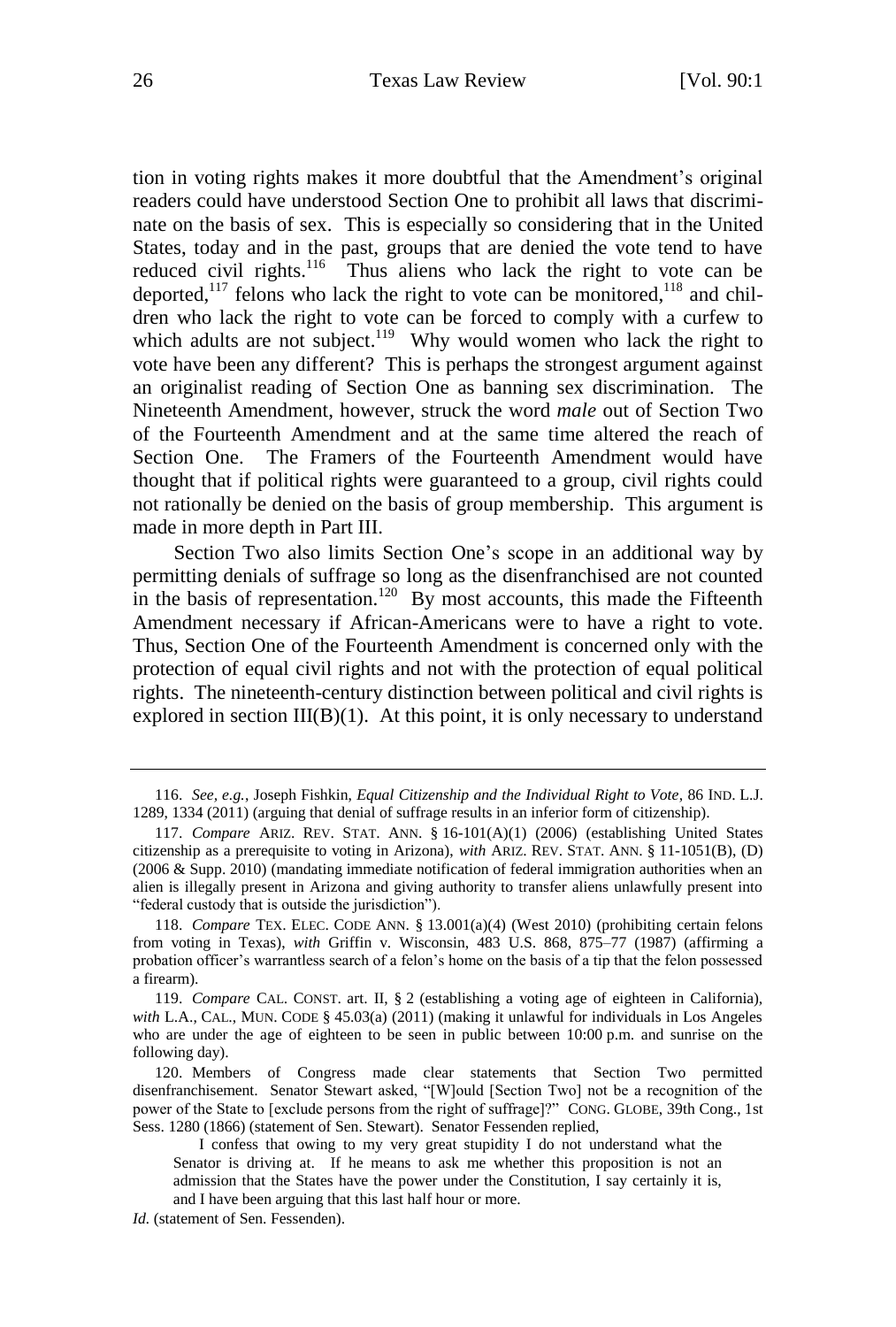that political rights were more narrowly conferred and were more highly valued than civil rights. As we have said, lots of people with civil rights, such as children, lacked political rights. But no one with political rights lacked civil rights.

It seems clear from the historical record that Section One of the Fourteenth Amendment bans abridgements of civil but not political rights. But the text is ambiguous as to what abridgements are banned. It seems clear that more than just abridgements on the basis of race are banned, because the Fourteenth Amendment is phrased at a higher level of generality than is the Fifteenth Amendment. In order to recapture the objective original public meaning of Section One, it is helpful to consult extratextual sources that document the events that led to the writing of the Amendment, the intellectual history of the times, contemporaneous dictionaries, the discussion of the Amendment, and newspaper accounts at the time of the Fourteenth Amendment's adoption. When these sources are consulted, they point strongly toward the view that Section One bans abridgments of civil rights by enacting a ban on all systems of caste or of class-based legislation.

#### *B. Background: The Need for a Constitutional Amendment*

Before the Fourteenth Amendment was introduced, the Civil Rights Act of 1866 was passed by Congress, vetoed by President Johnson on the grounds that it exceeded congressional authority to enforce the Thirteenth Amendment,<sup>121</sup> and then passed again over his veto.<sup>122</sup> President Johnson claimed the Civil Rights Act of 1866 was unconstitutional because it exceeded Congress's power to enforce the Thirteenth Amendment's ban on slavery, and proponents of the Civil Rights Act of 1866 were concerned that the courts might hold the Act unconstitutional.<sup>123</sup> The uncertain future of the Act was the most pressing reason for a constitutional amendment.<sup>124</sup> The idea was to give the Civil Rights Act of 1866 a more secure constitutional footing and to immunize it from the attacks of future majorities in Congress should the Democrats ever regain control of the national lawmaking apparatus. No scholar of the history of the Fourteenth Amendment has argued

<sup>121.</sup> When he vetoed the Civil Rights Bill on March 27, 1866, President Johnson purported to be worried about discrimination: "The bill, in effect, proposes a discrimination against large numbers of intelligent, worthy, and patriotic foreigners, and in favor of the negro, to whom, after long years of bondage, the avenues to freedom and intelligence have just now been suddenly opened.‖ EDWARD MCPHERSON, THE POLITICAL HISTORY OF THE UNITED STATES OF AMERICA DURING THE PERIOD OF RECONSTRUCTION 75 (3d ed. 1880). While this statement is offensive, it does raise questions about permissible discrimination and impermissible discrimination.

<sup>122.</sup> Act of May 31, 1870, ch. 114, § 18, 16 Stat. 144.

<sup>123.</sup> *See* MCPHERSON, *supra* note 121, at 77 ("It cannot, however, be justly claimed that, with a view to the enforcement of this article of the Constitution, there is at present any necessity for the exercise of all the powers which this bill confers. Slavery has been abolished, and at present nowhere exists within the jurisdiction of the United States . . . .").

<sup>124.</sup> BERGER, *supra* note 66, at 23.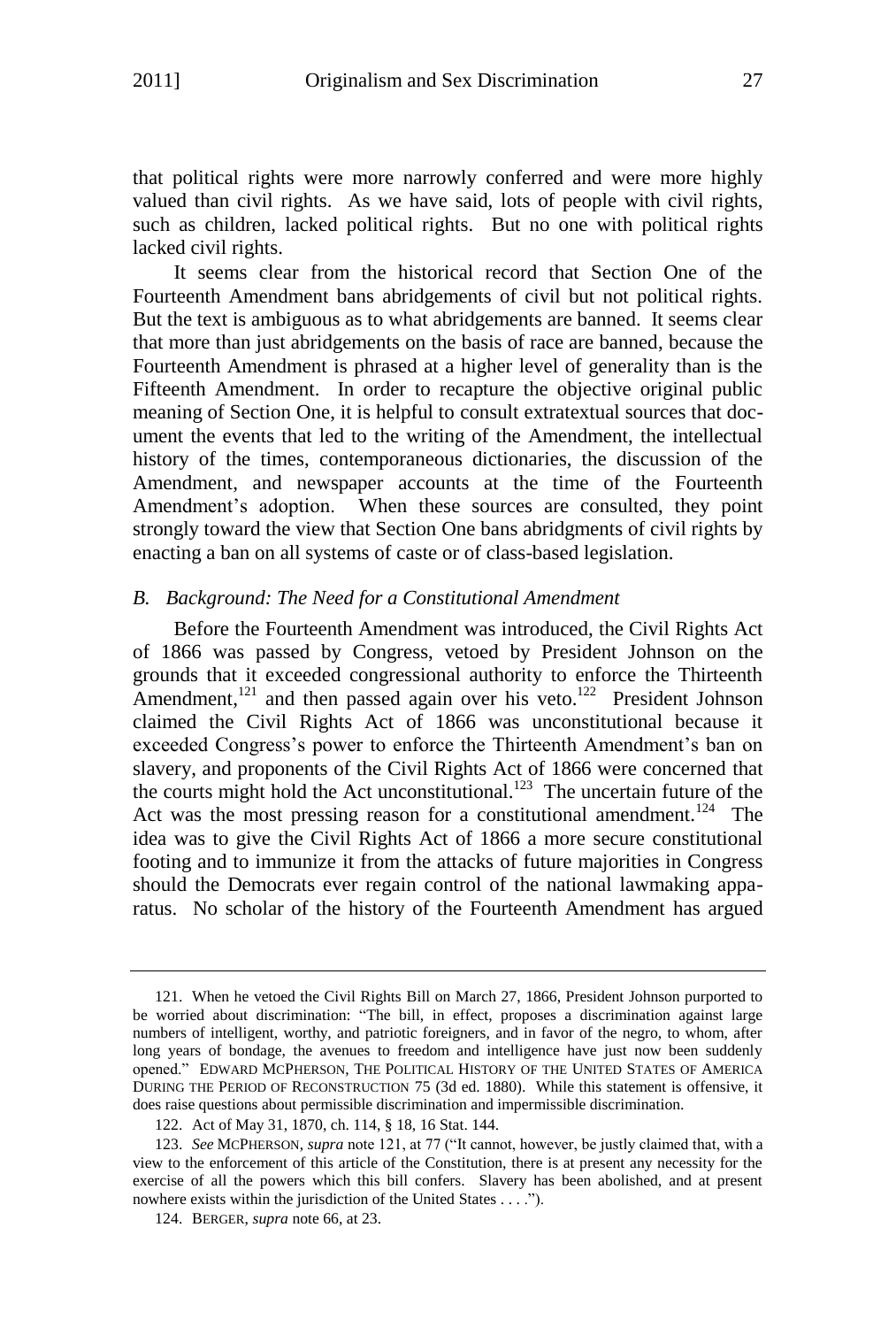that the Amendment does not constitutionalize the Civil Rights Act of 1866.<sup>125</sup>

So what exactly did the Civil Rights Act of 1866 do? Tellingly, the Act was titled "An Act to protect all Persons in the United States in their Civil Rights, and furnish the Means of their Vindication."<sup>126</sup> The operative language provided as follows:

[A]ll persons born in the United States and not subject to any foreign power, excluding Indians not taxed, are hereby declared to be citizens of the United States; and such citizens, of every race and color, without regard to any previous condition of slavery or involuntary servitude, except as a punishment for crime whereof the party shall have been duly convicted, shall have the same right, in every State and Territory in the United States, to make and enforce contracts, to sue, be parties, and give evidence, to inherit, purchase, lease, sell, hold, and convey real and personal property, and to full and equal benefit of all laws and proceedings for the security of person and property, as is enjoyed by white citizens, and shall be subject to like punishment, pains, and penalties, and to none other, any law, statute, ordinance, regulation, or custom, to the contrary notwithstanding.<sup>127</sup>

Democrats and a few Republicans joined President Johnson in doubting this Act could be constitutionally justified by Congress's power to enforce the Thirteenth Amendment's prohibition on slavery. The power to legislate against slavery, it was said, does not include the much more sweeping power to legislate to require equal civil rights.<sup>128</sup> As a result, supporters of the Civil Rights Act of 1866 feared that even if the Act initially survived judicial review, as a mere statute, it might be repealed by a future Democratic Congress or struck down by some future Democratic Supreme Court.<sup>129</sup> The relationship between the Civil Rights Act and the Fourteenth Amendment is recognized by nearly all modern commentators on the original meaning of the Fourteenth Amendment<sup>130</sup>—including those, such as Raoul Berger, who

<sup>125.</sup> BERGER, *supra* note 16, at 185.

<sup>126.</sup> Civil Rights Act of 1866, ch. 31, 14 Stat. 27.

<sup>127.</sup> *Id.* § 1.

<sup>128.</sup> MCPHERSON, *supra* note 121, at 75.

<sup>129.</sup> As an example of some of these concerns, one Congressman stated:

The gentleman who has just taken his seat [Mr. Finck] undertakes to show that because we propose to vote for this section we therefore acknowledge that the civil rights bill was unconstitutional. He was anticipated in that objection by the gentleman from Pennsylvania, [Mr. Stevens.] The civil rights bill is now a part of the law of the land. But every gentleman knows it will cease to be a part of the law whenever the sad moment arrives when that gentleman's party comes into power.

CONG. GLOBE, 39th Cong., 1st Sess. 2462 (1866) (statement of Rep. Garfield) (alterations in original); see also id. at 2081 (statement of Rep. Nicholson) ("The very fact that this amendment would authorize such legislation as the 'civil rights bill' is an additional reason why it should not be adopted.").

<sup>130.</sup> *See supra* note 16 and accompanying text.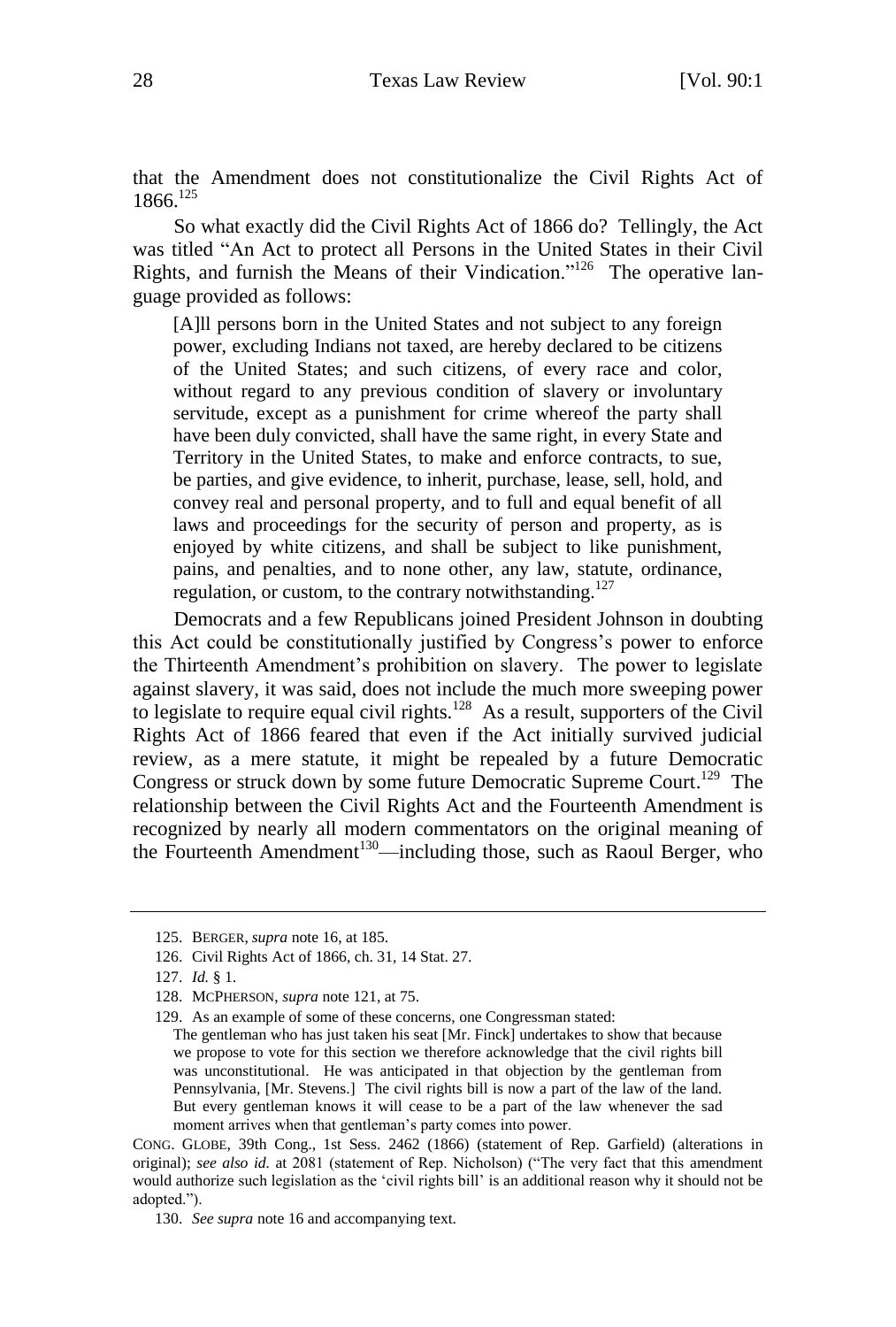have given the Amendment an exceptionally narrow construction.<sup>131</sup> They agree that at a bare minimum the Fourteenth Amendment must be understood as constitutionalizing the Civil Rights Act of 1866. 132

The problem of class legislation was a prominent consideration of the supporters of the Civil Rights Act of 1866, and at times the scope of the Act was exaggerated. A congressional commentator went so far as to claim that the Act "declares that in civil rights there shall be an equality among all classes of citizens,"<sup>133</sup> despite the fact that the Act on its face only protected citizens from being denied particular civil rights on the basis of race.<sup>134</sup> Nonetheless, this claim was echoed and exaggerated further in the press, with one editorial contending that the Civil Rights Act of 1866 was a "guarantee" of the rights of *freedmen*, and of *all others* who are citizens of the republic, to hold property, transact business, and to be in all things equal before the law with all other classes."<sup>135</sup>

Although equality before the law for all "classes" could not be satisfied by any fair reading of the words of the Civil Rights Act of 1866—it was only concerned with race discrimination<sup>136</sup> as to certain common law rights—the Fourteenth Amendment could be read as guaranteeing equality before the law for all classes of citizens. Significantly, as the amendment that would become the Fourteenth was being considered in Congress, some members of the public were asking for a constitutional amendment that would do more than just constitutionalize the Civil Rights Act of 1866. They wanted an end to all forms of class legislation whatsoever for good. These commentators associated slavery and the Black Codes with feudalism and aristocratic class discrimination, and they knew that any distinguishing characteristic could potentially be used as the basis for arbitrary or predatory discrimination if a simple majority so chose.<sup>137</sup> One especially forceful appeal for a constitutional amendment was made by a *Chicago Tribune* editorial in January  $1866$ ,  $^{138}$  just as Congress was gearing up to address the problem of race discrimination with a constitutional amendment that was to become the

133. CONG. GLOBE, 39th Cong., 1st Sess. 1760 (1866) (statement of Sen. Trumbull).

<sup>131.</sup> BERGER, *supra* note 66, at 191.

<sup>132.</sup> *See supra* note 16 and accompanying text. Berger contended that while segregation was not prohibited by the Fourteenth Amendment, the "purpose of the [F]ourteenth [A]mendment" was to "incorporate" the Civil Rights Act. BERGER, *supra* note 16, at 268.

<sup>134.</sup> *See* Civil Rights Act of 1866, ch. 31, § 1, 14 Stat. 27 (guaranteeing certain rights to "citizens, of every race and color").

<sup>135.</sup> *Adjournment of Congress*, PHILA. N. AM. & U.S. GAZETTE, July 30, 1866, at 1 (emphasis added).

<sup>136.</sup> *Class* and *race* were often spoken of in tandem, but were never synonyms. *See* Saunders, supra note 15, at 289-90 n.198 (noting the historic distinction between "class" and "caste" legislation).

<sup>137.</sup> The Fourteenth Amendment may also ban class legislation based on nonhereditary characteristics, but discussion of that point would take us far afield from the topic of sex discrimination since sex is a hereditary characteristic.

<sup>138.</sup> Editorial, *Class Legislation*, CHI. TRIB., Jan. 12, 1866, at 2.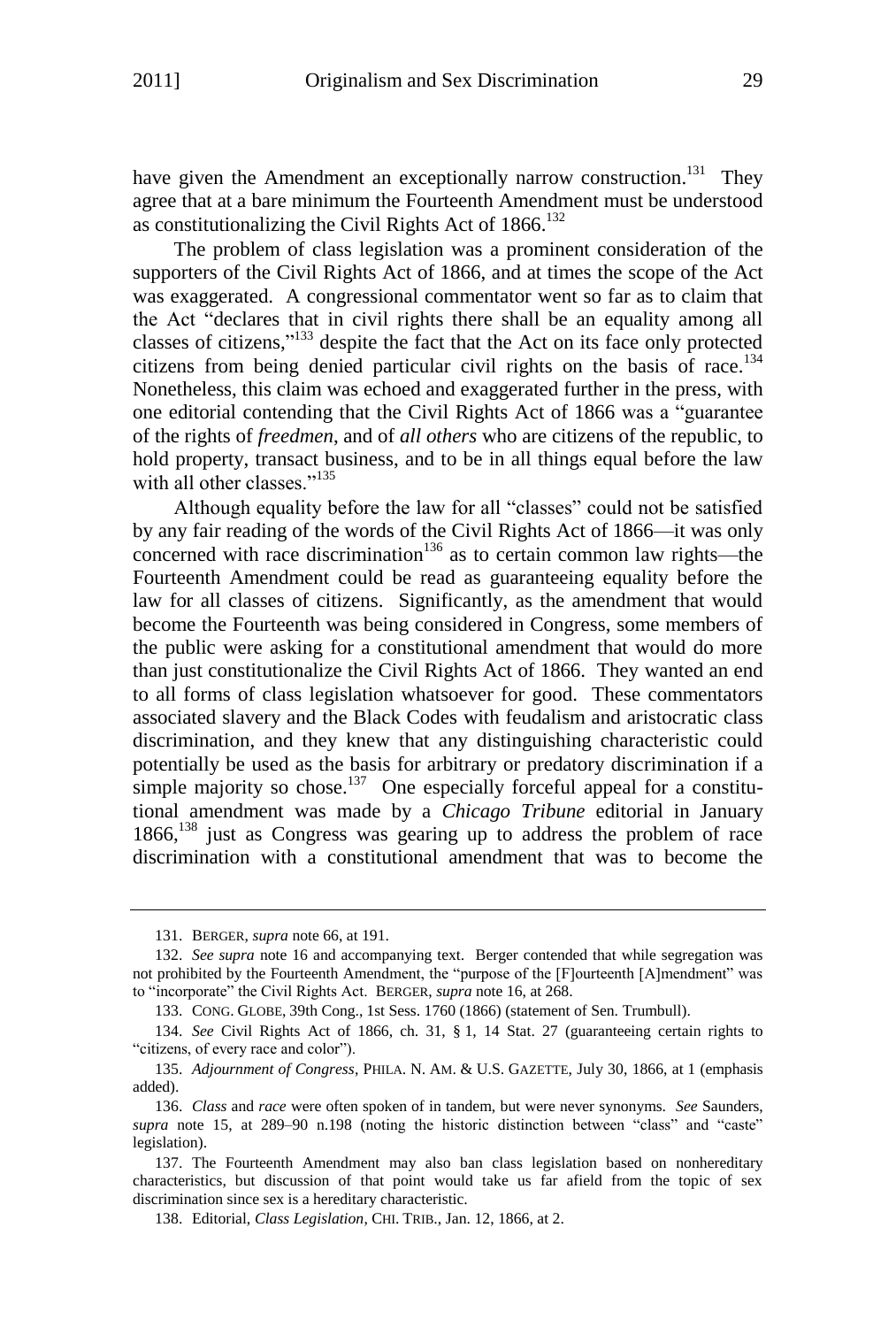Fourteenth Amendment. The editorial conceptually ties the Black Codes to the English aristocracy, in this way revealing that American laws based on racial classifications were recognized as just one species of impermissible oppression by hereditary ruling classes:

We have seen, through bitter experience, the evils of class legislation as practi[c]ed by the States, in the form of slave and black codes. We cannot but perceive the evils of the system in England, and all monarchical governments, where the laws are allowed to recognize distinctions between persons and classes. We cannot shut our eyes to the patent fact that such legislation, even when exercised for good purposes, is based upon a principle of pernicious tendencies, that ought not, if it can be avoided, to obtain a recognition in the Republic. The design and spirit of our Government is opposed to this system, and its evident intent is to render unnecessary any special enactments for the benefit or repression of any class, but to legislate for all alike. But, unhappily, there is, at present, no special clause whereby this intent can be accomplished, in cases like that under consideration. And, if the several States can practicle class legislation, as between whites and blacks, except when forbidden by counter-legislation by Congress, they can also create class distinctions in the future between native and adopted citizens, between rich and poor, or between any other divisions of society.

The most effectual way to reach the root of this matter, is to amend the Constitution so as to forbid class legislation entirely by prohibiting the enactment of laws creating or recognizing any political distinctions because of class, race or color between the inhabitants of any State or Territory, and providing that all classes shall possess the same civil rights and immunities, and be liable to the same penalties, and giving Congress the power to carry the clause into effect.... [W]e believe that we might as well level the evil of caste at one blow, as to fight it by driblets and sections, through another long course of years.<sup>139</sup>

The *Tribune*'s call for a constitutional amendment that would "level the evil of caste at one blow" was obviously not echoed by all. But the reality that such an amendment would be a congressional goal was acknowledged even by those who opposed it, such as one commentator, also writing in January 1866, who expressed fear that Congress would soon go beyond the abolition of slavery and "repeal God's law of caste."<sup>140</sup> More supportive of

<sup>139.</sup> *Id.*

<sup>140.</sup> DAILY NAT'L INTELLIGENCER, Jan. 5, 1866 at col. 1. This is in harmony with Professor Harrison's insight that "ad hoc castes"—groups discriminated against based upon unjustified animus—are prohibited by the Fourteenth Amendment. Harrison, *supra* note 15, at 1457–58. Harrison gives the example of laws denying "individuals who drive foreign cars" the right to purchase gasoline because of widespread resentment against them and contends that the Fourteenth Amendment prohibits such legislation. *Id.* Notably, the *Tribune* editorial contemplates an amendment that would prohibit the creation of "class distinctions" in the future. Editorial, *supra* note 138.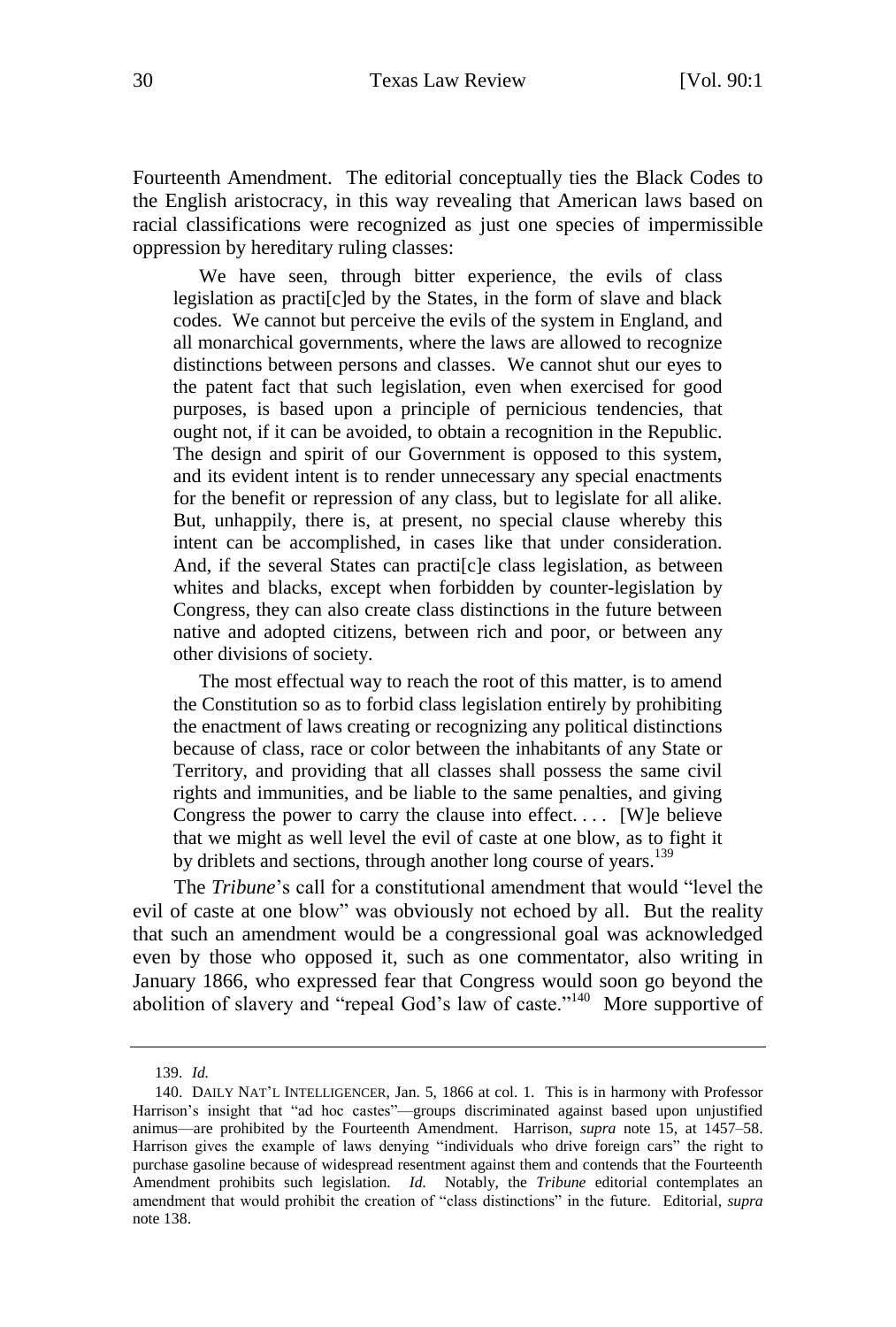equality, the *Philadelphia North American Gazette* informed its readers in February 1866 that a constitutional amendment was being discussed in Congress that would "secure for the citizens of any one State the same rights as are enjoyed by the citizens of other States, thus terminating the discriminations made against sections and classes and races."<sup>141</sup> The hope of some and the fear of others—that Congress would produce a constitutional amendment mandating equality, meaning there would be no subjugated classes—was in fact realized.

#### *C. The Drafting of the Fourteenth Amendment*

*1. Congress Crafts the Text.—*Fifteen members of Congress began crafting what would become the text of the Fourteenth Amendment in 1866.<sup>142</sup> The mission of the Committee of Fifteen on Reconstruction was to draft an amendment that would alter the relationship between the states and the federal government by allowing the federal government to nullify discriminatory state legislation.<sup>143</sup> This amendment would secure Congress's constitutional power to enact the Civil Rights Act of 1866.<sup>144</sup>

The Committee of Fifteen held hearings to determine the scale of inequity and persecution in the Confederate states.<sup>145</sup> The hearings show that the congressional motive to amend the Constitution was from the beginning broader than the desire to protect freed slaves. Members of the Committee expressed concern for white Unionists in the South who were being persecuted,<sup>146</sup> a concern that was also raised during the subsequent debates.<sup>147</sup>

144. And most scholars today agree that it did. *See supra* note 16 and accompanying text.

145. KENDRICK, *supra* note 143, at 264.

<sup>141.</sup> *Constitutional Amendments*, PHILA. N. AM. & U.S. GAZETTE, Feb. 15, 1866, at 1.

<sup>142.</sup> The subject of the framing and ratification of the Fourteenth Amendment has been well treated by a number of commentators. *E.g.*, BERGER, *supra* note 66; KULL, *supra* note 16; NELSON, *supra* note 25; Alexander Bickel, *The Original Understanding and the Segregation Decision*, 69 HARV. L. REV. 1, 29–65 (1955); Charles Fairman, *Reconstruction and Reunion 1864–88*, *in* 6 THE OLIVER WENDELL HOLMES DEVISE HISTORY OF THE SUPREME COURT OF THE UNITED STATES (Paul A. Freund ed., 1971); Harrison, *supra* note 15; Earl M. Maltz, *The Fourteenth Amendment as Political Compromise—Section One in the Joint Committee on Reconstruction*, 45 OHIO ST. L.J. 933 (1984).

<sup>143.</sup> *See* BENJ. B. KENDRICK, THE JOURNAL OF THE JOINT COMMITTEE OF FIFTEEN ON RECONSTRUCTION 213 (1914) ("At this time laws discriminating against the negroes and denying to them civil rights . . . were being passed by the legislatures in the southern states. . . . [O]n the very day that the 39th Congress met, Charles Sumner introduced some resolutions, providing among several other things for equal civil rights." (footnote omitted)).

<sup>146.</sup> Several witnesses testified before the Committee that hostility toward Union men in the South was prevalent. *Id.* at 286. One member warned that if former Confederates were reenfranchised, it would be a "death-blow to the Union men and the men of color in the South. They will have no protection, their rights will not be recognized." *Id.* at 410.

<sup>147.</sup> John Martin Broomall of Pennsylvania was one member of Congress who discussed the plight of white Unionists in the South: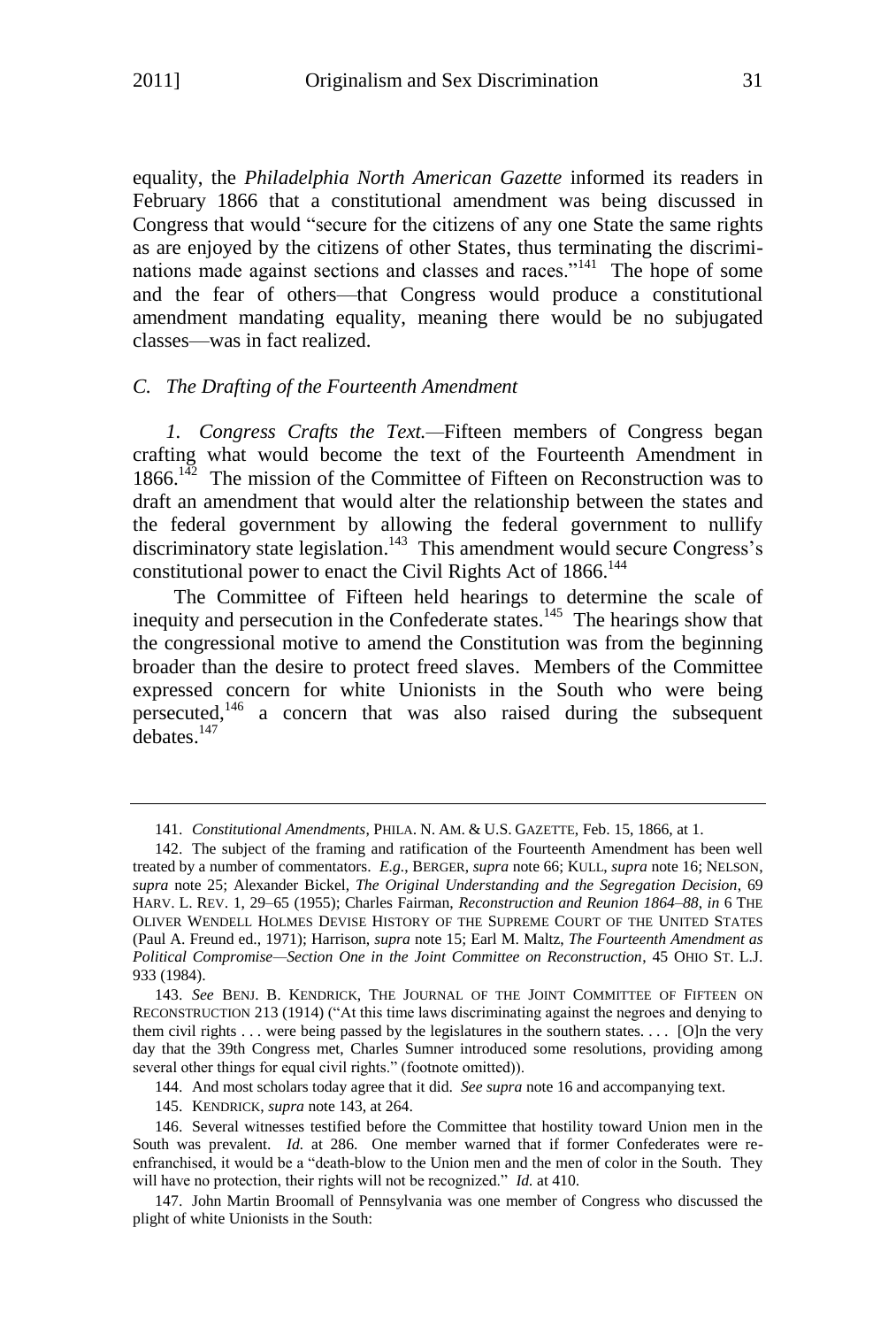The Committee submitted an initial, inadequate version of what would become the Fourteenth Amendment in April 1866:

Section 1. No discrimination shall be made by any state, nor by the United States, as to the civil rights of persons because of race, color, or previous condition of servitude.

Sec. 2. From and after the fourth day of July, in the year one thousand eight hundred and seventy-six, no discrimination shall be made by any state, nor by the United States, as to the enjoyment by classes of persons of the right of suffrage, because of race, color, or previous condition of servitude.

Sec. 3. Until the fourth day of July, one thousand eight hundred and seventy-six, no class of persons, as to the right of any of whom to suffrage discrimination shall be made by any state, because of race, color, or previous condition of servitude, shall be included in the basis of representation.<sup>148</sup>

This version obviously differed from the Fourteenth Amendment as we know it today in important ways. Most obviously, it was confined to prohibiting only race discrimination.

The narrow scope of this proposed race discrimination version of the Fourteenth Amendment caused the draft to be rejected both by members of Congress on the left who wanted to prohibit all forms of caste and by members on the right who wanted to protect the rights of white Unionists in the South and to refer to race obliquely. Senator Charles Sumner, who was in the first camp, argued that the voting-rights provision in the original Section Three (which, modified, would become Section Two) was in fact "the recog-

But are the evils complained of limited to the black man? While I would blush if I could admit that that fact, if acknowledged, would in any degree lessen the necessity for the passage of this law, I nevertheless maintain and hold myself ready to prove that white men, citizens of the United States, have been, and are now being punished under color of State laws for refusing to commit treason against the United States at the bidding of Democratic candidates for the Presidency . . . .

CONG. GLOBE, 39th Cong., 1st Sess. 1263 (1866). Sidney Perham of Maine was similarly concerned about the plight of white Unionists:

Their policy is to render it so uncomfortable and hazardous for loyal men to live among them as to compel them to leave. Many hundreds of northern men who have made investments and attempted to make themselves homes in these States have been driven away. Others have been murdered in cold blood as a warning to all northern men who should attempt to settle in the South.

*Id.* at 2082. Representative Broomall said that he could not support a system of reconstruction that did not

effectually guaranty the rights of the Union men of the South . . . . [T]he Government of the United States above all other duties owes it to itself and to humanity to guard the rights of those who, in the midst of rebellion, periled their lives and fortunes for its honor, of whatever caste or lineage they be.

*Id.* at 469–70. Similarly, Representative Bingham felt that an amendment was needed because "equal and exact justice" had been denied to "white men as well as black men." *Id.* at 157.

148. KENDRICK, *supra* note 143, at 83–84.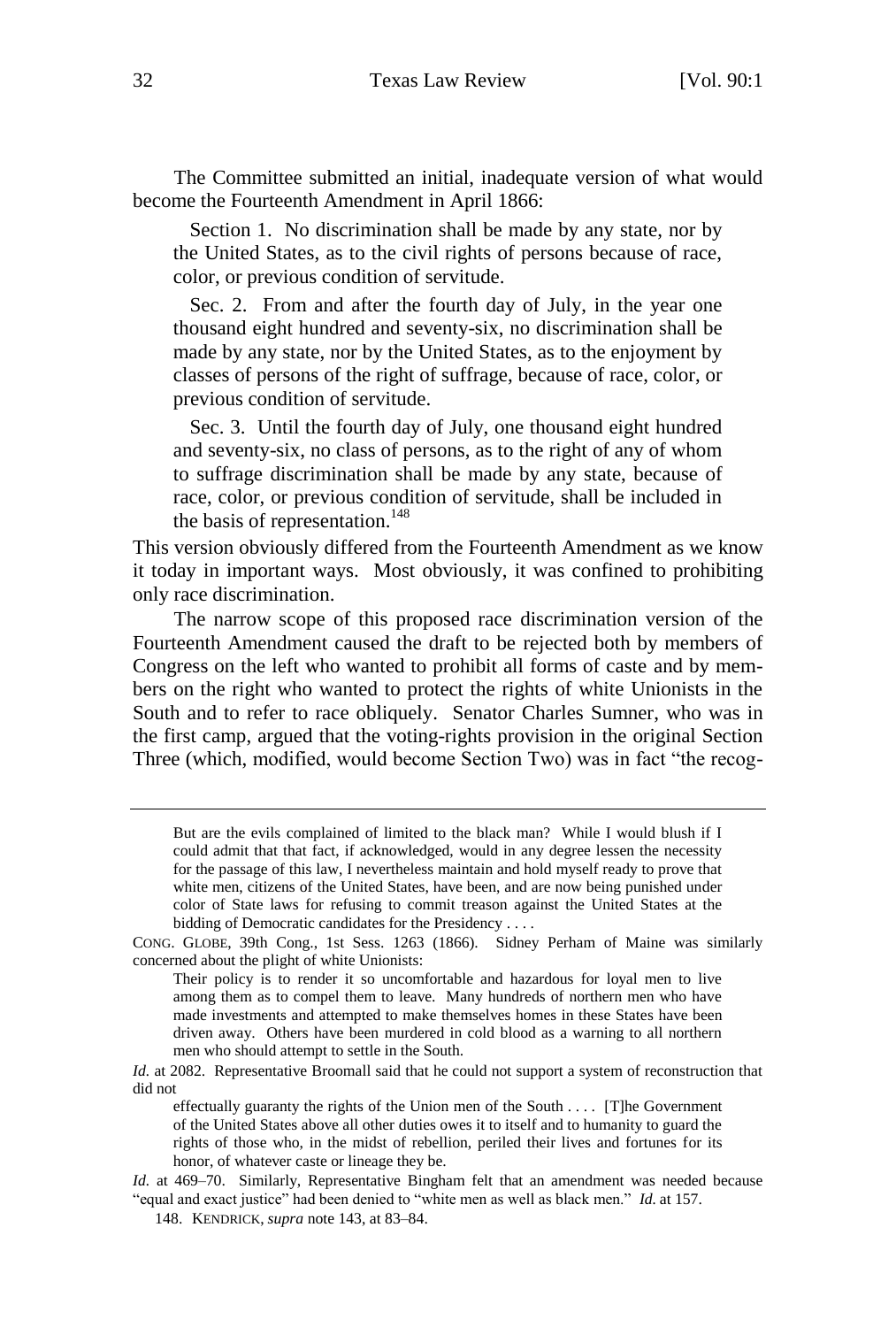nition of a caste and the disenfranchisement of a race"<sup>149</sup> because it allowed for African-Americans to be denied the right to vote by a state so long as its representation in Congress was proportionally diminished. His concern was addressed by the revised version, our race-neutral version of the Fourteenth Amendment, which Senator Jacob Howard explained, "applies not to color or to race at all, but simply to the fact of the individual exclusion."<sup>150</sup> Senator Henderson also explained the more expansive meaning of the revised Section Two: "For all practical purposes, under the former proposition loss of representation followed the disenfranchisement of the negro only; under this it follows the disenfranchisement of white and black, unless excluded on account of 'rebellion or other crime.'"<sup>151</sup>

The importance of this change, and the reason Senator Sumner viewed the original version as creating a system of caste, is illuminated by a discussion between Senators Howard and Clark. Senator Howard explained that the application of Section Two to individual exclusion will combat feudal aristocracy, which, like caste, was opposed by the drafters.<sup>152</sup>

Mr. CLARK. . . . I wish to inquire whether the committee's attention was called to the fact that if any State excluded any person, say as Massachusetts does, for want of intelligence, this provision cuts down the representation of that State.

Mr. HOWARD. Certainly it does, no matter what may be the occasion of the restriction. It follows out of the logical theory upon which the Government was founded, that numbers shall be the basis of representation in Congress, the only true, practical, and safe republican principle. If, then, Massachusetts should so far forget herself as to exclude from the right of suffrage all persons who do not believe with my honorable friend who sits near me [Mr. Sumner] on the subject of negro suffrage, she would lose her representation in proportion to that exclusion. If she should exclude all persons of what is known as the orthodox faith she loses representation in proportion to that exclusion. . . . And, sir, the true basis of representation is the whole population. It is not property, it is not education, for great abuses would arise from the adoption of the one or the other of these two tests. Experience has shown that numbers and numbers only is the only true and safe basis; while nothing is clearer than that property qualifications and educational qualifications have an inevitable aristocratic tendency a thing to be avoided.

Mr. HOWARD. It is not an abridgement to a caste or class of persons, but the abridgement or the denial applies to the persons individually. If the honorable Senator will read the section carefully I think he will not doubt as to its true interpretation. It applies individually to each and every person who is denied or abridged, and not to the class to which he may belong. It makes no distinction between black and white, or between red and white, except that if an Indian is counted in he must be subject to taxation.

*Id.* at 2767.

. . . .

<sup>149.</sup> CONG. GLOBE, 39th Cong., 1st Sess. 1281 (1866).

<sup>150.</sup> *Id.* at 2767.

<sup>151.</sup> *Id.* at 3033.

<sup>152.</sup> During the congressional debate, Senator Howard explained his position on Section Two of the Fourteenth Amendment: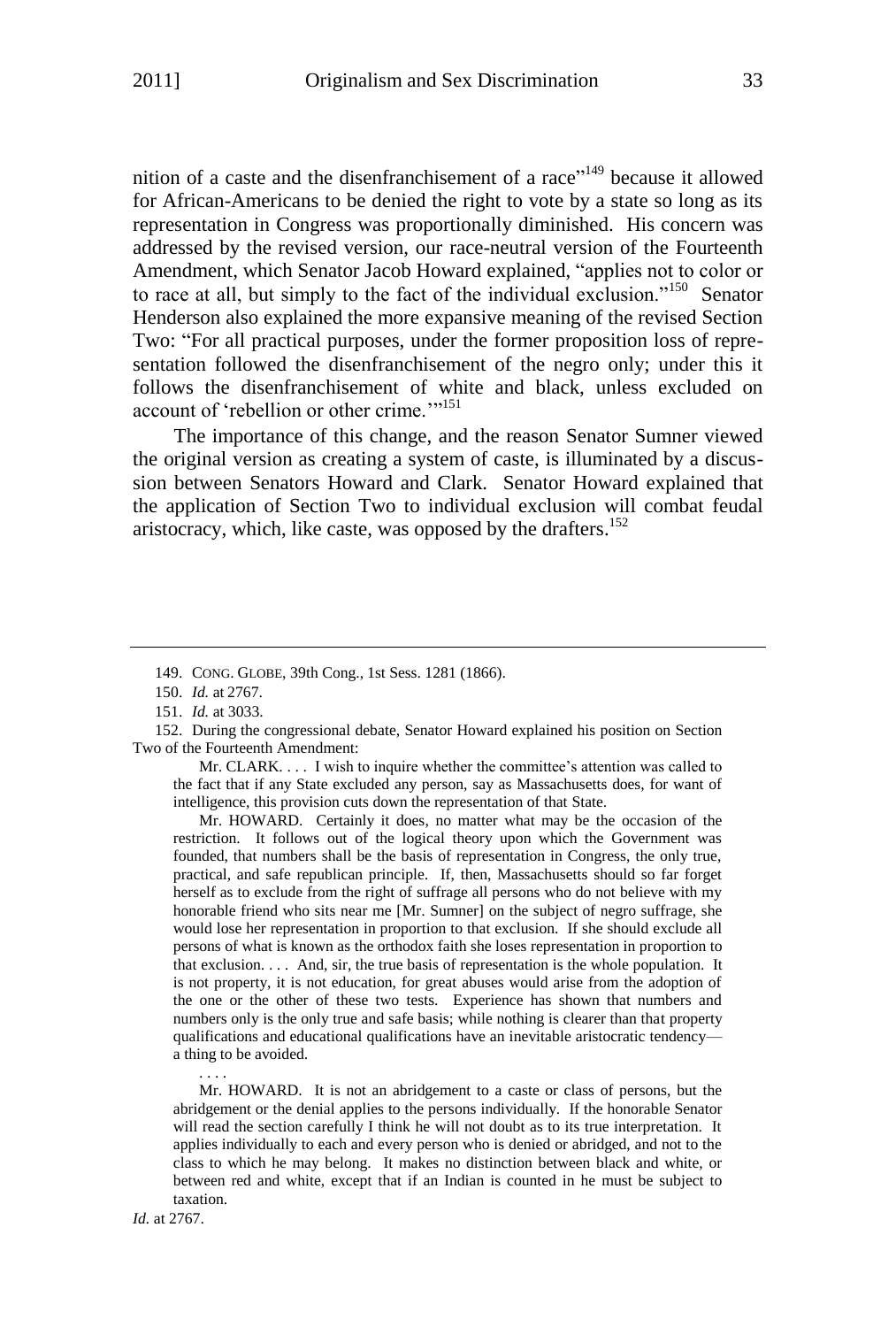The new version of Section One was introduced by Thaddeus Stevens on April 30, 1866, and it also dropped the words *race* and *color*. 153 Its meaning was explained in most detail by Senator Howard:

The last two clauses of the first section of the amendment disable a State from depriving not merely a citizen of the United States, but any person, whoever he may be, of life, liberty, or property without due process of law, or from denying to him the equal protection of the laws of the State. This abolishes all class legislation in the States and does away with the injustice of subjecting one caste of persons to a code not applicable to another.<sup>154</sup>

Senator Eliot explained the meaning of Section One in similar terms:

I support the first section because the doctrine it declares is right, and if, under the Constitution as it now stands, Congress has not the power to prohibit[ ]State legislation discriminating against classes of citizens or depriving any persons of life, liberty, or property without due process of law, or denying to any persons within the State the equal protection of the laws, then, in my judgment, such power should be distinctly conferred.<sup>155</sup>

This understanding of Section One as banning all class legislation was discussed at length,<sup>156</sup> but it was not contested.<sup>157</sup> Suggestions that Section One only protected black people were explicitly rejected.<sup>158</sup> Those who

157. Senator Dixon, debating the content of Section One, stated,

One word in reply to the Senator from Massachusetts, with the consent of the Senate. The Senator says that I have forgotten many things, and among others the guarantees required by the four million slaves who have been emancipated. I desire to ask the Senator what guarantee those persons have in the proposition reported by the committee. The Senator exhausted all the terms of opprobrium in the English language in denouncing a resolution which was before the Senate some time since, and which contained the only guarantee for the colored race that is contained in this report.

CONG. GLOBE, 39th Cong., 1st Sess. 2335.

158. Senator Bingham, during the congressional debate, clarified that Section One applied to whites as well as blacks:

Mr. BINGHAM. It is due to the committee that I should say that it is proposed as well to protect the thousands and tens of thousands and hundreds of thousands of loyal

<sup>153.</sup> *Id.* at 2286.

<sup>154.</sup> *Id.* at 2766.

<sup>155.</sup> *Id.* at 2511.

<sup>156.</sup> Melissa Saunders quotes Representative Hotchkiss of New York as saying that the Fourteenth Amendment was "designed to forbid a state to 'discriminate between its citizens and give one class of citizens greater rights than it confers upon another." Saunders, *supra* note 15, at 284. She quotes Senator Jacob Howard as saying that the Amendment would "abolish" all class legislation in the States and do[] away with the injustice of subjecting one caste of persons to a code not applicable to another." *Id.* at 286 (alterations in original). She quotes Senator Timothy Howe as saying the Amendment would give the federal government "the power to protect classes against class legislation." *Id.* at 287.

Mr. HALE. It is claimed that this constitutional amendment is aimed simply and purely toward the protection of "American citizens of African descent" in the States lately in rebellion. I understand that to be the whole intended practical effect of the amendment.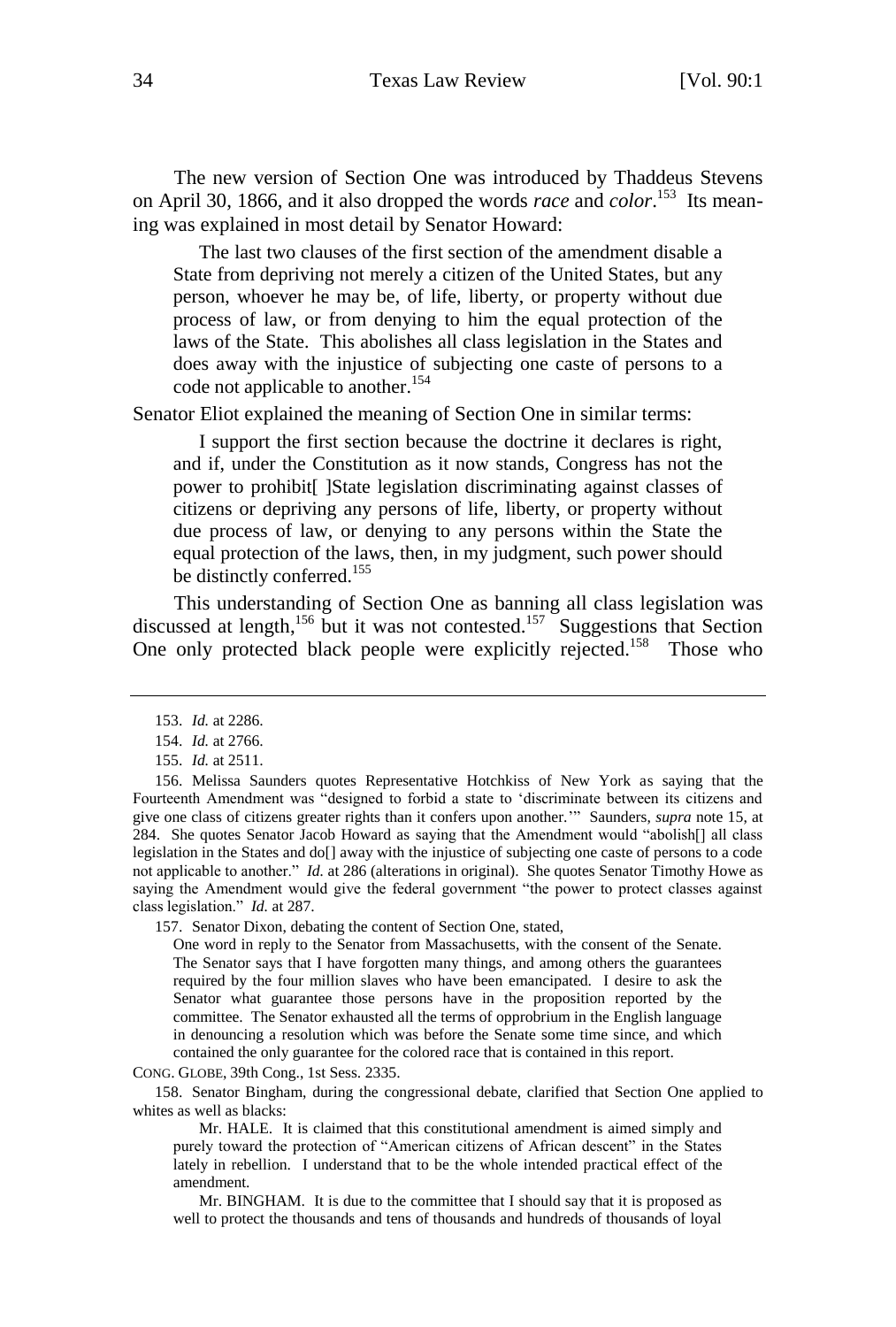opposed the Amendment did not dispute the idea that it prohibited class legislation; they simply were unabashedly in favor of class legislation.<sup>159</sup>

On June 16, 1866, the text of what was to become the Fourteenth Amendment was formally presented to the states.<sup>160</sup> In August of that year two years before three-quarters of the states had ratified the Amendment the National Republican Party published a laudatory account of the casteabolishing accomplishments of the 39th Congress:

The Republicans in Congress sought by legislation and by constitutional amendment to guarantee to every citizen of the republic the equality of civil rights before the law. How much did the Democrats do toward that object?

The Republicans in Congress sought to break up the foundations of secession and rebellion by making citizenship national and not sectional. How much did the Democrats do toward that object?

The Republicans in Congress tried to the extent of their powers *to abolish throughout the bounds of the republic the evils of caste*, as second only to those of slavery. How much did the Democrats do toward that object?<sup>161</sup>

Undeniably, the Framers of the Fourteenth Amendment gave state legislators ample notice that they understood the Amendment to prohibit caste or systems of special-interest and class-based lawmaking.

Newspapers regularly recounted Congress's debates on the proposed amendment, and many publications articulated the amendment's anticaste meaning. The *San Francisco Daily Evening Bulletin* described the amendment as an "opportunity  $\dots$  for the masses to break down the domination of caste and aristocracy."<sup>162</sup> The *Boston Daily Advertiser* reported that "[t]he great object of the first section, fortified by the fifth, was to compel the States to observe these guarantees, and to throw the same shield over the black man as over the white, over the humble as over the powerful."<sup>163</sup> The Republican

white citizens of the United States whose property, by State legislation, has been wrested from them under confiscation, and protect them also against banishment.

*Id.* at 1065.

<sup>159.</sup> A statement made by Representative Nicholson during congressional debates exemplifies sentiment favorable to class legislation:

Now, the negro race in this country constitute such a class which is easily and well defined; and the peace and welfare of a State, especially where they are found in great numbers, demand that the radical difference between them and the white race should be recognized by legislation; and every State should be allowed to remain free and independent in providing punishments for crime, and otherwise regulating their internal affairs, so that they might properly discriminate between them, as their peace and safety might require.

*Id.* at 2081.

<sup>160.</sup> HORACE EDGAR FLACK, THE ADOPTION OF THE FOURTEENTH AMENDMENT 140 (1908).

<sup>161.</sup> *Who Did It?*, PHILA. N. AM. & U.S. GAZETTE, Aug. 18, 1866, at 1 (emphasis added).

<sup>162.</sup> *Southern Experiment*, S.F. DAILY EVENING BULL., Nov. 9, 1866, at 1.

<sup>163.</sup> Editorial, *Reconstruction*, BOS. DAILY ADVERTISER, May 24, 1866, at 1.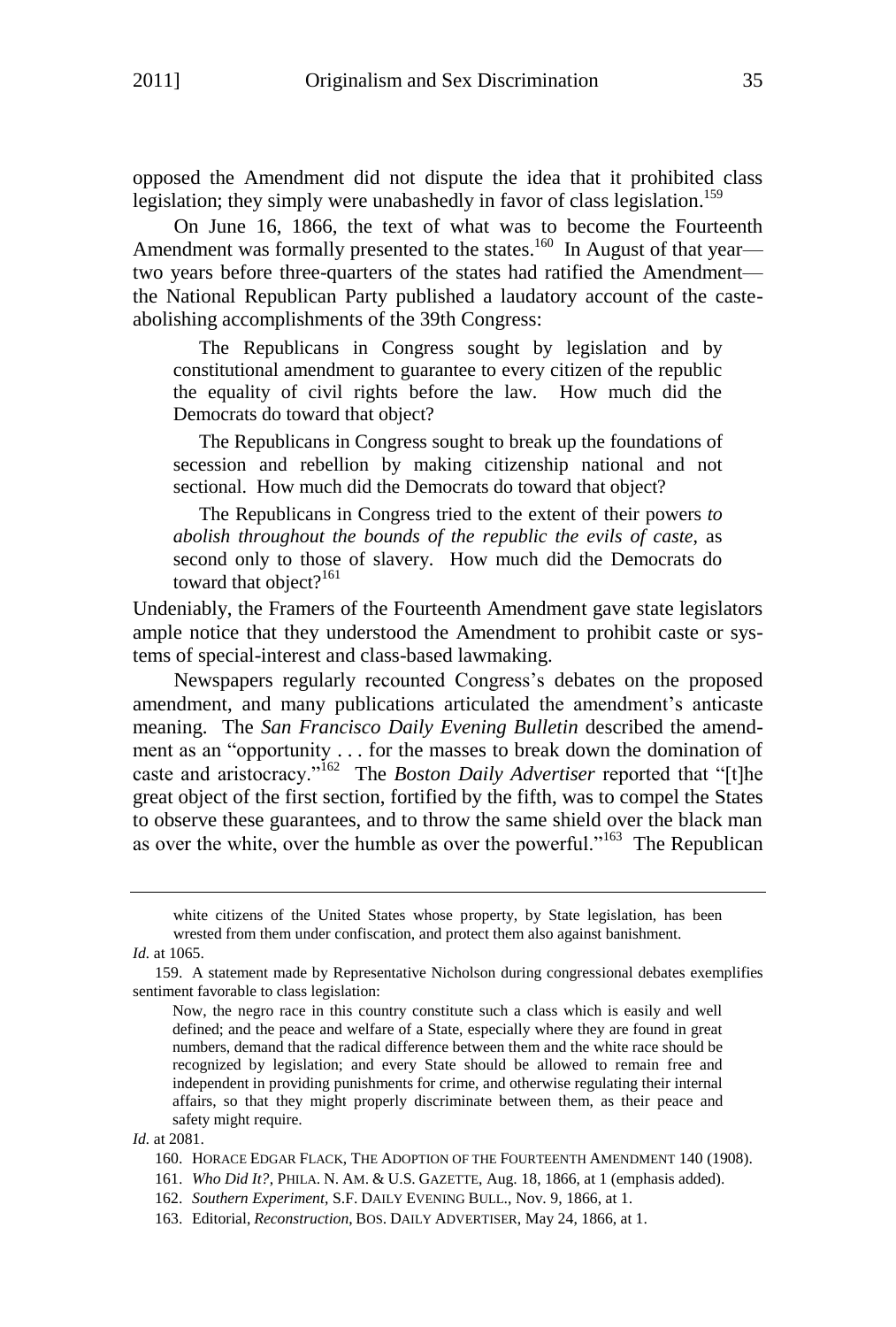understanding that Section Two was a challenge to aristocracy and feudalism was also disseminated:

"But," say some, "this section is designed to *coerce* the South into according Suffrage to her Blacks." Not so, we reply; but only to notify her ruling caste that we will no longer bribe them to keep their blacks in serfdom. An aristocracy rarely surrenders its privileges, no matter how oppressive, from abstract devotion to justice and right. It must have cogent, palpable reasons for so doing.<sup>164</sup>

By connecting the old-world problems of aristocracy and feudalism with race discrimination and caste in America, these commentators provide more evidence that the American public conceived of the word *caste* at a higher level of generality than the word *race*. The Framers and ratifiers of the Fourteenth Amendment would have understood it to ban European feudalism or the Indian caste system, as well as the special-interest monopolies that so outraged Jacksonian Americans.

*2. State Legislatures Consider Ratification.—*As John Hart Ely has noted, the legislative history of a constitutional amendment merely begins with Congress; it is the state legislators who ratify an amendment who actually make it binding law.<sup>165</sup> Accordingly, it is the public understanding of the ratifiers of the Fourteenth Amendment that establishes its original public meaning. State legislators in 1866–1868 presumably would have been familiar with newspaper accounts such as those described above. They must also have been aware that some of their constituents had been lobbying Congress to prohibit systems of caste or of class-based lawmaking for some time.<sup>166</sup> But, Indiana Governor Oliver Morton was mistaken when he declared that

[I]n the name of those who love their country and hate its enemies, in the name of those who love liberty and hate tyranny, we appeal to you, as the faithful representatives of the American people, as our brothers, to protect the lives, the liberty, and the property of the loyal people of Louisiana; to establish here a government loyal to the nation, a government founded on justice to all, under which all good citizens, regardless of caste or color, shall enjoy equal civil and political rights. . . . .

. . . Willing as we are to forgive the past offen[s]es of those who, having sinned against the government, are now sincerely repentant, we are at the same time opposed to any compromise with its known enemies. We do not believe in submitting constitutional amendments to rebel legislators who glory in having served the defunct confederacy. We protest against the continuance of the present so called State government of Louisiana. We ask you to abolish it, and substitute one composed of

<sup>164.</sup> Nat'l Republican Union Comm., *Address to the American People*, BANGOR DAILY WHIG & COURIER, Sept. 22, 1866, at 1.

<sup>165.</sup> ELY, *supra* note 25, at 17.

<sup>166.</sup> *See* CITIZENS OF W. TEX., MEMORIAL ON BEHALF OF THE CITIZENS OF WESTERN TEXAS, H.R. MISC. DOC. NO. 40-35, at 2 (2d Sess. 1867) (complaining that the new state legislature ―forever excluded a large portion of citizens from a participation in the common school fund, and only granted them partial privileges in courts of justice, for no other reason than because of their caste or color"). The Republican Party of Louisiana made a similar argument: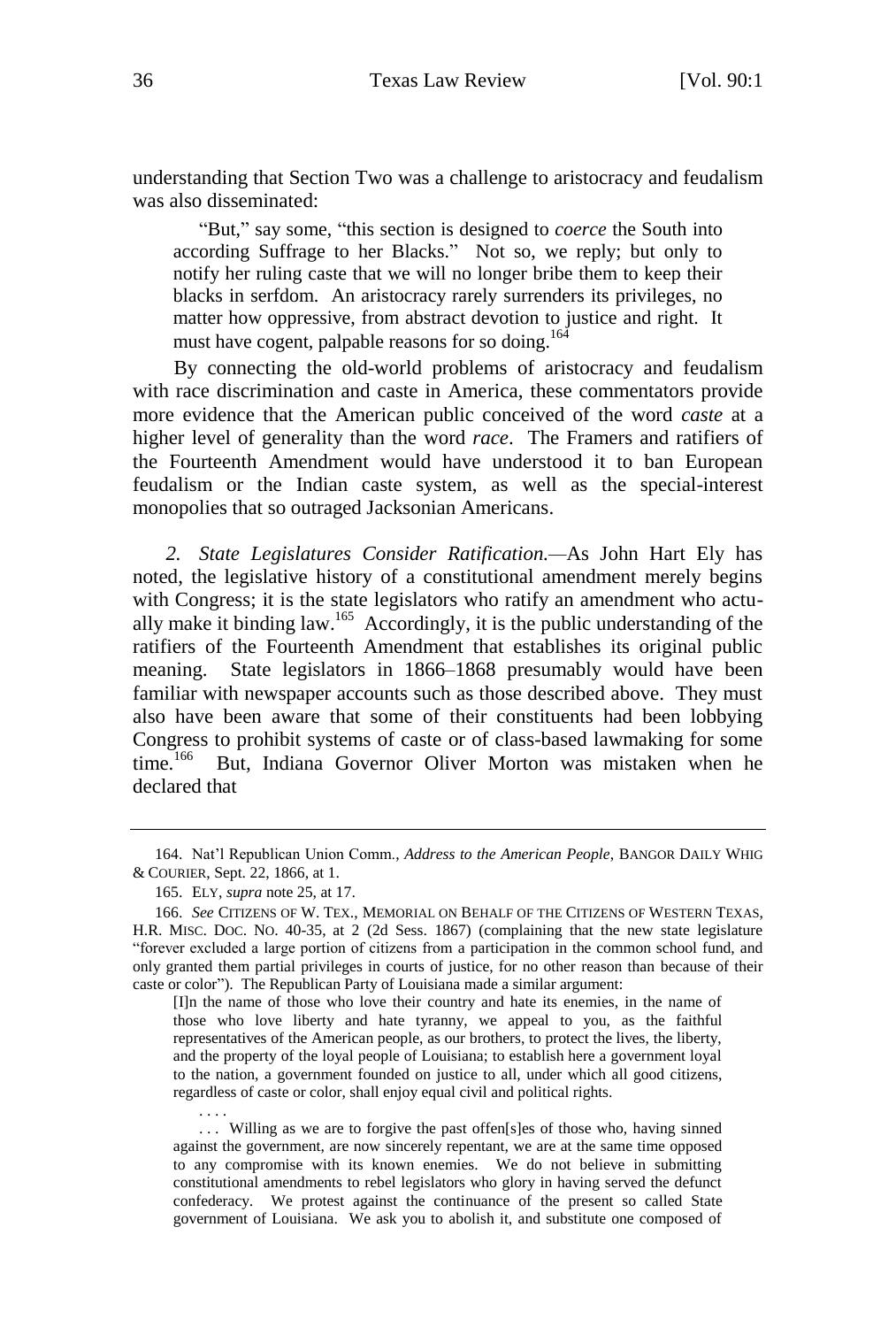[n]o public measure was ever more fully discussed before the people, better understood by them, or received a more distinct and intelligent approval. I will enter into no argument in its behalf before this General Assembly. Every member of it understands it, and is prepared, I doubt not, to give his vote for or against, on the question of ratification<sup>167</sup>

In reality, America's unusual post-Civil War political situation complicated state legislatures' discussions of the Fourteenth Amendment's propriety, meaning, and scope, and undoubtedly confused the public. The struggle between North and South, Republicans and Democrats, and federal and state authorities frequently dominated discussion of the Amendment, and in Southern legislatures, insidious prejudice and wounded pride sometimes led them to refuse to discuss the merits of the Amendment at all. 168

Many of the states that did consider the Amendment at length did not record the debates in detail.<sup>169</sup> For the most part, we are left with governors' addresses and committee reports, which sometimes and to some degree illustrate how the proposed amendment was understood. The bulk of objections to ratification rested on states-rights arguments, at least nominally. The indisputable fact that the Fourteenth Amendment increased the power of Congress at the expense of the states gave pause even to some in the North. $170$ But the wildest pronouncements came from Southern anti-Amendment forces seeking to discourage ratification. They ranged from claims that the Amendment would give Congress plenary power over the

168. The views expressed in the Georgia state legislature provide one example:

Your committee ha<sup>[s]</sup> serious doubts as to the propriety of discussing the proposed amendments to the Constitution of the United States. They are presented without the authority of the Constitution, and it occurred to us, that as the dignity and rights of Georgia might be compromised by a consideration of the merits of the proposed amendments, that the proper course would be to lay them on the table, or indefinitely postpone their consideration, without one word of debate. We shall depart from this course, only so far as to give the reasons which, to our minds, forbid discussion upon the merits of the proposed amendments.

J. COMM. ON THE STATE OF THE REPUBLIC, REPORT, JOURNAL OF THE H., Ann. Sess., at 61 (Ga. 1866).

169. *But cf.* NELSON, *supra* note 25, at 60 (explaining that "voluminous material" covers the "extensive debates" about the Fourteenth Amendment that took place in state legislatures).

those who require no Executive pardons before they enter upon the duties of their offices. Do these things and the loyal people of Louisiana will ever hold in grateful remembrance the members of the thirty-ninth Congress.

THE CENT. EXEC. COMM. OF THE REPUBLICAN PARTY OF LA., MEMORIALS AND RESOLUTIONS, H.R. MISC. DOC. NO. 39-8, at 1–2 (2d Sess. 1866).

<sup>167.</sup> S. JOURNAL, 45th Gen. Assemb., Reg. Sess. 42 (Ind. 1867).

<sup>170.</sup> See S. JOURNAL, 19th Leg., Ann. Sess. 96 (Wis. 1867) (claiming that the "framers of the federal constitution were very careful to guard the rights of the several states, and held in abhor[r]ence everything that looked like consolidation"); NELSON, *supra* note 25, at 104 (detailing Southerners' concerns about centralized power and its erosive effect on state autonomy and noting that "[s]imilar views were held by Northerners").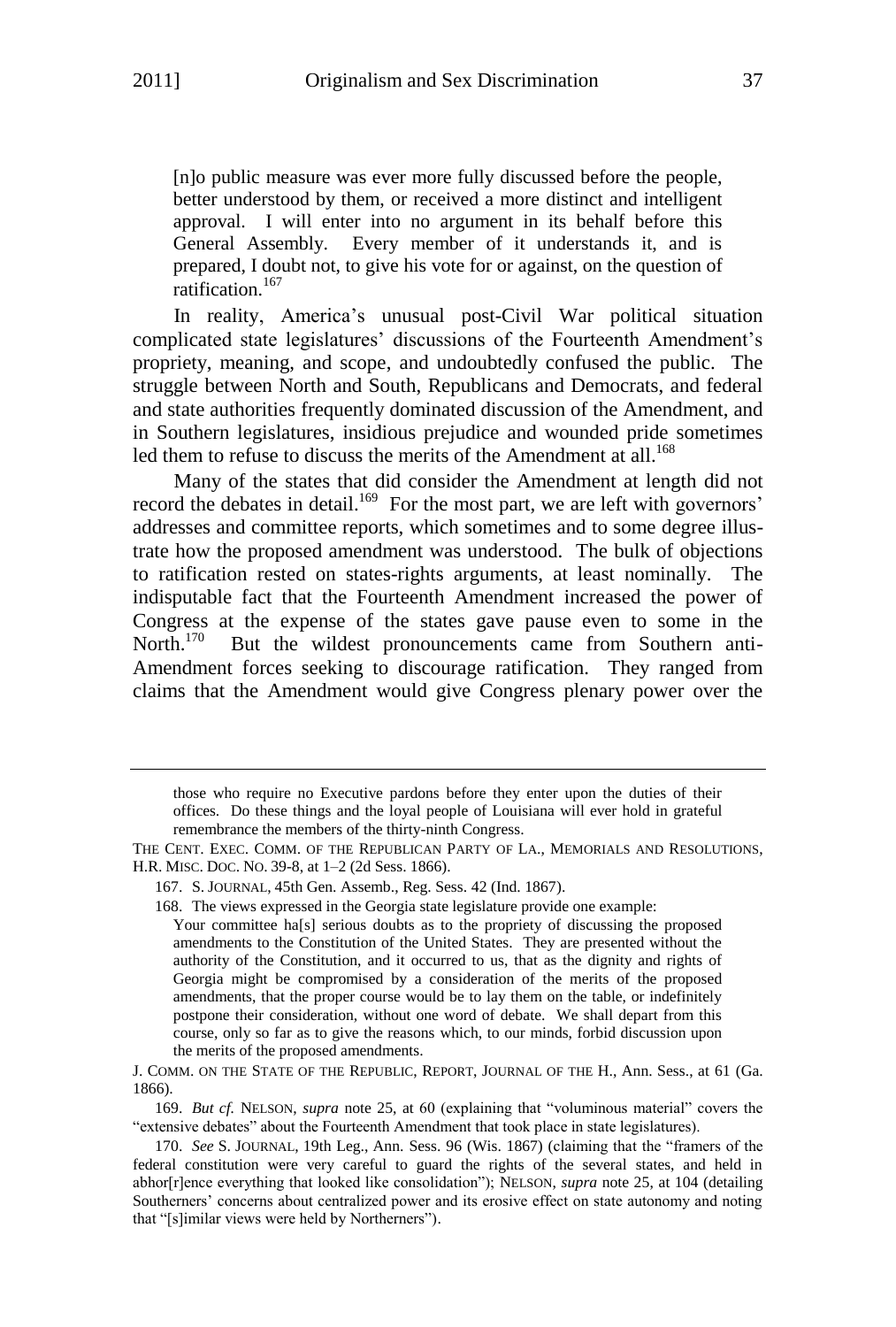### 38 Texas Law Review [Vol. 90:1

states $171$  to warnings that Southern Democrats would be made permanently powerless. Governor Thomas Swann of Maryland explained that Section Five "may leave the Southern and Border States at the mercy of the majority in Congress, in all future time," which he found "subversive  $\dots$  of every principle of justice and equality among the States, and in times of high party excitement and sectional alienation, dangerous to the liberties of the people."<sup>172</sup> Others in the South took a more practical view, recognizing that ratification of the Amendment was the only path back to representation in Congress: they argued for it solely on that ground.<sup>173</sup>

Despite these different modes of evaluating the Amendment, available commentary shows widespread agreement that the Amendment was about more than just the rights of people of African descent (though a desire to secure those rights was known to be its catalyst). Governor Frederick Low of California recognized that white Unionists were being persecuted along with former slaves,<sup>174</sup> and Arkansas Governor J.H. Barton expressed the same concern, recounting that "[i]n Woodruff County a premium is offered for the murder of Union men. The Ku Klux riding about the county. D.P. Upham and F.A. McClure shot down while riding along the road. Several freedmen killed. Officers cannot execute the law."<sup>175</sup> Governor Swann of Maryland, in what may have been an attempt at cleverness, provided more evidence that the Amendment was not understood simply to protect African-Americans by claiming that a law on the books in his state discriminated against white people and should be repealed promptly in the name of racial equality:

<sup>171.</sup> *See* S. JOURNAL, 16th Leg., Ann. Sess. 259–60 (Ark. 1866) ("The great and enormous power sought to be conferred on Congress, under the Amendment, which gives that body authority to enforce by appropriate legislation the provision of the first article of such amendment, in effect, takes from the States all control over all the people in their local and their domestic concerns, and virtually abolishes the States.").

<sup>172.</sup> MESSAGE OF GOVERNOR SWANN TO THE GENERAL ASSEMBLY OF MARYLAND 21–22 (1867), *available at* http://www.archive.org/details/messageofgoverno1867swan [hereinafter MESSAGE OF GOVERNOR SWANN].

<sup>173.</sup> H. JOURNAL, 17th Leg., Ann. Sess. 19 (Ark. 1868) ("As the reconstruction laws require the ratification of this 14th Article before the State will be received and recognized as a State in the Union, it will be unnecessary for me to say more to the present Legislature, composed of loyal citizens of the State, than merely call their attention to the importance of early attention to the ratification of the same.").

<sup>174.</sup> Governor Low explained that the proposed Amendment was needed because in some states,

laws were passed by their Legislatures providing for the apprenticing of negroes, which, if carried into effect, would have rendered the condition of the freedmen worse than that from which they had been emancipated by the operations of the war; and all men, whether white or black, who had stood by the Government in the hour of its peril, were proscribed and persecuted. In a word, the spirit of rebellion seemed triumphant, and all loyalty appeared crushed under its iron heel.

S. JOURNAL, 17th Leg., Reg. Sess. 50 (Cal. 1868).

<sup>175.</sup> POWELL CLAYTON, THE AFTERMATH OF THE CIVIL WAR, IN ARKANSAS 70 (1915).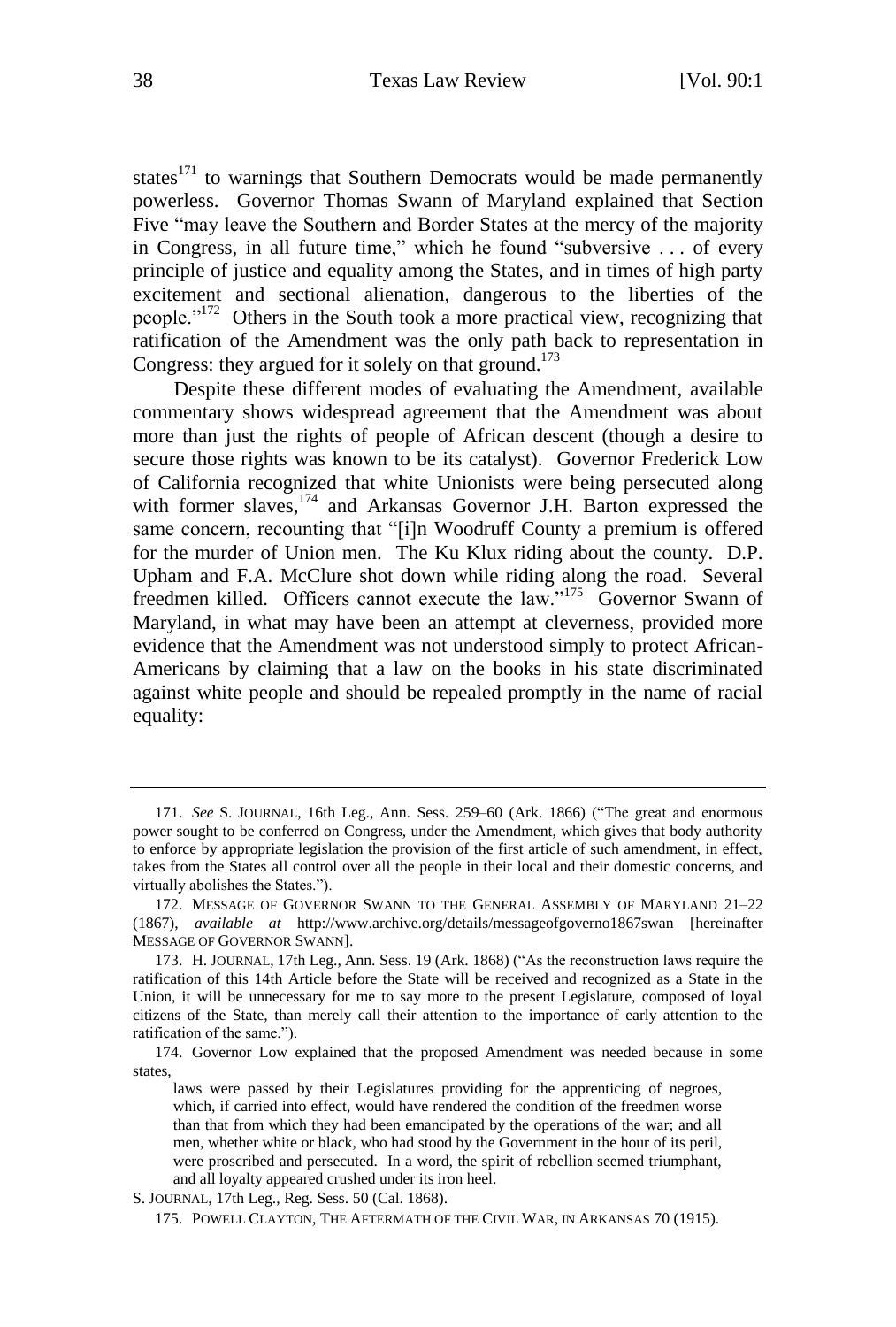In relation to that feature of your Code, relating to the colored population, adopted years ago, giving to the courts the power to commute criminal sentences, by selling the offender into slavery for the period of his sentence, in lieu of imprisonment at hard labor in the penitentiary, I would commend it to your notice, not in the interest of the colored race, to whom it is a benefit, but as making an unfair discrimination under the new order of things, against the white man, from whom the same privilege is withheld. I trust that its repeal will be promptly ordered.<sup>176</sup>

The Amendment's detractors understood it to do more than abolish the Black Codes.<sup>177</sup> So did its supporters, but in public they stuck to vague talk of equality. This was the tactic that was also employed (unsuccessfully<sup>178</sup>) by the outgoing Governor, Frederick F. Low. He explained that Section One "declares 'equality before the law' for all *citizens*, in the solemn and binding form of a constitutional enactment, to which no reasonable objection can be urged."<sup>179</sup> Governor William Ganaway Brownlow of Tennessee also dealt with the arguably ambiguous meaning of the Amendment by simplifying it. He paraphrased the entirety of Section One as "[e]qual protection of all citizens in the enjoyment of life, liberty, and property."<sup>180</sup> Such pronouncements, while they confirm the Amendment's broad scope, fail to tell us much else. Uncertainty about the Amendment's meaning caused concern in some quarters specifically because it was recognized that courts can interpret ambiguous language in unanticipated ways. The minority

<sup>176.</sup> MESSAGE OF GOVERNOR SWANN, *supra* note 172, at 19.

<sup>177.</sup> See, e.g., John Silard, *A Constitutional Forecast: Demise of the "State Action" Limit on the Equal Protection Guarantee*, 66 COLUM. L. REV. 855, 856 (1966) (noting that the Fourteenth Amendment was intended to outlaw the Black Codes of 1865–1866, but that "its intended scope and impact are less clearly illuminated by the legislative debate preceding adoption").

<sup>178.</sup> California did not ratify the Fourteenth Amendment until 1959! 1959 Cal. Stat. 5695–96.

<sup>179.</sup> S. JOURNAL, 17th Leg., Reg. Sess. (Cal. 1868) (emphasis added). Interestingly—and supportive of John Harrison's Privileges or Immunities theory—the Governor paraphrased the Privileges or Immunities Clause and the Due Process Clause but did not mention the Equal Protection Clause at all. *See id.* ("By the first section it is provided that all persons born or naturalized in the United States, and subject to its jurisdiction, are citizens of the United States and of the State wherein they reside, and States are prohibited from abridging the privileges and immunities of citizens, or depriving them of life, liberty, or property, without due process of law."). On the other hand, he considered the Amendments, "so necessary for the protection of individual rights," a purpose Harrison might dispute. *Id.*; *see* Harrison, *supra* note 15, at 1458 n.277 ("The teaching of the Civil Rights Act of 1866 on this subject is equivocal because § 2 of the Act, which provided criminal enforcement, penalized state actors who deprived inhabitants of rights protected under § 1, or who imposed greater punishments on an inhabitant than were prescribed for white persons. This suggests a focus on the rights of individuals, not the abstract rule of equality. On the other hand, the 1866 Act elsewhere spoke in terms of simple race-blindness.‖ (internal citations omitted)).

<sup>180.</sup> JAMES E. BOND, NO EASY WALK TO FREEDOM: RECONSTRUCTION AND THE RATIFICATION OF THE FOURTEENTH AMENDMENT 20–21 n.51 (1997) (explaining that the Governor's message was distributed throughout the state, including through papers like the *Nashville Daily Press-Times* on June 22, 1866).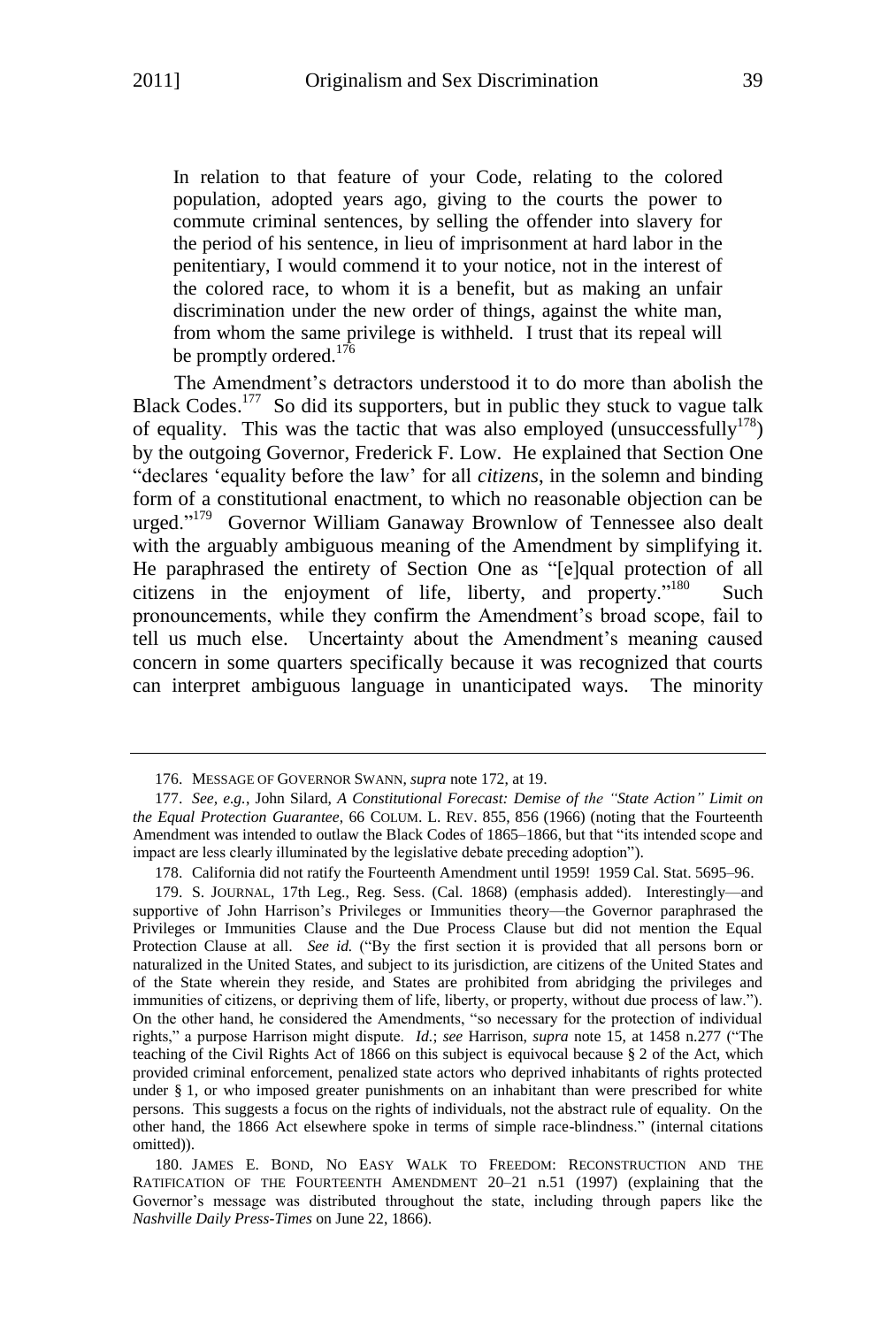report from the Joint Committee of the Indiana General Assembly is an example:

We have seen so many instances of stretching the powers of government in the last few years, by resorting to new and startling constructions of what seemed to be plain provisions, plainly written, that we feel the time has come when proposed amendments should be freed from all ambiguity; and therefore we are unwilling to sanction any new proposal to confer power upon the Federal Government, by amending the Constitution, until we know its precise scope and meaning.<sup>181</sup>

Discussions of the Amendment in state legislative journals sometimes raise more questions than they answer. For example, Missouri's Governor, Thomas C. Fletcher, who was a ratification proponent, claimed in a message to the General Assembly that the Amendment gives Congress the ability to create new rights for citizens that the states must honor: "[Section One] prevent<sup>[s]</sup> a State 'from depriving any citizen of the United States of any rights conferred on him by the laws of Congress, and secures to all persons equality of protection in life, liberty and property under the laws of the  $S$ tate. $\frac{182}{182}$ 

This is not the meaning ascribed to the Amendment today, though it is certainly not an unreasonable construction. Governor Fletcher's explanation also contains an interesting merger of the language of the Due Process and Equal Protection clauses, further highlighting the confusion the Amendment engendered.

While it is impossible to know how often the Amendment's anticaste rule was discussed in state legislatures or how many legislators were consciously aware of its existence, there is little doubt that most understood the Amendment to guarantee equal rights.<sup>183</sup> Other commentary reveals that state legislators understood that one goal of Reconstruction was the elimination of caste. For example, on the issue of Section Two and enfranchisement, Governor Morton decried "political vassalage" and described "our Republican theory, which asserts that 'governments exist only by the consent of the governed,' and that 'taxation and representation' should go together."<sup>184</sup> He explained that this theory "does not admit that suffrage

<sup>181.</sup> H.R. JOURNAL, 45th Gen. Assemb., Reg. Sess. 104 (Ind. 1867).

<sup>182.</sup> JOSEPH B. JAMES, THE RATIFICATION OF THE FOURTEENTH AMENDMENT 166 (1984). Large majorities in both houses ratified the Amendment after listening to Governor Fletcher. *Id.* at 165.

<sup>183.</sup> *See supra* notes 69–106 and accompanying text. We also include in this category those, such as the Governor of Vermont, who were concerned about a small, helpless minority of whites in the South who, along with black people, were being persecuted. *See* H.R. JOURNAL, Ann. Sess. 33 (Vt. 1867) (worrying that the Executive's restoration policy might "leav[e] to [Southerners'] unappeased and unrelenting hate a minority of whites so small as to be helpless").

<sup>184.</sup> S. JOURNAL, 45th Gen. Assemb., Reg. Sess. 44–45 (Ind. 1867).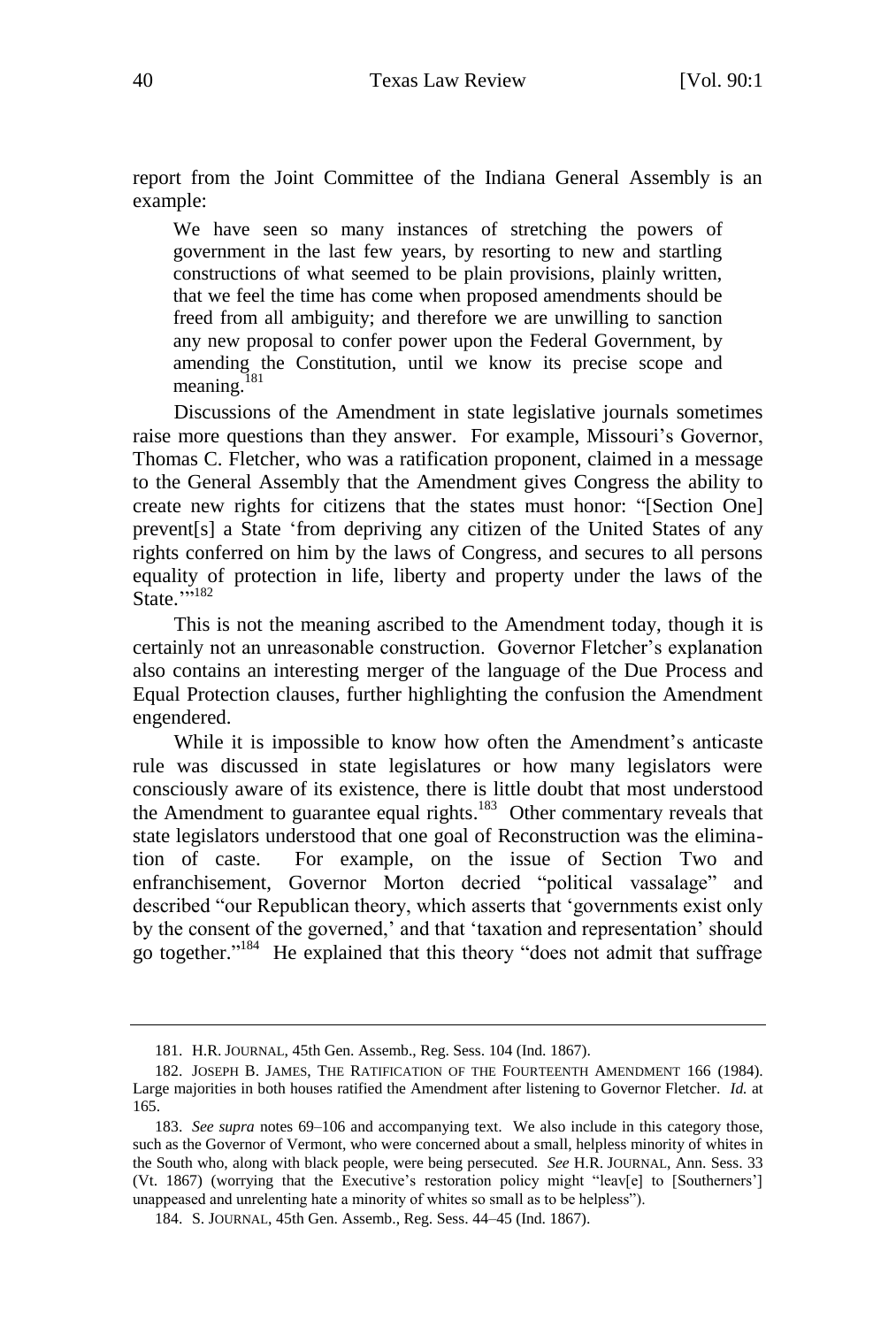shall be limited by race, caste, or color."<sup>185</sup> Similarly, the Governor of Arkansas, Isaac Murphy, explained that under the new state constitution, the adoption of which was a prerequisite for re-admittance to the Union,

the interest of a few will no more crush out the energies and liberty of the people, but every human being in the State will feel confidence that his life, liberty, character, and property, are fully and equally protected. Class rule, class monopoly, and class oppression, will no more be known. All the citizens of the State are free, and entitled to seek their own happiness in their own way, so long as they obey the laws and respect the rights of others.<sup>186</sup>

State elected officials seem to have understood the proposed Amendment to be more than simply a ban on racially discriminatory legislation.

#### *D. Post-enactment Practice and Early Jurisprudence*

Almost as soon as the Fourteenth Amendment became law, controversy over its meaning erupted. Some claimed that it only protected the rights of black people,<sup>187</sup> but more commonly, it was acknowledged that the Constitution had been amended to prohibit caste and class legislation.<sup>188</sup>

187. One Congressman argued,

The only purpose of this provision was to abolish discriminations, and to give, "without regard to race, color, or previous condition," citizenship; and to invest those who previously had been withheld from any rights, privileges, or immunities all that had been common to persons then citizens of the United States, and thus to put the colored citizens upon the same level with white citizens. This provision applies to all citizens, without regard to color, age, or sex; and yet it gives to no woman or minor the right to vote, and its only effect is to abolish all discriminations against the black or colored race. To the extent that the laws of any State may make such discriminations Congress may intervene to abolish them, but no further.

CONG. GLOBE, 42d Cong., 1st Sess. 648 (1871) (statement of Sen. Davis).

188. Senator Thayer of Nebraska explained that "[f]or the first time in our history [the Fourteenth Amendment] struck down that prop of despotism, the doctrine of caste." CONG. GLOBE APP., 41st Cong., 2d Sess. 322 (1870). Similarly, Senator George Edmunds of Vermont opined,

<sup>185.</sup> *Id.*

<sup>186.</sup> H.R. JOURNAL, 17th Sess. (Ark. 1868). Steven Calabresi and Sarah Agudo argue that state constitutions current in 1868 provide much insight into what rights were considered "fundamental" at the time. *See* Steven G. Calabresi & Sarah E. Agudo, *Individual Rights Under State Constitutions when the Fourteenth Amendment Was Ratified in 1868: What Rights Are Deeply Rooted in American History and Tradition?*, 87 TEXAS L. REV. 7, 95 (2008) ("Nineteen states out of thirty-seven in 1868—a bare majority—specifically guaranteed ‗equality' of some kind or equal protection  $\dots$ ."). A study of how those nineteen state constitutional provisions were discussed and applied could shed more light on how the federal Equal Protection Clause was understood by its readers.

The Constitution of the United States . . . is a bill of rights for the people of all the States, and no State has a right to say you invade her rights when under this Constitution and according to it you have protected a right of her citizens against class prejudice, against caste prejudice, against sectarian prejudice, against the ten thousand things which in special communities may from time to time arise to disturb the peace and good order of the community.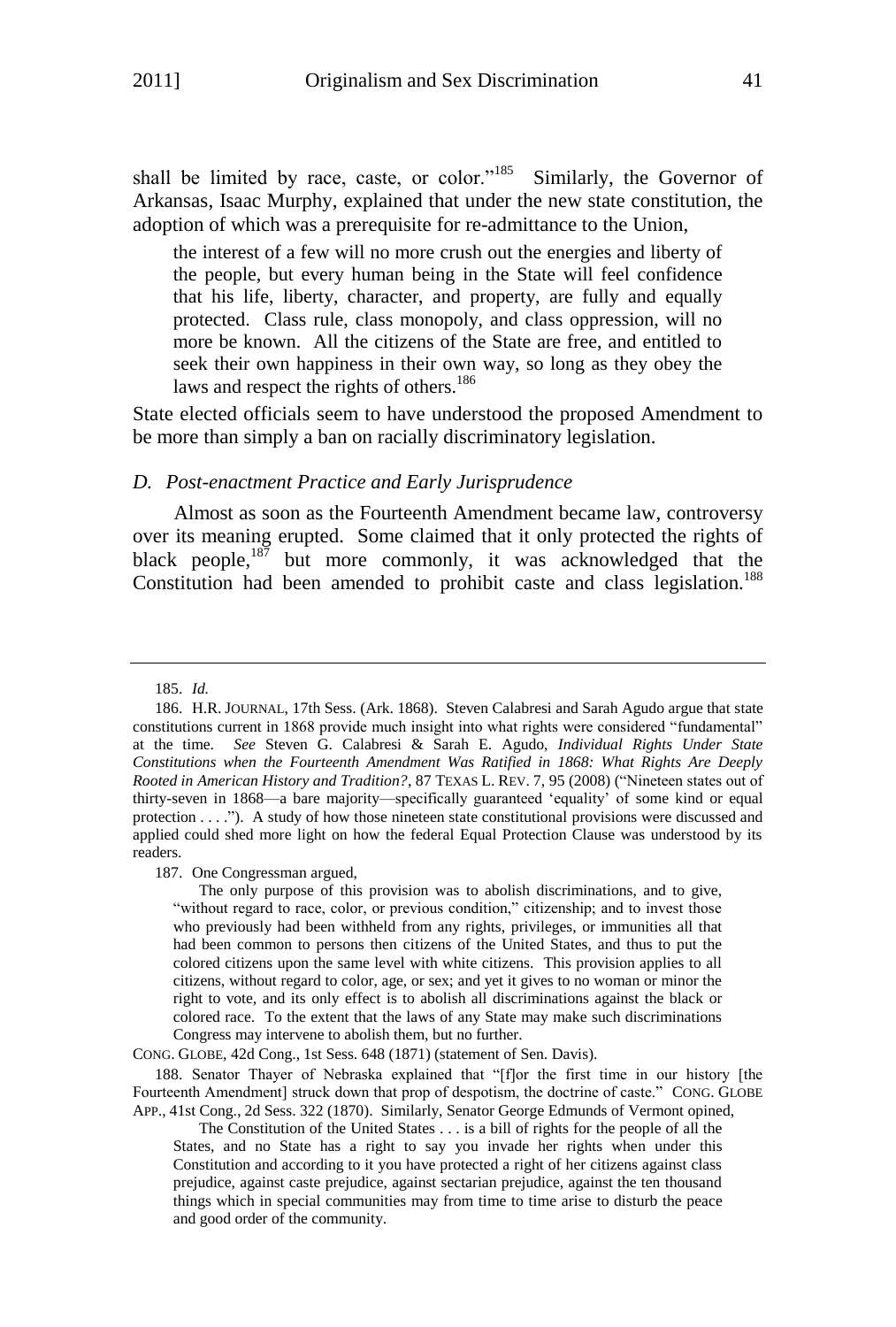Importantly, it was recognized early on that the Framers' original expected applications were not determinative of the Amendment's meaning, demonstrating that the interpretive methods of the time were not unlike our own. Thus, Justice Bradley, riding circuit, explained,

It is possible that those who framed the article were not themselves aware of the far reaching character of its terms. They may have had in mind but one particular phase of social and political wrong which they desired to redress. Yet, if the amendment, as framed and expressed, does in fact bear a broader meaning, and does extend its protecting shield over those who were never thought of when it was conceived and put in form, and does reach social evils which were never before prohibited by constitutional enactment. It is to be presumed that the American people, in giving it their imprimatur, understood what they were doing, and meant to decree what has in fact been decreed.<sup>189</sup>

Additionally, arbitrary classifications such as those based on height or hair color were presumptively invalid, as one petitioner assumed when asking Congress,

Could a State disenfranchise and deprive of the right to a vote all citizens who have red hair; or all citizens under six feet in height? All will consent that the States could not make such arbitrary distinctions the ground for denial of political privileges; that it would be a violation of the first article of the fourteenth amendment; that it would be abridging the privileges of citizens.<sup>190</sup>

And a similar understanding was adopted in *Strauder v. West Virginia*<sup>191</sup>:

Nor if a law should be passed excluding all naturalized Celtic Irishmen, would there be any doubt of its inconsistency with the spirit of the amendment. The very fact that colored people are singled out and expressly denied by a statute all right to participate in the administration of the law, as jurors, because of their color, though they are citizens, and may be in other respects fully qualified, is practically a brand upon them, affixed by the law, an assertion of their inferiority, and a stimulant to that race prejudice which is an impediment to securing to individuals of the race that equal justice which the law aims to secure to all others.<sup>192</sup>

One especially powerful exposition of the Amendment's prohibition of class legislation was made by Charles Sumner, one of the Framers of the

<sup>3</sup> CONG. REC. 1870 (1875). Speaking of his opponents, Congressman Lewis of Virginia critiqued the Democratic Party for being "the party of privilege, of monopoly, of caste, of proscription, and of hate." *Id.* at 998.

<sup>189.</sup> Live-Stock Dealers' & Butchers' Ass'n v. Crescent City Live-Stock Landing & Slaughter-House Co., 15 F. Cas. 649, 652 (C.C.D. La. 1870) (No. 8,408).

<sup>190.</sup> H.R. REP. NO. 41-22, pt. 2, at 9–10 (1871). Although this report was concerned with political rights, this fact does not undermine its relevance.

<sup>191.</sup> 100 U.S. 303 (1880).

<sup>192.</sup> *Id.* at 308.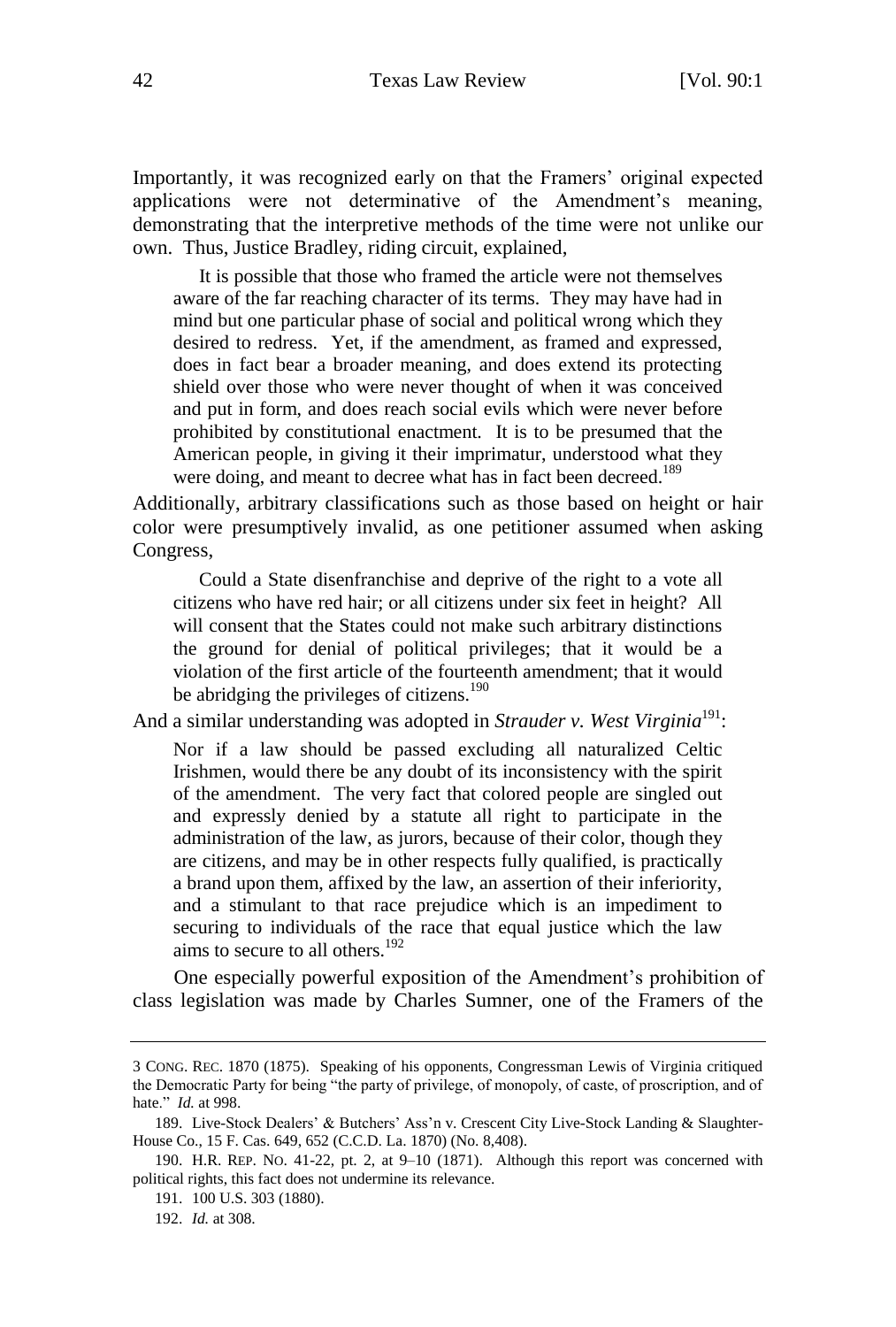. . . .

Fourteenth Amendment, as he decried the system of segregation that had sprung up all over the South:

[It is] vain to argue that there is no denial of Equal Rights when this separation is enforced. The substitute is invariably an inferior article. . . . Separation implies one thing for a white person and another thing for a colored person; but equality is where all have the same alike.

. . . Religion and reason condemn Caste as impious and unchristian, making republican institutions and equal laws impossible; but here is Caste not unlike that which separates the Sudra from the Brahmin. Pray, sir, who constitutes the white man a Brahmin? Whence his lordly title? Down to a recent period in Europe the Jews were driven to herd by themselves separate from Christians; but this discarded barbarism is revived among us in the ban of color. There are millions of fellow citizens guilty of no offense except the dusky livery of the sun appointed by the heavenly Father, whom you treat as others have treated the Jews, as the Brahmin treats the Sudra. But pray, sir, do not pretend that this is the great Equality promised by our fathers.<sup>193</sup>

Sumner's 1872 remarks demonstrate once again that those who objected to race discrimination did so because such discrimination violates a broader equality principle. The idea was not new—Sumner himself had made a similar case against the exclusion of witnesses on the basis of race in an 1864 Senate report.<sup>194</sup> It is striking that Sumner equates the racial caste system of the South to the traditional Indian caste system and to the oppression of the Jews in Europe. This supports our thesis that the animating principle behind Section One of the Fourteenth Amendment is a general rule of no caste and not merely a ban on race discrimination.

The same year, Senator Allen G. Thurman of Ohio employed the race– sex analogy in *support* of segregation and provided more evidence that from the beginning of the Fourteenth Amendment's existence, analogy has been the primary interpretive method employed:

[L]et the Senator hear me and he will see. Let me turn the argument of [Senator Edmunds]. Is not a female child a citizen? Is she not

<sup>193.</sup> CONG. GLOBE, 42d Cong., 2d Sess. 382–83 (1872).

<sup>194.</sup> CHARLES SUMNER, *Exclusion of Witnesses on Account of Color: Report, in the Senate, of the Committee on Slavery and Freedmen, February 29, 1864*, *in* 8 THE WORKS OF CHARLES SUMNER 176, 203 (1873). Sumner argued that

it is in the irreligious system of Caste, as established in India, that we find the most perfect parallel. Indeed, the late Alexander von Humboldt, in speaking of colored persons, has designated them as a Caste; and a political and juridical writer of France has used the same term to denote not only the distinctions in India, but those in our own country, which he characterizes as "humiliating and brutal."

*Id.* (footnote omitted).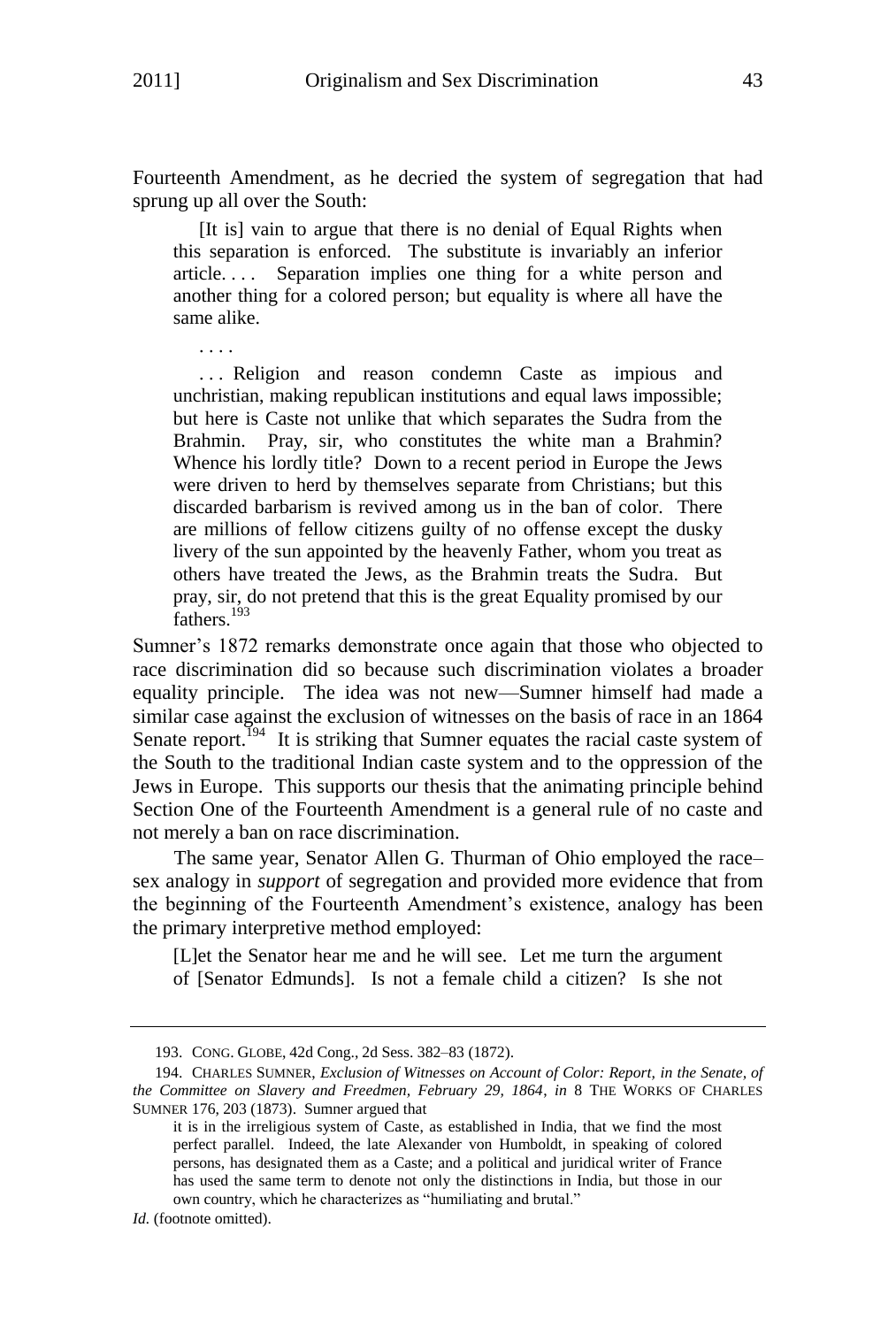entitled to equal rights? Why, then, do you allow your school directors to provide a school for her separate from a school for the male? Why do you not force them into the same school? . . . Will the Senator say that all the laws of the States providing for a division of the schools by sexes are unconstitutional and infringe the fourteenth amendment? He cannot say that; and if he cannot say that, his argument falls to the ground.<sup>195</sup>

Senator Thurman does not pose the precise question at issue in *VMI* the Court in *VMI* would seemingly have allowed separate-but-equal facilities for women (if truly equal, and the Virginia Military Institute, the Court concluded, is one of a kind $1^{196}$ —but he came close. Analogy as an original interpretive method is explored more fully in Part II.

In 1873, the Supreme Court weighed in on the scope of the Fourteenth Amendment. In the *Slaughter-House Cases*, famous for cutting the Privileges or Immunities Clause off at the knees, Justice Miller wrote, "We doubt very much whether any action of a State not directed by way of discrimination against the negroes as a class, or on account of their race, will ever be held to come within the purview of this provision."<sup>197</sup> But he went on, ―It is so clearly a provision for that race and that emergency, that *a strong*  case would be necessary for its application to any other<sup>[1][198</sup> conceding earlier that "if other rights are assailed by the States which properly and necessarily fall within the protection of these articles, that protection will apply, though the party interested may not be of African descent."<sup>199</sup> He did not say what sort of situation would present a "strong case," but his concession that one could exist is notable. Justice Bradley was more in touch with the original meaning when he wrote in dissent that the Constitution prohibits states from passing a "law of caste."<sup>200</sup>

Several years after the *Slaughter-House Cases*, the Supreme Court issued another landmark opinion. In the *Civil Rights Cases*, <sup>201</sup> a majority of the Justices paid lip service to "[w]hat is called class legislation," which it said was banned.<sup>202</sup> But it was Justice Harlan's dissent that first gave a thorough explanation of the Fourteenth Amendment's equality guarantee:

<sup>195.</sup> CONG. GLOBE APP., 42d Cong., 2d Sess. 26 (1872).

<sup>196.</sup> *See* United States v. Virginia, 518 U.S. 515, 553–54 (1996) (holding that Virginia had failed to create a comparable women's institute due to its inability to replicate VMI's "funding, prestige, alumni support and influence").

<sup>197.</sup> Slaughter-House Cases, 83 U.S. (16 Wall.) 36, 81 (1873).

<sup>198.</sup> *Id.* (emphasis added).

<sup>199.</sup> *Id.* at 72.

<sup>200.</sup> *Id.* at 113 (Bradley, J., dissenting).

<sup>201.</sup> 109 U.S. 3 (1883).

<sup>202.</sup> *Id.* at 24. The Court found the Civil Rights Act of 1875 unconstitutional because it regulated private parties rather than lawmakers. *Id.* at 11 ("It is State action of a particular character that is prohibited. Individual invasion of individual rights is not the subject-matter of the amendment.").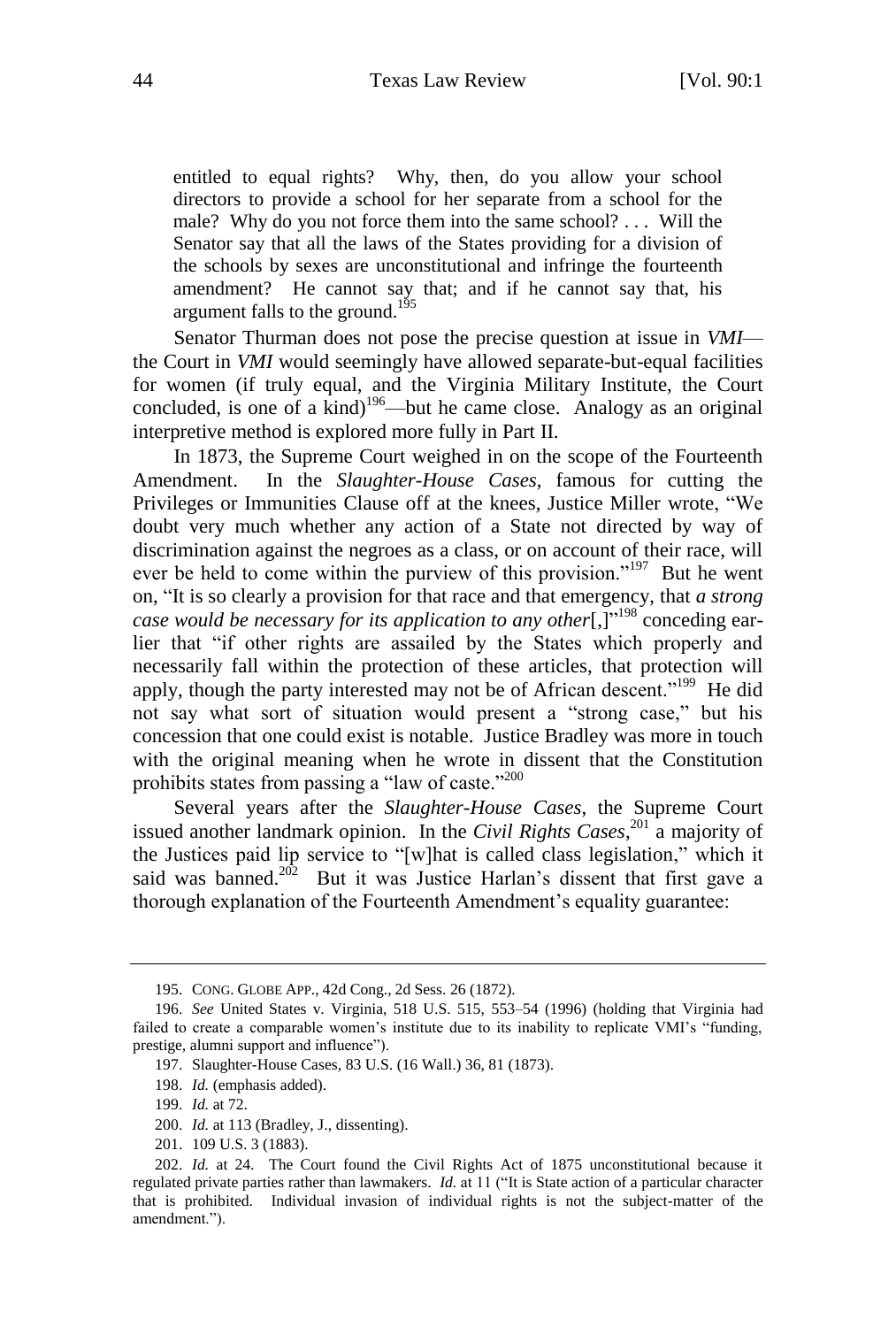At every step, in this direction, the nation has been confronted with class tyranny, which a contemporary English historian says is, of all tyrannies, the most intolerable, "for it is ubiquitous in its operation, and weighs, perhaps, most heavily on those whose obscurity or distance would withdraw them from the notice of a single despot." To-day, it is the colored race which is denied, by corporations and individuals wielding public authority, rights fundamental in their freedom and citizenship. At some future time, it may be that some other race will fall under the ban of race discrimination. If the constitutional amendments be enforced, according to the intent with which, as I conceive, they were adopted, there cannot be, in this republic, any class of human beings in practical subjection to another class, with power in the latter to dole out to the former just such privileges as they may choose to grant.<sup>203</sup>

Twelve years after the *Civil Rights Cases*, in *Plessy v. Ferguson*, <sup>204</sup> Justice Harlan once more dissented and invoked the anticaste command of the Fourteenth Amendment:

[I]n view of the Constitution, in the eye of the law, there is in this country no superior, dominant, ruling class of citizens. *There is no caste here.* Our Constitution is color-blind, and neither knows nor tolerates classes among citizens. In respect of civil rights, all citizens are equal before the law. The humblest is the peer of the most powerful.<sup>205</sup>

Between the *Slaughter-House Cases* and *Plessy*, Justice Miller also commented on the Fourteenth Amendment once more, this time during oral argument following an adjuration from legislator-turned-advocate Roscoe Conkling—one of the members of the Joint Committee of Fifteen on Reconstruction. Conkling, arguing for the defendant in *San Mateo v.*  Southern Pacific Railroad,<sup>206</sup> gave two reasons why the Amendment should not be understood merely to protect the interests of people of African descent: first, because "complaints of oppression, in various forms, of white men in the South,—of 'Union men,' were heard on every side," as Conkling knew first hand; $2^{207}$  and second, because "the Congress which proposed, and the people who through their legislatures ratified the Fourteenth Amendment, must have known the meaning and force of the term 'persons.' $v^{208}$  He continued with feeling:

<sup>203.</sup> *Id.* at 62 (Harlan, J., dissenting).

<sup>204.</sup> 163 U.S. 537 (1896).

<sup>205.</sup> *Id.* at 559 (Harlan, J., dissenting) (emphasis added).

<sup>206.</sup> 116 U.S. 138 (1885). Conkling—a member of the committee responsible for the Fourteenth Amendment—entered the case hoping to convince the Court that "the opinion of Justice" Miller in the Slaughter-House cases was based upon a misconception of the intent of the framers of section 1 of the fourteenth amendment." KENDRICK, *supra* note 143, at 28–29.

<sup>207.</sup> KENDRICK, *supra* note 143, at 32–33.

<sup>208.</sup> *Id.* at 34.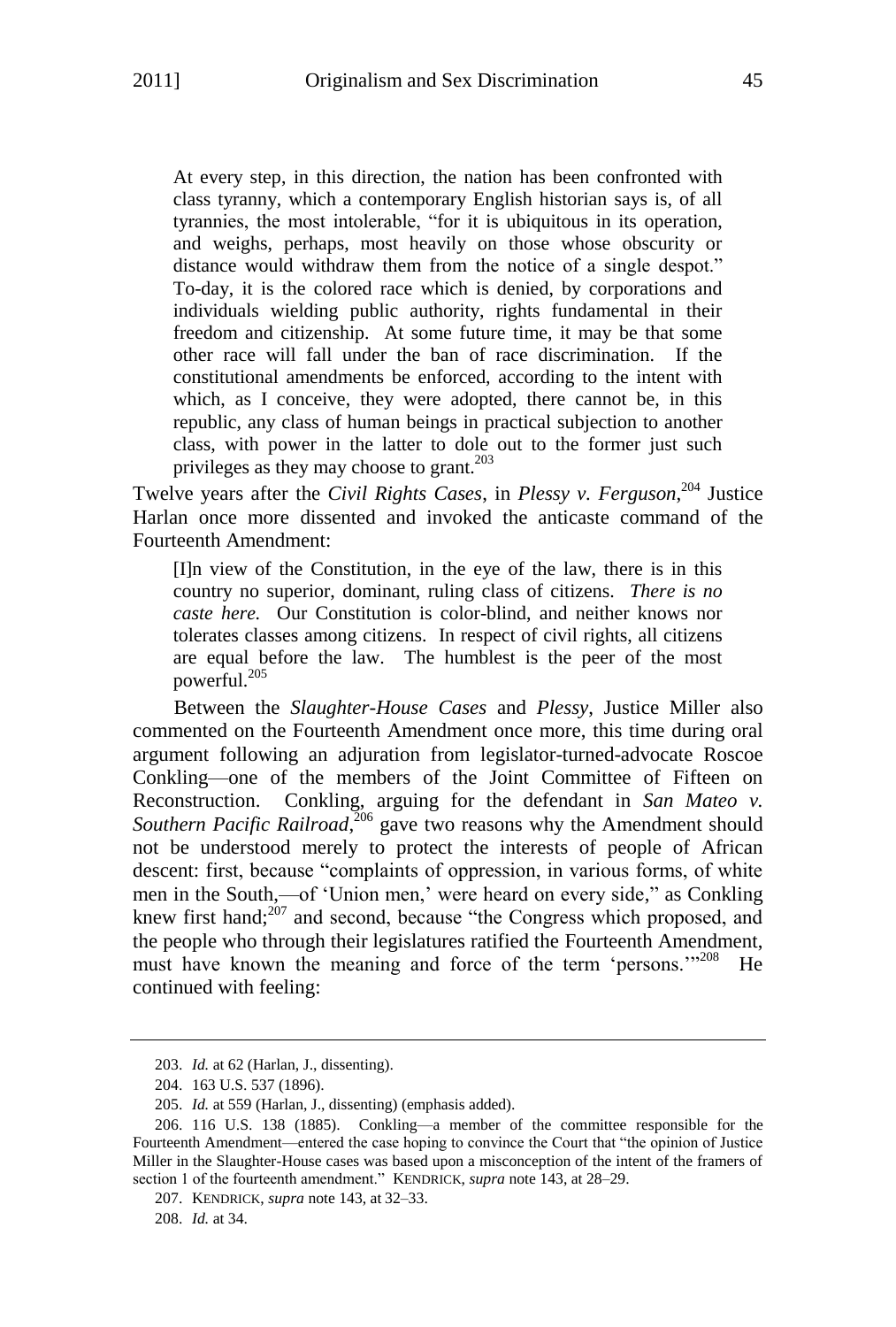Those who devised the fourteenth amendment wrought in grave sincerity. They may have builded better than they knew.

They vitalized and energized a principle as old and as everlasting as human rights. To some of them, the sunset of life may have given mystical lore.

They builded, not for a day, but for all time; not for a few, or for a race, but for man. They planted in the Constitution a monumental truth, to stand foursquare whatever wind might blow. That truth is but the golden rule, so entrenched as to curb the many who would do to the few as they would not have the few do to them.<sup>209</sup>

In response to these arguments and those of Conkling's co-counsel, Justice Miller declared that he had "never heard it said in this Court or by any judge of it that these articles [i.e., the Fourteenth Amendment] were supposed to be limited to the negro race."<sup>210</sup> Though the decision in *San Mateo* did not reach these questions, it has been claimed that this case marked the beginning of the Court's willingness to apply the Amendment more broadly than just on behalf of African-Americans.<sup>211</sup>

### II. Sex Discrimination as Caste

Aside from black Southerners, female citizens were the group whose status under the proposed Fourteenth Amendment was discussed most frequently by Congress. The general view is that the discussions in Congress of women and the Fourteenth Amendment's no-caste rule are the greatest barrier between originalists and the conclusion that sex discrimination is unconstitutional. We disagree with this view and think that the debates actually support our thesis that fidelity to the original public meaning of the Fourteenth Amendment has, since 1920, led inexorably to the conclusion that the Fourteenth Amendment prohibits sex discrimination. These debates show that using the interpretive methods current in the 1860s to interpret Section One—i.e., analogizing oppressed groups and applying Section One's anticaste rule to known facts—will lead any committed originalist to reach outcomes much like the modern Supreme Court has reached in cases beginning with *Reed v. Reed*<sup>212</sup> And as we have said, we agree with Professors John McGinnis and Michael Rappaport (among others) that understanding the interpretive methods of the drafters and enactors is

<sup>209.</sup> *Id.*

<sup>210.</sup> *Id.* at 34–35 (alteration in original). He went on to explain that "[t]he purport of the general discussion in the Slaughter-House cases on this subject was nothing more than the common declaration that when you come to construe any act of Congress, you must consider the evil which was to be remedied in order to understand fairly what the purpose of the remedial act was." Id. at 35.

<sup>211.</sup> *Id.* at 34.

<sup>212.</sup> 404 U.S. 71 (1971). The Court struck down an Idaho statute giving mandatory preference to males in the appointment of administrators for estates as a violation of the Equal Protection Clause. *Id.* at 76–77.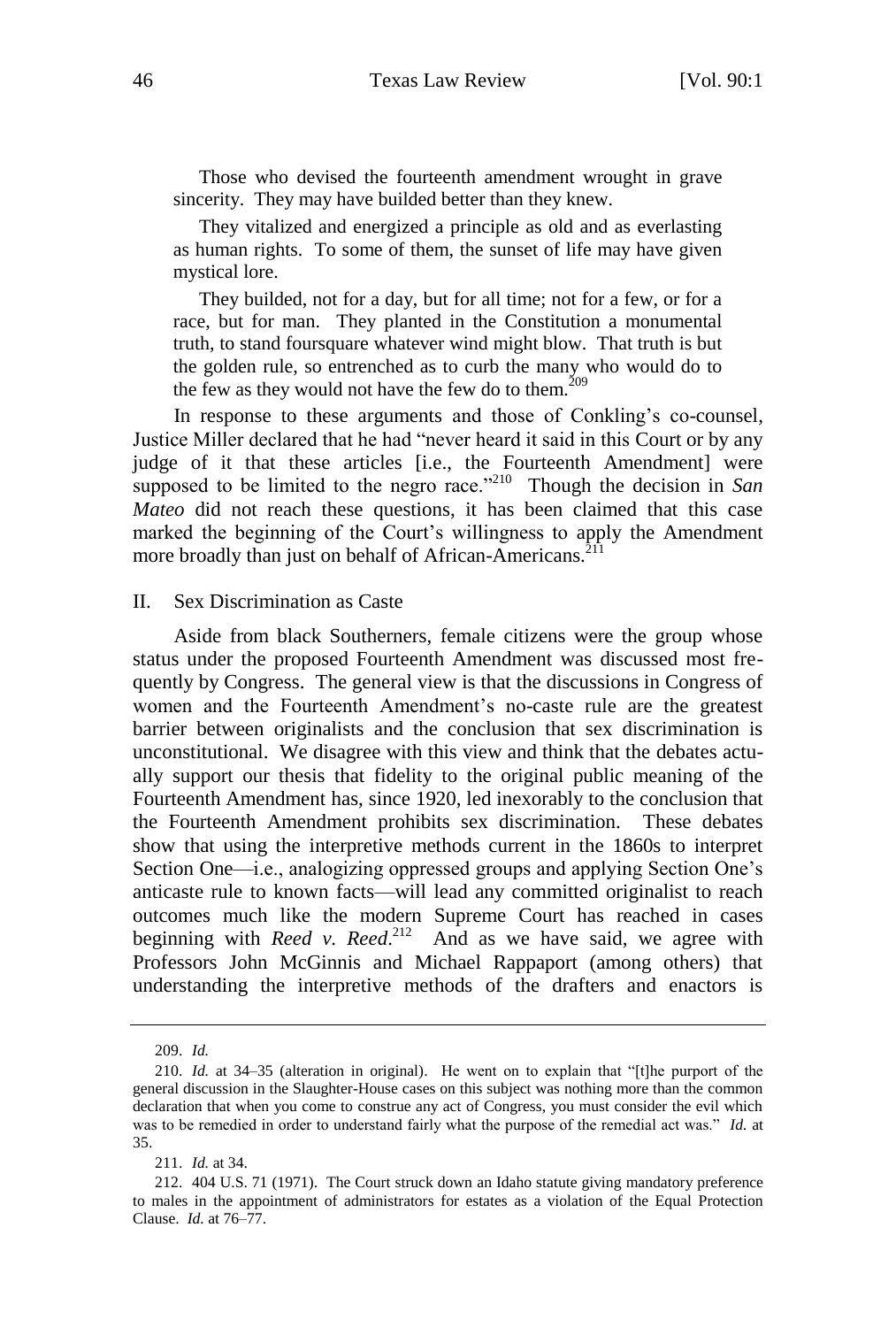essential to any accurate assessment of the original public meaning of a constitutional provision.<sup>213</sup>

One problem with the general view of the congressional debates is that it is derived exclusively from statements of supporters of the Amendment who assured their listeners that adoption would not change women's legal status. (Women, they explained, needed to have their freedom limited much the way children's freedom needed to be limited.) $^{214}$  This narrow focus ignores that the Framers and enactors intended the Amendment to be applied to actual facts<sup>215</sup> and that they knew that courts would be tasked, at least in part, with this job. These legislators naturally assumed that judges would find the same "facts" they had found themselves during the debates—that sex discrimination is natural and necessary rather than unjust and arbitrary<sup>216</sup> but they did not think that these factual assumptions were part of the rule they had enacted.<sup>217</sup> Their expected applications illuminate their interpretive methods but do not define the text they drafted and sent out into the world.

On this point we diverge from Professors McGinnis and Rappaport, who argue that expected applications are fairly conclusive of original public meaning. $^{218}$  Professors McGinnis and Rappaport make this claim notwithstanding *Loving v. Virginia*, <sup>219</sup> a case many originalists, including John Harrison and both of us, believe correctly held that antimiscegenation laws violate the Fourteenth Amendment.<sup>220</sup> We think that liberty of contract was protected by the Civil Rights Act of 1866 and was also a privilege or immunity of state citizenship.<sup>221</sup> Marriage contracts are contracts just as much as any other kind of contract.<sup>222</sup> Under an antimiscegenation law, a

219. 388 U.S. 1 (1967).

220. *See* Calabresi & Fine, *supra* note 9, at 669–70 ("Does this clear expected application mean that under originalism *Loving v. Virginia* is wrong? No. It does not. All originalists, from Raoul Berger to the present, have always conceded that the Fourteenth Amendment was meant at a minimum to codify the antidiscrimination command of the Civil Rights Act of 1866." (footnote omitted)); Harrison, *supra* note 15, at 1460 ("If marriage is a contract then the Civil Rights Act banned antimiscegenation laws.").

221. *See* Calabresi & Fine, *supra* note 9, at 669–70, 693 (arguing that the Civil Rights Act of 1866 and the Privileges and Immunities Clause protect a common law right to make contracts).

222. *Id.* at 670 (arguing that the common law of contracts included a right of marriage); *see also* 1 WILLIAM BLACKSTONE, COMMENTARIES \*433 ("Our law considers marriage in no other

<sup>213.</sup> McGinnis & Rappaport, *supra* note 14, at 761.

<sup>214.</sup> *See infra* notes 245–48 and accompanying text.

<sup>215.</sup> *See supra* notes 71–77 and accompanying text.

<sup>216.</sup> There may, of course, have been quiet Republicans who hoped that the Amendment would equalize women's legal status.

<sup>217.</sup> *See infra* notes 247–48, 251, 254 and accompanying text.

<sup>218.</sup> *See* John O. McGinnis & Michael Rappaport, *Original Interpretive Principles as the Core of Originalism*, 24 CONST. COMMENT. 371, 379 (2007) ("Using expected applications is particularly important for modern interpreters, because usage may have changed in dramatic or subtle ways since the Framers' day. Expected applications are especially useful because they caution modern interpreters against substituting their own preferred glosses on meaning for those that would have been widely held at the Framing.").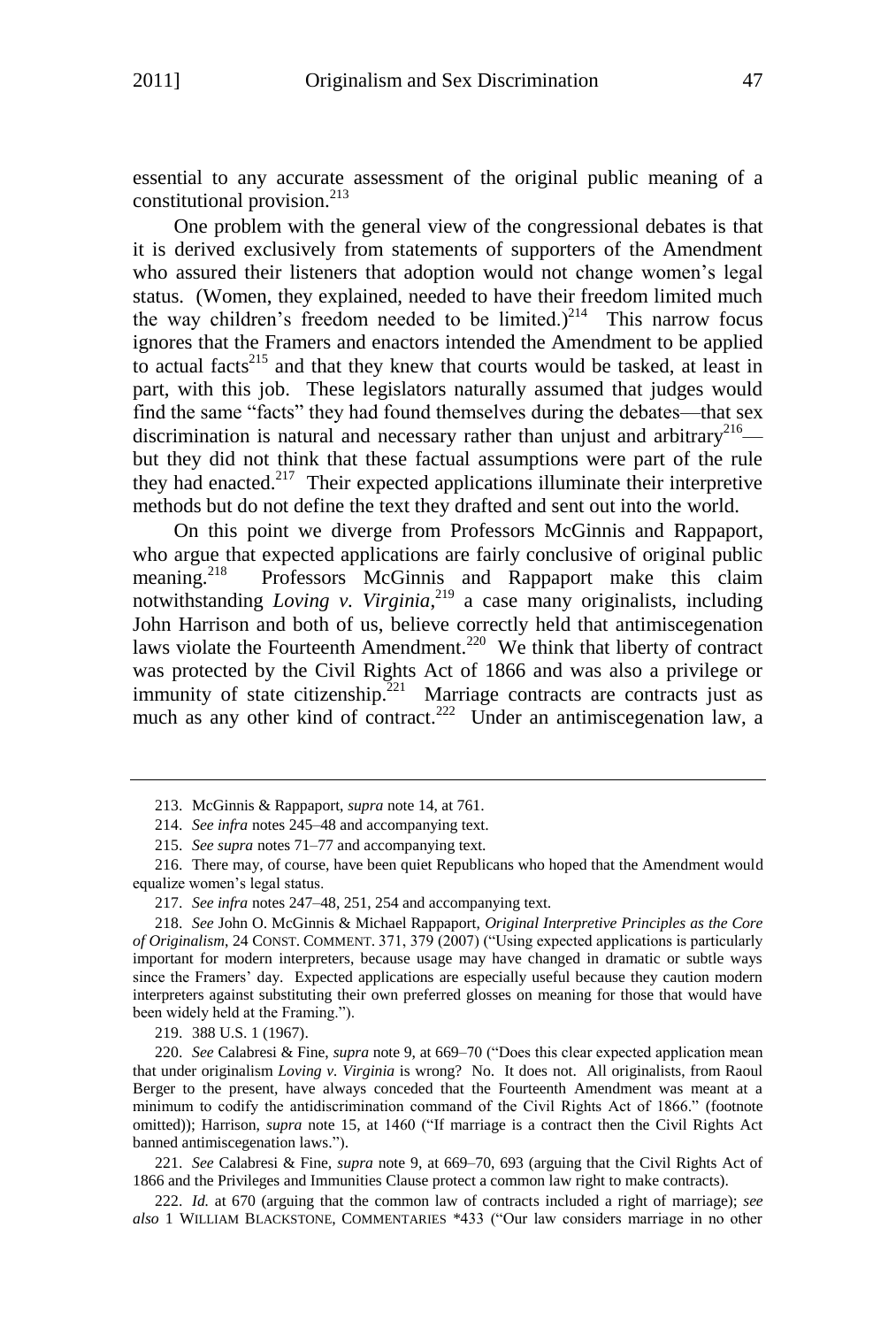white woman may enter into a contract to marry only a white man and not an African-American man.<sup>223</sup> Such a law "abridges" the liberty of contract of both parties; it makes race relevant to whether the contract a person enters into is valid; and it thus violates both the Civil Rights Act of 1866 and the Fourteenth Amendment. Antimiscegenation laws are as unconstitutional as would be a law prohibiting a black person from hiring a white plumber and a white person from hiring a black plumber. Under the Fourteenth Amendment, the race of a person who enters into a contract simply does not affect whether the contract is valid. Age and mental capacity matter, but race does not. The fact that most people did not understand this in the 1860s or in 1896 is quite simply irrelevant. People often misunderstand the formal requirements of legal texts, but their misunderstandings do not therefore alter the objective social meaning of those texts. The originalist case against antimiscegenation laws is absolutely airtight.

Professors McGinnis and Rappaport disagree with us on this, and they reason that the enactors of the Fourteenth Amendment expected others to use the same facts and reach the same conclusions that they had reached themselves, making the enactors' expectations part of their interpretive method.<sup>224</sup> At least in the Fourteenth Amendment context (and likely in many others), this conclusion is inconsistent with the interpretive methods of the enactors of that particular constitutional amendment. For one thing, by the 1860s the U.S. Supreme Court's decision in *Marbury v. Madison*<sup>225</sup> was firmly entrenched.<sup>226</sup> The Fourteenth Amendment's creators knew well that their Amendment, once adopted, could be applied in ways contrary to their expectations just as in *McCulloch v. Maryland*<sup>227</sup> where the Supreme Court had found a federal power to charter corporations even though the Philadelphia Convention had voted *against* giving such a power to the national government.<sup>228</sup> Moreover, the Framers of the Fourteenth

225. 5 U.S. (1 Cranch) 137 (1803).

226. *See* James H. Landman, Marbury v. Madison*: Bicentennial of a Landmark Decision*, 66 SOC. EDUC. 400, 405 (2002) (emphasizing the significance of the 1857 *Dred Scott* case, in which the Supreme Court had clearly exercised its power of judicial review).

227. 17 U.S. (4 Wheat.) 316 (1819).

light than as a civil contract. . . . And, taking it in this civil light, the law treats it as it does all other contracts  $\dots$ .").

<sup>223.</sup> *E.g.*, N.C. GEN. STAT. ANN. § 14-181 (Michie 1953) (repealed 1973); MD. CODE ANN., art. 27, § 398 (Michie 1967) (repealed 1967); VA. CODE ANN. §§ 20-54, 20-59 (Michie 1960) (repealed 1968).

<sup>224.</sup> McGinnis & Rappaport, *supra* note 218, at 372 ("[P]eople at the time of the enactment of the Constitution would have been unlikely to eschew expected applications because such applications can be extremely helpful in discerning the meaning of words.").

<sup>228.</sup> *Compare id.* at 424 ("After the most deliberate consideration, it is the unanimous and decided opinion of this court, that the act to incorporate the Bank of the United States is a law made in pursuance of the constitution, and is a part of the supreme law of the land."), *with JAMES* MADISON, JOURNAL OF THE FEDERAL CONVENTION 725–26 (E.H. Scott ed., 1893) (1840) (stating that the members of the Constitutional Convention rejected a provision that would have granted the federal government the power to grant charters of incorporation).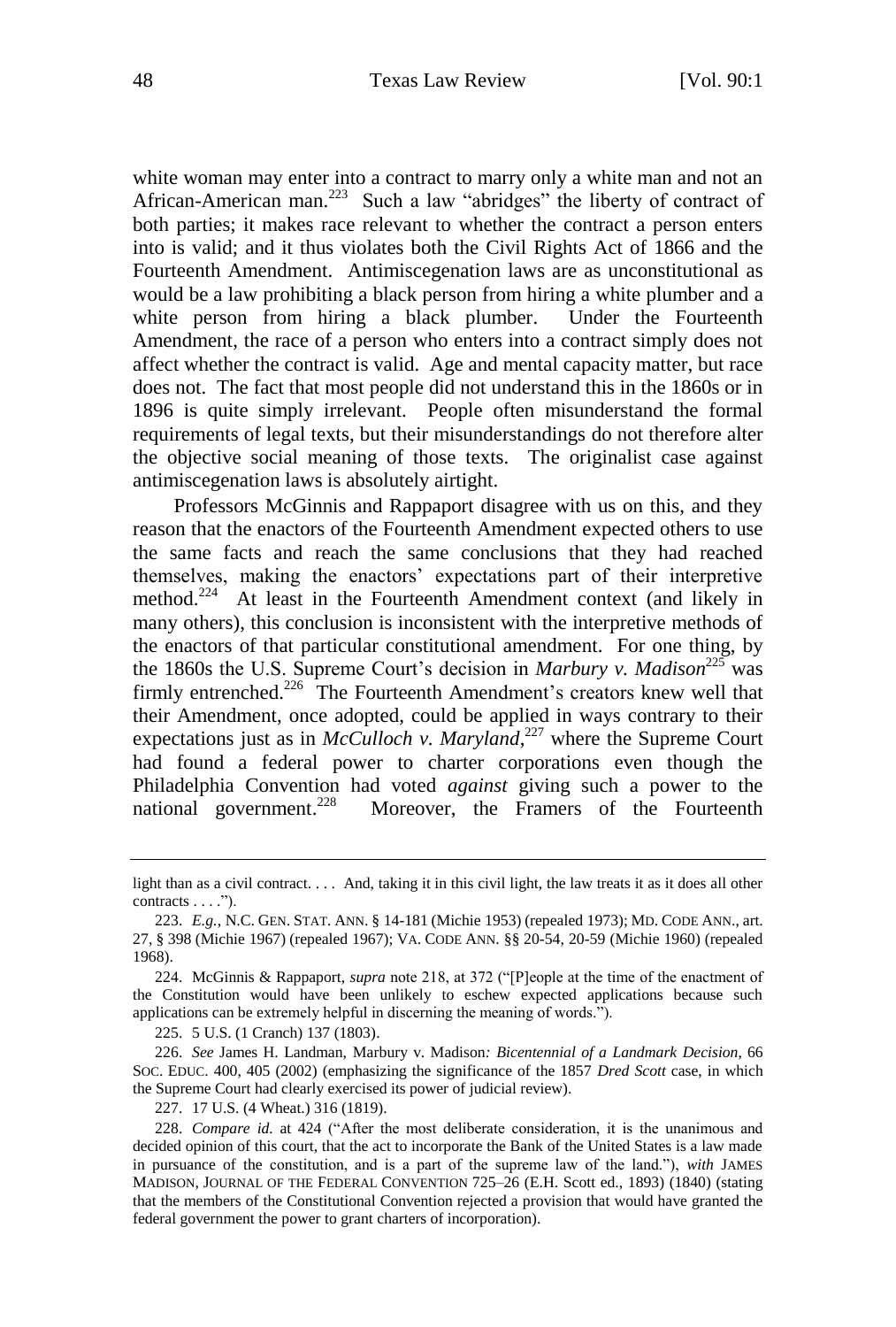Amendment had little reason, if any, to expect that judges would look to the legislative history to glean their expected applications. Original expected applications had not been looked to by the Supreme Court in the eras of John Marshall or Roger B. Taney.<sup>229</sup> There is, in addition, the problem that original expected applications, like intentions, could not have been uniform throughout Congress and throughout state legislatures. Some members of Congress may have expected the Amendment to allow antimiscegenation laws, segregation, and discrimination against women while others might have disagreed.<sup>230</sup> The Framers of the Fourteenth Amendment were free to use language that was either broad or narrow. They could have explicitly excluded women from Section One's protections, but they did not do so. As Professor Siegel has pointed out, women's rights groups made no objections to Section One because they believed it to protect women's civil rights.<sup>231</sup> (The use of the word *male* in Section Two of the Fourteenth Amendment is what they struggled against.)<sup>232</sup> In our opinion, this was a reasonable conclusion for women's rights groups to draw from reading the language of Section One.

The discussions of sex discrimination that peppered congressional debates over the Amendment bolster these claims. There was substantial disagreement over whether sex discrimination was enough like race discrimination (or the Indian caste system or European feudalism) for the Amendment to prohibit it.<sup>233</sup> Alongside these disagreements, a consensus emerged that ought to inform our understanding of the original meaning of the Amendment and how it should affect laws that discriminate on the basis of sex. Lawmakers, in effect, agreed to a conditional statement. If sex discrimination *were* similar to race discrimination, then sex discrimination would be prohibited by the Amendment.<sup>234</sup> The question was whether sex discrimination in 1868 was considered to be relevantly similar to race discrimination, feudalism, and the Indian caste system.

To answer this question, we must look at the now-debunked popular justifications for sex discrimination and the powerful rejoinders that were

234. *See infra* subpart II(A).

<sup>229.</sup> *See* Vermeule, *supra* note 8, at 1887 ("For nineteenth-century statutory interpreters, ascertaining the intention of the legislature was the fundamental goal of interpretation.... However, nineteenth-century interpreters also adhered to a strict rule, traceable to English law, that forbade recourse to internal legislative history.‖); *see also* Aldridge v. Williams, 44 U.S. (3 How.) 9, 24 (1844) (Taney, C.J.) ( $\text{``In expounding this law, the judgment of the court cannot, in any...}$ degree, be influenced by the construction placed upon it by individual members of Congress in the debate which took place on its passage, nor by the motives or reasons assigned by them for supporting or opposing amendments that were offered.").

<sup>230.</sup> This is the summing-of-intentions problem that concerns Professor Bennett. *See* Bennett, *supra* note 33, at 87–91 (discussing the "summing problem" of inferring the state of mind of a body from the states of mind of its individual members).

<sup>231.</sup> Siegel, *supra* note 6, at 970–72.

<sup>232.</sup> *Id.* at 975–76.

<sup>233.</sup> *See infra* notes 247, 254 and accompanying text.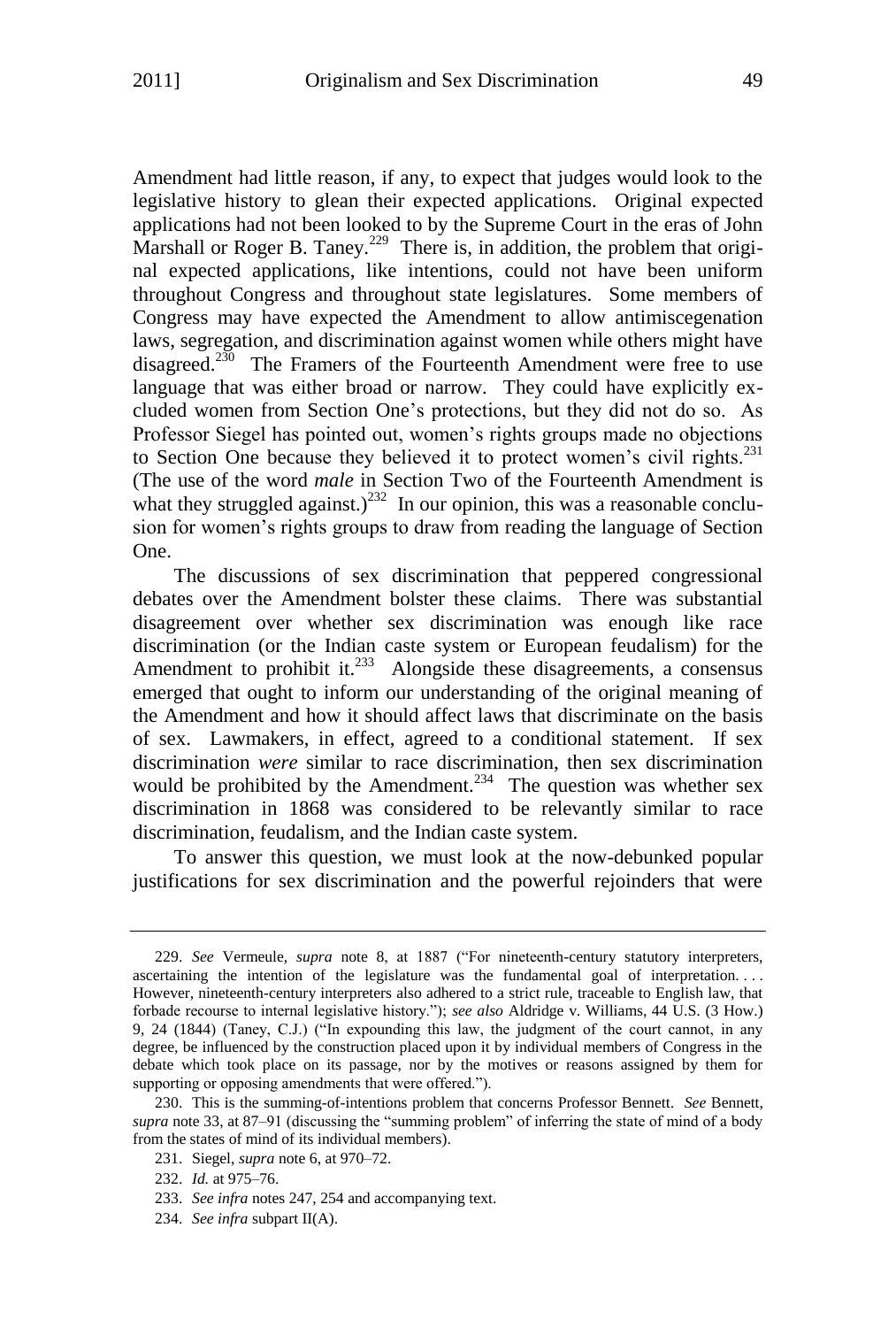made even during Reconstruction and ask whether the legal status of women in the 1860s and later made them a subordinate caste. The available evidence of original meaning makes it abundantly clear, we think, that legislation that discriminates on the basis of sex violates the anticaste rule of the Fourteenth Amendment as that rule was originally understood.

This evidence also shows that the belief of many scholars and judges today that women were shut out of Fourteenth Amendment protection from the Amendment's inception is mistaken. In fact, the Supreme Court did not hold that women lacked equal civil rights under the Fourteenth Amendment until 1908—a full forty years after the Amendment was finally ratified and following several previous opportunities in which the Court could have so ruled but declined to do so.<sup>235</sup> The offensive decision came in *Muller v*. *Oregon*<sup>236</sup> at the urging of Louis Brandeis and the anti-*Lochner* Progressives, of all people.<sup>237</sup> Notably, the Supreme Court's opinion in *Muller* relied heavily on sociological evidence to withhold Lochnerian liberty of contract from women.<sup>238</sup> The Brandeis Brief in *Muller* provided studies and statistics on the "Dangers of Long Hours,"<sup>239</sup> including the "specific evil effects on childbirth and female functions"<sup>240</sup> and the "bad effect of long hours on morals."<sup>241</sup> This means that the Supreme Court was swayed by contemporary sociological evidence to apply the Fourteenth Amendment differently to women from the way in which it was applied to men. It was not original public meaning that animated *Muller v. Oregon* but judicial reliance on Louis Brandeis's contemporary sociology from 1908. The use of this type of sociological evidence in place of arguments from original meaning has long been one of the main criticisms made by originalists of Chief Justice Warren's much-discussed sociological opinion in *Brown v. Board of Education*. 242

. . . .

Gone was the deadening weight of legal precedent.

JOSEPHINE GOLDMARK, IMPATIENT CRUSADER 157–59 (1953).

239. Brief for Defendant in Error at 18–55, Muller v. Oregon, 208 U.S. 412 (1908).

<sup>235.</sup> *Minor v. Happersett*, 88 U.S. (21 Wall.) 162 (1874) and *Bradwell v. Illinois*, 83 U.S. (16 Wall.) 130 (1872) were decided on other grounds. *See infra* notes 278, 290 and accompanying text.

<sup>236.</sup> 208 U.S. 412 (1908).

<sup>237.</sup> *Id.* at 420–21.

<sup>238.</sup> As Josephine Goldmark stated,

Today the Brandeis Brief is so widely copied—the presentation of economic, scientific, and social facts is so generally made part of the legal defense of a labor law—that the boldness of the initial experiment is hard to realize. . . . To present such a brief evidenced a supreme confidence in the power of truth. . . .

<sup>240.</sup> *Id.* at 36.

<sup>241.</sup> *Id.* at 44.

<sup>242. 347</sup> U.S. 483 (1954). The Court stated that it could not "turn the clock back" when addressing segregation and used academic research to conclude that "[s]eparate educational facilities are inherently unequal.‖ *Id.* at 492–96; *see also* Michael W. McConnell, *Originalism and the Desegregation Decisions*, 81 VA. L. REV. 947, 949 (1995) (asserting that *Brown v. Board of Education* was "arguably the first explicit, self-conscious departure from the traditional view that the Court may override democratic decisions only on the basis of the Constitution's text, history, and interpretive tradition—not on consideration of modern social policy").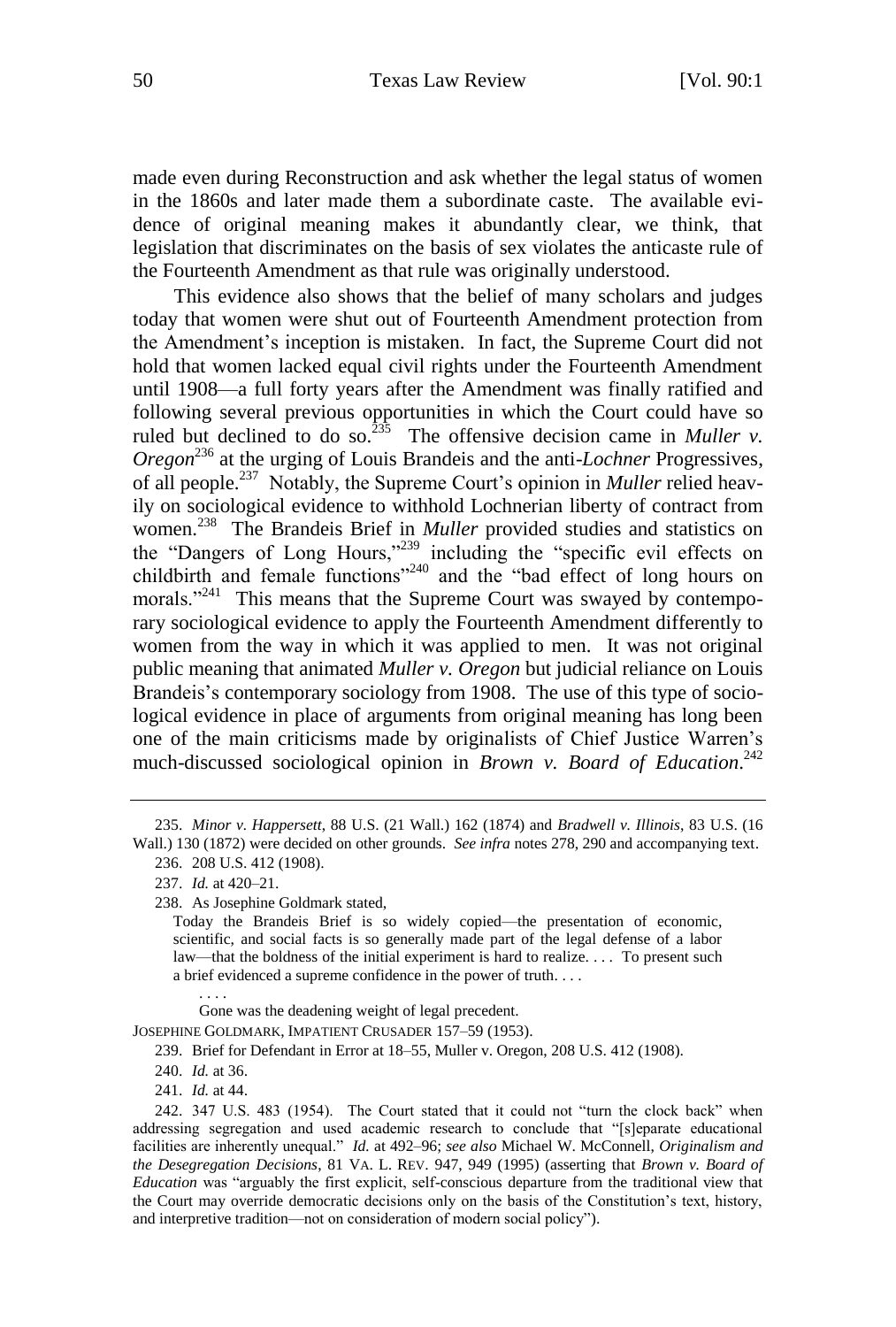Originalists who object to the shaky sociology in the Supreme Court's opinion in *Brown v. Board of Education* should stop and consider carefully whether the sociology of the Court's opinion in *Muller v. Oregon* can be squared with their interpretive theories.

## *A. Congressional Debates*

Most supporters of the Fourteenth Amendment in the Thirty-ninth Congress claimed that legislation discriminating on the basis of sex would not violate Section One. Democratic opponents of the Fourteenth Amendment, on the other hand, argued that Section One was just as applicable to women as to black men. Yet the vocal members of both sides generally agreed on some critically important points. They agreed that women were a class, <sup>243</sup> and, as we develop below, they agreed that *were* sex discrimination relevantly similar to race discrimination, Section One would prohibit both. They simply did not agree on whether women were a class that was suffering from arbitrary, caste-like discrimination. Indeed, they may well have thought that sex discrimination was a restraint that the government could "justly prescribe for the general good of the whole" people.<sup>244</sup>

The widespread congressional belief that legislation discriminating on the basis of sex was appropriate had two main justifications: (1) nature had not suited women for making certain kinds of decisions, and (2) family unity, and ultimately national unity, required that women remain in a subservient role to men.<sup>245</sup> A look at how members of Congress supported these factual

245. The same ideas were the basis for denying women suffrage as well as civil rights. They were reflected outside Congress, one notable example coming from Orestes Brownson in 1885:

<sup>243.</sup> For example, one Congressman argued,

Formerly under the Constitution, while the free States were represented only according to their respective numbers of men, women, and children, all of course endowed with civil rights, the slave States had the advantage of being represented according to their number of the same free classes, increased by three fifths of the slaves whom they treated not as men but property.

CONG. GLOBE, 39th Cong., 1st Sess. 2766 (1866) (statement of Sen. Howard).

<sup>244.</sup> *See* Corfield v. Coryell, 6 F. Cas. 546, 551–52 (C.C.E.D. Pa. 1823) (No. 3,230) (listing Article IV privileges and immunities). Note that race discrimination could not have been so justified as to common law rights because the Fourteenth Amendment constitutionalized the Civil Rights Act of 1866 and that Act explicitly required that African-Americans should have common law rights "as [were] enjoyed by white citizens." Civil Rights Act of 1866, ch. 31, § 1, 14 Stat. 27. There can thus be no difference at all in the common law rights accorded to African-Americans and white Americans. Obviously, laws that create a forbidden caste system are by definition unjust laws that are not enacted "for the general good of the whole" people. *Id.* at 552.

The conclusive objection to the political enfranchisement of women is, that it would weaken and finally break up and destroy the Christian family. The social unit is the family, not the individual  $\dots$ . We are daily losing the faith, the virtues, the habits, and the manners without which the family cannot be sustained; and when the family goes, the nation goes too . . . .

Extend now to women the suffrage and eligibility; give them the political right to vote and to be voted for; render it feasible for them to enter the arena of political strife, to become canvassers in elections and candidates for office, and what remains of family union will soon be dissolved. The wife may espouse one political party, and the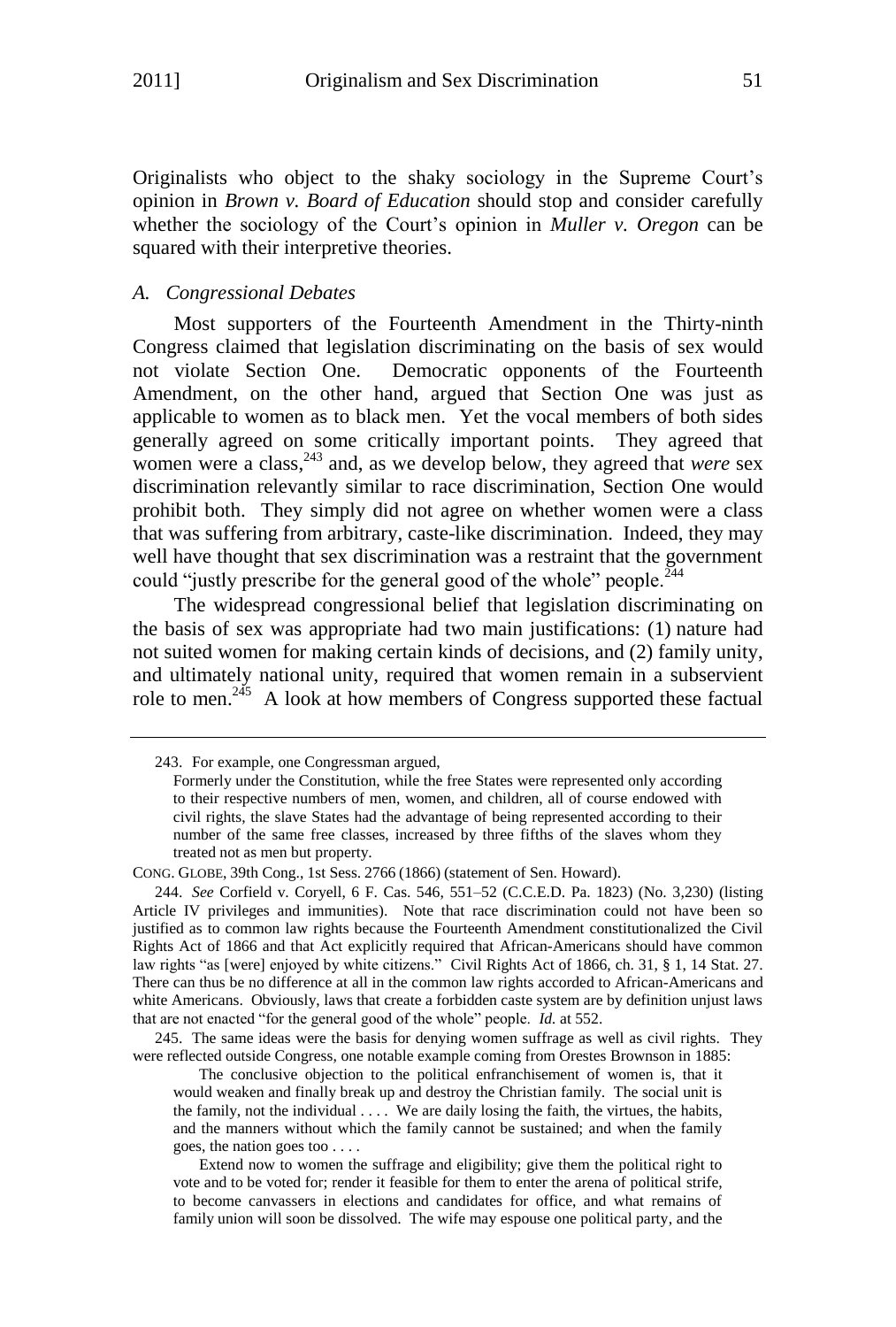claims exposes the absurdity of a legislature or court concluding today, especially in light of the Nineteenth Amendment, that the Fourteenth Amendment does not prohibit sex discrimination. Such a conclusion would fly in the face of the original understanding of the Fourteenth Amendment's meaning because the Amendment was designed to be applied to the facts as we can best determine them today, not as people understood the facts 113 years ago. Surely the original public meaning of the Amendment does not call on subsequent generations to apply it based on misinformation prevalent in 1868, particularly after the Nineteenth Amendment knocked down all the factual foundations that caused the Supreme Court to allow sex discrimination in *Muller v. Oregon*. 246

Many members of Congress put forward arguments that the Fourteenth Amendment would not interfere with the legal disabilities of women because women were inherently unequal to men. These are arguments that few, if any, would accept today. Senator Howard, the most thorough explicator of the Fourteenth Amendment, relied on "natural law" to exclude women from the Amendment's operation. In answer to the question of whether James Madison meant to include women in his statements on the importance of equality, Senator Howard explained,

I believe Mr. Madison was old enough and wise enough to take it for granted there was such a thing as the law of nature which has a certain influence even in political affairs, and that by that law women and children were not regarded as the equals of men.... [E]verywhere mature manhood is the representative type of the human race. $247$ 

We do not believe women, unless we acknowledge individual exceptions, are fit to have their own head. The most degraded of the savage tribes are those in which women rule, and descent is reckoned from the mother instead of the father. Revelation asserts, and universal experience proves that the man is the head of the woman, and that the woman is for the man, not the man for the woman; and his greatest error, as well as the primal curse of society is that he abdicates his headship, and allows himself to be governed, we might almost say, deprived of his reason, by woman. It was through the seductions of the woman . . . that man fell . . . . She has all the qualities that fit her to be a help-meet of man, to be the mother of his children . . . ; but as an independent existence, free to follow . . . her own ambition and natural love of power, without masculine direction or control, she is out of her element, and a social anomaly, sometimes a hideous monster, which men seldom are, excepting through a woman's influence. This is no excuse for men, but it proves that women need a head, and the restraint of father, husband, or the priest of God.

Orestes A. Brownson, *The Woman Question* (1885), *reprinted in* STEPHEN B. PRESSER & JAMIL S. ZAINALDIN, LAW AND JURISPRUDENCE IN AMERICAN HISTORY: CASES AND MATERIALS 632–33 (6th ed. 2006).

246. *See infra* text accompanying notes 294–306.

247. CONG. GLOBE, 39th Cong., 1st Sess. 2767 (1866).

husband another, and it may well happen that the husband and wife may be rival candidates for the same office, and one or the other doomed to the mortification of defeat. . . .

Woman was created to be a wife and a mother; that is her destiny. To that destiny all her instincts point, and for it nature has specially qualified her. . . .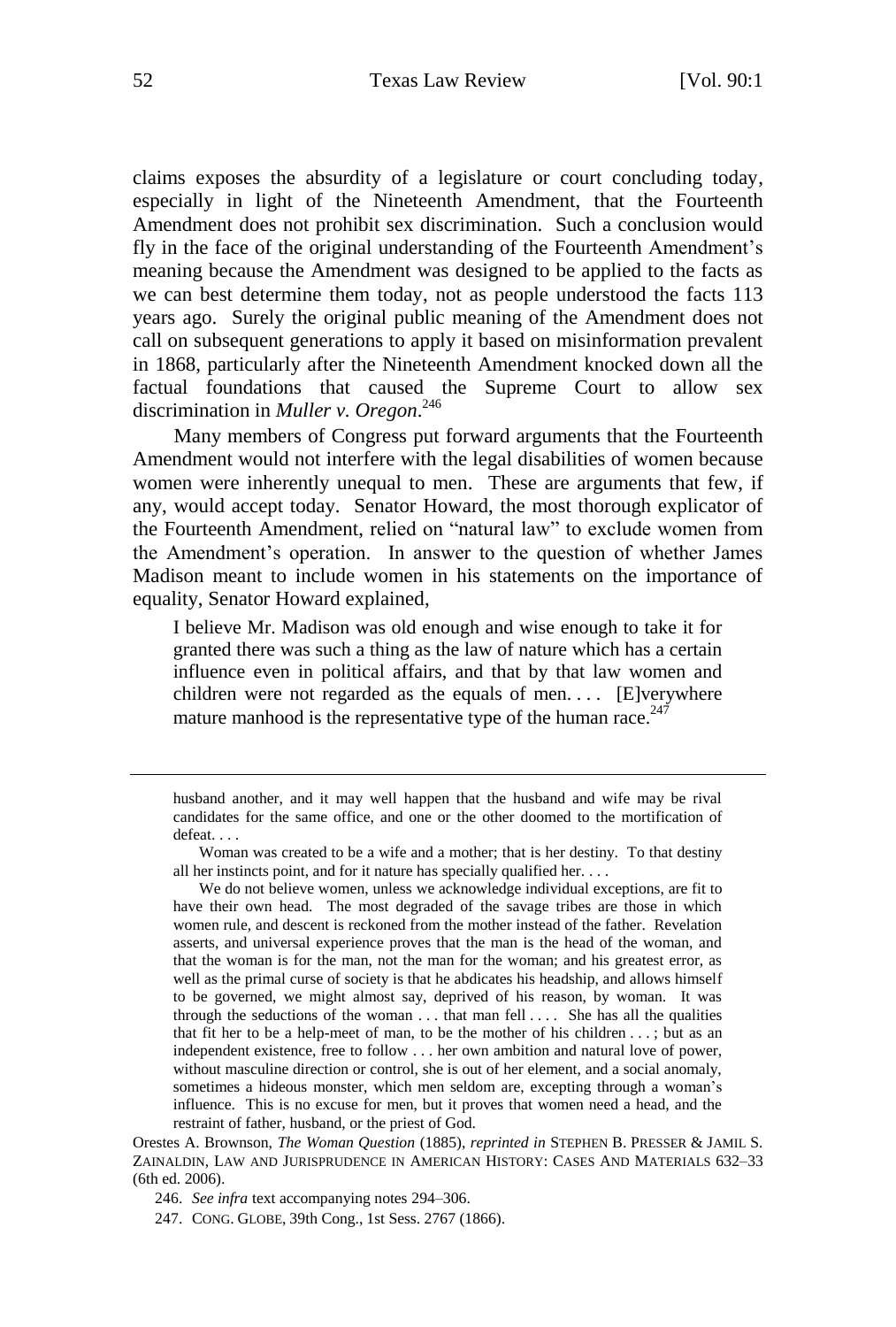Other congressional claims that sex and race discrimination were not the same reveal their proponents' utter ignorance of women's plight:

Women have not been enslaved. Intelligence has not been denied to them; they have not been degraded; there is no prejudice against them on account of their sex; but, on the contrary, if they deserve to be, they are respected, honored, and loved. Wide as the poles apart are the conditions of these two classes of persons.<sup>248</sup>

It should be immediately apparent that the claim that women who deserve to be are always respected, honored, and loved is absurd in hindsight, if not as it was being made. Equally absurd are the claims that there was no prejudice against women on account of their sex and that women were not denied "intelligence," presumably meaning education.<sup>249</sup> It would be an exaggeration to suggest that the position of white women and slaves were nearly identical, but "wide as the poles apart" is also a gross exaggeration of the disparity. It is true that some women were treated kindly in 1868, but in theory slaves could also have been treated kindly in the 1860s and a very small number were.<sup>250</sup> The point is that both groups had their options in life curtailed by law, making their abilities, merits, and desires irrelevant, and leaving them to some degree at the mercy of the men who benefited from their unpaid labor.

Some members of Congress supported their mistaken claim that sex and race were relevantly different by relying on questionable interpretations of legal authorities. Thus, for example, Representative William Lawrence explained

[James] Kent says that if citizens

―[r]emove from one State to another they are entitled to the privileges that persons of the same description are entitled to in the State to which the removal is made."

That is, distinctions created by nature of sex, age, insanity, [etc.], are recognized as modifying conditions and privileges, but mere race or color, as among citizens, never can.<sup>251</sup>

It is odd and rather shocking that Lawrence would class sex with age and insanity, rather than with race.<sup>252</sup> An editorial in the *Macon Daily* 

<sup>248.</sup> CONG. GLOBE, 39th Cong., 2d Sess. 56 (1866) (statement of Sen. Williams).

<sup>249.</sup> *See* Sandra Day O'Connor, *The History of the Women's Suffrage Movement*, 49 VAND. L. REV. 657, 660 (1996) (observing that the "limited opportunities for higher education" were a chief concern of the early women's rights movement).

<sup>250.</sup> *See* ROBERT B. EDGERTON, HIDDEN HEROISM: BLACK SOLDIERS IN AMERICA'S WARS 14 (2001) (explaining that some house slaves were treated as if they were "part of the family" and many "developed great affection for their masters").

<sup>251.</sup> CONG. GLOBE, 39th Cong., 1st Sess. 1835 (1866). Lawrence made his comments during debate on the Civil Rights Act. *Id.* at 1832.

<sup>252.</sup> The need for special care was Lawrence's likely rationale. Similarly, a North Carolina Supreme Court judge would write in 1899, "I certainly did not intend the slightest reflection upon married women, by continuing to give them the same protection afforded to 'infants, idiots, lunatics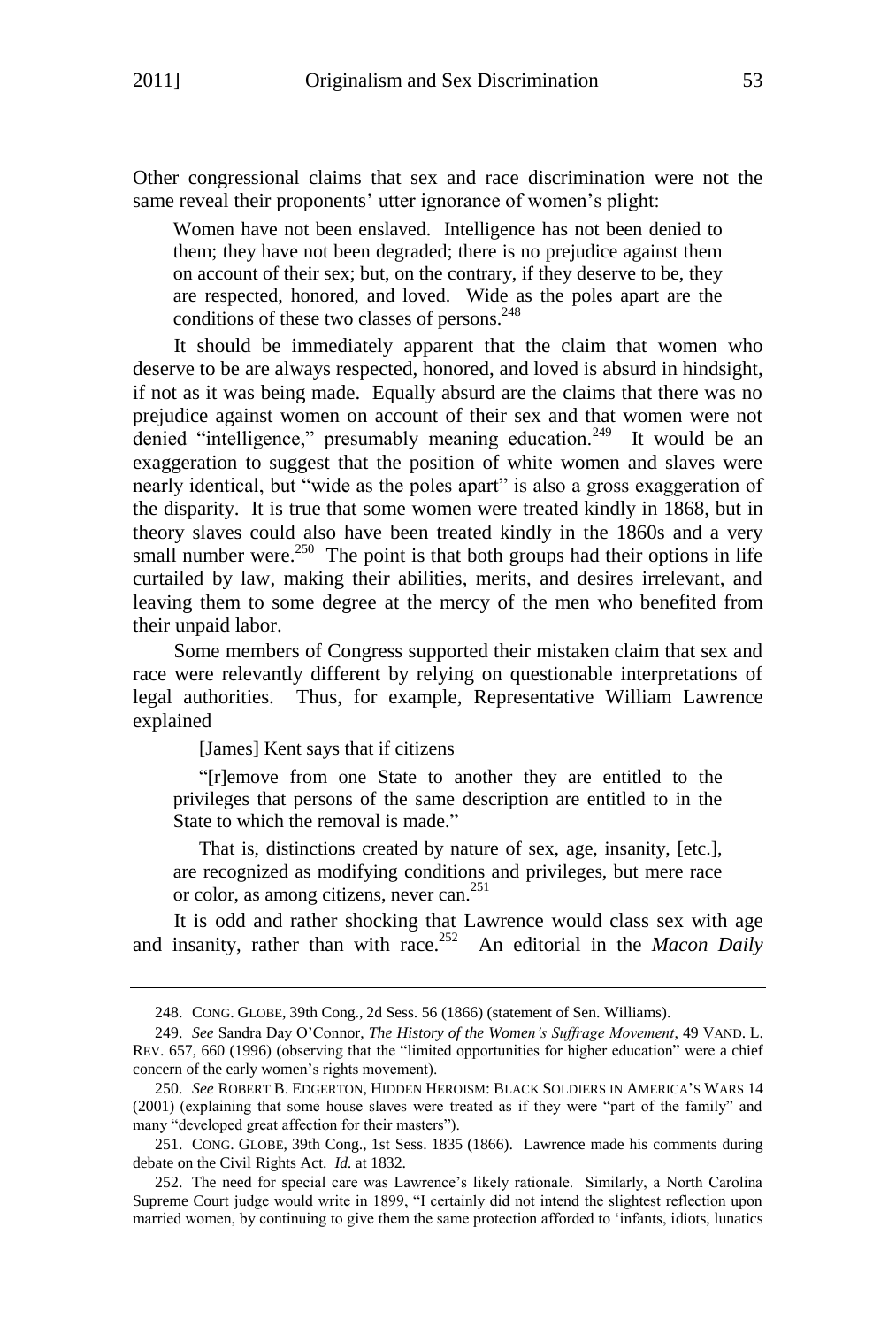*Telegraph* from September 21, 1866, challenged such baseless distinctions, from bad motives unfortunately, when it asked, "[O]n what principle shall we exclude the women of the country and children above the age of fifteen" if black men should be given the vote?<sup>253</sup> Others also failed to see the significance of the distinctions between sex and race, concluding that laws limiting people's rights based on their sex were no different than laws that discriminated on the basis of race. A back-and-forth between Senators Hale and Stevens demonstrates that these members of Congress had the better argument:

Mr. HALE. . . . Take the case of the rights of married women; did any one ever assume that Congress was to be invested with the power to legislate on that subject, and to say that married women, in regard to their rights of property, should stand on the same footing with men and unmarried women? There is not a State in the Union where disability of married women in relation to the rights of property does not to a greater or less extent still exist. Many of the States have taken steps for the partial abolition of that distinction in years past, some to a greater extent and others to a less. But I apprehend there is not to-day a State in the Union where there is not a distinction between the rights of married women, as to property, and the rights of *femmes sole* and men.

Mr. STEVENS. If I do not interrupt the gentleman I will say a word. When a distinction is made between two married people or two *femmes sole*, then it is unequal legislation; but where all of the same class are dealt with in the same way then there is no pretense of inequality.

Mr. HALE. The gentleman will pardon me; his argument seems to me to be more specious than sound. The language of the section under consideration gives to *all persons* equal protection. Now, if that means you shall extend to one married woman the same protection you extend to another, and not the same you extend to unmarried women or men, then by parity of reasoning it will be sufficient if you extend to one negro the same rights you do to another, but not those you extend to a white man. I think, if the gentleman from Pennsylvania claims that the resolution only intends that all of a certain class shall have equal protection, such class legislation may certainly as easily satisfy the requirements of this resolution in the case of the negro as in the case of the married woman. The line of

and convicts'; nor have I heard any complaint from those married women whose opinions would naturally influence my conduct." Weathers v. Borders, 32 S.E. 881, 882 (N.C. 1899) (Douglas, J., concurring).

<sup>253.</sup> Editorial, *Democracy Run Mad—What Are We Coming To*, MACON DAILY TELEGRAPH, Sept. 21, 1866, at 2.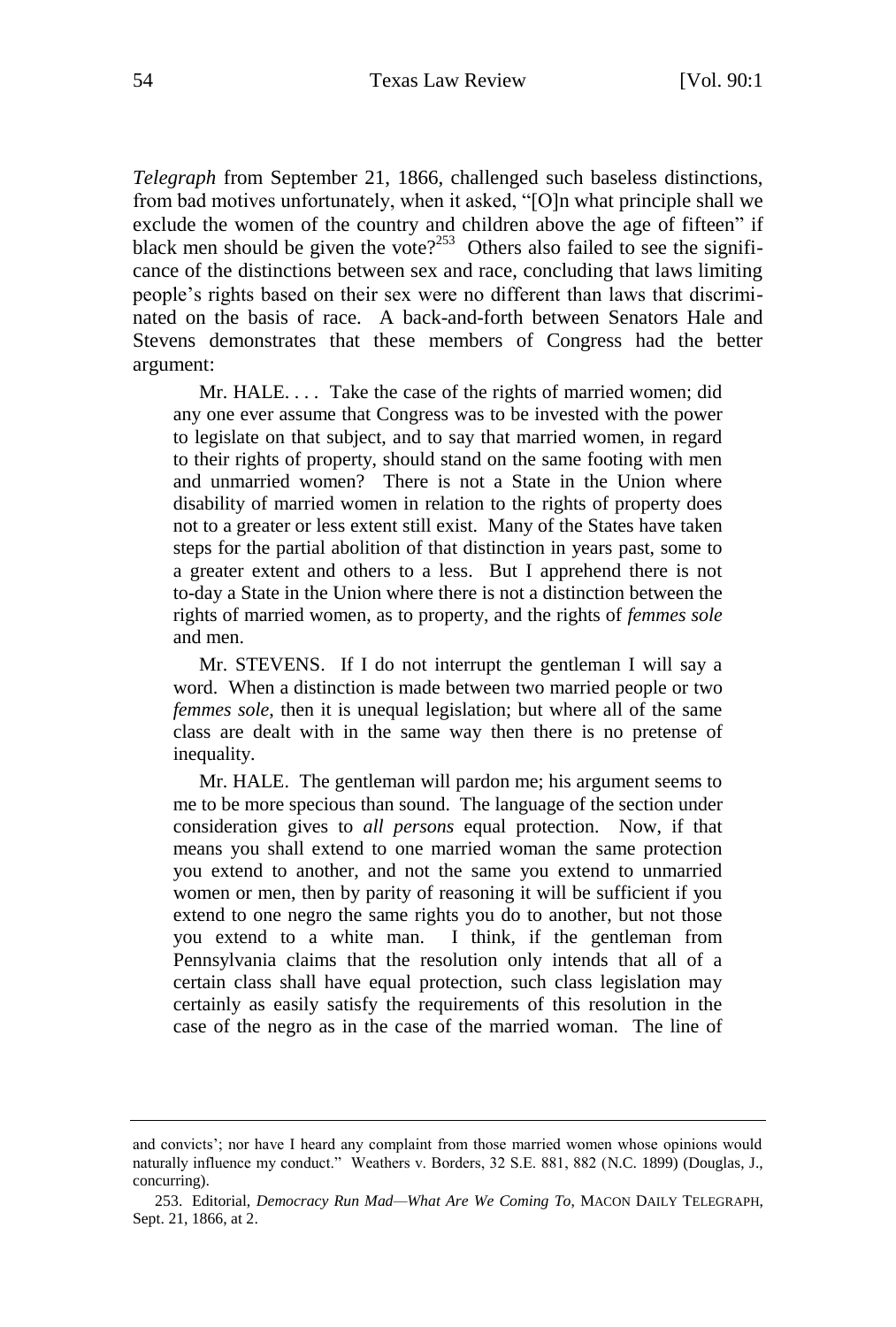distinction is, I take it, quite as broadly marked between negroes and white men as between married and unmarried women. $254$ 

Ward Farnsworth presents the above passage as strong evidence for his position that sex discrimination is permissible under the Fourteenth Amendment's objective original public meaning.<sup>255</sup> Though Professor Farnsworth acknowledges Judith Baer's claim that Hale's point was simply unanswerable, $256$  he does not give her observation proper weight, instead answering weakly, "[B]ut it seems likely that Stevens would have had more to say." $257$  Baer was quite right: Stevens did not have logic on his side, even given the misinformation about women's abilities that was widely accepted in his time. Rather than interpreting this passage as evidence that women fell outside of the "equal protection" guarantee, we contend that it should be viewed as evidence that supporters of the Amendment were not always willing to apply their own anticaste rule in an honest and consistent manner—a failure that did not go undetected at the time—which is one more reason why it would be inappropriate to give their expected applications significant weight.

Encouragingly for women's rights activists, there were glimmers of progressive thought on sex discrimination in the Thirty-ninth Congress. The radical Senator Benjamin Wade of Ohio did not see the justification for denying women the vote, although he thought the issue was less pressing than suffrage for black men. Commenting on the possibility of women's suffrage in Washington, D.C., he made a statement that straddles the line between progress and ignorance:

I do not know that I would have agitated it now, although it is as clear to me as the sun at noonday that the time is approaching when females will be admitted to this franchise as much as males, because I can see no reason for the distinction. I agree, however, that there is not the

<sup>254.</sup> CONG. GLOBE, 39th Cong., 1st Sess. 1064 (1866). Although Hale is talking about distinctions between married and unmarried women rather than between men and women, it is impossible to ignore the subtext: married men did not have the same legal disabilities as married women.

<sup>255.</sup> Farnsworth, *supra* note 6, at 1240–41.

<sup>256.</sup> *Id.* at 1241 & n.26 (citing JUDITH A. BAER, EQUALITY UNDER THE CONSTITUTION: RECLAIMING THE FOURTEENTH AMENDMENT 90 (1983)).

<sup>257.</sup> *Id.* at 1241. Hale's argument brings to mind John Adams, though Adams was making a somewhat different point:

The Same Reasoning, which will induce you to admit all Men, who have no Property, to vote, with those who have, for those Laws, which affect the Person will prove that you ought to admit Women and Children: for generally Speaking, Women and Children, have as good Judgment, and as independent Minds as those Men who are wholly destitute of Property: these last being to all Intents and Purposes as much dependent upon others, who will please to feed, cloath, and employ them, as Women are upon their Husbands, or Children on their Parents.

Letter from John Adams to James Sullivan (May 26, 1776), *in* 1 THE FOUNDERS' CONSTITUTION 394, 395 (Philip B. Kurland & Ralph Lerner eds., 1987), *available at* http:// press-pubs.uchicago.edu/founders/documents/v1ch13s10.html.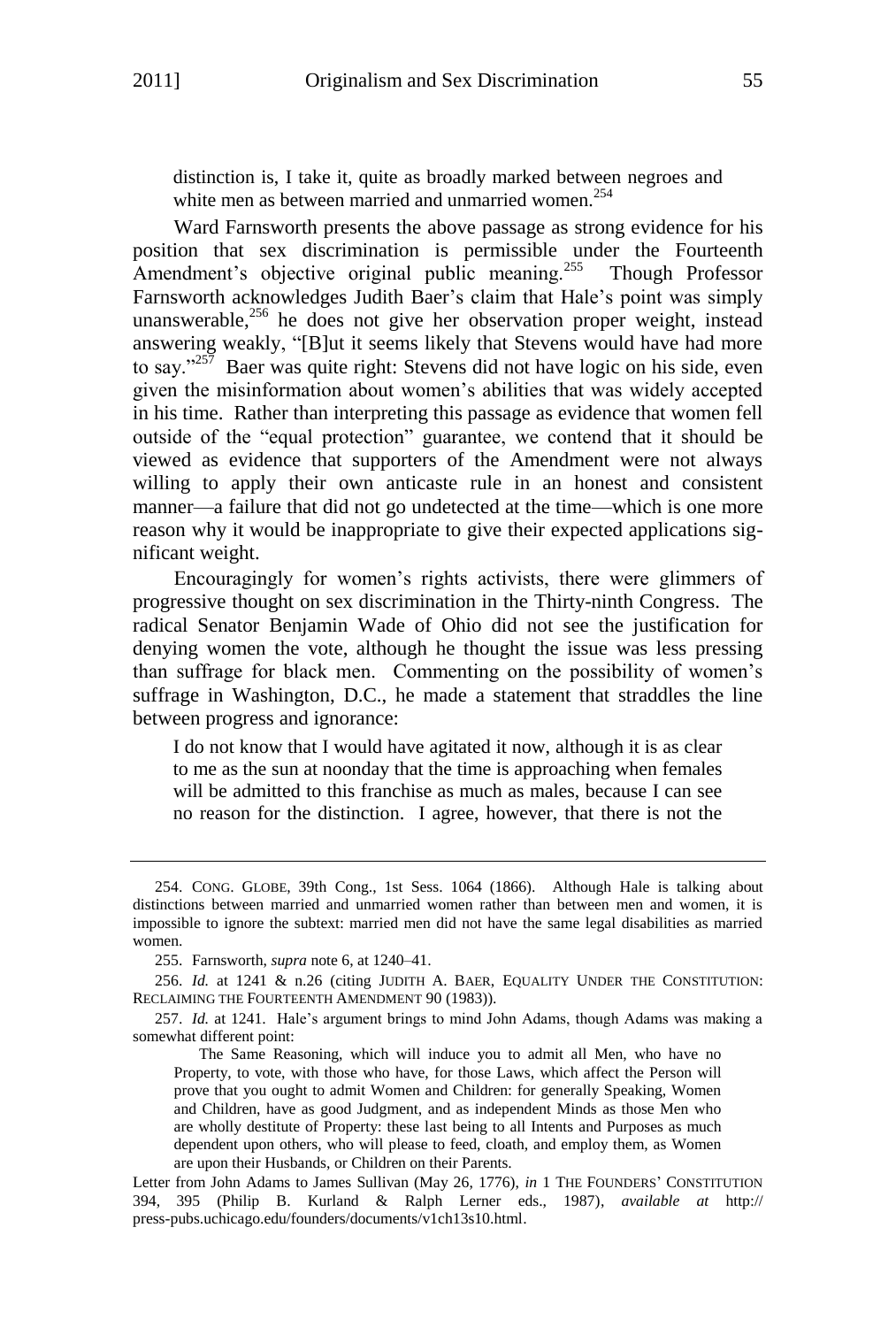same pressing necessity for allowing females as there is for allowing the colored people to vote; because the ladies of the land are not under the ban of a hostile race grinding them to powder. They are in high fellowship with those that do govern, who, to a great extent, act as their agents, their friends, promoting their interests in every vote they give, and therefore communities get along very well without conferring this right upon the female. $258$ 

Although *communities* may have gotten along very well, women who longed for expanded opportunities probably did not feel that they were getting along well.<sup>259</sup> And surely some women were being ground to powder.<sup>260</sup> But despite his failure to see the plight of women with complete clarity, Senator Wade was an unequivocal supporter of women's equality. The *New York Times* reported on a speech that Senator Wade delivered in Lawrence, Kansas, in 1867:

Mr. Wade then said that as he had kept in advance of the people in the great strife between Freedom and Slavery, he *meant to do the same thing in the contest which had just commenced for extending the right of suffrage to women*. He was unqualifiedly in favor of equal rights for all, not only without regard to nationality and color, but without regard to sex. . . . If he had not believed that his own wife had sense enough to vote, he never would have married her, [laughter and applause,] and if any of his hearers had wives who were unequal to the discharge of the right of suffrage, he would advise them to go home and get divorced at once. [Renewed laughter.] $^{261}$ 

Is it possible that Senator Wade held these views but did not agree with Democratic opponents of the Fourteenth Amendment who argued that its guarantee of equal civil rights applied to women? It would seem to be very unlikely.

Another Framer, former Representative John M. Broomall, assumed (soon after ratification if not earlier) that equality in civil rights was guaranteed to women by the Amendment. At the Pennsylvania Constitutional Convention of 1872–1873, he declared,

Four hundred years ago women, according to the popular notion of that day, had no souls  $\dots$ . Still later than that, the women were beasts of burden . . . . Still the world moves, and in our time they have

<sup>258.</sup> CONG. GLOBE, 39th Cong., 2d Sess. 63 (1866).

<sup>259.</sup> *See* O'Connor, *supra* note 249, at 659–61 (describing women's rights in the nineteenth century and identifying the right to vote as an important tool to remedy legal discrimination against women).

<sup>260.</sup> *Cf. id.* at 659 (discussing Elizabeth Cady Stanton's childhood experience of observing her father give legal advice to " $[m]$ any . . . women who complained that their husbands and fathers had disposed of their property, spent their earnings on liquor, or had the sole right to guardianship of their children in the event of a separation").

<sup>261.</sup> *Senator Wade's Speech at Lawrence, Kansas*, N.Y. TIMES, June 20, 1867, at 8 (alterations in original).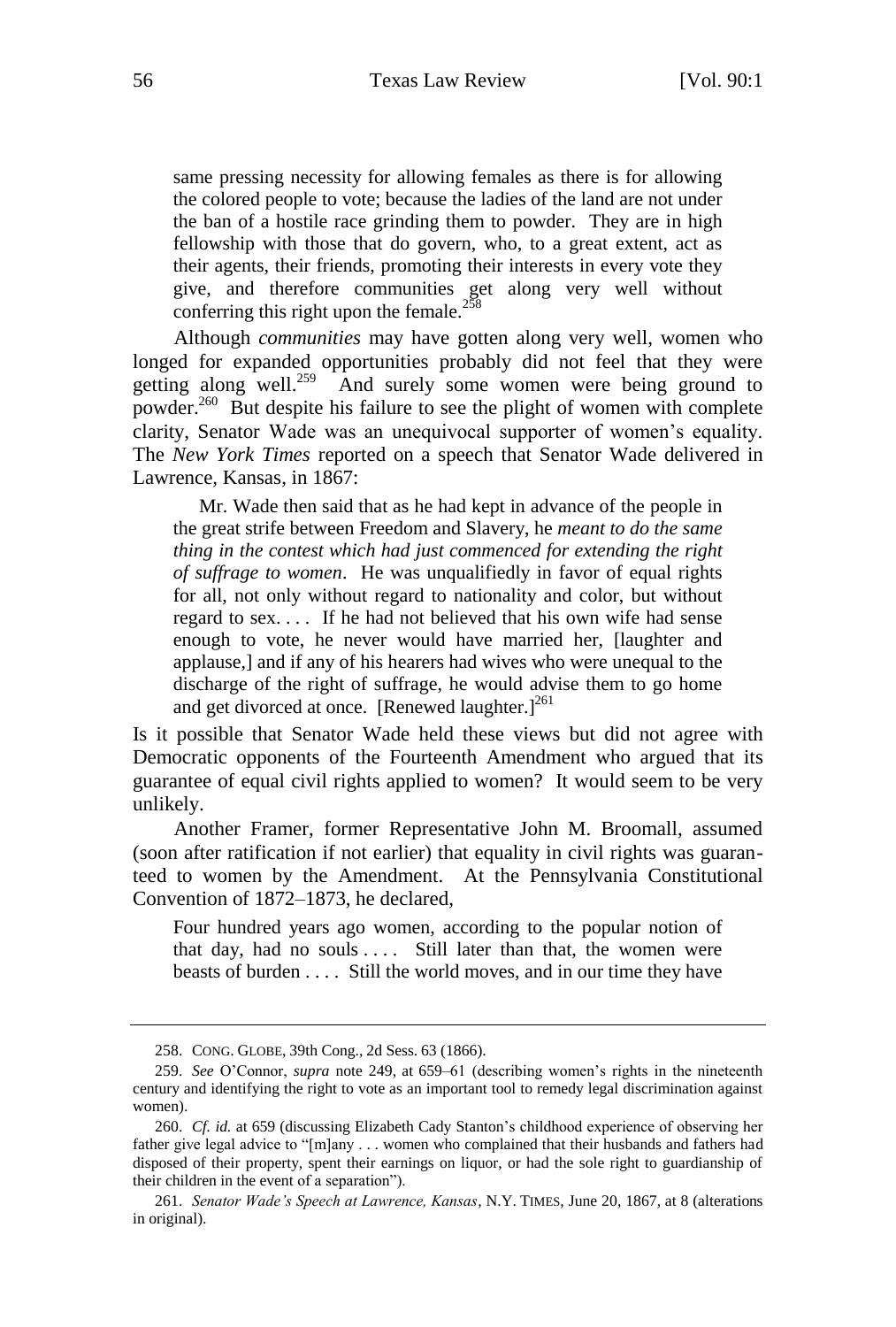been granted equal civil rights with men. The next step is coming, and there are those living who will see it . . . . That step is equality of all human beings both before the law and in the making of the law.

Thus it is that the world moves, and the man who is not prepared to keep pace with its motion had better get out of the way. $^{262}$ 

These Reconstruction Senators, it appears, believed that equal political rights would make women the complete equals of men under the law. Equal political rights would necessarily mean equal civil rights.

While political rights continued to elude women, Justice Bradley's concurring opinion in *Bradwell v. Illinois*, <sup>263</sup> the case that held that the practice of law was not a privilege or immunity of citizenship, did not hesitate to proclaim that

[t]he natural and proper timidity and delicacy which belongs to the female sex evidently unfits it for many of the occupations of civil life. The constitution of the family organization, which is founded in the divine ordinance, as well as in the nature of things, indicates the domestic sphere as that which properly belongs to the domain and functions of womanhood.<sup>264</sup>

This was not the majority's basis of decision (the majority sidestepped the sex discrimination question as we discuss below), but if it had been, could the decision be good constitutional law after women were guaranteed the vote by the Nineteenth Amendment?<sup>265</sup> If women can vote for President and Congress and Governor, surely they can make contracts without their husbands' consent.

#### *B. Why Sex Discrimination Creates Castes*

In light of the conclusion that Section One prohibited all systems of caste, and not only racial-caste systems, a fundamental question must be answered: was discrimination on account of sex a form of caste- or classbased lawmaking? Put another way, under the definition of *caste* in the 1860s, was it conceptually legitimate to call sex discrimination a caste system? It turns out that people did use *caste* to describe the position of women, although the Fourteenth Amendment's use of the word *male* in Section Two might have made it difficult for them to make their case in court.

Looking first to the original caste system, that of India, we find that in its earliest sense, the term *caste* was an apt description of the status of women. The *shastras*, which are the third-century-BC treatises that form the

<sup>262.</sup> 1 DEBATES OF THE CONVENTION TO AMEND THE CONSTITUTION OF PENNSYLVANIA 553 (1873), *available at* http://www.duq.edu/law/pa-constitution/\_pdf/conventions/1873/debates/ debates-a-vol1.pdf.

<sup>263.</sup> 83 U.S. (16 Wall.) 130 (1873).

<sup>264.</sup> *Id.* at 141 (Bradley, J., concurring).

<sup>265.</sup> We answer this question in the negative in Part III, *infra*.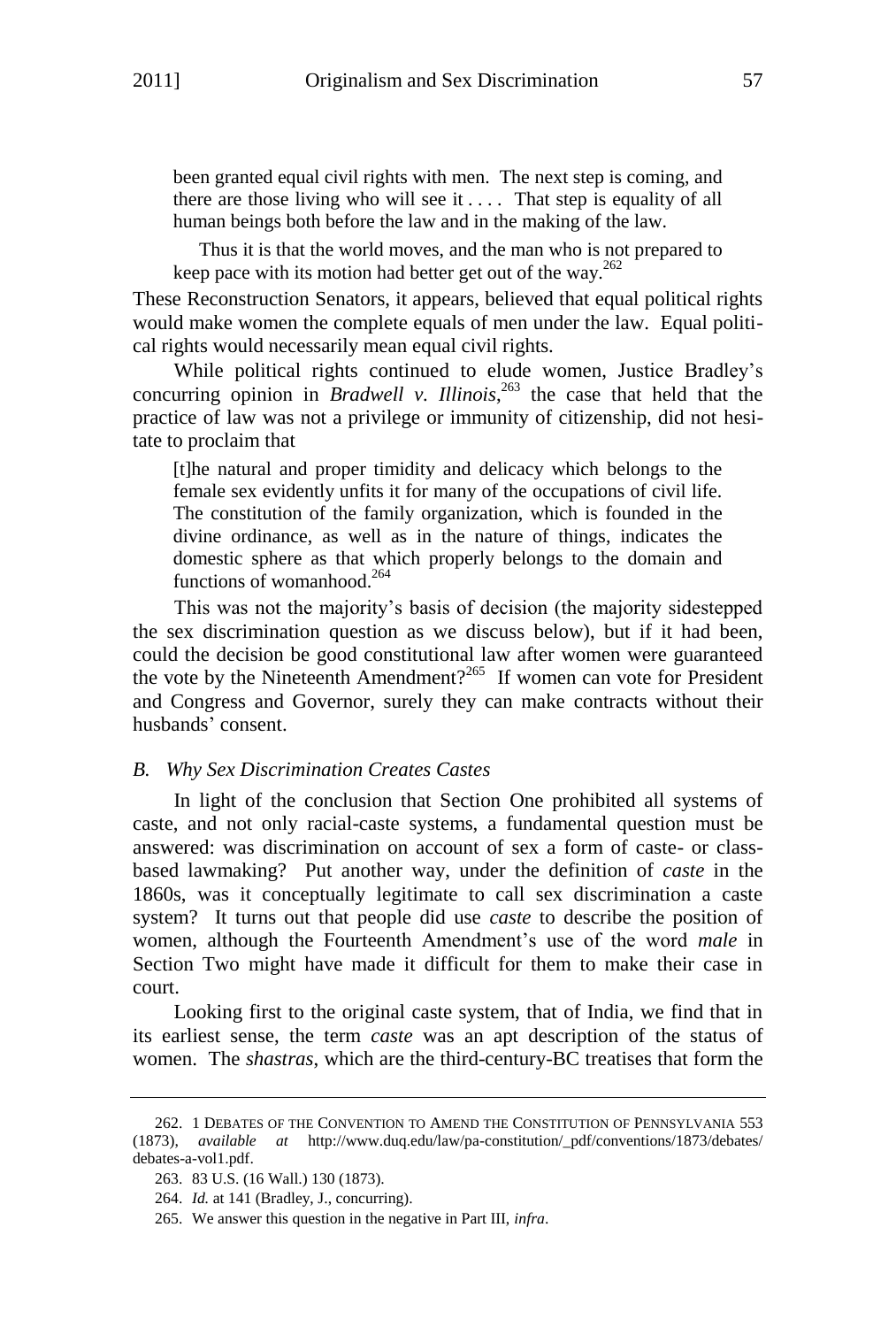basis of the Indian caste system, expose the deep connection between women and the lower castes in India:

In these treatises women have been equated to the lower castes and definite restrictions have been placed on both. Both have been defined as impure, of sinful birth and as having a polluting presence. Both the lower castes and women had to observe practices of verbal difference, temporal distance and dress codes as a[n] index of their subordinate status. $266$ 

Sex and caste were not identical, however, and Mary Cameron warns that "[i]n attempting to understand how gender and caste hierarchy are intertwined, we need to be aware that these are not always direct correspondences. Far less gender hierarchy exists at the lower levels of caste hierarchy than at the top, and not strictly for reasons of impurity.<sup> $267$ </sup> But it is still quite significant that the "same pollution–purity ideology that divides the castes divides the sexes as well," and although different, "[g]ender and caste are seen as different manifestations of the same principles.<sup> $\frac{268}{60}$ </sup>

Similarly, the connection between sex and the American version of caste, black slavery, was drawn many years before the Fourteenth Amendment was adopted. As early as 1837, Sarah Grimké opined that the slave laws of Louisiana were "not very unlike" those governing married women. $269$  She made it clear that she was not claiming white women suffered to the same degree as slaves, but, she said,

The various laws which I have transcribed, leave women very little more liberty, or power, in some respects, than the slave. "A slave," says the civil code of Louisiana, "is one who is in the power of a master, to whom he belongs. He can possess nothing, nor acquire anything, but what must belong to his master." $270$ 

In the latter half of the nineteenth century, the legal status of women was repeatedly decried as a species of caste. In 1869, Elizabeth Cady Stanton made a powerful speech that drew connections between race discrimination, sex discrimination, caste, feudalism, and aristocracy:

A government, based on the principle of caste and class, can not stand. The aristocratic idea, in any form, is opposed to the genius of our free institutions, to our own declaration of rights, and to the civilization of the age. All artificial distinctions, whether of family, blood, wealth,

<sup>266.</sup> Sharmila Rege, *Caste and Gender: The Violence Against Women in India*, *in* DALIT WOMEN IN INDIA: ISSUES AND PERSPECTIVES 18, 33 (P.G. Jogdand ed., 1995).

<sup>267.</sup> MARY M. CAMERON, ON THE EDGE OF THE AUSPICIOUS: GENDER AND CASTE IN NEPAL 43 (1998).

<sup>268.</sup> Sherry B. Ortner & Harriet Whitehead, *Introduction: Accounting for Sexual Meanings*, *in* SEXUAL MEANINGS: THE CULTURAL CONSTRUCTION OF GENDER AND SEXUALITY 1, 18 (Sherry B. Ortner & Harriet Whitehead eds., 1981).

<sup>269.</sup> Sarah Grimké, *Legal Disabilities of Women* (1837), *reprinted in* PRESSER & ZAINALDIN, *supra* note 245, at 580.

<sup>270.</sup> *Id.* at 581.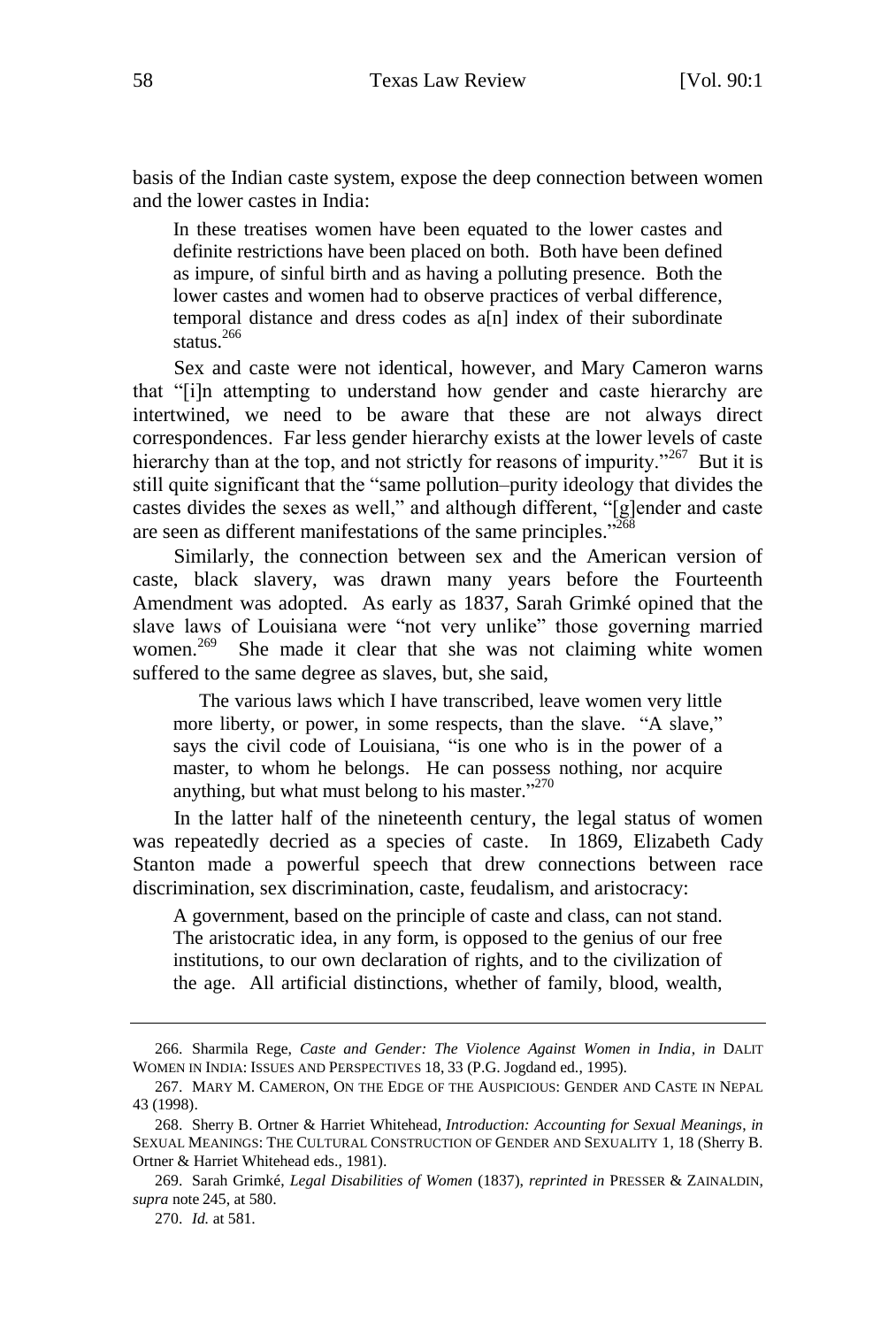color, or sex, are equally oppressive to the subject classes, and equally destructive to national life and prosperity. Governments based on every form of aristocracy, on every degree and variety of inequality, have been tried in despotisms, monarchies, and republics, and all alike have perished. . . . Thus far, all nations have been built on caste and failed. Why, in this hour of reconstruction, with the experience of generations before us, make another experiment in the same direction? If serfdom, peasantry, and slavery have shattered kingdoms, deluged continents with blood, scattered republics like dust before the wind, and rent our own Union asunder, what kind of a government, think you, American statesmen, you can build, with the mothers of the race crouching at your feet . . . . Of all kinds of aristocracy, that of sex is the most odious and unnatural; invading, as it does, our homes, desecrating our family altars, dividing those whom God has joined together, exalting the son above the mother who bore him, and subjugating, everywhere, moral power to brute force. $^{271}$ 

Similarly, at the Woman's Rights Convention of 1866, Susan B. Anthony and Elizabeth Cady Stanton, after proclaiming that they proposed "no new theories," but simply desired the government to "secure the practical application of the immutable principles of our government to all, without distinction of race, color, or sex," asked

In the oft-repeated experiments of class and caste, who can number the nations that have risen but to fall? Do not imagine you come one line nearer the demand of justice by enfranchising but another shade of manhood; for, in denying representation to woman, you still cling to the same false principle on which all the governments of the past have been wrecked. The right way, the safe way, is so clear, the path of duty is so straight and simple, that we who are equally interested with yourselves in the result, conjure you to act not for the passing hour, not with reference to transient benefits, but to do now the one grand deed which shall mark the zenith of the century—proclaim Equal Rights to All.<sup>272</sup>

Matilda Joslyn Gage's comparison of sex discrimination to caste harkened back to the earliest days of the Indian caste system:

[T]he caste of sex everywhere exists, creating diverse codes of morals for men and women, diverse penalties for crime, diverse industries, diverse religions and educational rights, and diverse relations to the

<sup>271.</sup> Elizabeth Cady Stanton, Address to the National Woman Suffrage Convention (Jan. 19, 1869), *in* THE CONCISE HISTORY OF WOMAN SUFFRAGE 249, 251–52 (Mari Jo Buhle & Paul Buhle eds., 2005).

<sup>272.</sup> Elizabeth Cady Stanton & Susan B. Anthony, Address to Congress (May 10, 1866), *in* HARPER, *supra* note 42, app. at 968, 969, 971.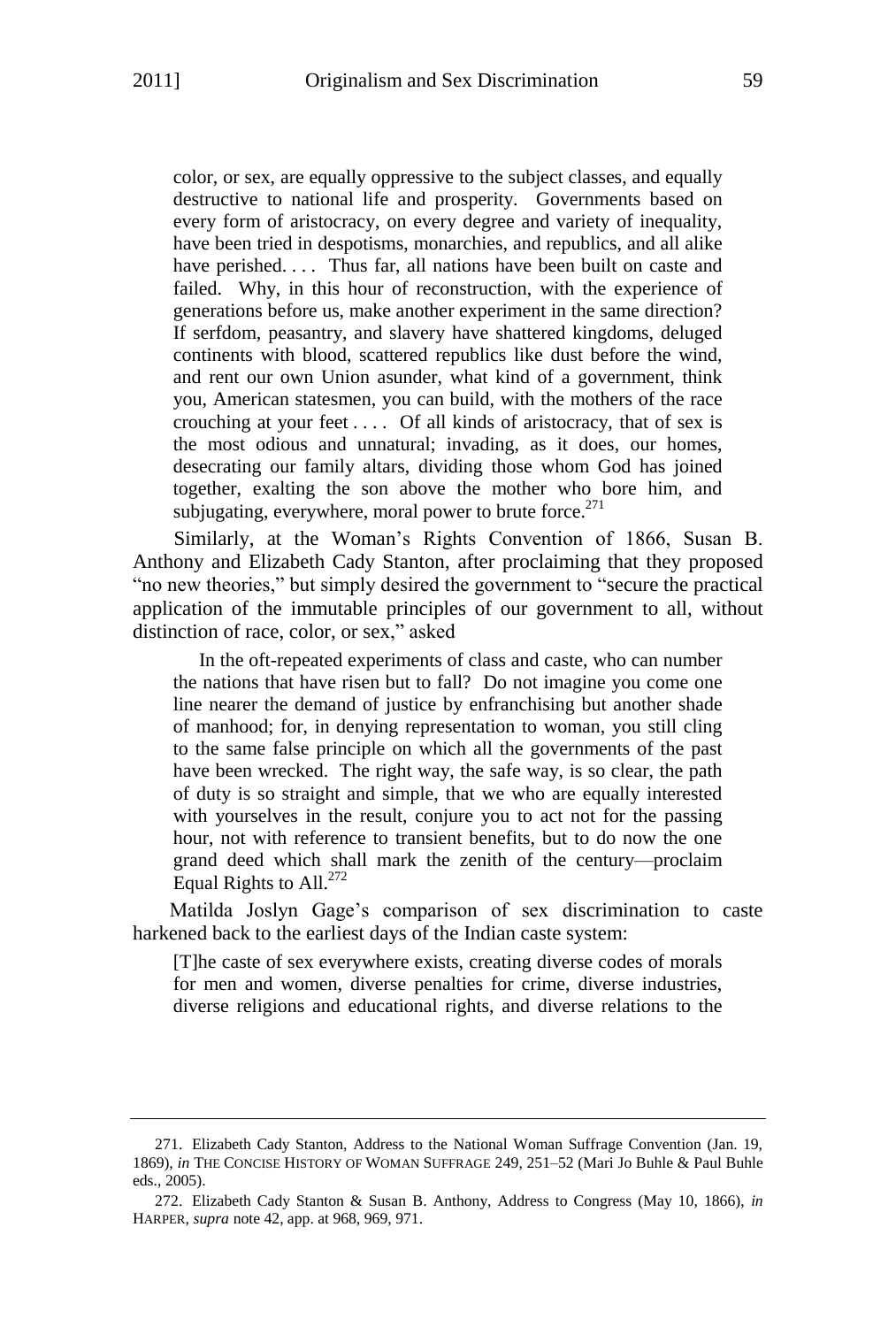Government. Men are the Brahmins, women the Pariahs, under our existing civilization.<sup>273</sup>

These statements, although they do not reflect how most people at the time conceived of women's legal status, are evidence that the word *caste* as understood during Reconstruction was applicable to women. Indeed, intelligent and discerning people sometimes said as much.

# *C. The Supreme Court Weighs In*

Women would not see their rights expanded by the Fourteenth Amendment for a century. The first failed test came in *Bradwell v. Illinois*, when Myra Bradwell challenged an Illinois law that prohibited women from practicing law.<sup>274</sup> Bradwell presented the question, "Can a female citizen, duly qualified in respect of age, character, and learning, claim, under the fourteenth amendment, the privilege of earning a livelihood by practicing at the bar of a judicial court?"<sup>275</sup> Counsel for Bradwell had argued

The legislature may say at what age candidates shall be admitted; may elevate or depress the standard of learning required. But a qualification, to which a whole class of citizens never can attain, is not a regulation of admission to the bar, but is, as to such citizens, a prohibition. For instance, a State legislature could not, in enumerating the qualifications, require the candidate to be a white citizen. This would be the exclusion of all colored citizens, without regard to age, character, or learning. Yet no sound mind can draw a distinction between such an act and a custom, usage, or law of a State, which denies this privilege to all female citizens, without regard to age, character, or learning. If the legislature may, under preten[s]e of fixing qualifications, declare that no female citizen shall be permitted to practice law, it may as well declare that no colored citizen shall practice law; for the only provision in the Constitution of the United States which secures to colored male citizens the privilege of admission to the bar, or the pursuit of the other ordinary avocations of life, is the provision that "no State shall make or enforce any law which shall abridge the privileges or immunities of a citizen." $276$ 

Bradwell, a good textualist, insisted that "the argument *ab inconvenienti*, which might have been urged with whatever force belongs to it, against *adopting* the fourteenth amendment in the full scope of its language, is futile to resist its full and proper operation, now that it has been adopted. $277$  The Court nonetheless managed to resist the Amendment's full scope, not by

<sup>273.</sup> Matilda Joslyn Gage, *Preceding Causes* (1881), *reprinted in* THE CONCISE HISTORY OF WOMAN SUFFRAGE, *supra* note 271, at 51, 52.

<sup>274.</sup> Bradwell v. Illinois, 83 U.S. (16 Wall.) 130, 130 (1873).

<sup>275.</sup> *Id.* at 133.

<sup>276.</sup> *Id.* at 135–36.

<sup>277.</sup> *Id.* at 136.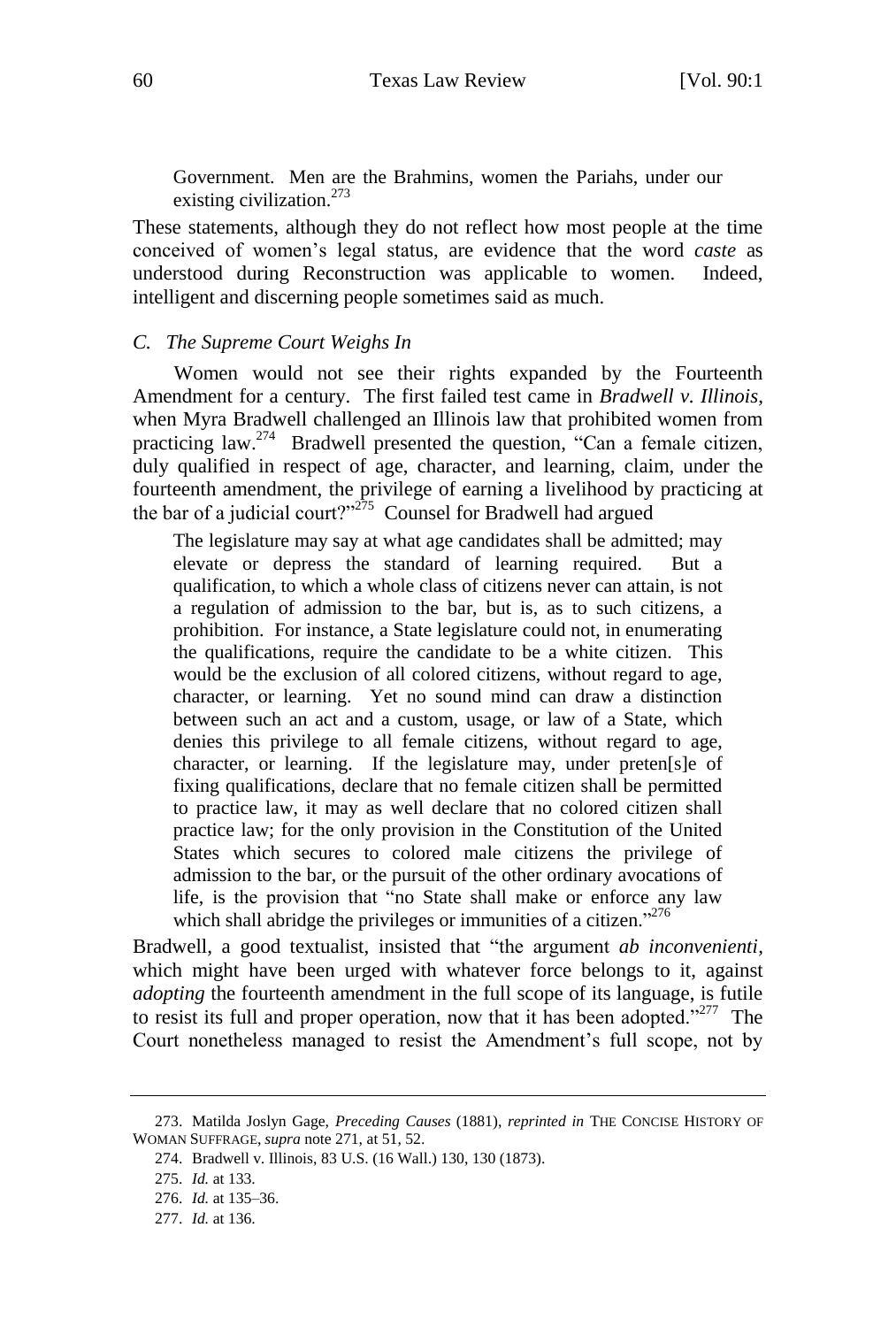reasoning that women were not protected by the Fourteenth Amendment, but by concluding that the practice of law was not one of the privileges or immunities of citizens of the United States.<sup>278</sup> With only the Chief Justice dissenting, the Court decided against Bradwell.<sup>279</sup>

The majority in *Bradwell* could easily have said that sex classifications were not forbidden by the Fourteenth Amendment, but the majority did not take what could be called the Ward Farnsworth route.<sup>280</sup> Even Justice Bradley's concurrence, although it would have upheld the legislation in question on the basis that women are different from men in their capacity to practice law, did not go so far as to say that women fall entirely outside the Fourteenth Amendment's scope and protection.<sup>281</sup> Because the entire Court—minus Chief Justice Chase—was in favor of upholding the Illinois law barring women from practicing law, the failure of the eight Justices in the majority to say the Fourteenth Amendment left women out entirely is interesting. 282

Five years after *Bradwell*, another court, the Supreme Court of West Virginia, explicitly said that women were protected by the Fourteenth Amendment's equality guarantee to the same degree as black men. In *State v. Strauder*, <sup>283</sup> the Supreme Court of West Virginia concluded that black men could be excluded from juries because women could be excluded, and the

<sup>278.</sup> *Id.* at 139. The Court stated,

We agree with him that there are privileges and immunities belonging to citizens of the United States, in that relation and character, and that it is these and these alone which a State is forbidden to abridge. But the right to admission to practice in the courts of a State is not one of them.

*Id.* The concurring opinion talks about the "respective spheres" of men and women. *Id.* at 141 (Bradley, J., concurring). But the majority opinion avoids deciding the case on that basis. *Id.* at 139.

<sup>279.</sup> Chief Justice Chase, who had a very liberated and capable daughter, dissented, but he did not write a dissenting opinion. Richard L. Aynes, Bradwell v. Illinois*: Chief Justice Chase's Dissent and the ―Sphere of Women's Work*,*‖* 59 LA. L. REV. 521, 526, 530–35 (1999). He died soon thereafter without ever explaining his position. *Id.* at 526–27. For a discussion of what Chase's views may have been, see *id.* at 526–29.

<sup>280.</sup> Farnsworth, *supra* note 6, at 1230 ("But the view that emerges from the record nevertheless is clear enough. The [Fourteenth] Amendment was understood not to disturb the prevailing regime of state laws imposing very substantial legal disabilities on women, particularly married women.").

<sup>281.</sup> *See Bradwell*, 83 U.S. (16 Wall.) at 139–42 (Bradley, J., concurring) (standing by the traditional view that "a woman had no legal existence separate from her husband" but acknowledging the "humane movements of modern society").

<sup>282.</sup> The Supreme Court in *Bradwell* could have thought that the right to practice law was a political right like the right to vote or serve on a jury and that it therefore was not a "privilege or immunity" of state citizenship. Lawyers are officers of the courts, and practicing law has some of the same elements as does jury duty. Finding the right to practice law as being a political rather than a civil right would explain why the Court would have ruled against Bradwell.

<sup>283.</sup> *Strauder I*, 11 W. Va. 745 (1877), *rev'd sub nom.* Strauder v. West Virginia, 100 U.S. 303 (1880).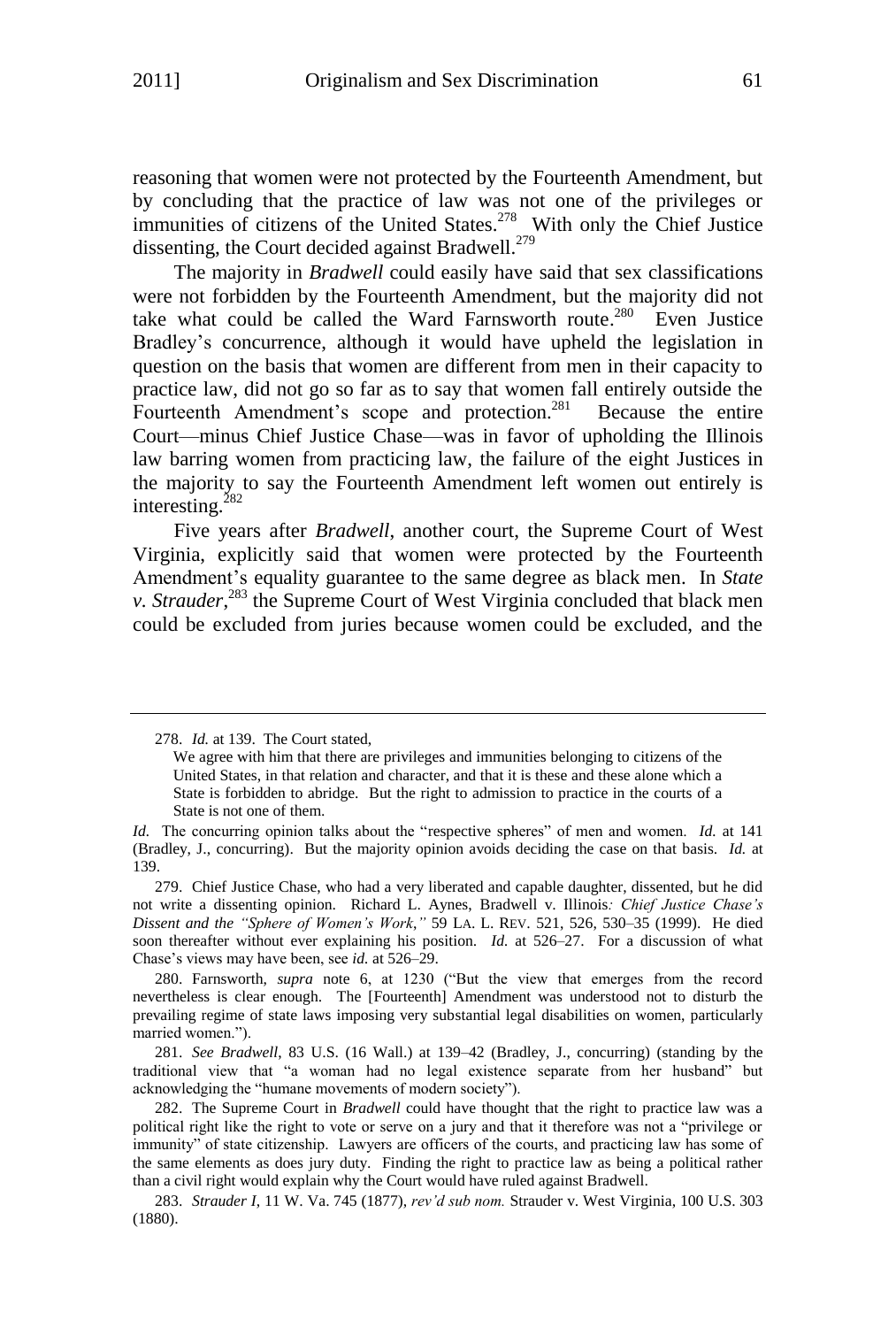Fourteenth Amendment protected both groups in the same way.<sup>284</sup> The opinion explains,

It is true that the occasion for this provision and all the other provisions of the thirteenth and fourteenth amendments was the supposed necessity of protecting the negro; but special care was taken to extend these provisions to all persons whatsoever. The language is as broad as it possibly can be: "No person shall be denied the equal protection of the laws."

The negro has no more right to insist upon the equal protection of the laws, than a Chinaman or a woman. And surely it will not be pretended that a State, which by its laws, prohibits a Chinaman or a woman from sitting on a jury, does thereby deny to a Chinaman or woman, who is being tried for a felony the equal protection of the laws. Has not a woman as much right to insist that a State, by its laws, must permit her to be defended by a woman as her counsel, as she has to insist that women should be allowed to sit on a jury which tries her. $^{285}$ 

The U.S. Supreme Court overturned the West Virginia Supreme Court's decision by concluding that the Fourteenth Amendment prohibits laws that exclude African-American men from juries, but the opinion entirely avoided mentioning women.<sup>286</sup> This may have been because the argument that women have as much right to have women on their juries as black men have to have black men on their juries was unassailable,<sup> $287$ </sup> but the U.S. Supreme Court was unwilling to make this acknowledgement until 1975.<sup>288</sup>

Two years after the U.S. Supreme Court's decision in *Bradwell*, the Court considered the question of whether women have the right to vote under the Fourteenth Amendment. The case was *Minor v. Happersett*. 289 Strikingly, the Court in *Minor v. Happersett* did not deny that women's civil rights were equally protected by the Fourteenth Amendment, but it instead

. . . .

288. *See* Taylor v. Louisiana, 419 U.S. 522, 531–33 (1975) (guaranteeing men as well as women a jury that is a "fair-cross-section" of the community, which must include women).

289. 88 U.S. (21 Wall.) 162 (1875).

<sup>284.</sup> *Id.* at 814, 817.

<sup>285.</sup> *Id.*

<sup>286.</sup> *See* Strauder v. West Virginia (*Strauder II*), 100 U.S. 303, 308–12 (1880) (overturning the West Virginia Supreme Court's decision to exclude African-American men from juries but not mentioning women anywhere in the decision).

<sup>287.</sup> *Strauder I*, 11 W. Va. at 814, 817 (insisting that the Fourteenth Amendment affords women the same degree of equal protection as African-Americans). If it is not immediately apparent that female defendants benefit from having women on their juries, consider cases where women raise the affirmative defense that they defended themselves against an abusive husband. *See*  Albert W. Alschuler, *The Supreme Court and the Jury: Voir Dire, Peremptory Challenges, and the Review of Jury Verdicts*, 56 U. CHI. L. REV. 153, 182 n.111, 183 n.113 (1989) (noting that prosecutors and defense attorneys often exercise peremptory challenges on the basis of gender in battered-wife-syndrome cases).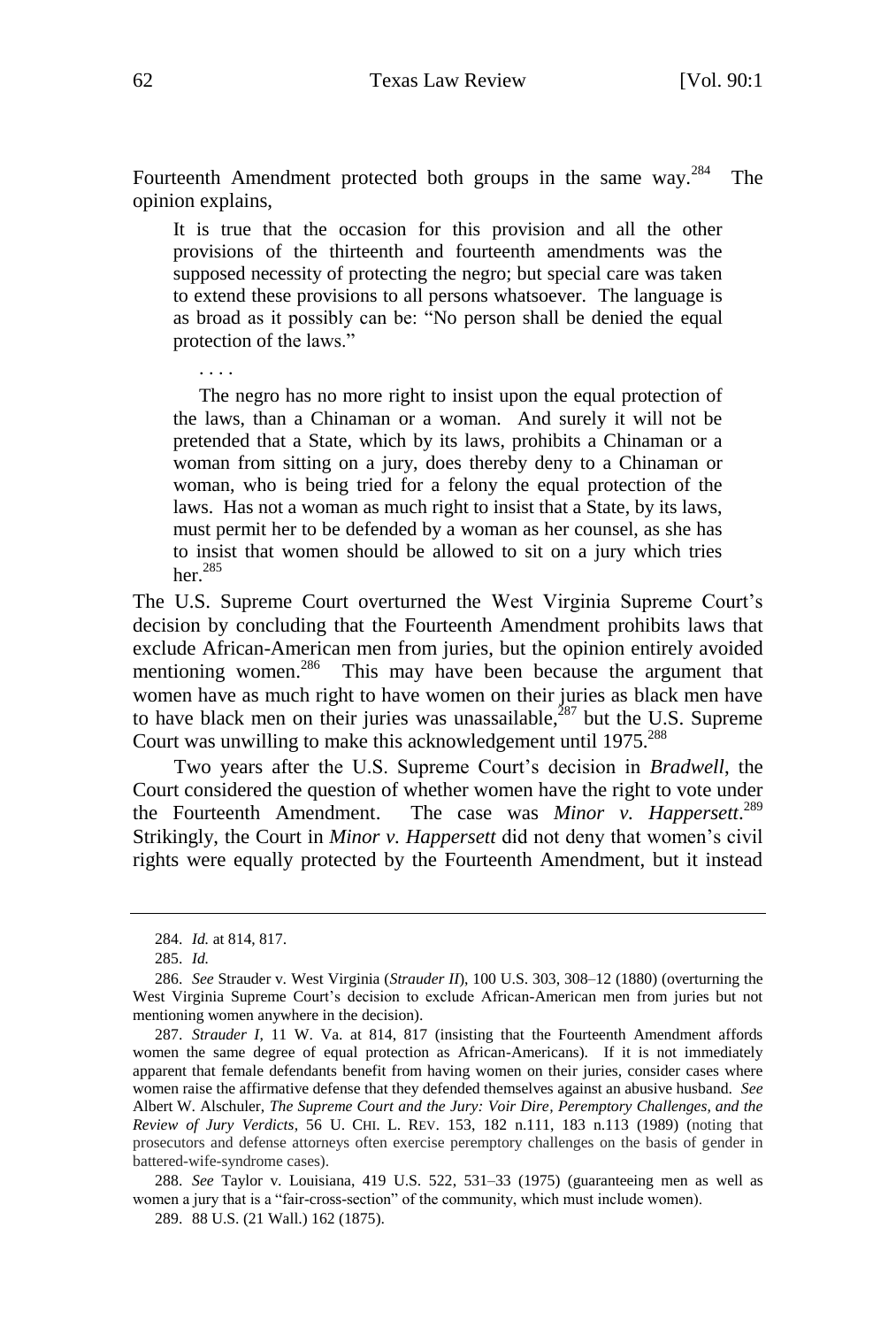concluded that the Fourteenth Amendment guaranteed *no one* the right to vote because the Amendment protected only civil and not political rights.<sup>290</sup> As we discuss, Section Two of the Fourteenth Amendment makes it implausible to read Section One as guaranteeing citizens the right to vote.<sup>291</sup> Moreover, the passage of the Fifteenth Amendment to give African-American men the right to vote made it clear that the Reconstruction Framers did not think the Fourteenth Amendment guaranteed equal political rights and thought instead it guaranteed only equal civil rights.

The Court's continued silence on the question of whether the Fourteenth Amendment protected against sex discrimination allowed other courts to say that the Fourteenth Amendment did prohibit sex discrimination as to civil rights. In 1895, the Illinois Supreme Court said that a woman's contract rights could not be restricted any more than a man's could be, first noting that the Supreme Court had held in *Minor v. Happersett* that "a woman is both a 'citizen' and a 'person' within the meaning of [Section One]. $^{292}$  The opinion continued,

As a "citizen," [a] woman has the right to acquire and possess property of every kind. As a "person," she has the right to claim the benefit of the constitutional provision that she shall not be deprived of life, liberty, or property without due process of law. Involved in these rights thus guarant[e]ed to her is the right to make and enforce contracts. The law accords to her, as to every other citizen, the right to gain a livelihood by intelligence, honesty, and industry in the arts, the sciences, the professions, or other vocations. Before the law, her right to a choice of vocations cannot be said to be denied or abridged on account of sex. $^{293}$ 

The U.S. Supreme Court did eventually come to the opposite conclusion that women were not entitled to the same protections as men under the Fourteenth Amendment—but not until 1907 and even then only at the urging of future Justice Louis D. Brandeis.

In *Muller v. Oregon*, the Supreme Court held that laws setting maximum work hours for women were valid even though such laws were invalid for men under the rule of *Lochner v. New York*, a case where the Supreme Court had struck down a law that forbade bakers from working more than sixty hours a week.<sup>294</sup> Future Supreme Court Justice Louis Brandeis's infamous

<sup>290.</sup> *See id.* at 171 ("The [Fourteenth] [A]mendment did not add to the privileges and immunities of a citizen. It simply furnished an additional guaranty for the protection of such as he already had.").

<sup>291.</sup> *See supra* notes 120, 164 and accompanying text; *infra* notes 354–59 and accompanying text.

<sup>292.</sup> Ritchie v. People, 40 N.E. 454, 458 (Ill. 1895) (citing *Minor*, 88 U.S. (21 Wall.) at 162). 293. *Id.*

<sup>294.</sup> Muller v. Oregon, 208 U.S. 412, 416–19, 423 (1907). *Lochner* involved the common law right of liberty of contract, which was a privilege or immunity of state citizenship; but there was a disagreement among the Justices over whether the sixty-hour-a-week work limit was a just law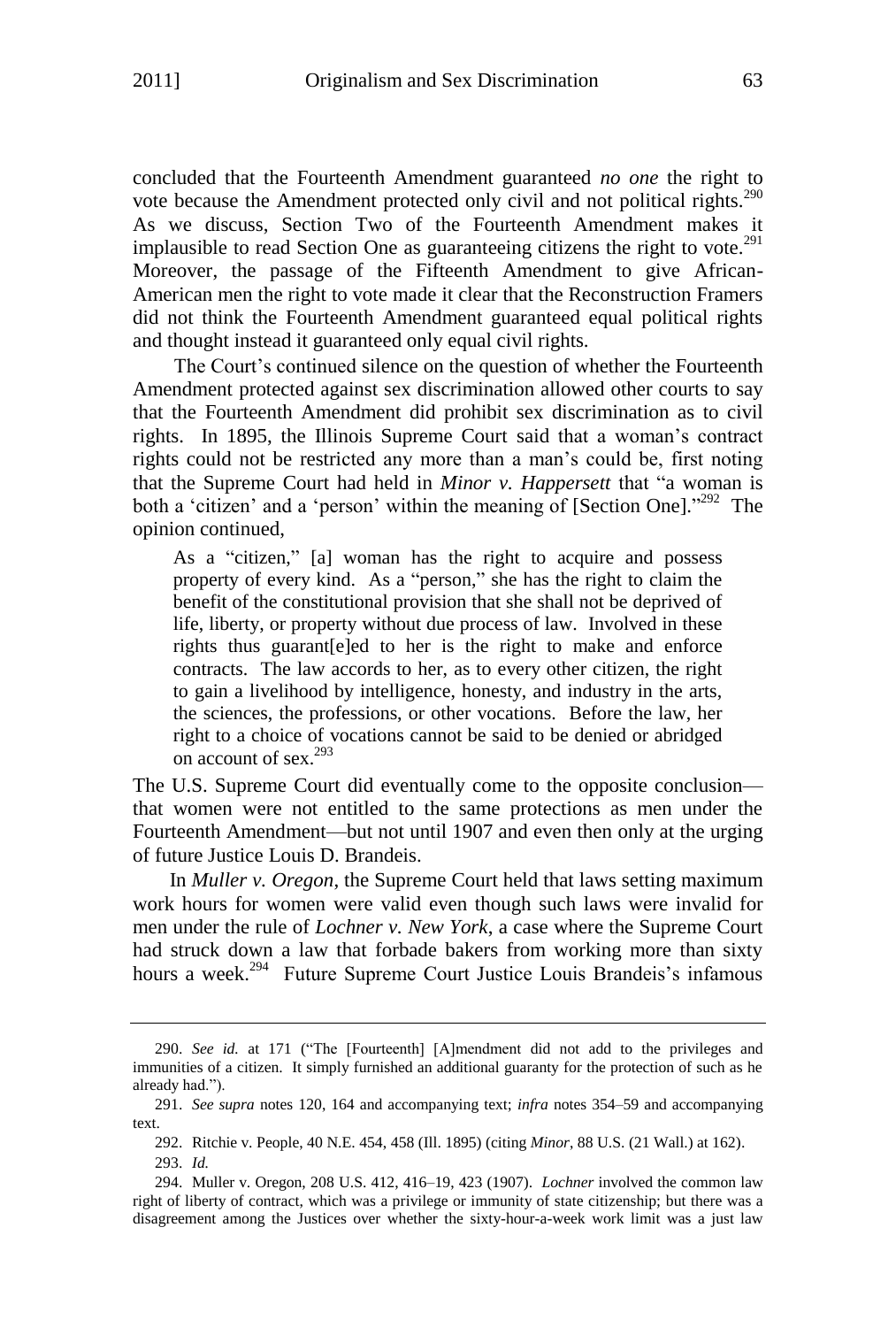brief—the original Brandeis brief—on the important differences between men and women convinced the Court that women could be given restricted contract rights compared to men without falling afoul of the Fourteenth Amendment's no-caste-rule guarantee.<sup>295</sup> Perhaps surprisingly, the brief was conceived of and largely written by a very progressive woman, Florence Kelley.<sup>296</sup> Kelley, daughter of Congressman William Darrah Kelley, was the first female factory inspector in Chicago, a resident of Hull House, and an early member of the NAACP.<sup>297</sup> She was also a fierce fighter for women's rights, whom Jane Addams's nephew described as "the toughest customer in the reform riot, the finest rough-and-tumble fighter for the good life for others, that Hull House ever knew."<sup>298</sup> It may seem strange that such a woman would work so hard to push women out of the Fourteenth Amendment's scope. But the Court had foreclosed the possibility of universally protective labor laws in *Lochner*,<sup>299</sup> and so Kelley, despite believing women *and* men were being woefully mistreated by their employers, was willing to push for labor laws that applied to women only. If she could not protect all workers thanks to *Lochner*, she would protect some in *Muller*. Kelley also reasoned that protective labor laws were more necessary for women because they could not vote to improve their conditions and did not have the power of trade unions behind them.<sup>300</sup>

When Kelley first heard that *Muller* would be heard by the Supreme Court, she reportedly exclaimed, "There is just one man whom I wanted for the defense of the next labor case . . . . Such a chance may not come soon

enacted for the good of the whole people. The majority appears to have thought that the sixty-houra-week limit was special-interest, rent-seeking legislation that insulated established bakers from competition. *See Lochner*, 198 U.S. at 64 (stating that the Court would look beyond the letter of the statute to determine its true meaning). Justice Harlan's dissent, however, argued that the law was a valid exercise of the police power. *Id.* at 73–74 (Harlan, J., dissenting). Justice Holmes thought the Supreme Court ought only to strike down violations of the Fourteenth Amendment when there was nothing in history or tradition to support the laws being challenged. *Id.* at 76 (Holmes, J., dissenting). Since the New Deal, there has been a consensus on the Court that state laws should only be found to be unjust and not for the good of the whole people when they: (1) discriminate; (2) violate the rights protected in the federal Bill of Rights; or (3) violate personal liberties in contraception, abortion, or gay rights cases. *See generally* Lawrence v. Texas, 539 U.S. 558, 564– 79 (2003); Roe v. Wade, 410 U.S. 113, 147–66 (1973); Griswold v. Connecticut, 381 U.S. 479, 484–86 (1965); United States v. Carolene Prods. Co., 304 U.S. 144, 152 n.4 (1938). For a critique of the current doctrine, see generally Steven G. Calabresi, *Substantive Due Process After* Gonzales v. Carhart, 106 MICH. L. REV. 1517 (2008).

<sup>295.</sup> *See Muller*, 208 U.S. at 419 (citing approvingly to Brandeis's brief); Brief for Defendant in Error at 18–27, Muller v. Oregon, 208 U.S. 412 (1907) (citing to numerous professional reports discussing the dangers of long workdays for women).

<sup>296.</sup> *The Life and Times of Florence Kelley in Chicago 1891–1899*, NW. UNIV. SCH. OF LAW, http://florencekelley.northwestern.edu/florence.

<sup>297.</sup> *Id.*; Louis L. Athey, *Florence Kelley and the Quest for Negro Equality*, 56 J. NEGRO HIST., 249, 250 (1971).

<sup>298.</sup> JAMES WEBER LINN, JANE ADDAMS: A BIOGRAPHY 138–39 (1935).

<sup>299.</sup> *See Lochner*, 198 U.S. at 57 (striking down a maximum-hour law for bakers as a violation of the right to freedom of contract).

<sup>300.</sup> GOLDMARK, *supra* note 238, at 148.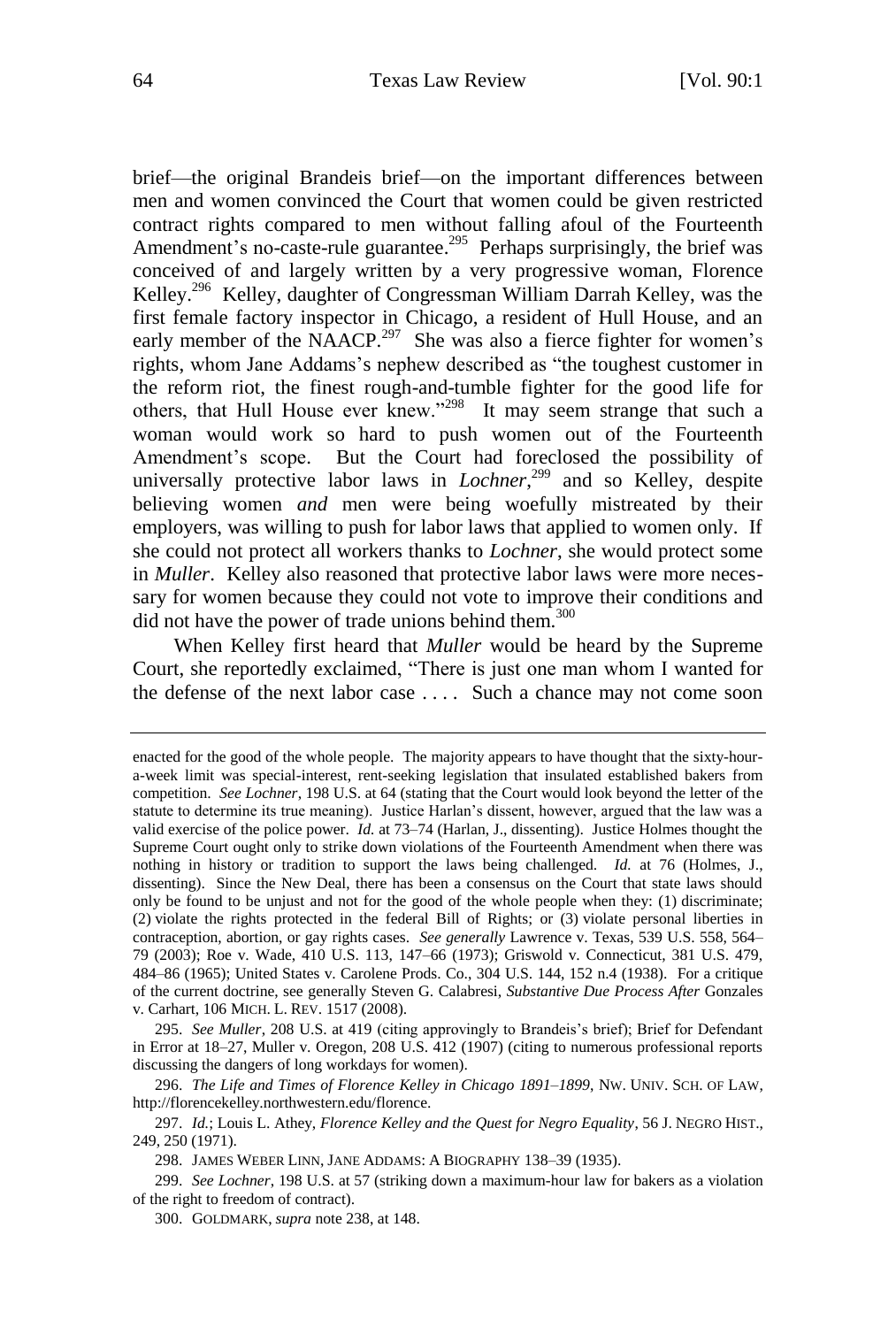again. The man I wanted is Louis Brandeis."<sup>301</sup> On November 14, 1907, she approached Brandeis—accompanied by his sister-in-law, Josephine Goldmark, who would later be Kelley's biographer—to enlist his support for the "Oregon ten-hour law for women." $3\overline{02}$ " He agreed. According to Goldmark, "[h]e then outlined what he would need for a brief: namely, *facts*, published by anyone with expert knowledge of industry in its relation to women's hours of labor, such as factory inspectors, physicians, trades unions, economists, [or] social workers.<sup>303</sup> Kelley collected the facts, and Brandeis successfully defended the law. Thrilled with the Court's decision, Kelley described it as "epoch-making."<sup>304</sup> To her great satisfaction, the Court had relied heavily on the "facts" she had supplied.<sup>305</sup>

Interestingly, the opinion in *Muller*—despite undermining women's claim to equal protection of the laws under the Fourteenth Amendment provides much support for our argument that the equality principle of the Fourteenth Amendment is to be applied to the facts as currently understood (especially in light of the adoption of the Nineteenth Amendment) rather than by trying to reconstruct discarded beliefs of yesteryear. The Court explained:

Constitutional questions, it is true, are not settled by even a consensus of present public opinion, for it is the peculiar value of a written constitution that it places in unchanging form limitations upon legislative action, and thus gives a permanence and stability to popular government which otherwise would be lacking. At the same time, when a question of fact is debated and debatable, and the extent to which a special constitutional limitation goes is affected by the truth in respect to that fact, a widespread and long continued belief concerning it is worthy of consideration. We take judicial cognizance of all matters of general knowledge.<sup>306</sup>

So, the very Supreme Court case that first held that men and women could receive differential Fourteenth Amendment protection also established that the degree of difference must be justified by well-established facts.

It is worth considering how *Muller v. Oregon* might have come out if the Nineteenth Amendment had already been adopted when *Muller* was decided in 1907. The Supreme Court might very well have concluded, two years after *Lochner v. New York*, that women would protect their own contract rights through the political process if they needed protection. This would have been a mistaken conclusion for reasons we will discuss at length

<sup>301.</sup> *Id.* at 152.

<sup>302.</sup> *Id.* at 143.

<sup>303.</sup> *Id.* at 155.

<sup>304.</sup> *Id.* at 159.

<sup>305.</sup> *See* Muller v. Oregon, 208 U.S. 412, 419–21 (1908) (citing approvingly to Brandeis's brief and generally incorporating facts from the brief into the Court's reasoning); Brief for Defendant in Error at 18–27, Muller v. Oregon, 208 U.S. 412 (1907) (citing to numerous professional reports discussing the dangers of long work days for women).

<sup>306.</sup> *Muller*, 208 U.S. at 420–21.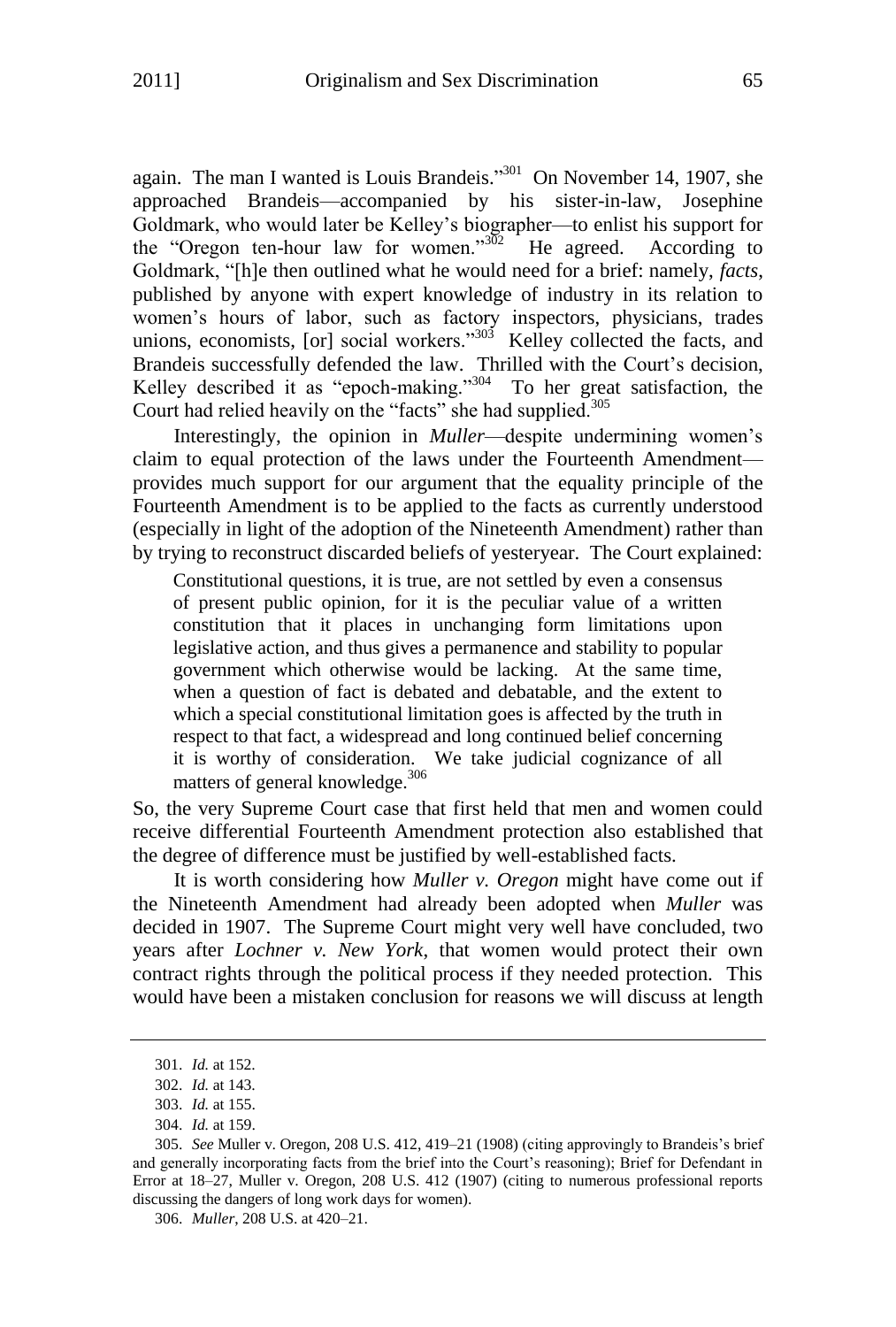below.<sup>307</sup> On the other hand, the Court might have concluded that a constitutional amendment declaring sex an impermissible basis disenfranchisement—in effect, a constitutional assertion that sex is irrelevant to decision making—outweighed Brandeis and Kelley's collection of sociological evidence. In that event, the law would be struck down either for failure to protect women's contract rights or for failure to protect men's labor rights.

### III. The Difference the Nineteenth Amendment Made

*―If that word ‗male' be inserted as now proposed, it will take us a century at least to get it out.‖*

-Elizabeth Cady Stanton<sup>308</sup>

It is tempting to conclude that if Section One of the Fourteenth Amendment prohibits systems of caste, and if legislation that discriminated on the basis of sex made women a caste, then the argument that sex discrimination is prohibited is complete. This is not certain in part due to the Amendment's second section, which privileged men. We argued above that the Framers were free to write their factual assumptions into law and exclude women from the protection of the Fourteenth Amendment if they so chose, but that they failed to do so.<sup>309</sup> Yet in some sense they did inject their assumptions about women's competence and proper sphere into the text of the Fourteenth Amendment. In Section Two, the Reconstruction Framers inserted the word *male* into the Constitution for the first time, explicitly privileging males over females with respect to voting rights. The section mandated a reduction in a state's basis of representation if the vote were "denied to any of the male inhabitants of such State, being twenty-one years of age, and citizens of the United States."<sup>310</sup> This makes it very difficult to read the original 1868 version of the Fourteenth Amendment as a bar to sex discrimination. The Nineteenth Amendment changed all this, however, when it reinstated the Constitution's sexual neutrality by nullifying the use of the word *male* in Section Two.

The Nineteenth Amendment also implicitly changed how the Fourteenth Amendment treats sex classifications. By guaranteeing that political rights would not be denied on the basis of sex, the Nineteenth Amendment made it

<sup>307.</sup> In short, political power is an important, but not always sufficient, means of carrying out the equality guarantee of the Fourteenth Amendment. This is true even in the case of groups, such as women, who exist in very large numbers. Individuals should not be dependent on all class members being motivated to secure the rights of the class.

<sup>308.</sup> ELLEN CAROL DUBOIS, WOMAN SUFFRAGE AND WOMEN'S RIGHTS 94 (1998) (quoting ALMA LUTZ, CREATED EQUAL: A BIOGRAPHY OF ELIZABETH CADY STANTON 134 (1940)).

<sup>309.</sup> *See supra* notes 207–11 and accompanying text.

<sup>310.</sup> U.S. CONST. amend. XIV, § 2 (amended 1920).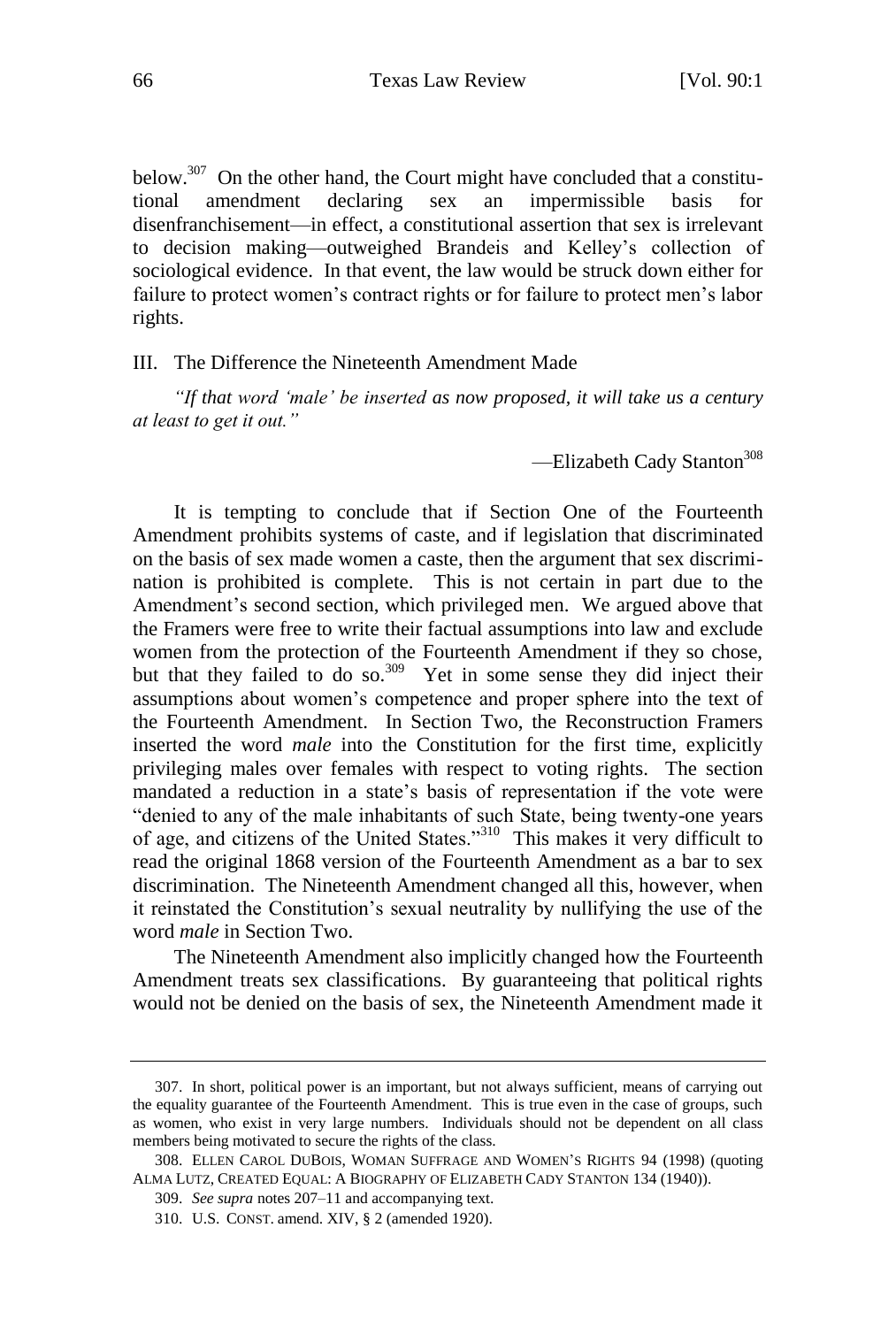implausible to read the Fourteenth Amendment's equality guarantee as inapplicable to women, because a guarantee of political rights implicitly guarantees full civil rights. Political rights are at the apex of the rights hierarchy with civil rights at the base.<sup>311</sup> Lots of people, such as children and resident aliens, have equal civil rights, but only the most privileged citizens have the political right to vote.<sup>312</sup> We think that once the Constitution was amended to give women the right to vote it became implausible to read the no-caste rule of the Fourteenth Amendment as allowing discrimination on the basis of sex with respect to civil rights. Our conclusion rests on the way the relationship between the two types of rights—political rights and civil rights—have been understood in America historically, as well as on the stark fact that if two-thirds of Congress and majorities in at least three-quarters of the state legislatures believe that a class of people is fit to exercise the vote the most carefully bestowed of all rights—then there is good reason to believe that limiting that class's civil rights would be arbitrary and improperly discriminatory under the Fourteenth Amendment.

Additionally, the Nineteenth Amendment's legislative history shows that those who debated it understood it to make women equal to men under the law. Outdated assumptions about gender were rejected by the Nineteenth Amendment's supporters, and its detractors objected to the Amendment precisely because it emancipated women.<sup>313</sup> Debaters on both sides of the issue made explicit statements that full equality—not merely equal voting rights but full equality—was the purport of the Amendment.<sup>314</sup>

Reva Siegel has also argued that the connection between the Fourteenth and the Nineteenth Amendments calls for a synthetic reading of the two Amendments. She has amassed significant evidence that women's struggle for the vote, which began in earnest in 1866 and was finally realized in 1920, was a struggle against subordination within the family.<sup>315</sup> In this way, Siegel has provided a sociohistorical grounding for the sex discrimination doctrine that she hopes will influence courts to look at the ways in which women are oppressed within the family—something that she feels cannot happen so long as sex discrimination is prohibited not for its own sake but as a form of

<sup>311.</sup> *See infra* subpart III(B).

<sup>312.</sup> *See infra* subpart III(B).

<sup>313.</sup> *See infra* notes 449–60 and accompanying text.

<sup>314.</sup> *See infra* notes 437–43 and accompanying text. Of course the push for the Equal Rights Amendment, which came hot on the heels of the Nineteenth Amendment's adoption, cannot be ignored. *See* CHRISTINE LUNARDINI, FROM EQUAL SUFFRAGE TO EQUAL RIGHTS: ALICE PAUL AND THE NATIONAL WOMAN'S PARTY, 1910–1928 (1986). It suggests that the very people responsible for guaranteeing women the vote did not think that the Constitution prohibited sex discrimination as to civil rights. But consider that in the 1920s, Section One of the Fourteenth Amendment was not given full force even in the race discrimination context: segregation and antimiscegenation laws were decades away from being held unconstitutional. It would have required real imagination for anyone to have anticipated *Loving v. Virginia*, let alone *Reed v. Reed*. Proponents of the ERA could reasonably have viewed Section One as a dead letter.

<sup>315.</sup> Siegel, *supra* note 6, at 1030–31.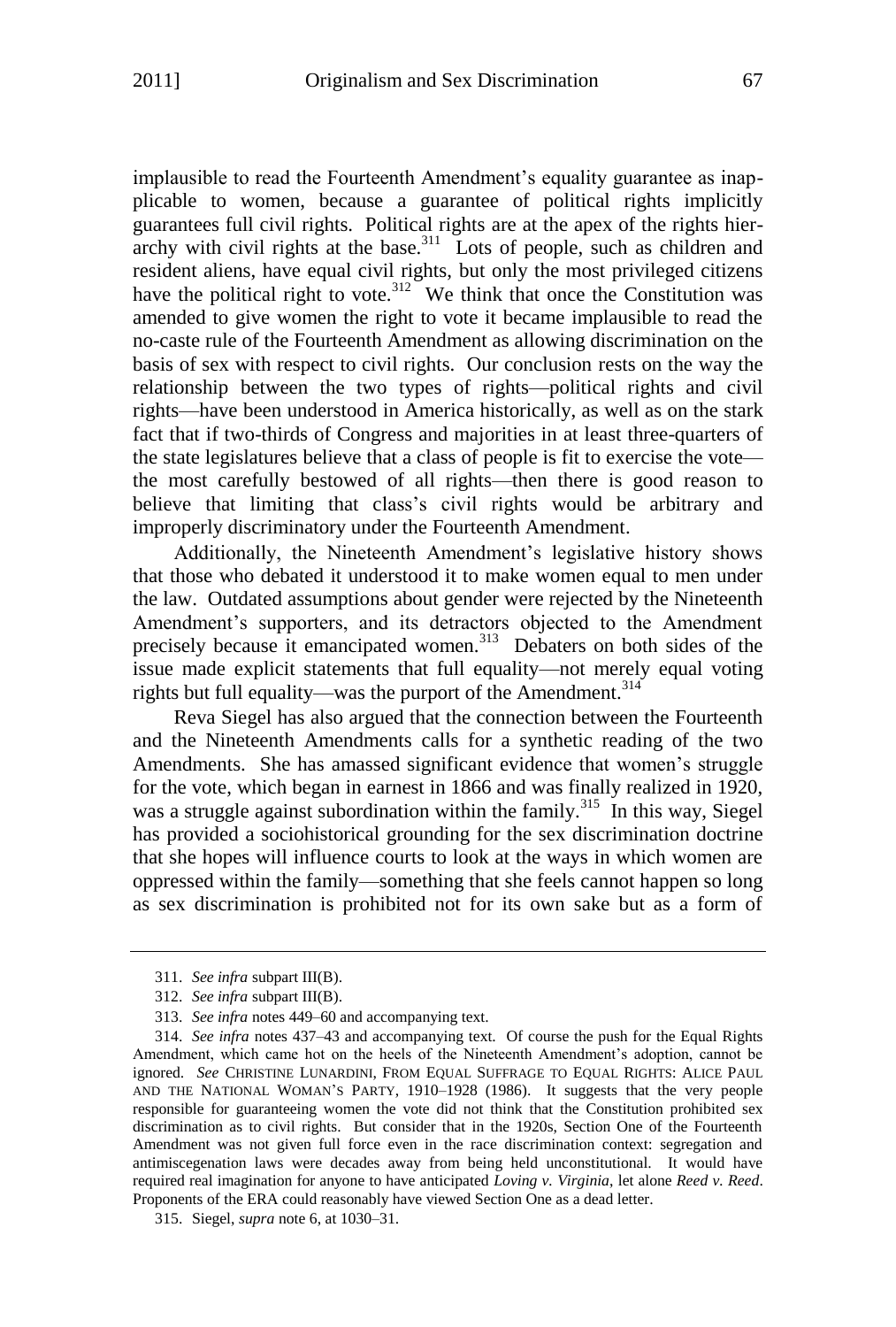discrimination similar to race discrimination.<sup>316</sup> But while Siegel argues that history provides sex discrimination doctrine with an independent grounding, freeing it from the race analogy, we argue that history (legislative and otherwise) shows something else: that the two forms of discrimination have a common rationale, a shared struggle, and a common remedy, making the analogy quite appropriate. We reach this conclusion by taking what may be a more legalistic approach than the sociohistorical treatment offered by Siegel, who gives little consideration to the legislative history of either the Nineteenth Amendment or the Fourteenth.

The legislative history of the Nineteenth Amendment shows that sex discrimination was intertwined with race discrimination in surprising ways. Some members of Congress feared that the Nineteenth Amendment, by enfranchising black women, who, according to some, would be more politically active than their male counterparts, would spark a "second Reconstruction."<sup>317</sup> Suffragists, deriving hope rather than fear from this possibility, argued that white men would be more hesitant to use violence against black *women* to deny them access to the polls.<sup>318</sup> Other supporters in Congress proclaimed that the Nineteenth Amendment was fifty years late, the implication being that women should have been full beneficiaries of the Fourteenth and Fifteenth Amendments.<sup>319</sup>

The Fourteenth Amendment's explicators had in effect said that if sex discrimination was like race discrimination in relevant ways, then it would be prohibited by Section One of the Fourteenth Amendment. The Nineteenth Amendment's explicators finally concluded that sex discrimination and race discrimination were like cases that ought to be treated alike.<sup>320</sup> From 1920 on,<sup>321</sup> the U.S. Constitution ought to have been read as conferring equal civil

<sup>316.</sup> *Id.* at 952.

<sup>317.</sup> *See infra* notes 452–54 and accompanying text.

<sup>318.</sup> *See, e.g.*, W.E.B. DuBois, *Votes for Women*, THE CRISIS, Nov. 1917, at 8 (highlighting the deterrent effect of publicity on the use of violence to disenfranchise black women).

<sup>319.</sup> *See infra* note 444 and accompanying text.

<sup>320.</sup> *See infra* note 445 and accompanying text.

<sup>321.</sup> Professor Calabresi's view is that it was only in 1920, when the Nineteenth Amendment struck out the word *male* in Section Two of the Fourteenth Amendment, that sex discrimination became unconstitutional as to all civil rights. Ms. Rickert thinks that Section One always could have been legitimately read to prohibit laws discriminating on the basis of sex, but she admits that it would have been challenging to argue that all sex-discriminatory laws were arbitrary and unconstitutional while the Constitution still explicitly privileged males. But the authors completely agree that the Nineteenth Amendment, as an analogue to the Fifteenth Amendment, made sexdiscriminatory laws as unconstitutional as race-discriminatory laws. Professor Calabresi, however, believes that an Article V consensus is the only sure way to identify a caste, while Ms. Rickert thinks other types of evidence (including sociological) can establish that a group is being discriminated against in violation of the no-caste and no-class-legislation rules of the Fourteenth Amendment. The authors agree, of course, that sex discrimination as to civil rights prior to 1920 was immoral. *See also* Andrew Koppelman, *The Miscegenation Analogy: Sodomy Law as Sex Discrimination*, 98 YALE L.J. 145, 147 (1988) (arguing that sexual-orientation discrimination is in fact just a form of forbidden sex discrimination).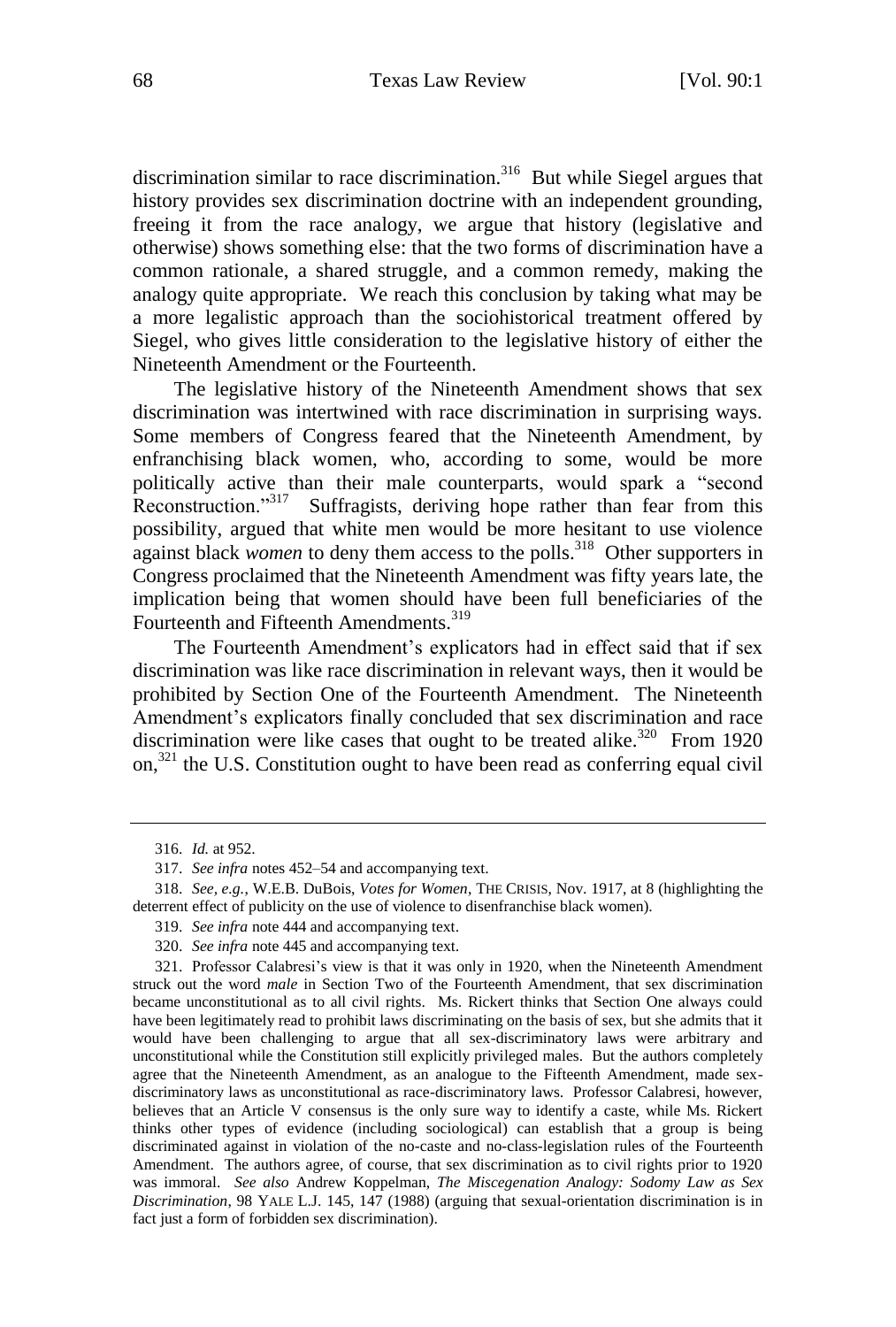rights as well as equal political rights on women as well as men. This did not happen in part thanks to *Muller v. Oregon*.

## *A. The Problem of Section Two*

When word spread that the word *male* would be included in Section Two of the Fourteenth Amendment, feminists were rightfully indignant.<sup>322</sup> They pushed back hard, $323$  but they did not have the clout to stop the Constitution from becoming gendered nor to stop the very Amendment that was designed to stamp out class legislation from setting women apart in its second section. The "Call for the Eleventh National Women's Rights Convention" of 1866 made this critique:

Those who tell us the republican idea is a failure, do not see the deep gulf between our broad theory and partial legislation; do not see that our government for the last century has been but a repetition of the old experiments of class and caste. Hence the failure is not in the principle, but in the lack of virtue on our part to apply it. The question now is, have we the wisdom and conscience, from the present upheavings of our political system to reconstruct a government on the one enduring basis which never yet has been tried—Equal Rights to All?

From the proposed class legislation in Congress, it is evident we have not yet learned wisdom from the experience of the past; for, while our representatives at Washington are discussing the right to suffrage for the black man as the only protection to life, liberty and happiness, they deny that "necessity of citizenship" to woman, by proposing to introduce the word "male" into the Federal Constitution. . . . Can a ballot in the hand of woman and dignity on her brow, more unsex her than do a scepter and a crown? Shall an American Congress pay less honor to the daughter of a President than a British Parliament to the daughter of a  $King$ <sup>324</sup>

Women's rights advocates' fears were realized. The inclusion of the word *male* would directly or indirectly justify many denials of women's rights. The Court in *Minor v. Happersett* relied on Section Two to find that voting is not a privilege or immunity of citizenship, asking,

Why this, if it was not in the power of the legislature to deny the right of suffrage to some male inhabitants? And if suffrage was necessarily one of the absolute rights of citizenship, why confine the operation of the limitation to male inhabitants? Women and children are, as we have seen, "persons."<sup>325</sup>

<sup>322.</sup> Siegel, *supra* note 6, at 968–69.

<sup>323.</sup> *Id.*

<sup>324.</sup> Elizabeth Cady Stanton & Susan B. Anthony, Nat'l Woman's Rights Convention, *in* HARPER, *supra* note 42, at 256–57.

<sup>325.</sup> Minor v. Happersett, 88 U.S. 162, 174 (1875).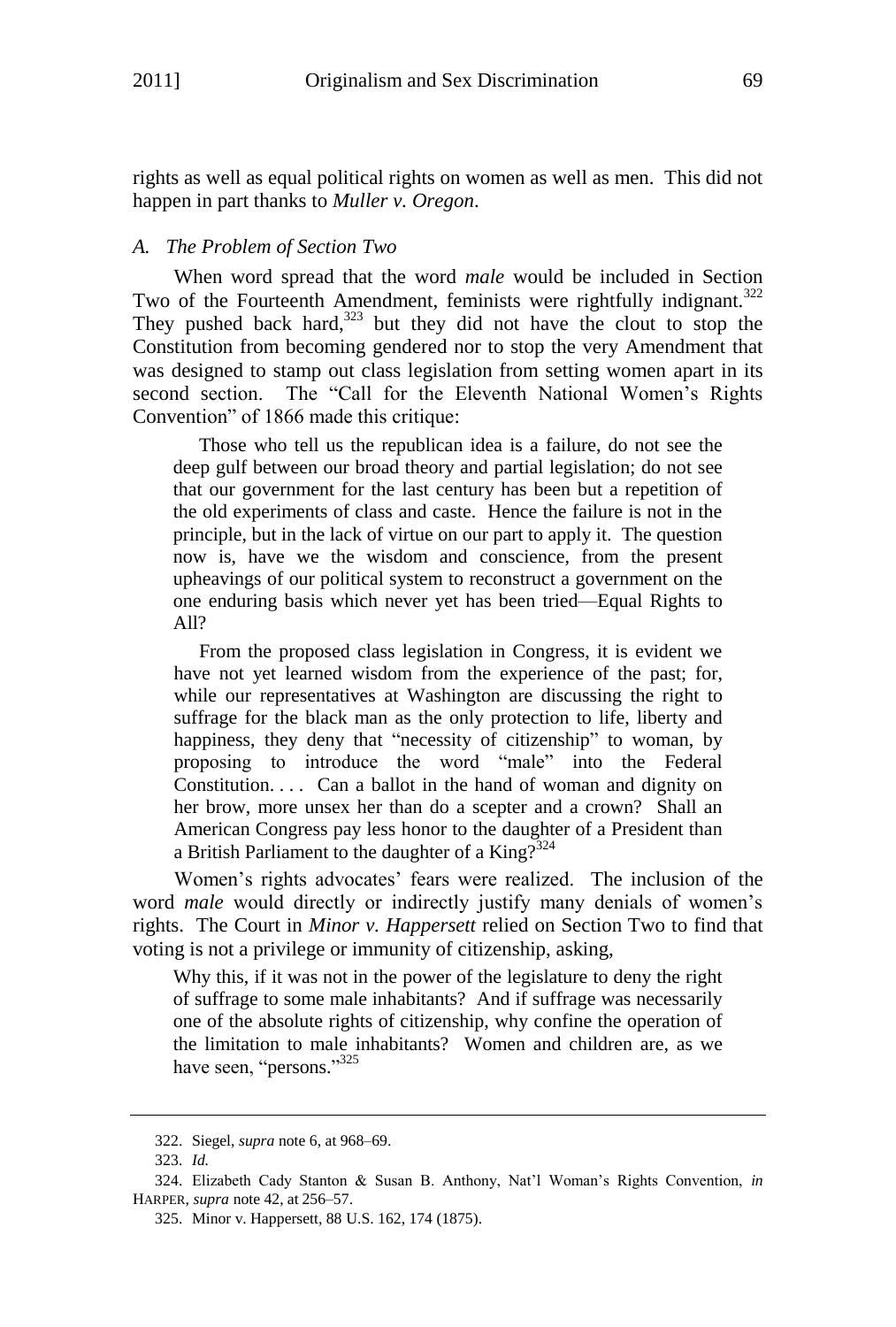The Nineteenth Amendment remedied the sex inequality found in the Fourteenth Amendment's text. In doing so, it excised Section Two's implication that women could justifiably—and constitutionally—be denied equal rights. The text of the Constitution was made sex-neutral once more.

### *B. A Grant of Political Rights Implies Equal Civil Rights*

Before, during, and after the adoption of the Fourteenth Amendment and the Nineteenth Amendment, Americans conceived of political rights (i.e., rights concerned with governance) as encompassing full civil rights (i.e., personal rights such as contract and property). Historically, groups lacking political rights could permissibly have a shortened or abridged set of civil rights—e.g., felons, aliens, children, and women<sup>326</sup>—but if a class had political rights, it would be guaranteed full civil rights (at least in theory). This makes a good deal of sense. If membership in a particular group is an impermissible basis for disenfranchisement, it is very difficult under the Fourteenth Amendment to justify denial of less momentous decision-making power—like the power at issue in *Reed v. Reed*<sup>327</sup>—on that basis. Along these lines, Akhil Amar has argued that after the Nineteenth Amendment was adopted, legislatures were estopped from basing legislation on the idea that women were not the political equals of men.<sup>328</sup> The historical evidence provided below supports Professor Amar's argument.

*1. Background: The Distinction Between Political Rights and Civil Rights.—*If you were to look for the distinction between political and civil rights in *Black's Law Dictionary* today, you would discover that there is none:

*civil right*. (*usu. pl.*) 1. The individual rights of personal liberty guaranteed by the Bill of Rights and by the 13th, 14th, 15th, and 19th Amendments, as well as by legislation such as the Voting Rights Act. Civil rights include esp. the right to vote, the right of due process, and the right of equal protection under the law.

2. *civil liberty*. "At common law a person convicted of a felony became an outlaw. He lost all of his civil rights and all of his property became forfeited. This harsh rule no longer prevails. Under modern jurisprudence the civil rights of a person convicted of a crime, be it a

<sup>326.</sup> *See supra* notes 117–19 and accompanying text.

<sup>327.</sup> 404 U.S. 71 (1971). The Court held that a law favoring men over women in the administration of deceased relatives' estates was unconstitutional. *Id.* at 73, 77.

<sup>328.</sup> Akhil Reed Amar, *Women and the Constitution*, 18 HARV. J.L. & PUB. POL'Y 465, 471–72 (1995).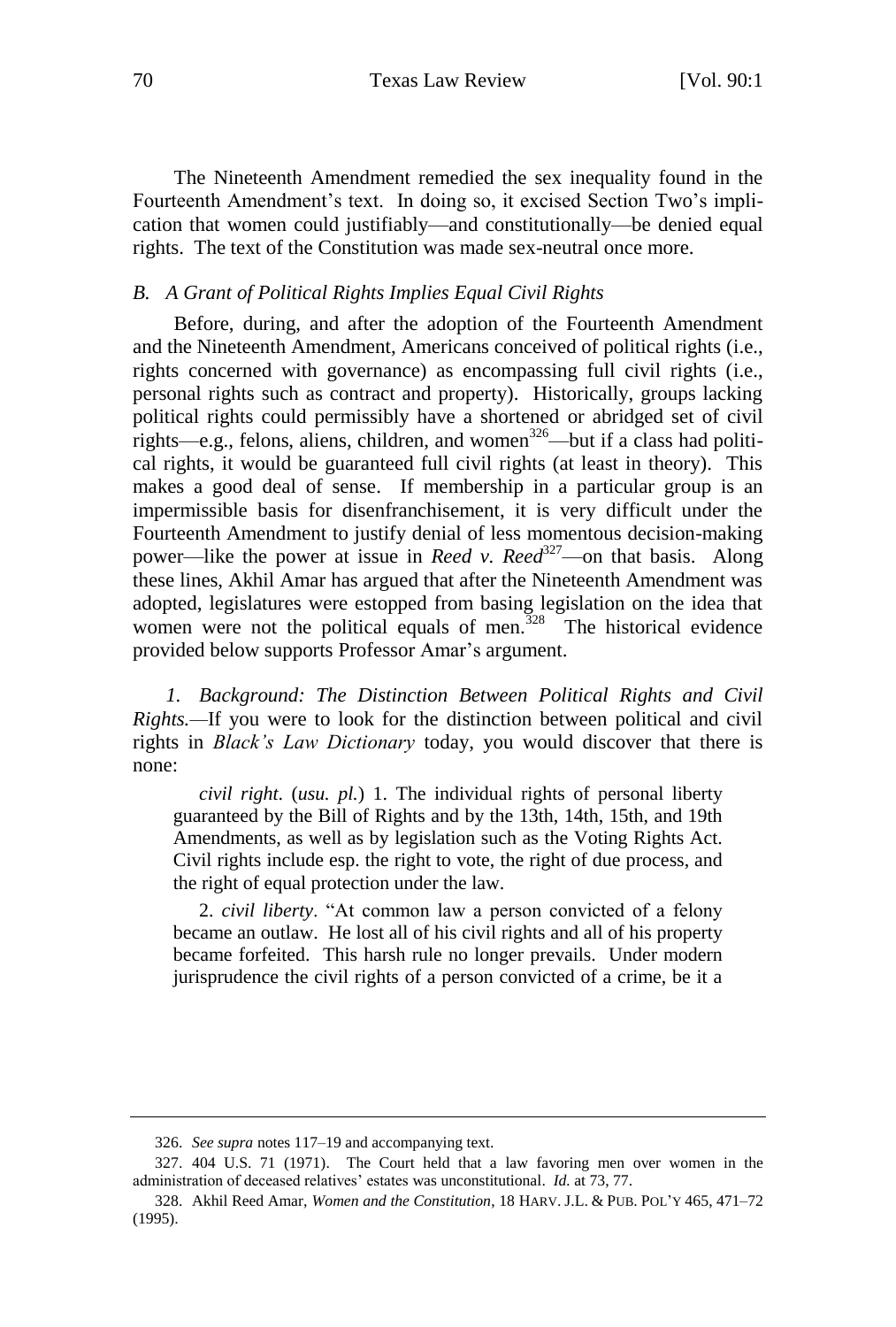felony or misdemeanor, are in nowise affected or diminished except insofar as express statutory provisions so prescribe.<sup>329</sup>

Professor Tushnet has argued that, in fact, there never was any principled distinction between these types of rights and that the categories have always been in flux.<sup>330</sup> Nonetheless, in the nineteenth century, it was widely accepted that there was a difference between political and civil rights, including by members of Congress.<sup>331</sup> Senator Stephen Douglas drew the classic distinction back in 1850, explaining that free blacks in Illinois were "protected in the enjoyment of all their civil rights," yet they were "not permitted to serve on juries, or in the militia, or to vote at elections; or to exercise any other political rights."<sup>332</sup>

Traditionally, political rights were thought to be those concerned with governance: voting, jury service, and holding office.<sup>333</sup> On occasion, the practice of law was added to this list, <sup>334</sup> which may explain the *Bradwell* case's holding that the right to practice law was not a privilege or immunity.<sup>335</sup> Political rights were bestowed on select citizens with especially good judgment; civil rights, on the other hand, were the natural rights to which every person, or at least every citizen including even children, was entitled.<sup>336</sup> The Civil Rights Act of 1866 included among these civil rights the right

to make and enforce contracts, to sue, be parties, and give evidence, to inherit, purchase, lease, sell, hold, and convey real and personal property, and to full and equal benefit of all laws and proceedings for the security of person and property, as is enjoyed by white citizens, and shall be subject to like punishment, pains, and penalties, and to

<sup>329.</sup> BLACK'S LAW DICTIONARY 281 (9th ed. 2009) (quoting Alexander Holtzoff, *Civil Rights of Criminals*, *in* ENCYCLOPEDIA OF CRIMINOLOGY 55 (Vernon C. Branham & Samuel B. Kutash eds., 1949)).

<sup>330.</sup> *See* Mark Tushnet, *Civil Rights and Social Rights: The Future of the Reconstruction Amendments*, 25 LOY. L.A. L. REV. 1207, 1209 (1992) ("Even during Reconstruction, difficulties arose in sustaining the idea that these types of rights were categorically different.").

<sup>331.</sup> Even those who did not think the distinction should exist recognized that it existed nonetheless: "A distinction is taken, I know very well, in modern times, between civil and political rights.‖ CONG. GLOBE, 39th Cong., 1st Sess. 1291 (1866) (statement of Rep. Bingham).

<sup>332.</sup> CONG. GLOBE APP., 31st Cong., 1st Sess. 1664 (1850).

<sup>333.</sup> Harrison, *supra* note 15, at 1417; *see also* Amar, *supra* note 328, at 467 (listing "the rights to vote, hold office, serve on a jury, and serve in a militia" as the "quintessential[]" political rights).

<sup>334.</sup> *See A Woman Cannot Practice Law or Hold Any Office in Illinois*, CHI. LEGAL NEWS, Feb. 5, 1870, at 147 (discussing *In re Bradwell* and analogizing that "the Dred Scott case was to the rights of negroes as citizens of the United States, [as] this decision [denying Bradwell's admission to the Illinois bar] is to the political rights of women in Illinois—annihilation").

<sup>335.</sup> Bradwell v. Illinois, 83 U.S. (16 Wall.) 130, 139 (1873) ("We agree with him that there are privileges and immunities belonging to citizens of the United States, in that relation and character, and that it is these and these alone which a State is forbidden to abridge. But the right to admission to practice in the courts of a State is not one of them.").

<sup>336.</sup> *See* Tushnet, *supra* note 330, at 1208 (contrasting civil rights, as rights "attached to people simply because they were people," with "[p]olitical rights, [which] in contrast, arose from a person's location in an organized political system").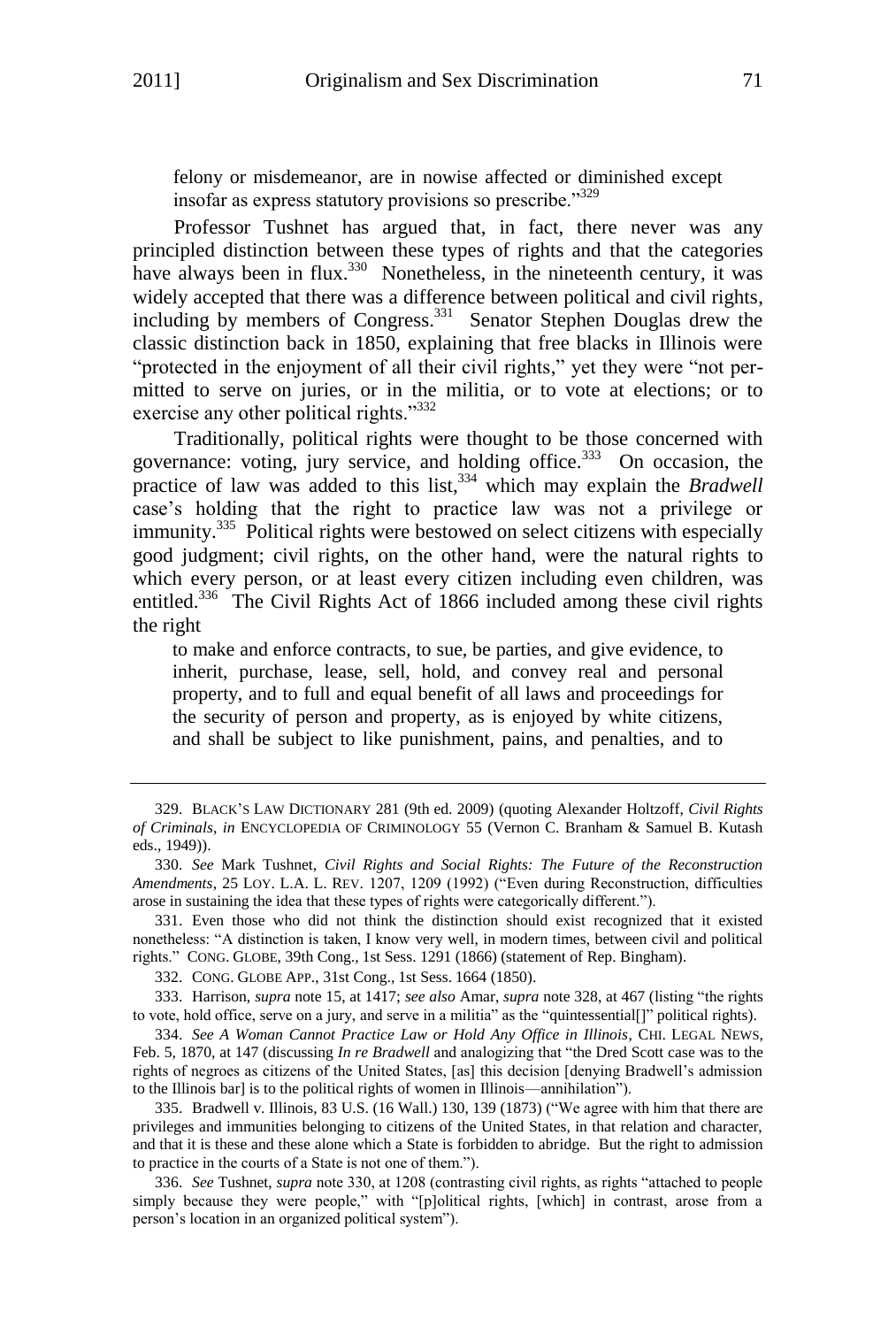none other, any law, statute, ordinance, regulation, or custom, to the contrary notwithstanding. $337$ 

Professor Harrison explains that these common law rights were foreshadowed in the explanation of privileges and immunities found in *Corfield v. Coryell*, which concerned a New Jersey act that forbade residents of other states from gathering oysters in New Jersey.<sup>338</sup> The case was explicitly relied upon by the drafters of the Civil Rights Act of 1866. 339 *Corfield* expounded on the meaning of the Comity Clause—Article IV's "Privileges" and Immunities" Clause.<sup>340</sup> *Corfield* is important because its discussion of the words "privileges and immunities" in Article IV was said by the Framers of the Fourteenth Amendment to shed light on the meaning of that Amendment's Privileges or Immunities Clause.<sup>341</sup> But interestingly, *Corfield*'s list of fundamental rights ends by saying that the political right to vote was a privilege and immunity $342$ —a conclusion that most scholars reject today.<sup>343</sup> Justice Washington described a list of fundamental rights: "[T]o which may be added, the elective franchise, as regulated and established by the laws or constitution of the state in which it is to be exercised," $344$  a fact

340. *Corfield*, 6 F. Cas. at 551–52.

341. Ahkil Amar's "intratextualism" supports reading the Privileges or Immunities Clause in light of the meaning of the older Comity (Privileges and Immunities) Clause. Amar, *supra* note 45, at 792 ("The words 'privileges,' [and] 'immunities,' ... in the Fourteenth Amendment provide another example [of intratextualism].... [W]hen we ... turn to the clustered use of these ... words in Article IV,  $\dots$  we see the linguistic light (and link).").

342. *Corfield*, 6 F. Cas. at 551–52 (listing the political right to vote among the fundamental rights that comprise a citizen's privileges and immunities).

343. See, e.g., Raoul Berger, *The "Original Intent"*—As Perceived by Michael McConnell, 91 NW. U. L. REV. 242, 256 (1996) (criticizing *Corfield* as a "rambling opinion . . . in which [Justice Washington] read the *right to vote* as a privilege and immunity of Article IV, an assertion for which the history of Article IV leaves no room"); Brainerd Curie & Herma Hill Schreter, *Unconstitutional Discrimination in the Conflict of Laws: Privileges and Immunities*, 69 YALE L.J. 1323, 1335–38 (1960) (criticizing *Corfield's* exposition of the clause as dicta and arguing that "[j]udicial interpretation of the clause got off to a bad start when Mr. Justice Bushrod Washington, riding circuit in 1825, felt called upon to expound his reasons for believing that it did not prevent New Jersey from denying to nonresidents the privilege of taking oysters from the waters of the state"); *see also* Upham, *supra* note 90, at 1485–86 (collecting sources criticizing *Corfield*).

344. *Corfield*, 6 F. Cas. at 551–52. The full list of fundamental rights from *Corfield* is as follows:

The inquiry is, what are the privileges and immunities of citizens in the several states? We feel no hesitation in confining these expressions to those privileges and immunities which are, in their nature, fundamental; which belong, of right, to the citizens of all free governments; and which have, at all times, been enjoyed by the citizens of the several states which compose this Union, from the time of their becoming free,

<sup>337.</sup> Civil Rights Act of 1866, ch. 31, § 1, 14 Stat. 27.

<sup>338.</sup> Harrison, *supra* note 15, at 1416 ("[Corfield's] privileges and immunities closely foreshadow[ed] the common law rights protected by the 1866 Act."); Corfield v. Coryell, 6 F. Cas. 546, 551–52 (C.C.E.D. Pa. 1823) (No. 3,230).

<sup>339.</sup> *See* Harrison, *supra* note 15, at 1416–18 (relating portions of the debates over the Civil Rights Act and noting that "Senator Trumbull relied on [*Corfield*] and the positive law notion of privileges and immunities that accompanie<sup>[d]</sup> it in explaining the Civil Rights Bill") (citing CONG. GLOBE, 39th Cong., 1st Sess. 474 (1866)).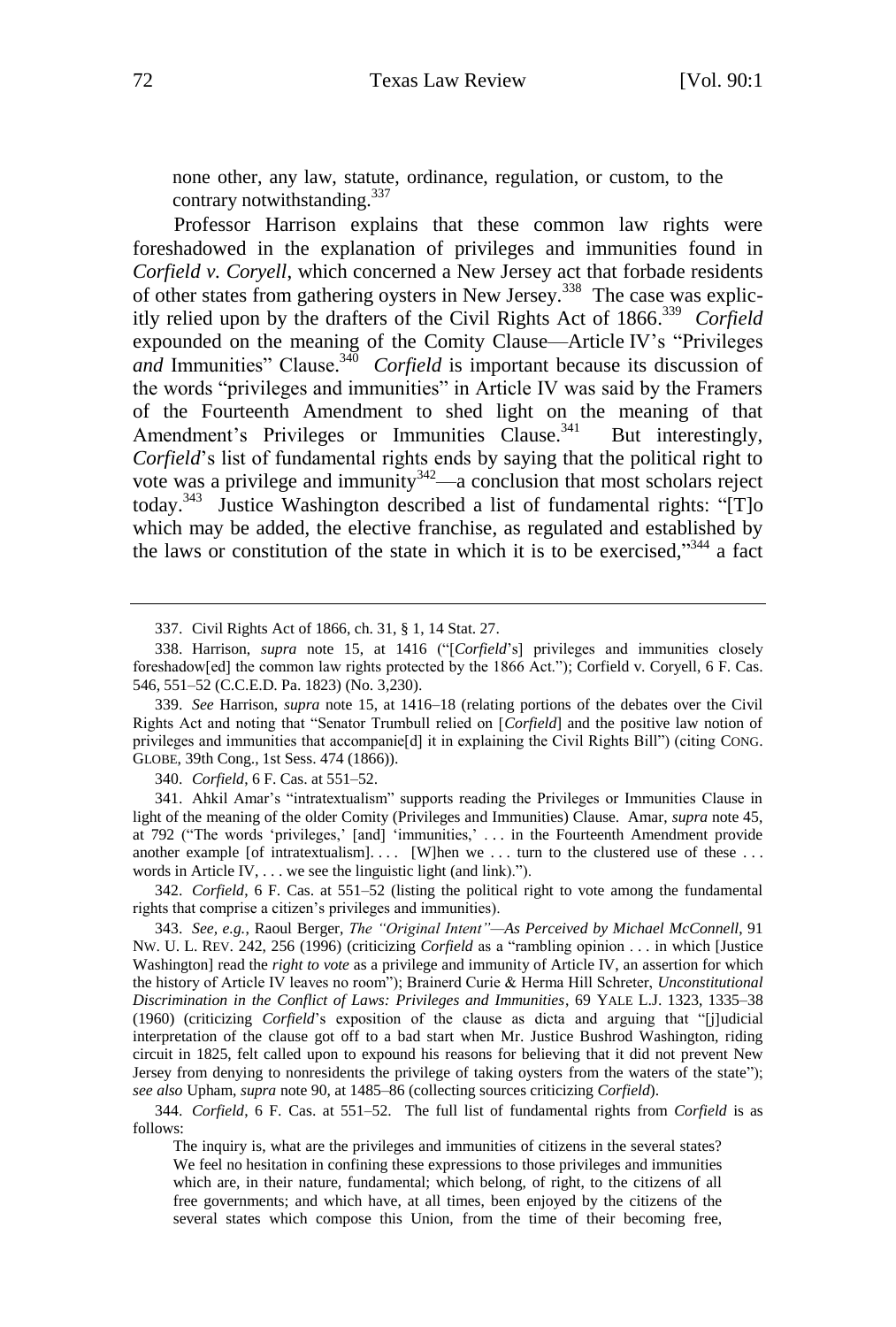dubiously ignored by the opinion in the *Slaughter-House Cases*, which quoted *Corfield*.<sup>345</sup> This tends to support Professor Tushnet's claim that categories of rights have never been well-defined,  $346$  but it does not change that most people living in 1868 thought there was a difference between political rights and civil rights, $347$  nor does it change that the drafters of the Civil Rights Act of 1866 conspicuously did not include in it the rights that were traditionally viewed as political rights.<sup>348</sup> And *Corfield* must have been wrong that under Article IV the elective franchise was one of the privileges and immunities of citizens under the Comity Clause, because out-of-state citizens cannot vote in state elections, nor do they have other political rights such as the right to serve on a jury.<sup>349</sup> Furthermore, the statements in Corfield were merely dicta: no civil right to harvest oysters was found.<sup>350</sup> The right to harvest oysters was neither a civil nor a political right but was instead a right of in-state citizens to make use of state property. Harvesting

independent, and sovereign. What these fundamental principles are, it would perhaps be more tedious than difficult to enumerate. They may, however, be all comprehended under the following general heads: Protection by the government; the enjoyment of life and liberty, with the right to acquire and possess property of every kind, and to pursue and obtain happiness and safety; subject nevertheless to such restraints as the government may justly prescribe for the general good of the whole. The right of a citizen of one state to pass through, or to reside in any other state, for purposes of trade, agriculture, professional pursuits, or otherwise; to claim the benefit of the writ of habeas corpus; to institute and maintain actions of any kind in the courts of the state; to take, hold and dispose of property, either real or personal; and an exemption from higher taxes or impositions than are paid by the other citizens of the state; may be mentioned as some of the particular privileges and immunities of citizens, which are clearly embraced by the general description of privileges deemed to be fundamental: to which may be added, the elective franchise, as regulated and established by the laws or constitution of the state in which it is to be exercised. These, and many others which might be mentioned, are, strictly speaking, privileges and immunities, and the enjoyment of them by the citizens of each state, in every other state, was manifestly calculated (to use the expressions of the preamble of the corresponding provision in the old articles of confederation) "the better to secure and perpetuate mutual friendship and intercourse among the people of the different states of the Union."

*Id.*

345. *See* Slaughter-House Cases, 83 U.S. (16 Wall.) 36, 75–76 (1873) (citing *Corfield*, 6 F. Cas. 546).

346. *See* Tushnet, *supra* note 330, at 1209–10 ("[D]uring Reconstruction, difficulties arose in sustaining the idea that ... rights were categorically different.... Thus even at the outset, the distinctions among civil, political and social rights were unstable.").

347. *See id.* at 1208 ("Reconstruction legal thinkers [saw] civil, political and social rights . . . as three distinct categories.").

348. *See* Civil Rights Act of 1866, ch. 31, § 1, 14 Stat. 27 (securing the right to contract, to sue, to own property, etc., but not the right to vote).

349. *See* Harrison, *supra* note 15, at 1417 ("[N]ineteenth-century usage concerning political participation confirms the close connection between privileges and immunities and civil rights: neither was thought to extend to political rights, such as voting or serving on juries."). *But see id.* (noting that, "in opposition to the Fourteenth Amendment, Democratic Representative Andrew Jackson Rogers of New Jersey complained that 'all the rights we have under the laws of the country are embraced under the definition of privileges and immunities," but rejecting Rogers's statements as "hyperbole").

350. *Corfield*, 6 F. Cas. at 552.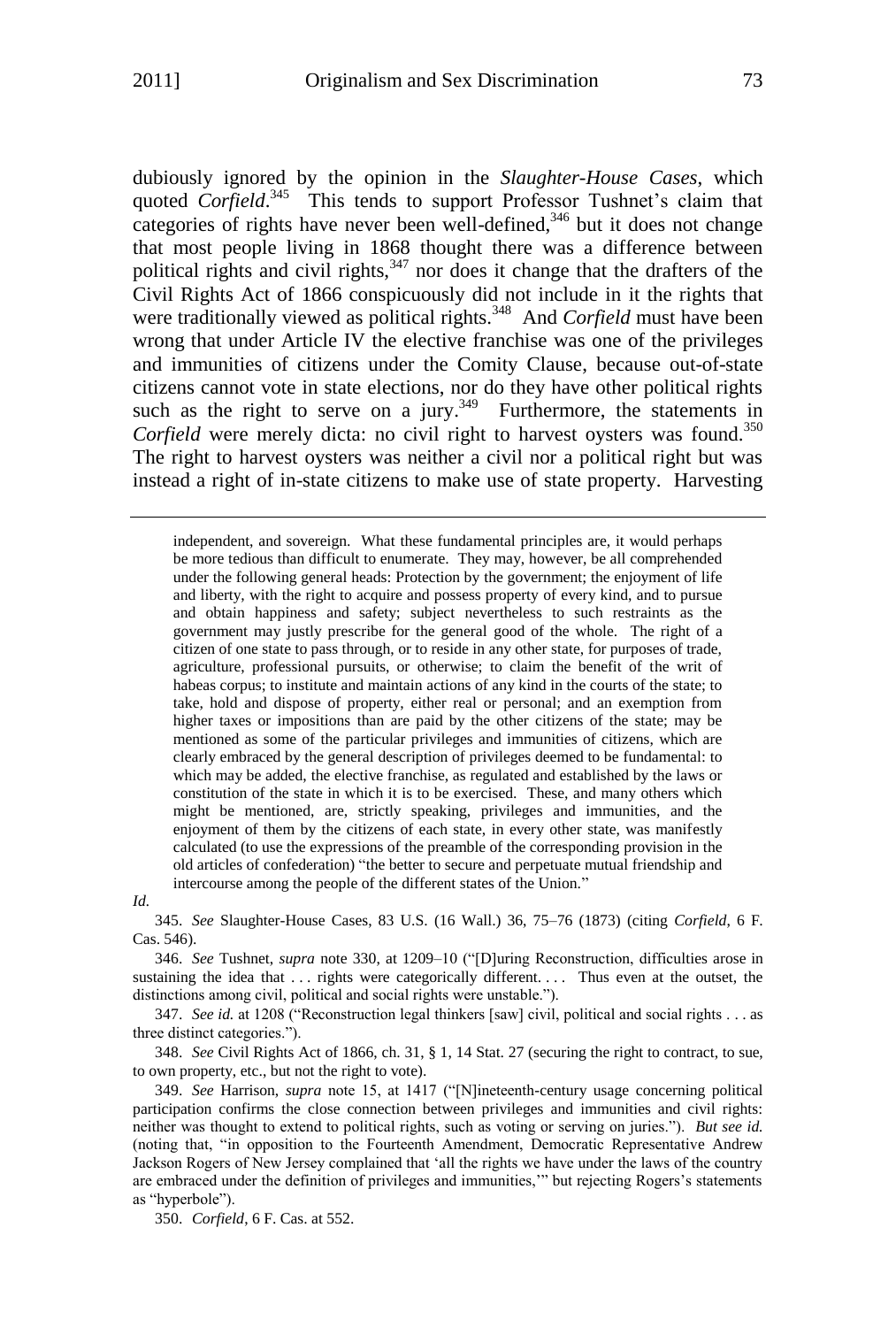oysters was thus like Alaskans getting money from the state as a result of its oil resources. Itinerant out-of-staters in Alaska have no right to share in the proceeds of state natural resources.<sup>351</sup> This is why Justice Washington concluded in *Corfield v. Coryell* that the right to harvest oysters was not fundamental. 352 The correct understanding of the words *privileges* and *immunities* in Article IV, Section Two, and the Fourteenth Amendment is that only civil rights are privileges or immunities. This is confirmed, as we said earlier, by Section Two of the Fourteenth Amendment, which plainly contemplates the constitutionality of state deprivations of the political right to vote. $353$ 

It should be mentioned that some individuals, mostly opponents of the Fourteenth Amendment, claimed in 1868 that they understood the Amendment to guarantee African-Americans the right to vote.<sup>354</sup> There was enough disagreement, however, to convince the Reconstruction Framers that another constitutional amendment beyond the Fourteenth was needed to secure the right of African-American men to vote.<sup>355</sup> As a result, the Fifteenth Amendment, which prohibited disenfranchisement on the basis of race, was approved by Congress and ratified by three-quarters of the states in 1870. 356 The prevailing understanding in 1868 was that Section One of the

Fourth. The first section places all persons, without regard to race or color, who are born in this country, and subject to its jurisdiction, upon the same political level, by constituting them "citizens of the United States, and of the State wherein they reside," thus conferring upon the negro race born in this country the same rights, civil and political, that are now enjoyed by the white race, and subject to no other conditions than such as may be imposed upon white citizens, including, as we believe, the right of suffrage.

Fifth. But lest there might still be power in a State to prescribe color and race as qualifications for voting, the second section reduces the congressional representation in any such State, "in the proportion which the number of male negroes over the age of twenty-one years so excluded, shall bear to the whole number of male citizens twentyone years of age, in such State."

H.R. JOURNAL, 45th Gen. Assemb., Reg. Sess. 102–03 (Ind. 1867). Incidentally, these objections misstate what the Amendment actually says by claiming that race is explicitly mentioned.

355. *See* NELSON, *supra* note 25, at 123–33 (highlighting the various facets of the debate over whether the Fourteenth Amendment granted the right to vote).

356. The Fifteenth Amendment reads:

<sup>351.</sup> *See* State Dep't of Revenue v. Cosio, 858 P.2d 621, 627 (Alaska 1993) (reasoning that dividends from the Alaska Permanent Fund are a governmental "grace" and not a fundamental right, such as education).

<sup>352.</sup> *Corfield*, 6 F. Cas. at 552.

<sup>353.</sup> *See supra* notes 113–15 and accompanying text.

<sup>354.</sup> This was one of the objections opponents of the Amendment made in the Indiana legislature:

Section 1. The right of citizens of the United States to vote shall not be denied or abridged by the United States or by any State on account of race, color, or previous condition of servitude.

Section 2. The Congress shall have power to enforce this article by appropriate legislation.

U.S. CONST. amend. XV.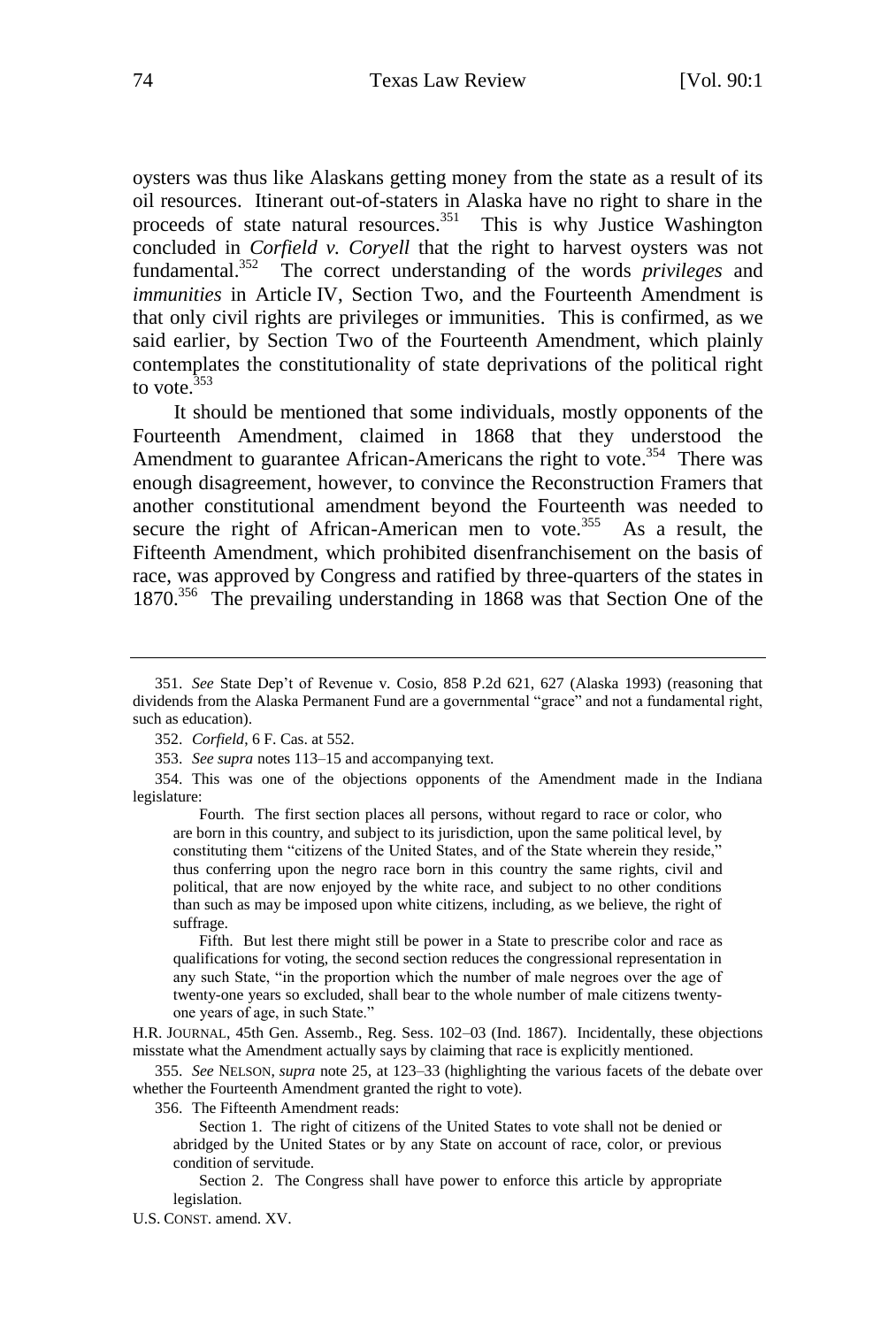Fourteenth Amendment guaranteed equal civil rights, but it did not touch the subject of political rights, which remained the province of the states. Congressmen and senators expressed this view repeatedly.<sup>357</sup> In the debate on the Civil Rights Act of 1866, which did not protect African-American voting rights, Congressman James F. Wilson observed practically that "the fall elections lie between us and posterity, and some fear the result of the former more than they consider the welfare of the latter.... We will stop short of what most of us know we ought to do [which is to guarantee African-American men the right to vote]."<sup>358</sup> Professor William Nelson concludes in his history of the Fourteenth Amendment that a large majority rejected the notion that the Amendment protected a right of African-American men to vote.<sup>359</sup> The political climate changed dramatically in 1868 when Ulysses S. Grant was elected President, and when the former Confederate States were allowed to once again send delegations to Congress. Suddenly, the advocates of voting rights for African-American men had a politically popular war hero in the White House on their side.<sup>360</sup> Moreover, Republicans in Congress had political reasons for wanting African-American men to be able to vote in the South.<sup>361</sup> As a result there was a sudden and dramatic shift between 1866 and 1870 such that voting rights for African-American men went from being unpopular to enjoying national support. During the debate over whether to adopt the Fifteenth Amendment, Senator Cragin announced, "I remember that it was announced upon this floor by more than one gentleman, and contradicted and denied by no one so far as I recollect, that [the Fourteenth] amendment did not confer the right of voting upon anybody  $\dots$ <sup>362</sup> Hence, the need for the Fifteenth Amendment. The Reconstruction generation's belief that the Fifteenth Amendment was necessary to secure political equality is proof enough that the Fourteenth Amendment had only secured equality of civil rights.

Even without the legislative history that supports our understanding of Section One of the Fourteenth Amendment (that it only guaranteed equality as to civil rights), the textual argument that it did not extend to equality of political rights is very strong. Section Two of the Fourteenth Amendment clearly permits states to disenfranchise voters so long as the basis of repre-

<sup>357.</sup> *See* NELSON, *supra* note 25, at 125–26 (providing examples from the debate over the Amendment expressing the view that the Amendment did not confer the right to vote).

<sup>358.</sup> CONG. GLOBE, 39th Cong., 1st Sess. 2948 (1866). The same view was expressed about the Civil Rights Act of 1866 by Representative Thayer: "[N]obody can successfully contend that a bill guarantying simply civil rights and immunities is a bill under which you could extend the right of suffrage, which is a political privilege and not a civil right." *Id.* at 1151.

<sup>359.</sup> NELSON, *supra* note 25, at 125.

<sup>360.</sup> *See* Ulysses S. Grant, President of the U.S., First Inaugural Address (Mar. 4, 1869) (supporting the ratification of the Fifteenth Amendment), *in* INAUGURAL ADDRESSES OF THE PRESIDENTS OF THE UNITED STATES 145, 148 (1989).

<sup>361.</sup> *See* NELSON, *supra* note 25, at 46–47 (explaining that one way for Republicans to retain political power was to enfranchise Southern African-Americans).

<sup>362.</sup> CONG. GLOBE, 40th Cong., 3d Sess. 1004 (1869).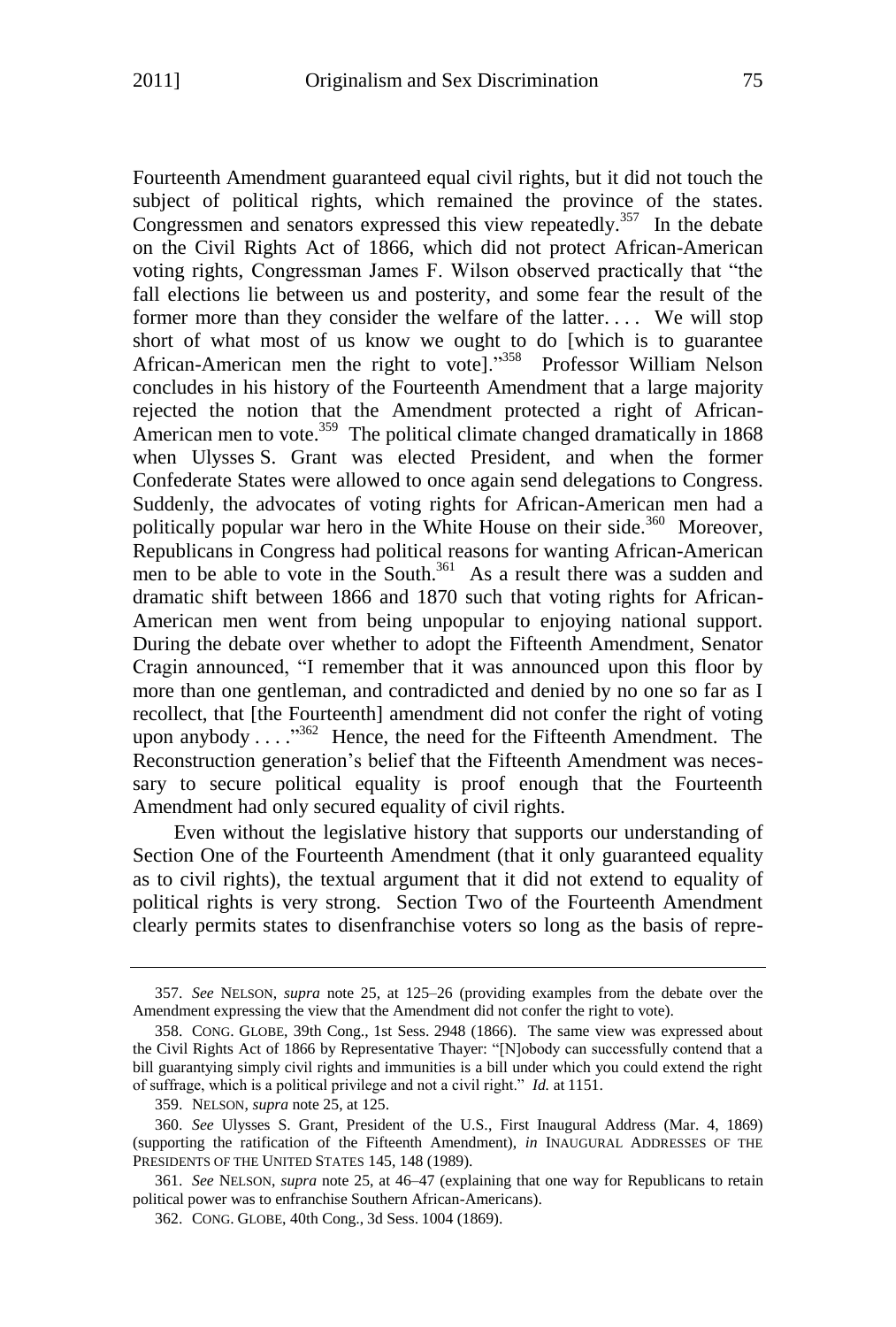sentation is reduced proportionally.<sup>363</sup> The inexorable conclusion one is left with from reading Section Two of the Fourteenth Amendment is that Section One of that Amendment did not grant anyone the political right to vote even though it mandated equality in civil rights. This textual evidence is, we think, the best evidence that Section One of the Fourteenth Amendment is about civil rights only and not a grant of any political rights.<sup>364</sup>

*2. Political Rights Have Long Been Understood to Imply Full Civil Rights.—*On their face, the Fifteenth and Nineteenth Amendments only forbid disenfranchisement, but originally they were understood to have implications beyond that. First, they were understood to guarantee *full political rights*, not simply the right to vote in elections. Second, they were understood to establish that race and sex are common but inappropriate subjects of discriminatory legislation, including legislation that only denies the most exclusive and rarely bestowed group of rights—political rights. If political rights may not be denied on a particular basis, then civil rights, which are by definition less exclusive, must not be denied on that basis either. In other words, political rights exist at the apex of a rights hierarchy, and a guarantee that they will not be denied on a particular basis creates a presumption that denying civil rights on that basis violates the Fourteenth Amendment.<sup>365</sup>

This second conclusion is our ultimate argument, but to get there, the preliminary argument that the Fifteenth and Nineteenth Amendments should be read to guarantee full political rights must be made. We agree with Professor Vikram Amar's argument that voting is the essence of all political activity—legislators and jurors vote—and so the voting-rights amendments pertain to these activities.<sup>366</sup> There is significant support that suggests these amendments were understood to have applied to all these forms of voting both in 1870 when the Fifteenth Amendment was adopted and in 1920 when the Nineteenth Amendment was adopted.<sup>367</sup> Although Professor Amar's

<sup>363.</sup> *See supra* note 115 and accompanying text.

<sup>364.</sup> The other prominent argument that political rights are excluded from Section One is that because the privileges and immunities of Article IV were only about civil rights, the privileges and immunities of Section One must be about civil rights only also. But it may be that the "privileges and immunities of citizens of the several states" are different than the "privileges or immunities of citizens of the United States," so we find this argument somewhat less compelling.

<sup>365.</sup> Melissa Saunders says that at the time of the framing of the Fourteenth Amendment everyone "agreed that it should guarantee Blacks the same 'civil' rights as everyone else, [but] few believed it should guarantee them the same 'political' rights, and fewer still that it should guarantee them full 'social' equality." Saunders, *supra* note 15, at 270.

<sup>366.</sup> *See* Vikram David Amar, *Jury Service as Political Participation Akin to Voting*, 80 CORNELL L. REV. 203, 206 (1995) (arguing that a juror's vote is just as important to healthy representative democracy as an electoral vote).

<sup>367.</sup> *See id.* at 239 ("This *in haec verba* formulation is itself strong evidence of the linkage between voting and jury service as part of a political rights package in the Fifteenth Amendment."); Barbara Allen Babcock, *A Place in the Palladium: Women's Rights and Jury Service*, 61 U. CIN. L. REV. 1139, 1165 (1993) (noting that the passage of the Nineteenth Amendment helped to create the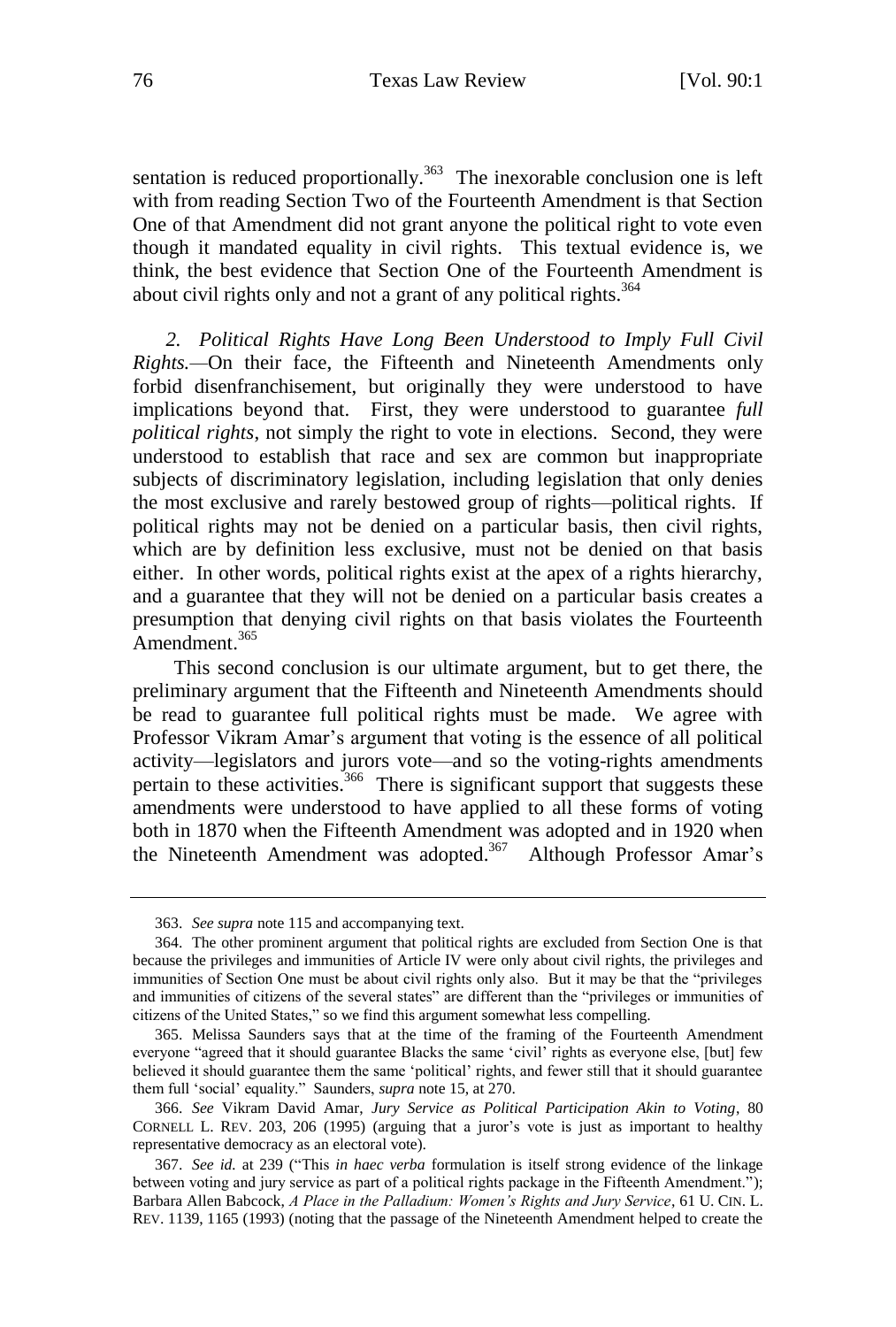argument that all political rights involve voting<sup>368</sup> is in tension with the understanding of that Amendment espoused by those members of the Fortieth Congress who denied that the Fifteenth Amendment would guarantee the right to hold office,<sup>369</sup> other members took the opposite position.<sup>370</sup> And while it cannot be ignored that Congress failed to pass a proposed draft of the Fifteenth Amendment that explicitly included the right to hold office, $371$  we believe that the inclusion would have been superfluous.

During the period between the adoption of the Fourteenth and Nineteenth Amendments, the understanding that the right to vote carried along with it other political rights held sway. It was central to an especially vicious attack on the women's suffrage movement made in 1885 by Orestes Brownson, a former abolitionist and women's-suffrage supporter who in his later years denounced equality and democracy with all the vigor he had once used to support them.<sup>372</sup> Brownson claimed that if women were given the vote, they would soon compete with their husbands for office, leaving "one or the other doomed to the mortification of defeat," and in either case, rendering the women "hideous monster[s]."<sup>373</sup> More specifically, the political right to serve on a jury was also presumed by many to be included in the right to vote. Thus, Assemblyman James Shea of Essex, New York, warned in 1910 that "[i]f we give women the vote our wives will soon be absorbed in caucuses instead of in housekeeping. They will be drafted on juries too."<sup>374</sup> Assemblyman Shea's conclusion is not a nonsequitur. One popular objection to enfranchising women was that women were unable to fulfill the duties that are connected to political rights: jury duty and military service. $375$  Both require time away from the home and care of children. The opponents of the Nineteenth Amendment thus argued that it was fair and appropriate to deny women the right to vote.

The U.S. Supreme Court has never drawn a connection between the right to vote and the right to serve on a jury. Professor Tushnet has argued that the decision in *Strauder v. West Virginia*, although it "rested on the

370. *Id.* at 888 n.111.

<sup>―</sup>indicia of full citizenship both in the minds of woman suffragists and in the attitudes of American society").

<sup>368.</sup> Amar, *supra* note 366, at 250.

<sup>369.</sup> *See* Albert W. Alschuler & Andrew G. Deiss, *A Brief History of the Criminal Jury in the United States*, 61 U. CHI. L. REV. 867, 888 (observing that a provision guaranteeing the right to hold office was removed in the process of drafting the Fifteenth Amendment).

<sup>371.</sup> *Id.* at 888.

<sup>372.</sup> PATRICK W. CAREY, ORESTES A. BROWNSON: AMERICAN RELIGIOUS WEATHERVANE 277–81 (2004).

<sup>373.</sup> Brownson, *supra* note 245, at 632–33.

<sup>374.</sup> KEYSSAR, *supra* note 43, at 196.

<sup>375.</sup> See Rogers M. Smith, "One United People": Second-Class Female Citizenship and the *American Quest for Community*, 1 YALE J.L. & HUMAN. 229, 238 (1989) (tracing the roots of this argument to classical republican theorists).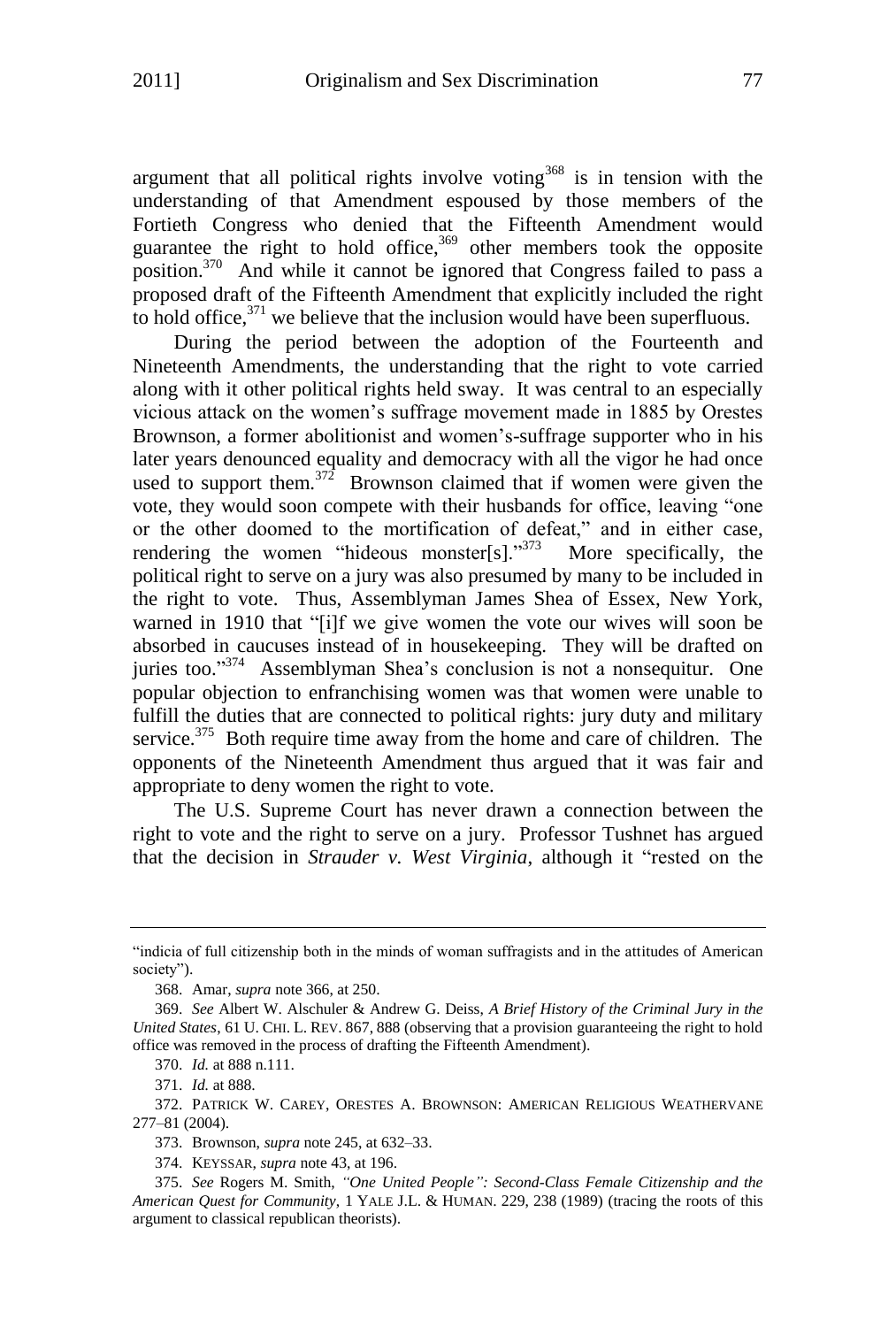Fourteenth Amendment," must surely have been based conceptually on the Fifteenth.<sup>376</sup> He says,

[B]ecause the Constitution guaranteed the most important political right there [which is the right to vote in the Fifteenth Amendment], it would have been senseless to insist that a less important political right [like the right to serve on a jury] was unprotected, even though the framers of the Fourteenth Amendment may have thought it protected no political rights at all.<sup>377</sup>

Professor Akhil Amar has made a similar claim.<sup>378</sup>

The Fifteenth Amendment guarantee of equal political rights for men clarified that race is an impermissible basis for discrimination in voting just as the Nineteenth Amendment would later do for sex.<sup>379</sup> The Fifteenth Amendment did so first by enshrining a reminder that race discrimination is insidious and inappropriate as to political rights.<sup>380</sup> Additionally, and more significantly, by prohibiting denials of political rights on the basis of race, the Fifteenth Amendment completed the process of making black men equal to white men under the law (although courts did not always honor the new social order). This effect was fully understood by at least some of the Framers of the Fifteenth Amendment. Senator John Sherman (younger brother of General William T. Sherman),<sup>381</sup> speaking in favor of the Fifteenth Amendment, expressed an understanding very close to our claim that political rights are at the apex of a rights hierarchy:

I hope yet before this session closes to have the satisfaction of bringing here the vote of the Legislature of Ohio to make the capsheaf upon the pyramid of liberty which will secure to every man in this country equal rights before the law, at the ballot-box, to hold public office  $\ldots$  .  $382$ 

Senator Allen G. Thurman challenged this view—sort of:

My colleague says that he hopes to have the privilege before this session adjourns of presenting from his State a ratification of the fifteenth amendment, the cap-sheaf of this great something or other—

<sup>376.</sup> Tushnet, *supra* note 330, at 1209.

<sup>377.</sup> *Id.*

<sup>378.</sup> *See* Amar, *supra* note 328, at 470 ("[T]he famous case of *Strauder v. West Virginia* is best understood, not as a pure Fourteenth Amendment case, but also as anticipating blacks' Fifteenth Amendment right to equal political participation." (footnote omitted)).

<sup>379.</sup> It must be remembered that the Fourteenth Amendment is thought by no one to prohibit all discrimination. Every law is discriminatory. The Amendment forbids a particular sort of discrimination. What sort is the topic of this Article.

<sup>380.</sup> Justice Scalia gives that distinction to the combined effects of the Thirteenth Amendment. *See* Rutan v. Republican Party of Ill., 497 U.S. 62, 95–96 n.1 (1990) (Scalia, J., dissenting) (stressing the role of the Thirteenth Amendment in leaving "no room for doubt" that laws that discriminate on the basis of race are invalid). But the Fifteenth Amendment is a better textual hook for his assumption.

<sup>381.</sup> WINFIELD S. KERR, JOHN SHERMAN: HIS LIFE AND PUBLIC SERVICES 164 (1907).

<sup>382.</sup> CONG. GLOBE, 41st Cong., 2d Sess. 211 (1869).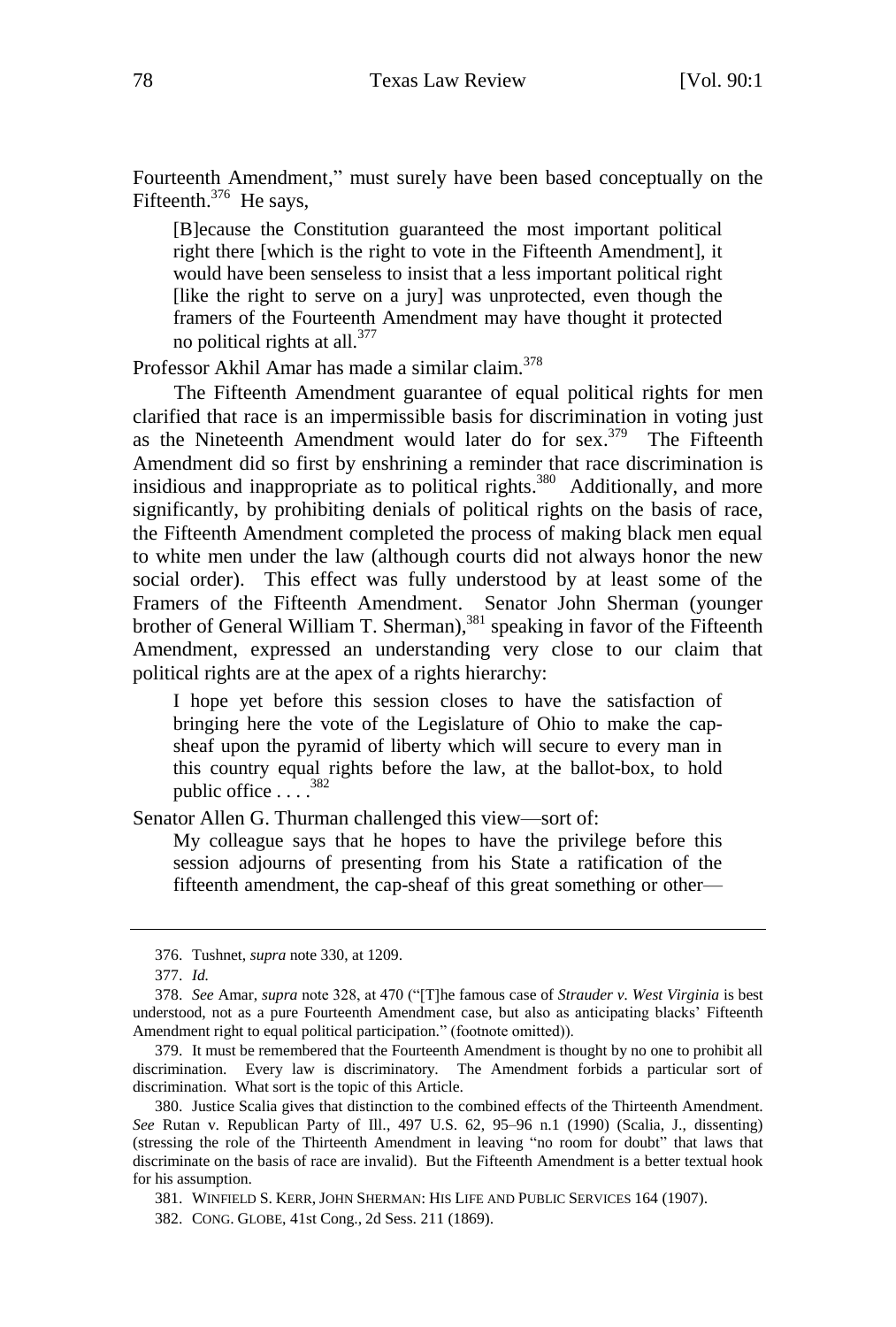pyramid, I believe he called it, of civil and human liberty—this thing which disregards color, which will reject no man because of the color of his skin, which utterly detests and abhors caste, and is to make this country the exemplar of that divine impartiality which prevails in the kingdom to come. Ah! when the question comes whether John Chinaman shall vote, I hope my friend will be able then to explain how it is that this fifteenth amendment excludes him.<sup>383</sup>

Senator James Nye responded to Thurman, saying, "My friend from Ohio inquired what we were going to do with the Chinese. Take care of them as men; give them all the rights to which they are entitled."<sup>384</sup> Later in the same speech, employing Senator Sherman's cap-sheaf metaphor, Senator Nye said, "Is not the fifteenth amendment worthy of this labor? To my mind it is the cap-sheaf and the crowning stone and glory of the party of which it was born.<sup>385</sup>

Reconstruction commentators in the states also understood that if black men were guaranteed the right to vote, they would be the full legal equals of white men. Governor Thomas Swann of Maryland, in his January 1867 message to the General Assembly, referring to Section Two of the Fourteenth Amendment said,

[T]he proposed change in the basis of representation, points to negro suffrage, and the equalization of the races. . . .

My opposition to any farther tampering with the Constitution, proceeds upon the honest belief, that Congress controls all the power needed to protect the country against disloyalty, whatever form it may assume, if any such exists, and that Constitutional Amendments, to force equality between the races, can only result in the ultimate annihilation of the weaker race. Some time ago, the absorbing topic among political agitators, was amalgamation: now it is "manhood suffrage," which means amalgamation, and the power to hold office, without regard to race or color, and every other attribute of perfect equality between the races.<sup>386</sup>

The same sentiment was expressed years later by R.L. Gordon at the 1901– 1902 Constitutional Convention of Virginia, where he stated:

I cannot do justice to my own feelings without . . . commenting upon . . . that great fifteenth amendment . . . the hearts of the Virginia people have never approved it, and true Virginians can never approve it. We do not believe that the colored man is the equal of the white man, and that is what the fifteenth amendment means.<sup>387</sup>

<sup>383.</sup> *Id.* at 212.

<sup>384.</sup> *Id.* at 221.

<sup>385.</sup> *Id.*

<sup>386.</sup> MESSAGE OF GOVERNOR SWANN, *supra* note 172, at 25.

<sup>387.</sup> KEYSSAR, *supra* note 43, at 105 (alterations in original).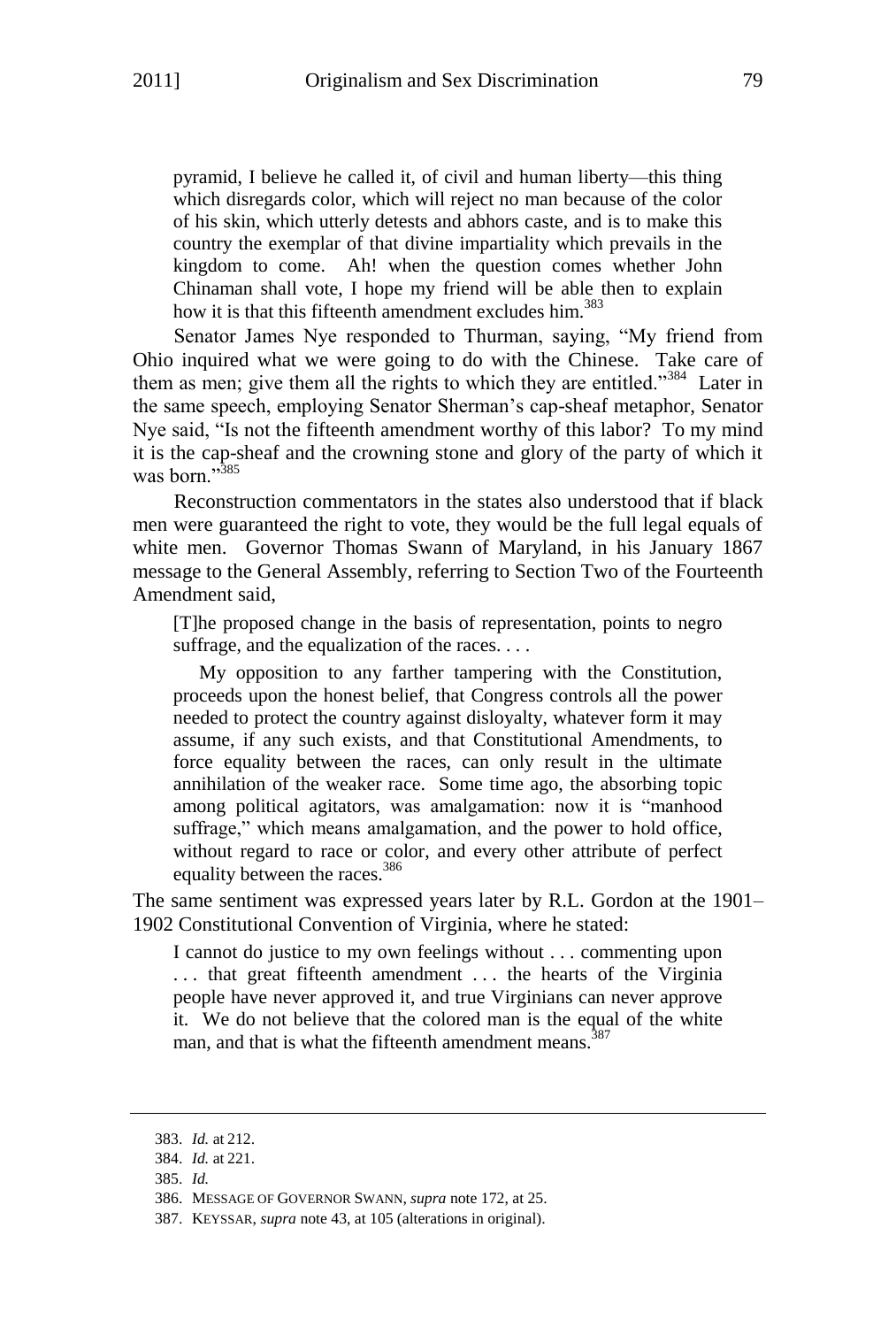A post-ratification statement from an opponent of the Amendment is unlikely to have exaggerated the rights it guaranteed.

*3. The Conundrum of Alien Suffrage.—*One peculiarity of American history might initially seem to undermine our claim that political rights always and everywhere necessarily imply that the rights bearer also has civil rights. This peculiarity is the now-forgotten practice of alien suffrage or voting rights.<sup>388</sup> Though allowing aliens to vote fell out of fashion and came to a final end in 1930, it was allowed in some jurisdictions for decades, beginning in the earliest days of the republic. This was the case despite the fact that prior to the Civil War aliens were not generally thought to be protected by the Constitution and did not have equal civil rights. $389$  Alien suffrage had lost popularity after the founding and had largely disappeared by the Jacksonian period, but within twenty years it began to experience resurgence.<sup>390</sup> Support for alien suffrage had very little to do with ideology, and in any given area, it was the party that felt it had the most alien votes to gain that supported alien suffrage.<sup>391</sup> As of 1868, aliens could vote in at least some elections in ten out of thirty-seven states.<sup>392</sup> Nearly one quarter of the states in 1868 gave aliens the political right to vote.<sup>393</sup> Yet at common law, aliens did not have equal civil rights.<sup>394</sup> Property rights in particular were limited:

An alien cannot acquire a title to real property by descent, or created by other mere operation of law. . . . If an alien purchase land, or if land be devised to him, the general rule is, that in these cases he may take and hold, . . . but upon his death the land would instantly and of

<sup>388.</sup> One of the rationales of *Minor v. Happersett* was that citizenship and voting were not coextensive because children were citizens but could not vote, while aliens were not citizens yet some could vote. *See* Minor v. Happersett, 88 U.S. (21 Wall.) 162, 172–74 (1875) (exemplifying that voting rights are not given to all citizens in many states and explaining why the Framers did not intend for citizenship to necessarily include suffrage).

<sup>389.</sup> Gerald Neuman explains in *Strangers to the Constitution* that—although the issue was hotly debated during the Alien and Sedition Acts controversy (with Madison firmly of the opinion that aliens indeed had constitutional rights)—the Supreme Court steered clear of finding alien constitutional rights prior to the Civil War, but did so decisively afterward in *Yick Wo v. Hopkins*, 118 U.S. 356 (1886). GERALD L. NEUMAN, STRANGERS TO THE CONSTITUTION: IMMIGRANTS, BORDERS, AND FUNDAMENTAL LAW 61–62 (1996).

<sup>390.</sup> KEYSSAR, *supra* note 43, at 32–33.

<sup>391.</sup> *Id.* at 40.

<sup>392.</sup> Alabama (terminated 1901), Arkansas (terminated 1926), Florida (terminated 1895), Georgia (terminated 1877), Indiana (terminated 1921), Kansas (terminated 1917), Michigan (terminated 1894), Nebraska (terminated 1918), Oregon (terminated 1914), and Wisconsin (terminated 1908). *Id.* app. at 371–73 tbl.A.12.

<sup>393.</sup> *See id.* (showing that by 1868, ten states had enacted constitutional provisions that recognized the rights of declarant aliens to vote).

<sup>394.</sup> *See* 2 JAMES KENT, COMMENTARIES ON AMERICAN LAW \*64 (John M. Gould ed., 14th ed. 1896) (noting that aliens had an incentive to become citizens "since they are unable, as aliens, to have a stable freehold interest in land, or to hold any civil office, or vote at elections, or take any active share in the administration of the government").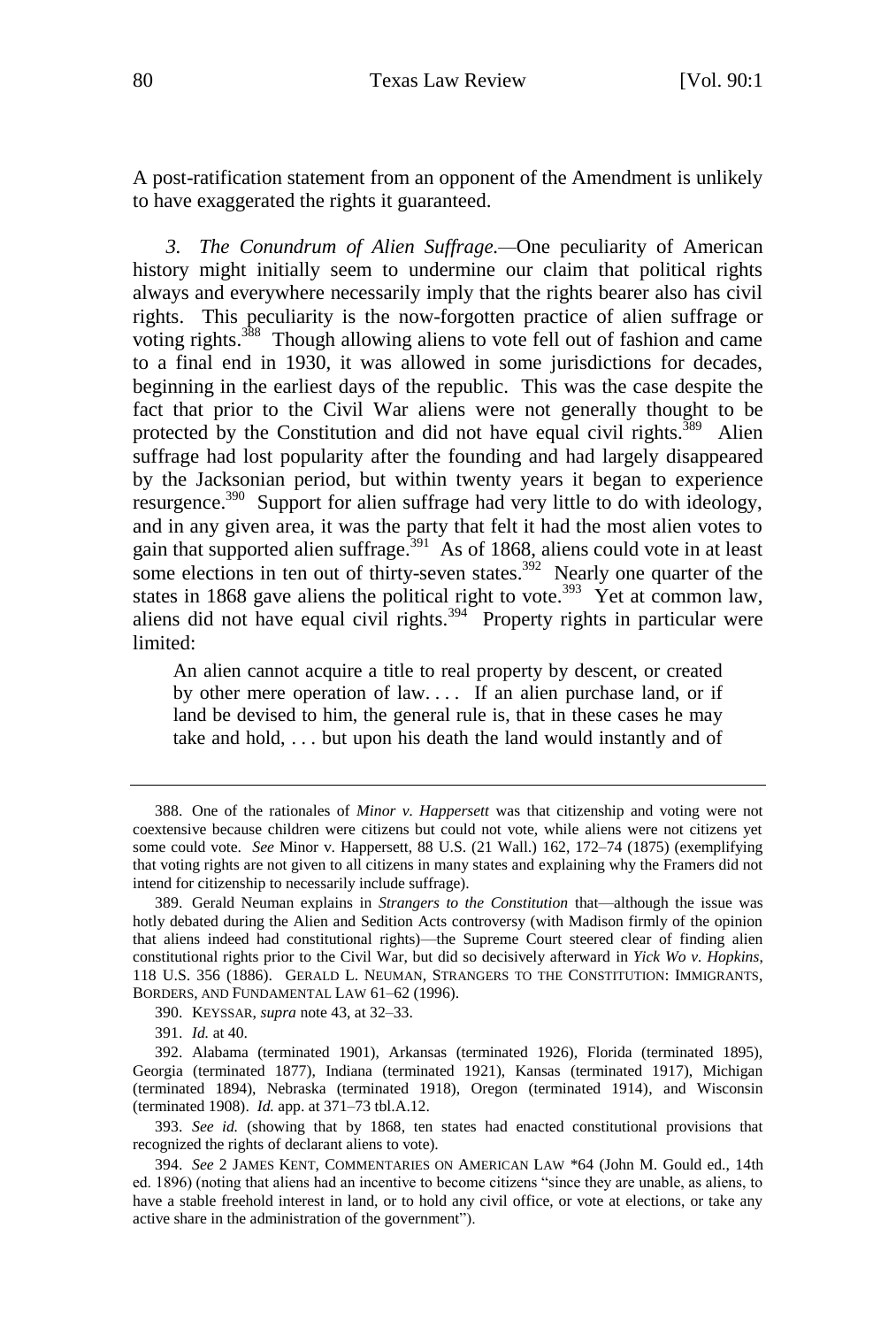necessity (as the freehold cannot be kept in abeyance), without any inquest of office, escheat and vest in the state, because he is incompetent to transmit by hereditary descent.<sup>395</sup>

New York and other states were reportedly in the practice of granting particular aliens, by name, the special privilege of being able to legally hold real property.<sup>396</sup>

The Taney Court stayed out of such matters and only scrutinized state laws for conflicts with the commerce power, treaties, or foreign relations.<sup>397</sup> In no case before the Civil War did the Court hold that aliens possessed civil rights.<sup>398</sup> The Framers of the Fourteenth Amendment discussed the question of alien rights, and they made a deliberate decision to give aliens some but not all of the civil rights enjoyed by citizens.<sup>399</sup> The Framers conferred equal civil rights only on all citizens who were the class of persons who enjoyed the privileges or immunities of citizenship. Citizens were defined as all persons born in the United States and subject to the jurisdiction thereof.<sup>400</sup> The Framers of the Fourteenth Amendment did extend some civil rights to resident aliens because they protected the due process and equal protection rights of all "person[s]."<sup>401</sup> The decision to give citizens greater civil rights than were given to aliens was made deliberately and knowingly.<sup> $402$ </sup>

It was not until 1886 that the U.S. Supreme Court held that aliens are persons under Section One of the Fourteenth Amendment who are entitled to due process and equal protection rights. In its landmark 1886 decision in *Yick Wo v. Hopkins*,  $403^{\circ}$  a case that concerned the issuance of licenses for Chinese owners of laundries in San Francisco, the U.S. Supreme Court, relying on "the broad and benign provisions of the Fourteenth Amendment to the Constitution of the United States," held that aliens "still  $\ldots$  subject [s] of

398. *Id.*

Harrison, *supra* note 15, at 1442 (footnotes omitted).

400. U.S. CONST. amend. XIV, § 1.

<sup>395.</sup> *Id.* at \*54.

<sup>396.</sup> *Id.* at \*69–70.

<sup>397.</sup> NEUMAN, *supra* note 389, at 61.

<sup>399.</sup> As Professor Harrison has explained,

It was clear in the nineteenth century that citizens had rights that aliens, who were persons but not citizens, did not. Most importantly, aliens generally were not permitted to own real property except as specifically provided by state law.... This commonplace about the rights of citizens and aliens arose during the debates on the Civil Rights Act. The word "inhabitants," which had appeared in the original draft of Section 1, was changed to "citizens" in order to avoid any implication that it would enable aliens to own real property.

<sup>401.</sup> *Id.*

<sup>402.</sup> *See* NELSON, *supra* note 25, at 52 ("[W]hat ultimately became section one [of the Fourteenth Amendment] was designed to give constitutional stature to a basic distinction in midnineteenth-century American law between the rights of aliens and the rights of citizens.‖); Harrison, *supra* note 15, at 1442 ("A striking feature of the second sentence of Section 1 is that the first clause refers to citizens while the latter two refer to persons.").

<sup>403.</sup> 118 U.S. 356 (1886).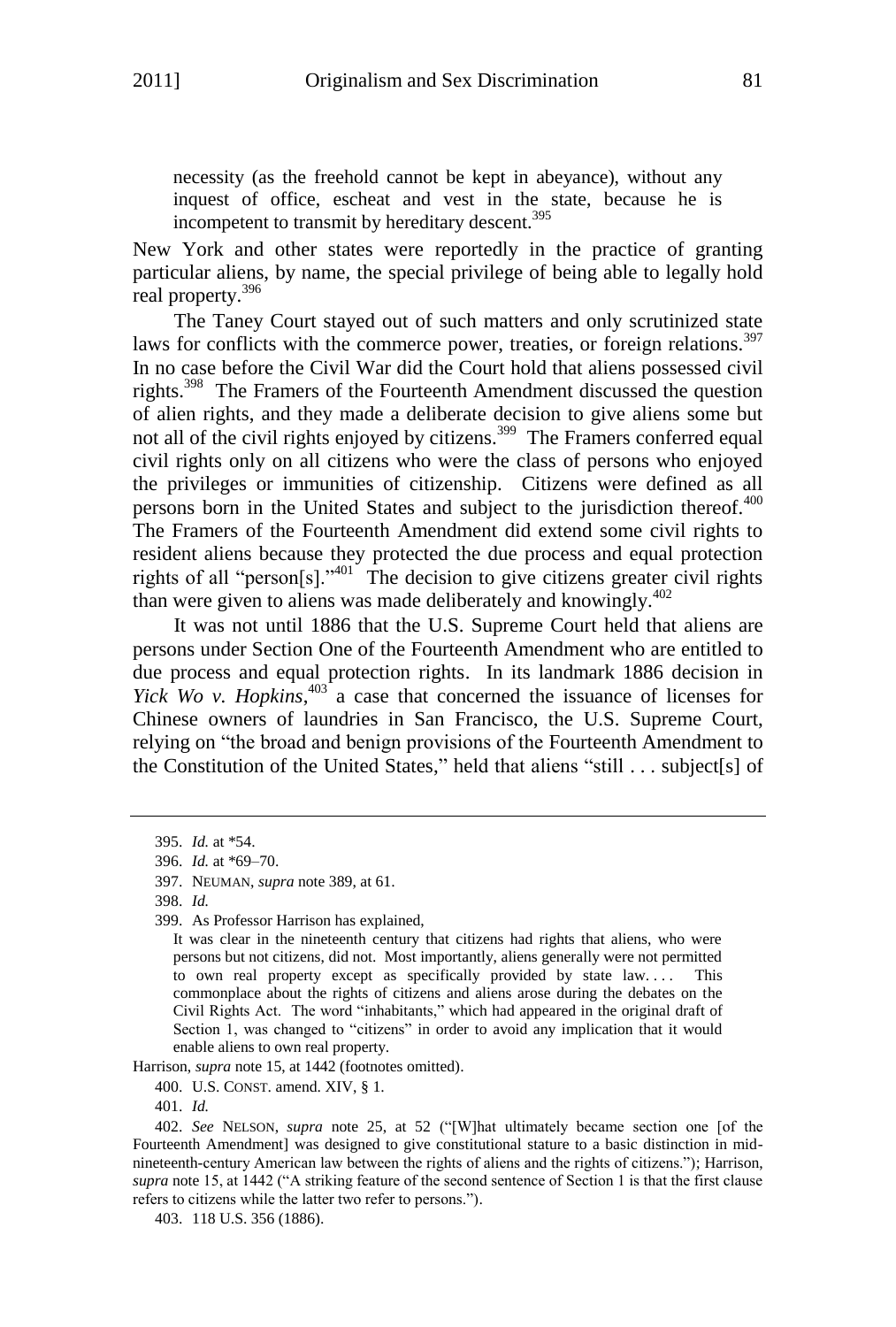## 82 Texas Law Review [Vol. 90:1

the Emperor" were nonetheless entitled to equal protection of the laws. $404$ Such aliens would not have been citizens with full civil rights but for the Court holding that a law that was racially neutral on its face could not be applied by executive officials in a racially discriminatory way.  $405$  Executive officials who applied facially neutral laws in a racially discriminatory way denied an alien his rights as a person who was entitled to the equal *protection* of the laws. This was the case as well in states where laws against murder and assault were not as equally enforced for the protection of African-Americans as for whites.<sup>406</sup>

Seven years after its landmark decision in *Yick Wo v. Hopkins*, the U.S. Supreme Court held in *Fong Yue Ting v. United States*<sup>407</sup> that the government could expel even resident aliens who had been in the country for twenty years without judicial review of the expulsion. 408 The three dissenters in *Fong Yue Ting* protested passionately, saying it was a violation of the due process rights of aliens to allow executive officials to deport them without the concurrence of an Article III federal court.<sup>409</sup> The Court in *Fong Yue Ting* did affirm that aliens within the U.S. were entitled to some of the same

*Id.* at 373–74. The Court has more recently held that the Equal Protection Clause guarantees alien children in the United States illegally the same public education as citizens. *See* Plyler v. Doe, 457 U.S. 202, 230 (1982) (explaining that the state must show some substantial state interest is furthered in order to deny free public education to children in the United States illegally).

405. *Yick Wo*, 118 U.S. at 373–74.

406. Harrison, *supra* note 15, at 1448 ("If a state refuses to enforce its criminal battery laws when ex-slaves are attacked, it has violated the Equal Protection Clause.").

407. 149 U.S. 698 (1893).

408. *See id.* at 731 (explaining that whether and under what conditions aliens should be allowed to remain within the United States is a question for Congress to decide).

409. *Id.* at 733 (Brewer, J., dissenting) ("They are within the protection of the Constitution, and secured by its guarantees against oppression and wrong  $\dots$ "); *id.* at 750 (Field, J., dissenting) (―And it will surprise most people to learn that any such dangerous and despotic power lies in our government . . . a power which can be brought into exercise whenever it may suit the pleasure of Congress, and be enforced without regard to the guarantees of the Constitution . . . ."); *id.* at 763 (Fuller, C.J., dissenting) ("No euphuism can disguise the character of the act in this regard. It directs the performance of a judicial function in a particular way, and inflicts punishment without a judicial trial.").

<sup>404.</sup> *Id.* at 358, 373–74. The case additionally held that even though the law in question was facially neutral, it was effectively class legislation and violated Yick Wo's Fourteenth Amendment rights:

<sup>[</sup>T]he facts shown establish an administration directed so exclusively against a particular class of persons as to warrant and require the conclusion, that, whatever may have been the intent of the ordinances as adopted, they are applied by the public authorities charged with their administration, and thus representing the State itself, with a mind so unequal and oppressive as to amount to a practical denial by the State of that equal protection of the laws which is secured to the petitioners, as to all other persons, by the broad and benign provisions of the Fourteenth Amendment to the Constitution of the United States. Though the law itself be fair on its face and impartial in appearance, yet, if it is applied and administered by public authority with an evil eye and an unequal hand, so as practically to make unjust and illegal discriminations between persons in similar circumstances, material to their rights, the denial of equal justice is still within the prohibition of the Constitution.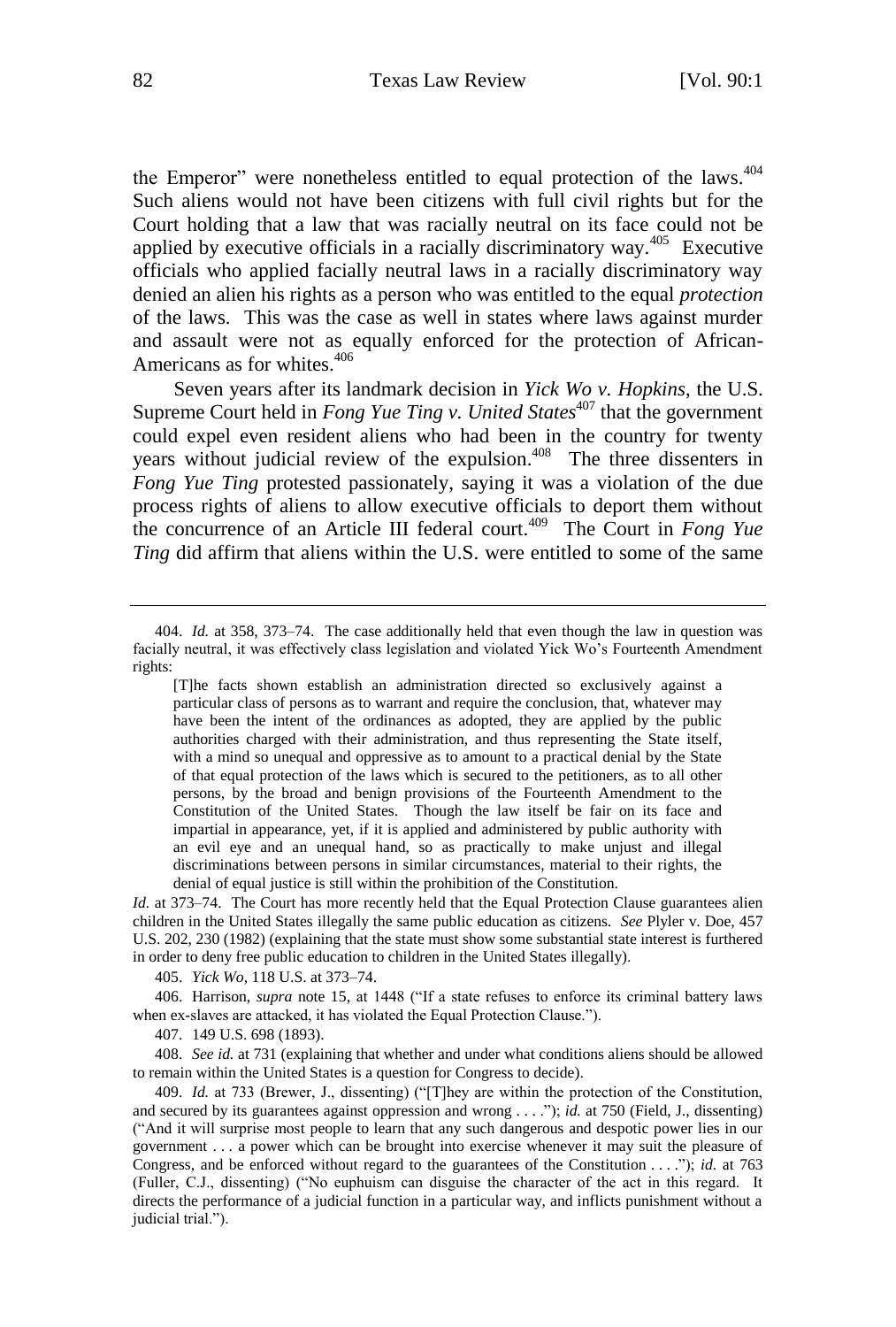civil rights as citizens, but apparently they were not entitled to be accorded due process of law.<sup>410</sup> Professor Gerald Neuman describes the U.S. government's summary power to deport even longtime resident aliens without an Article III court's permission as being "an anomalous qualification to the general recognition of aliens' constitutional rights within [the confines of the] United States."<sup>411</sup> In light of the original history of Section One of the Fourteenth Amendment, $4^{12}$  this conclusion seems overly optimistic even though it is clearly morally desirable.

U.S. immigration law for many years did perpetuate distinctions that can only be described as distinctions of caste. Federal law limited naturalization rights to "free white person[s], $v^{413}$  although the law was later amended to include "aliens of African nativity and to persons of African descent."<sup>414</sup> Those aliens who fell outside those racial classifications were excluded from eligibility to become U.S. citizens. Shockingly, the determination of whether an Asian-Indian alien was white could depend in part on his caste! The case of *In re Mohan Singh*<sup>415</sup> is a notable example. It concerned Mohan Singh, "a high caste Hindu, competent in all moral and intellectual respects," who had applied for citizenship.  $416$  After explaining that Singh was a member of the Aryan branch of the Caucasian race, and therefore arguably white,  $417$  the district court concluded:

In the absence of an authoritative declaration or requirement to that effect, it would seem a travesty on justice that a refined and enlightened high caste Hindu should be denied admission on the ground that his skin is dark, and therefore he is not a "white person," and at the same time a Hottentot should be admitted merely because he is "of African nativity."<sup>418</sup>

If aliens were allowed to vote but their civil rights were not protected, our argument that when political rights are accorded to a group, civil rights are also conferred would be somewhat undermined. But the jurisdictions that gave aliens the right to vote also protected the aliens' civil rights. Generally, these jurisdictions gave voting rights and full civil rights to aliens who had declared their intent to become citizens, "declarant aliens."<sup>419</sup> The Alabama

418. *Id.*

<sup>410.</sup> *See id.* at 723–24 (explaining that although Chinese aliens are entitled to the safeguards of the Constitution, Congress may still order them to be removed and deported).

<sup>411.</sup> NEUMAN, *supra* note 389, at 62.

<sup>412.</sup> *See* CONG. GLOBE, 39th Cong., 1st Sess. 2766 (1866) (statement of Sen. Howard) (stating that revised Section One of the Fourteenth Amendment prevents a state from denying equal protection and due process to any person, not just a citizen).

<sup>413.</sup> 2 KENT, *supra* note 394, at 64.

<sup>414.</sup> Naturalization Act of 1870, ch. 254, § 7, 16 Stat. 254, 256.

<sup>415.</sup> 257 F. 209 (S.D. Cal. 1919).

<sup>416.</sup> *Id.* at 209.

<sup>417.</sup> *Id.* at 212.

<sup>419.</sup> The Michigan Constitution of 1850 provided that "every white male inhabitant residing in this State on the first day of January, one thousand eight hundred and fifty, who has declared his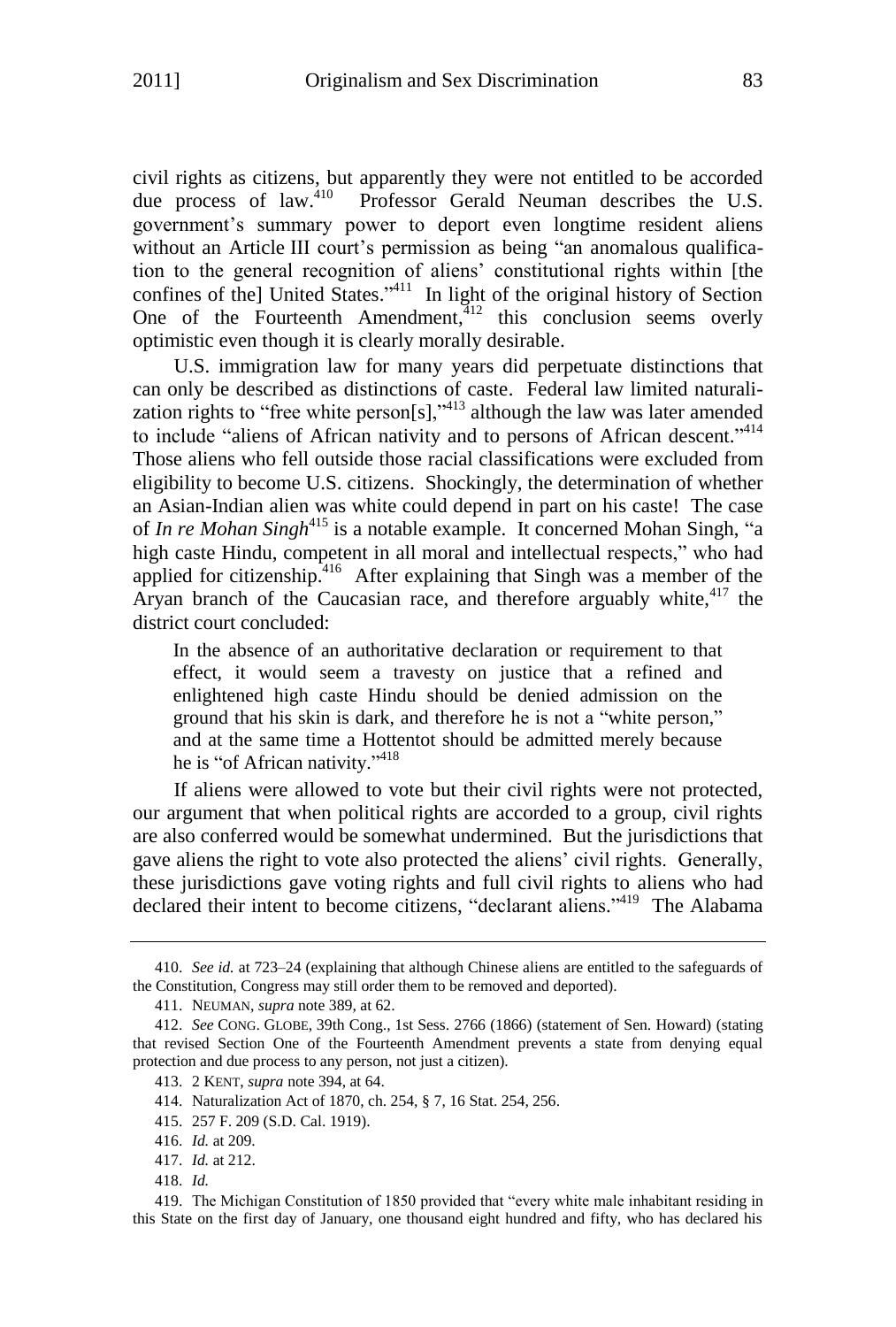Constitution, for example, provided that "all persons resident in this State, born in the United States, or naturalized, or who shall have *legally declared their intention to become citizens* of the United States, are hereby declared citizens of the State of Alabama, possessing *equal civil and political rights*  and public privileges.<sup> $420$ </sup> As the Alabama example shows, it was at one time thought possible to be a state citizen even if you were not a United States citizen, $421$  and naturally these "citizens" were able to vote and were given full civil rights under state law. Alien suffrage was particularly widespread in the territories, where frequently alien electors would become citizens automatically when the territory gained statehood.<sup>422</sup> The State of Vermont took a slightly different approach by allowing alien voting rights until 1828 without requiring aliens to declare their intention to become citizens.<sup>423</sup> Instead, upon completing a one-year residency requirement and taking an oath of allegiance, aliens were given all the political and civil rights of citizens. $424$ 

Illinois had a unique experience with alien voting rights, one that illustrates how constitutional language can bind a court even when the legislature may have "intended" no such thing. (And it came long before the Framers of the Fourteenth Amendment's drafters chose the word *person* in the Equal Protection and Due Process Clauses—so the Framers of the Fourteenth Amendment were effectively forewarned.) The Illinois Constitution of 1818 read, "In all elections, all white male *inhabitants* above the age of twenty-one years, having resided in the state six months next preceding the election, shall enjoy the right of an elector ...  $.^{425}$  So, in 1840, the Illinois Supreme Court held that lack of U.S. citizenship was *not* grounds for denying voting rights in Illinois.<sup>426</sup> Then, in  $\overline{1848}$ , the

intention to become a citizen of the United States  $\dots$  shall be an elector and entitled to vote  $\dots$ ." MICH. CONST. of 1850, art. VII, § 1. The Michigan constitution also protected the property rights of alien residents: "Aliens who are, or who may hereafter become, *bona fide* residents of this State, shall enjoy the same rights in respect to the possession, enjoyment and inheritance of property, as native born citizens." *Id.* art. XVIII, § 13.

<sup>420.</sup> ALA. CONST. of 1867, art. I, § 2 (emphasis added).

<sup>421.</sup> NEUMAN, *supra* note 389, at 64–65. A number of Supreme Court cases dealt with this issue. *See* Dred Scott v. Sandford, 60 U.S. (19 How.) 393, 405 (1857), *superseded by constitutional amendment*, U.S. CONST. amend. XIV (concluding that state citizenship exists for internal purposes); Chirac v. Chirac, 15 U.S. (2 Wheat.) 259, 269 (1817) (deciding that the federal government has exclusive right to confer citizenship); Collet v. Collet, 2 U.S. (2 Dall.) 294, 296 (1792) (finding that state and federal governments have concurrent right to bestow citizenship). In 1867, Alabama still believed it had the right to declare state citizenship. *See supra* note 420.

<sup>422.</sup> KEYSSAR, *supra* note 43, at 38.

<sup>423.</sup> VT. CONST. of 1777, ch. II, § XXXVIII; *see also* WILLIAM C. HILL, THE VERMONT STATE CONSTITUTION: A REFERENCE GUIDE 13–14 (1992) (describing the change to citizenship-voting requirements made in the 1828 Vermont Constitution).

<sup>424.</sup> NEUMAN, *supra* note 389, at 64.

<sup>425.</sup> ILL. CONST. of 1818, art. II, § 27 (emphasis added).

<sup>426.</sup> Spragins v. Houghton, 3 Ill. (2 Scam.) 377, 415 (1840).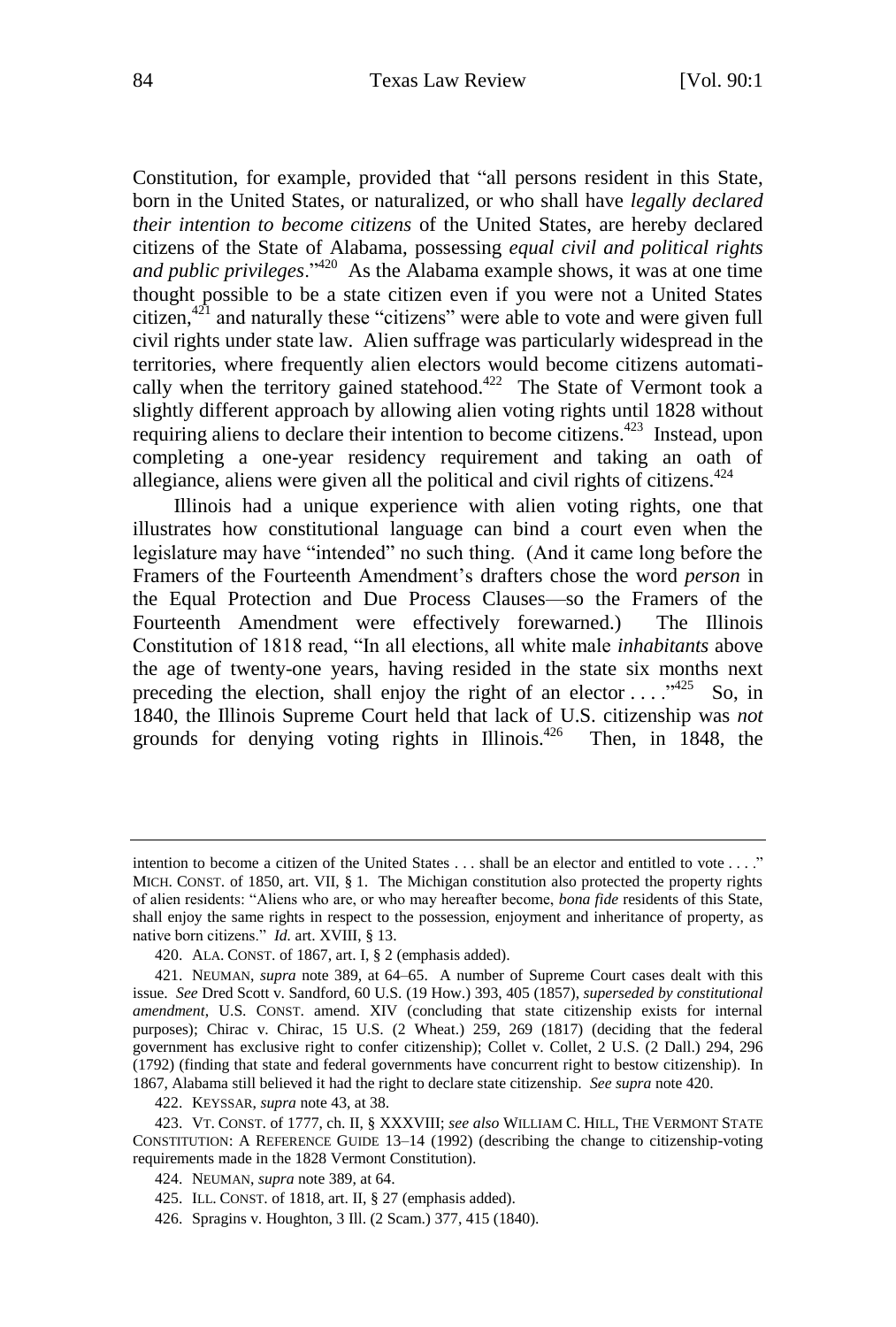Constitution was amended to limit suffrage to "every white male citizen above the age of twenty-one years, having resided in the state one year."<sup>427</sup>

The point is that when a class of people has been granted political rights, equal civil rights are traditionally guaranteed as well. And this makes a good deal of sense given the presumptions about a group's capabilities that underlie the decision to confer the right to vote. Simply put, it is irrational to deny civil rights to a person on a basis that may not be used to deny political rights to that same person. What kind of a government would allow someone to vote for President, Congress, and Governor without allowing that person the right to own property or enter into contracts? Consider that the exercise of civil rights generally has a less direct impact on the fate of other members of society than does the exercise of political rights. To grant political rights, especially to a large group that could easily become a perpetual majority (women, for example) is to say, "We trust you to make important decisions." To say otherwise by permitting sex inequality in civil rights is certainly unreasonable. This is precisely what the Court decided in *Adkins v*. Children's Hospital,<sup>428</sup> the 1923 post-Nineteenth Amendment case that found that women had the same civil right as men to enter into employment contracts. Justice Sutherland, writing for the majority following the adoption of the Nineteenth Amendment, proclaimed that "we cannot accept the doctrine that women of mature age, *sui juris*, require or may be subjected to restrictions upon their liberty of contract, which could not lawfully be imposed in the case of men under similar circumstances."<sup>429</sup> This case severely undermined *Muller v. Oregon*, and it extended Lochnerian liberty of contract equally to women as well as to men. Strikingly, Justice Sutherland's opinion for the Court followed the change wrought in the legal status of women as to their civil rights as a result of the adoption of the Nineteenth Amendment.

## *C. Calls for an End to Sex Discrimination: More on the History of the Nineteenth Amendment*

Most people living between 1868 and 1920, including majorities of the Supreme Court during this period of time, did not believe women fell totally outside of the protection of Section One of the Fourteenth Amendment. Rather, they believed that it was not arbitrary or irrational to limit women's civil rights any more than it was arbitrary or irrational to limit children's civil rights. This conclusion was based on the facts as people living in 1868 knew and understood them, and these views were enshrined to some degree in Section Two. Considering that the Constitution did not yet protect women's right to vote, it must have seemed reasonable and proper to give women less control over their own lives, including lesser civil rights. Many people living

<sup>427.</sup> ILL. CONST. of 1848, art. VI, § 1.

<sup>428.</sup> 261 U.S. 525 (1923).

<sup>429.</sup> *Id.* at 553.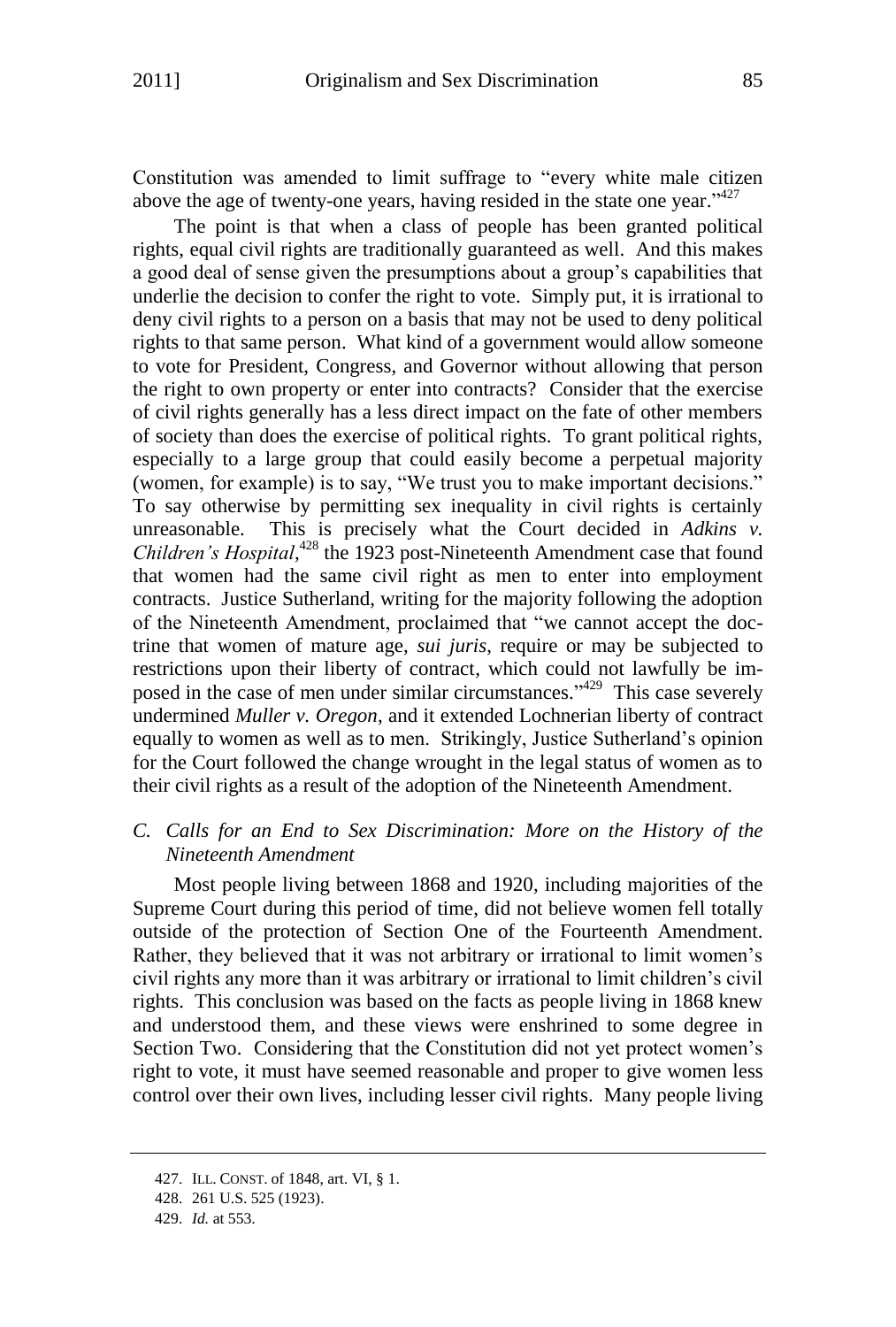then simply did not think that sex discrimination created a system of caste. $430$ Today, we know better.

The Nineteenth Amendment was the culmination of fifty years of people fighting for equal rights for women. As Professor Siegel explains in her article *She the People*, the ongoing struggle for women's rights that began with the Fourteenth Amendment and continued unceasingly for decades resulted in the adoption of the Nineteenth Amendment in 1920.<sup>431</sup> Professor Siegel shows that the supporters of the Nineteenth Amendment viewed it as a repudiation of married women's legal subordination to their husbands.<sup>432</sup> The legislative history shows that the Nineteenth Amendment was the final step in enabling the Constitution to protect women as well as racial minorities from discriminatory legislation that created a system of caste.<sup>433</sup> The first Supreme Court case to address the issue of sex discrimination following adoption of the Nineteenth Amendment, *Adkins v. Children's Hospital*, embraced the congressional understanding that the Amendment would end sex discrimination, <sup>434</sup> but the enlightenment was to be short-lived.

*1. The Congressional Debates.—*The legislative history of the Nineteenth Amendment reveals important things about its original public meaning in 1920: supporters of the Nineteenth Amendment believed and said that it would make women equal to men under the law. The Nineteenth Amendment was seen by both those who supported it and by those who opposed it as being nothing less than the final step in a process begun by the Reconstruction Amendments. The opponents' objection to giving women the right to vote was that they were unfit for work outside of the home and that they were unable to serve in the military or on juries because of the damage this would cause to family life. $435$  This objection was soundly rejected.

*a. The goal was full equality.—*Senator William H. Thompson of Kansas praised Susan B. Anthony during the debates over the Amendment (which was named for her),  $436$  and he proclaimed that "[s]lowly all thinking and justly disposed peoples are moving up to her advanced position. Her dream has all but become a grand reality." $437$  Of course, Susan B. Anthony's

<sup>430.</sup> *See supra* notes 247–52 and accompanying text.

<sup>431.</sup> Siegel, *supra* note 6, at 968–69.

<sup>432.</sup> *See id.* at 951 (stating that ratifying the Nineteenth Amendment broke with "understandings of the family that had organized public and private law" and that "equal citizenship for women includes freedom from subordination in or through the family").

<sup>433.</sup> *See infra* subsection III(C)(1)(b).

<sup>434.</sup> *Adkins*, 261 U.S. at 553.

<sup>435.</sup> *See infra* note 461 and accompanying text.

<sup>436.</sup> *See* Martha Craig Daughtrey, *Women and the Constitution: Where We Are at the End of the Century*, 75 N.Y.U. L. REV. 1, 6 (2000) (referring to the Nineteenth Amendment as the "Susan B. Anthony Amendment").

<sup>437.</sup> 56 CONG. REC. 8345 (1918).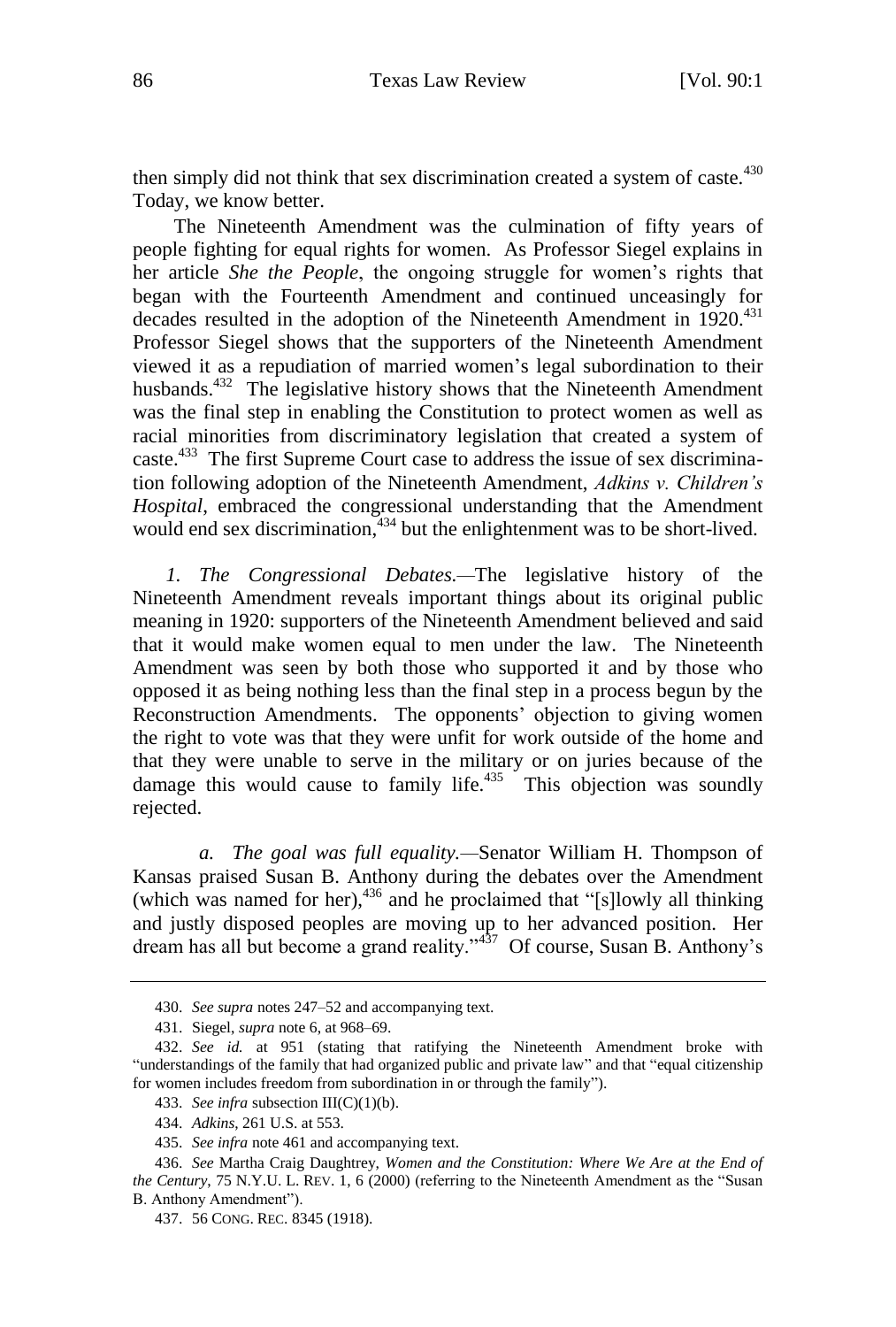dream of equality for women was not confined to giving them voting rights, <sup>438</sup> nor did members of Congress think that the constitutional change they were proposing meant only that women would henceforth be able to vote. Instead, they thought the Nineteenth Amendment would make women equal to men under the law. By returning the Constitution to sex-neutrality and guaranteeing women the right to vote, the proponents of the Nineteenth Amendment achieved their goal. In support of the Amendment, Congressman Edward C. Little of Kansas declared that "[i]f common sense is more potent than the sword . . . woman should now be accorded the same opportunity to take part in life that men have always had."<sup>439</sup> He firmly rejected the idea that physical differences between men and women should limit a woman's legal rights: "God Almighty placed upon her certain duties from which you escape, and you are wonderfully fortunate that you do, and every time you think of it you should blush for shame that you would deny any rights you have because of the responsibility that God has placed upon her<sup> $,440$ </sup>

Even women's unequal status in the family was condemned during the debates, and the measure under consideration, the Nineteenth Amendment, was seen as a remedy. Congressman Little rather sentimentally called for a change in the status of wives and mothers:

I hope, as my dear wife holds my hand for the last time as I pass out into the starlight, and as my dear mother extends her sainted hand to me as the trumpets sound the reveille on the other side, both will know that the sons for whom they went down into the valley of the shadow have granted to the mothers of this most august and stateliest Republic of all time *the same power, authority, and opportunity to fashion and preserve the lives of their sons that is possessed by their fathers.*<sup>441</sup>

Senator Miles Poindexter of Washington made an appeal for full equality by pointing out that the Western states had "long since overcome the prejudices" which heretofore have discriminated against women in the suffrage" with the result that women were recognized "as equal partners in the State as well as in business and in the home." $442$  "With us," Poindexter explained, "it has ceased to be an experiment, and most of the antisuffrage arguments, based upon theory and dire prophecy, have no effect in the face of realities. $1443$ 

*b. The Nineteenth Amendment was tied to the Reconstruction Amendments by supporters and opponents.—*The Nineteenth Amendment

<sup>438.</sup> *See, e.g.*, KATHLEEN BARRY, SUSAN B. ANTHONY: A BIOGRAPHY OF A SINGULAR FEMINIST 127–29 (1988) (discussing Anthony's campaign for coeducation).

<sup>439.</sup> 58 CONG. REC. 80 (1919).

<sup>440.</sup> *Id.*

<sup>441.</sup> *Id.* (emphasis added).

<sup>442.</sup> 56 CONG. REC. 8343 (1918).

<sup>443.</sup> *Id.*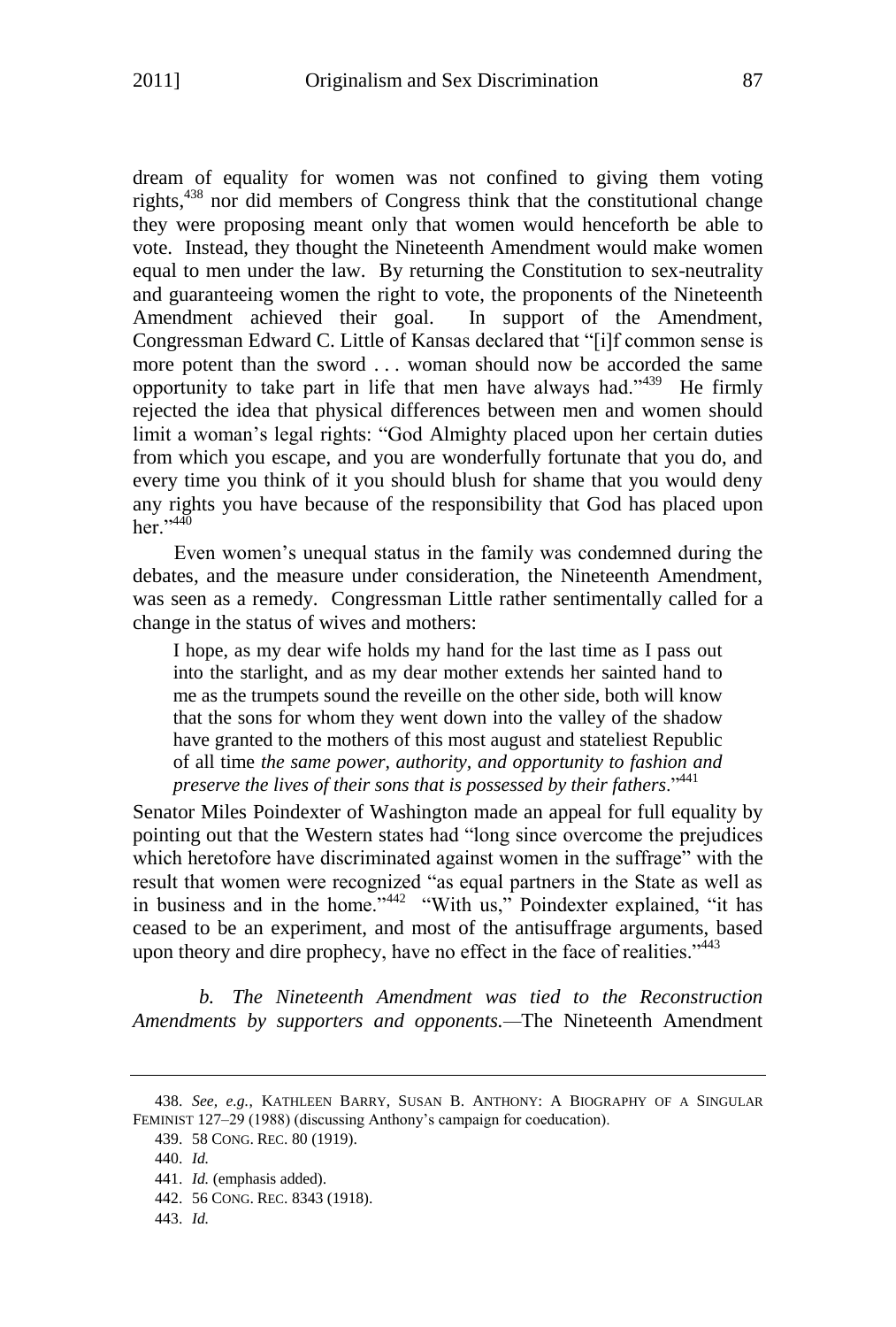was understood to be a continuation of the constitutional reform that began with the Reconstruction Amendments, a fact that strongly supports our argument that the same principles were at stake. Senator Thompson spoke of the Amendment as a measure coming fifty years later than it should have:

Woman suffrage is coming as certainly as the sun is sure to rise to-morrow. The struggle is almost over. The victory is about won. A story is told of one of our soldier boys returning to camp from an afternoon off and who was stopped by a sudden call of "Halt!" from a sentry. "Halt? ... Don't halt me; I am a half hour late as it is." So when Senators cry "Halt!" to the Federal amendment I reply, "Great heavens, our Nation is a half century late with this reform now!"<sup>444</sup>

Senator Robert L. Owen of Oklahoma, responding to Connecticut Senator Frank B. Brandegee's opposition to the Nineteenth Amendment on federalism grounds, argued that the Nineteenth Amendment was justified and appropriate for the same reasons that the Fourteenth and Fifteenth Amendments were needed:

I merely call the attention of the Senator from Connecticut to the fourteenth and fifteenth amendments, which were advocated by the particular party to which he belongs, and which were the fruit of the Civil War, and the adoption of which was brought about by the fact that a moral question arose concerning human slavery, and the Constitution was amended by a vote of the States. The Senator, if he recognizes that principle in the case of enfranchising the negro race, can not, I think, consistently argue against the application of the same principle in amending the Constitution with regard to the white women of this country.<sup>445</sup>

Congressman Frank Clark of Florida also acknowledged the relationship between the Nineteenth Amendment and the Reconstruction Amendments, but to his thinking, this was part of the problem: "The fourteenth and fifteenth amendments were the offspring of the bitterest sectional hate and most unreasoning party passion that ever blighted any land," he explained, concluding, "God grant that our beloved country may never be cursed with its like again."<sup>446</sup>

There were of course still those who argued that sex and race were not relevantly similar. The old fears of family disruption were put forward again. But the enlightened Congressman Little responded to such arguments with a dose of reality, reiterating that the struggle for women's rights was entwined with the struggle against race discrimination:

Men have argued here for 50 years that woman suffrage would break up the home. But in the Western States, where we have had woman

<sup>444.</sup> *Id.* at 8345.

<sup>445.</sup> *Id.* at 8349.

<sup>446.</sup> 58 CONG. REC. 91 (1919).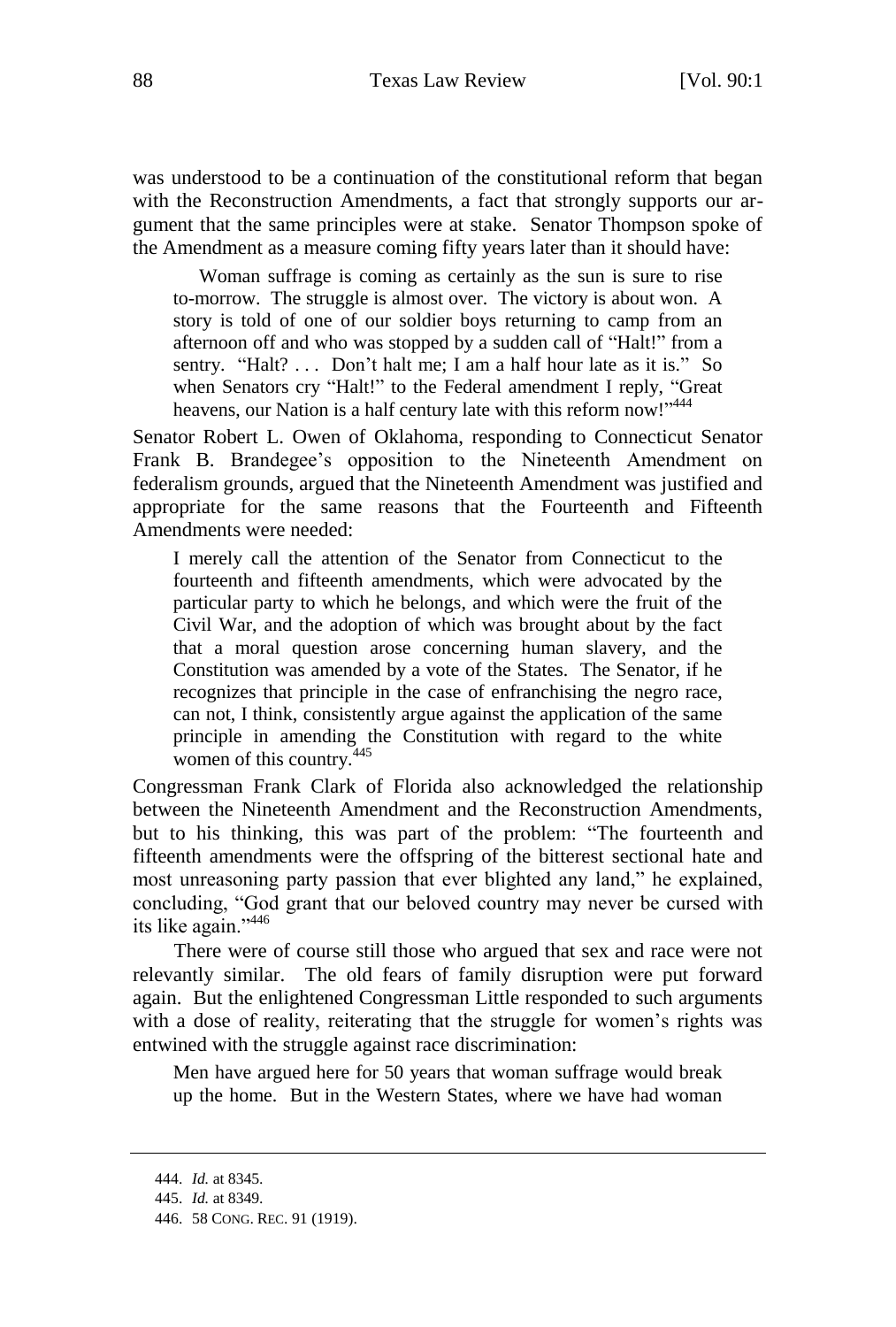suffrage in one form and another for years, we know of no family that has ever been disrupted by quarrel over politics.<sup>447</sup>

Continuing, he vividly espoused the race–sex analogy, making very clear that the same principles were at stake:

The long and short of the whole matter is that for centuries you have treated woman as a slave, dragged her over the pages of history by the hair, and then you pretend to think she is an angel, too good to interfere in the affairs of men. Give her now a fixed, reasonable status, as becomes a rational human being like yourself.<sup>448</sup>

Senator Brandegee dismissed the idea that women were in any sense slaves, but his argument was trite:

All this lingo about the women of America being enslaved is pure trumpery and foolishness. You can not get on a trolley car without having to take off your hat and give up your seat to every woman who gets aboard the car, and they are petted and flattered, and are the queen bees in this country, and there is no nation in the world where a woman's lot is so happy as it is in the United States of America.<sup>449</sup>

In the same vein, Senator Brandegee also said that "all this talk about striking the manacles and the shackles off the limbs of the enslaved women of this country is perfect tommy-rot.... That is all there is to it."<sup>450</sup> Brandegee apparently agreed with Congressman Clark, who declared that "no woman in Florida has ever yet needed protection that she did not get it [sic] and the day will never come when the men of my State will decline to come to the rescue of a woman in distress."<sup>451</sup>

Brandegee and Clark's specious claim that women did not face discrimination akin to race discrimination is further eroded by other portions of the debates, which reveal that those men opposed the Nineteenth Amendment largely because of their belief that it would finish the job the Reconstruction Amendments had begun. The Nineteenth Amendment, they said, would precipitate a "second Reconstruction" in the South by reigniting the fight for equal rights. $452$  According to Congressman Clark:

While the great masses of the negroes in the South are contented with existing conditions, some of the alleged leaders of the race are agitators and disturbers and are constantly seeking to embroil their people in trouble with the white people by making demands for social recognition which will never be accorded them; and the real leaders in

<sup>447.</sup> *Id.* at 80.

<sup>448.</sup> *Id.*

<sup>449.</sup> 56 CONG. REC. 8350 (1918).

<sup>450.</sup> *Id.*

<sup>451.</sup> 58 CONG. REC. 89 (1919).

<sup>452.</sup> *See id.* at 90 (statement of Rep. Clark) ("I warn my colleagues from the South who are supporting this measure that they are 'playing with fire,' which is likely to produce another 'reconstruction' conflagration in our Southland.").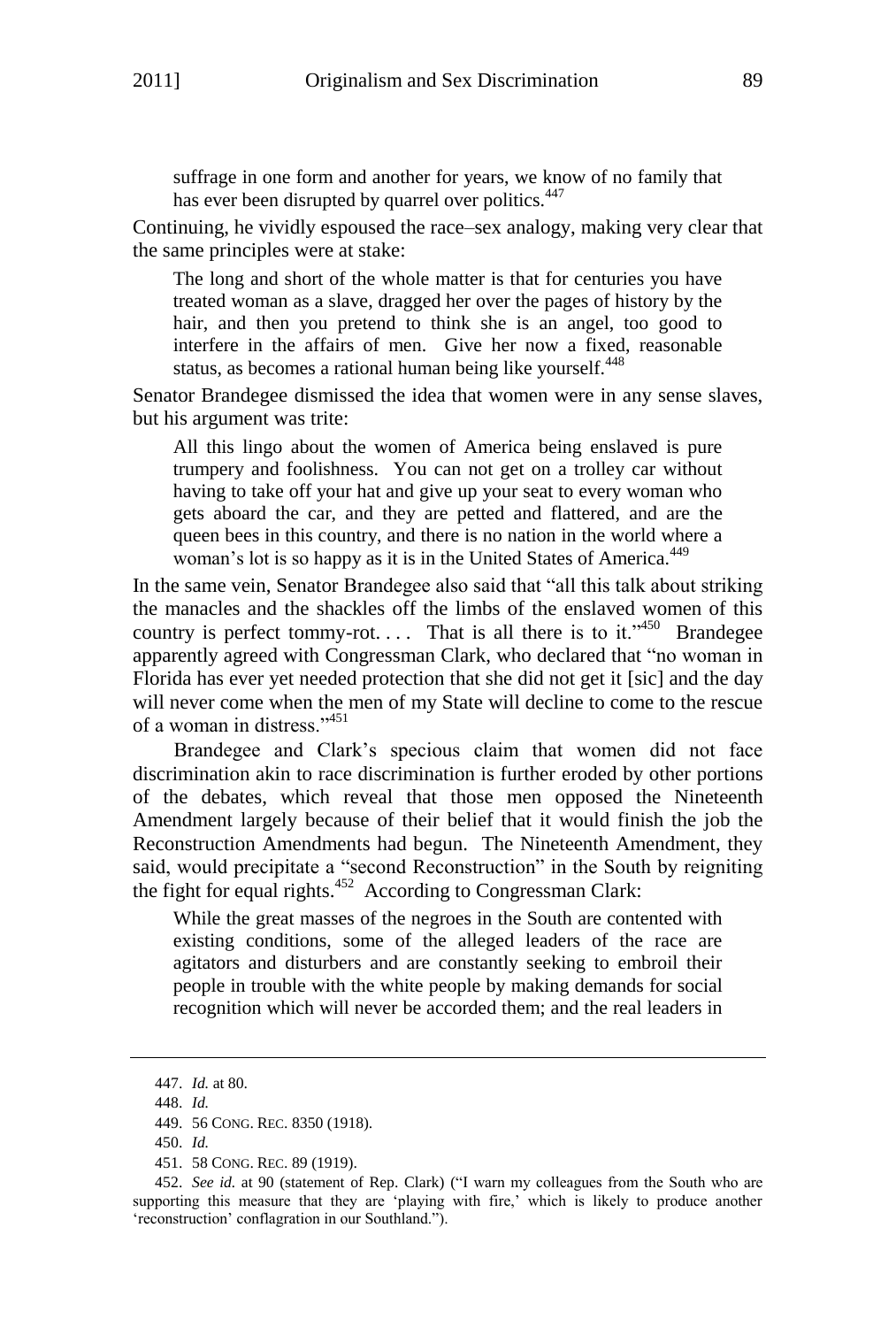these matters are the negro women, who are much more insistent and vicious along these lines than are the men of their race.

Make this amendment a part of the Federal Constitution and the negro women of the Southern States, under the tutelage of the fastgrowing socialistic element of our common country, will become fanatical on the subject of voting and will reawaken in the negro men an intense and not easily quenched desire to again become a political factor.<sup>453</sup>

Senator Brandegee expressed the same sentiment when he quoted approvingly from a letter written to him by Charles S. Fairchild, president of the American Constitutional League: "[U]pon ratification, [the Nineteenth Amendment] would immediately renew the 'reconstruction' and racial problems in the South, as well as double the Socialist and Bolshevist menace in the North.<sup>3454</sup> Along the same lines, Senator John S. Williams of Mississippi asked in horror, "Are you going to arm all the Chinese and Japanese and negro women who come to the United States with the suffrage?"453

Senator Thomas W. Hardwick of Georgia, also in fear of a second Reconstruction inspired by Bolshevists, female voters, and African-Americans, called the attention of his fellow Senators to a February 27, 1918 article from the *New York Journal* that described the visit of a white female activist, Mrs. Howard Gould, to a campaign meeting in support of Reverdy C. Ransom, a black candidate for Congress.<sup>456</sup> Mrs. Gould, with inspiring boldness, arrived to the meeting "[u]naccompanied by a white escort" and "[w]ith the exception of three reporters, [she] was the only white person in the hall."<sup>457</sup> "[S]tunningly dressed[,] [she] did not seem at all embarrassed by her environment."<sup>458</sup> Mrs. Gould called for black people to vote for Mr. Ransom, and she delivered this message: "Now that the black women of the North have political power, they must band together for the black women of the South. You black people must strangle the solid South."<sup>459</sup> Senator Hardwick, shaking in his boots, thought this story sufficiently demonstrated

<sup>453.</sup> *Id.*

<sup>454.</sup> 56 CONG. REC. 8347 (1918).

<sup>455.</sup> *Id.* at 8346.

<sup>456.</sup> *Id.* at 10,894.

<sup>457.</sup> *Id.*

<sup>458.</sup> *Id.* Perhaps unknown to Senator Hardwick, Mrs. Gould was a divorced New York socialite, born Katherine Clemmons. Ralph W. Tyler, *Mrs. Howard Gould and Her Mission*, CLEV. ADVOC., Mar. 30, 1918, at 8. She had acted on the stage and was rumored to have had a relationship with William F. "Buffalo Bill" Cody before her marriage to Howard Gould. *Sordid Troubles of the Married Rich*, SUN (Fort Covington, N.Y.), Apr. 16, 1908, at 1. The *Cleveland*  Advocate explained at the time of the Ransom campaign that "Mrs. Gould has taken up the fight to secure justice for a race that has suffered, and is still suffering, more injustices than are Russian serfs" and that "[o]ccasionally, so occasional as to impel unusual admiration on the one hand, and bitter criticism on the other, a white woman emerges from the drawing room of luxury to espouse the cause of the weak." *Id.* Mrs. Gould's sister Ella, a "San Francisco slum worker," was notorious for having married a "Chinaman." S.P. Clemmons Insane, N.Y. TIMES, Mar. 10, 1908, at 1.

<sup>459.</sup> 56 CONG. REC. 10,894 (1918).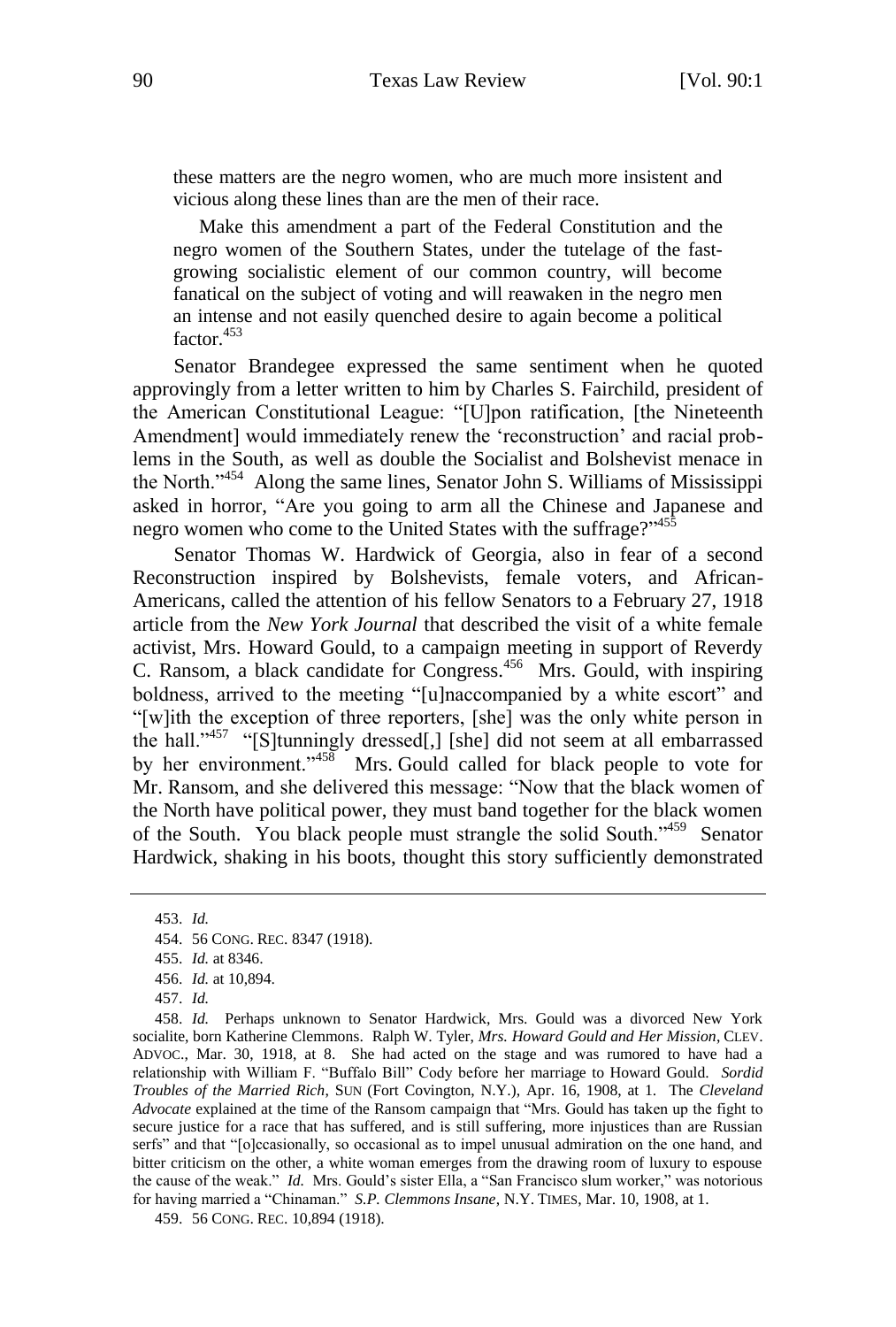the dangers of women voting. But Senator James K. Vardaman of Mississippi responded to Hardwick's condemnation of Mrs. Gould with the observation that "every idea of justice and sense of right is outraged by a condemnation of women for doing things in politics or anywhere else that men are applauded for doing," explaining, "I am in favor of treating women fairly."460

*c. Political rights, military duties, and women's abilities.—*A longstanding objection to women voting was that they could not fulfill all the duties that political rights entail. It was most vociferously alleged that they could not serve in the military, and this argument was again put forward during the Nineteenth Amendment debates. Congressman Clark, the man who claimed that no woman in Florida had ever been victimized, declared that women were unfit for combat and thus must not have the vote:

No class of persons ought to have the right to vote, I think everyone will agree, unless that class can perform all of the duties of citizenship. They ought not to have the privileges of citizenship unless they can perform the duties. I think that is a proposition which no one will dispute. Women can not do that. We have heard a great deal here about what they can do. We can not create our armies out of women. We can not depend upon them.<sup>461</sup>

This argument, like others put forward by those opposed to the Amendment, was soundly defeated by the Amendment's supporters, because the First World War had provided a new response to the military service argument. In a turnaround, President Wilson told the Senate:

This war could not have been fought, either by the other nations engaged or by America, if it had not been for the services of the women—services rendered in every sphere—not merely in the fields of efforts in which we have been accustomed to see them work, but wherever men have worked and upon the very skirts and edges of the battle itself.

I propose it as I would propose to admit soldiers to the suffrage, the men fighting in the field for our liberties and the liberties of the world, were they excluded.<sup>462</sup>

Senator Thompson and others echoed this argument in terms strongly implying that the Nineteenth Amendment was understood to be the path to full equality:

. . . .

<sup>460.</sup> *Id.* Vardaman should really have stopped there. He instead concluded, "It is my purpose to continue the fight for the repeal of the fifteenth amendment, and finally the completed elimination of the negroes, both male and female, from the politics of America. And I expect the white women of America to help me in that great undertaking." *Id.* 

<sup>461.</sup> 58 CONG. REC. 90 (1919).

<sup>462.</sup> 17 A COMPILATION OF THE MESSAGES AND PAPERS OF THE PRESIDENTS 8601–02 (1927).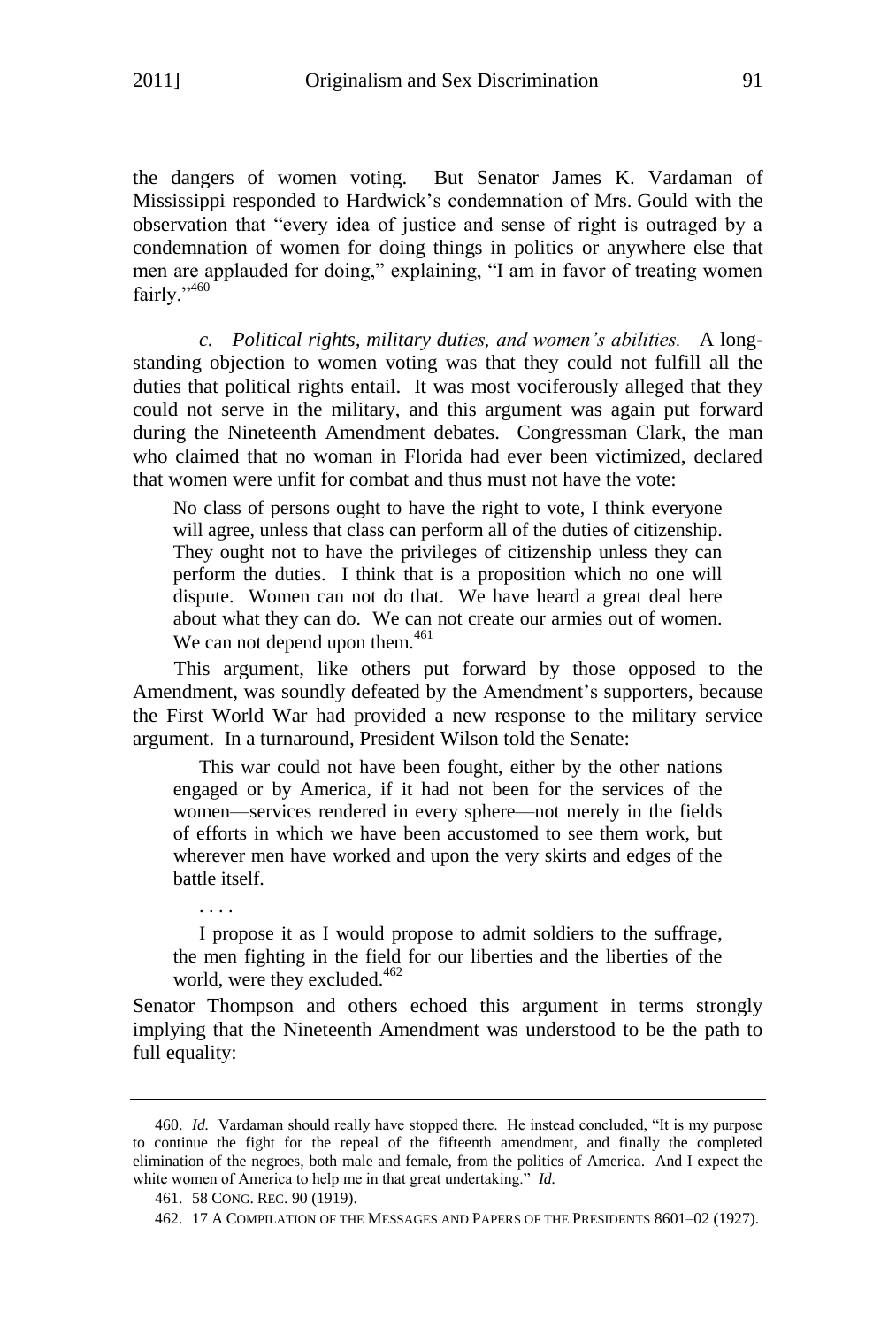While women stand ready to forge cannon, make guns, and even to use them on the field of battle, and to do man's work wherever necessary for the good of the Nation, it is a gross injustice amounting to nothing less than outrage to deny them the right of suffrage, *or any other right that man may be entitled to or permitted to enjoy*. If the people of this country had never before looked upon woman suffrage with favor they should do so now in recognition of woman's sacrifice in defense of our citizenship and the natural and inalienable rights of life, liberty, and the pursuit of happiness.<sup>463</sup>

Congressman Little added that World War I was a struggle between brutality and reason, in which it was decided that "right, not might, shall rule the world.<sup>3464</sup> The world, he went on, "is about ready to substitute the rule of reason for the rule of force in the government of reasoning creatures." He continued,

The time is opportune for marking an era's close. Civilization has reached a stage, a period, a moment, when we can ring the liberty bell again and announce that this great step forward has been taken.

They tell us that woman should not vote merely because she is a female. No other reason has been advanced except that form which says that she can not bear arms. Every mother who bears a son to fight for the Republic takes the same chance of death that the son takes when he goes to arms.<sup>466</sup>

Congressman Little also described how the war had revealed that women were capable of all types of "men's work" and explained that women's presence in the workplace made denying them the vote much worse:

[I]n my great country, women throng the shops, the offices, the factories, in their strife with men to earn a living. In uncivilized nations they still treat her as a slave and as an angel. Your great civilization gives woman the glorious privilege that man has to battle for a livelihood if she will do so for smaller wages, but denies her the use of the ballot in her struggle. What are you afraid of?<sup>467</sup>

What *were* those who opposed women voting afraid of? If the legislative history is any indication, most of them feared racial minorities and

467. 58 CONG. REC. 80 (1919).

<sup>463.</sup> 56 CONG. REC. 8345 (1918) (emphasis added).

<sup>464.</sup> 58 CONG. REC. 79 (1919).

<sup>465.</sup> *Id.*

<sup>466.</sup> *Id.* at 80. Interestingly, Mrs. Howard Gould, the white woman who attended the campaign meeting of black congressional candidate Reverdy Johnson, in 1918 became the first woman admitted to "active membership in the Army and Navy Union, U.S.A." *Mrs. Gould To Be Veteran*, WASH. POST, Oct. 1, 1918, at 16. She was given the honorary military title "colonelette" and was "accorded the full honors of comradeship" when she was "received with ceremony into the President's Own Garrison." *Id.* No lightweight, she delivered an address on the occasion entitled ―The American Advance from Bunker Hill to Gettysburg; from Santiago to Chateau Thierry.‖ *Id.*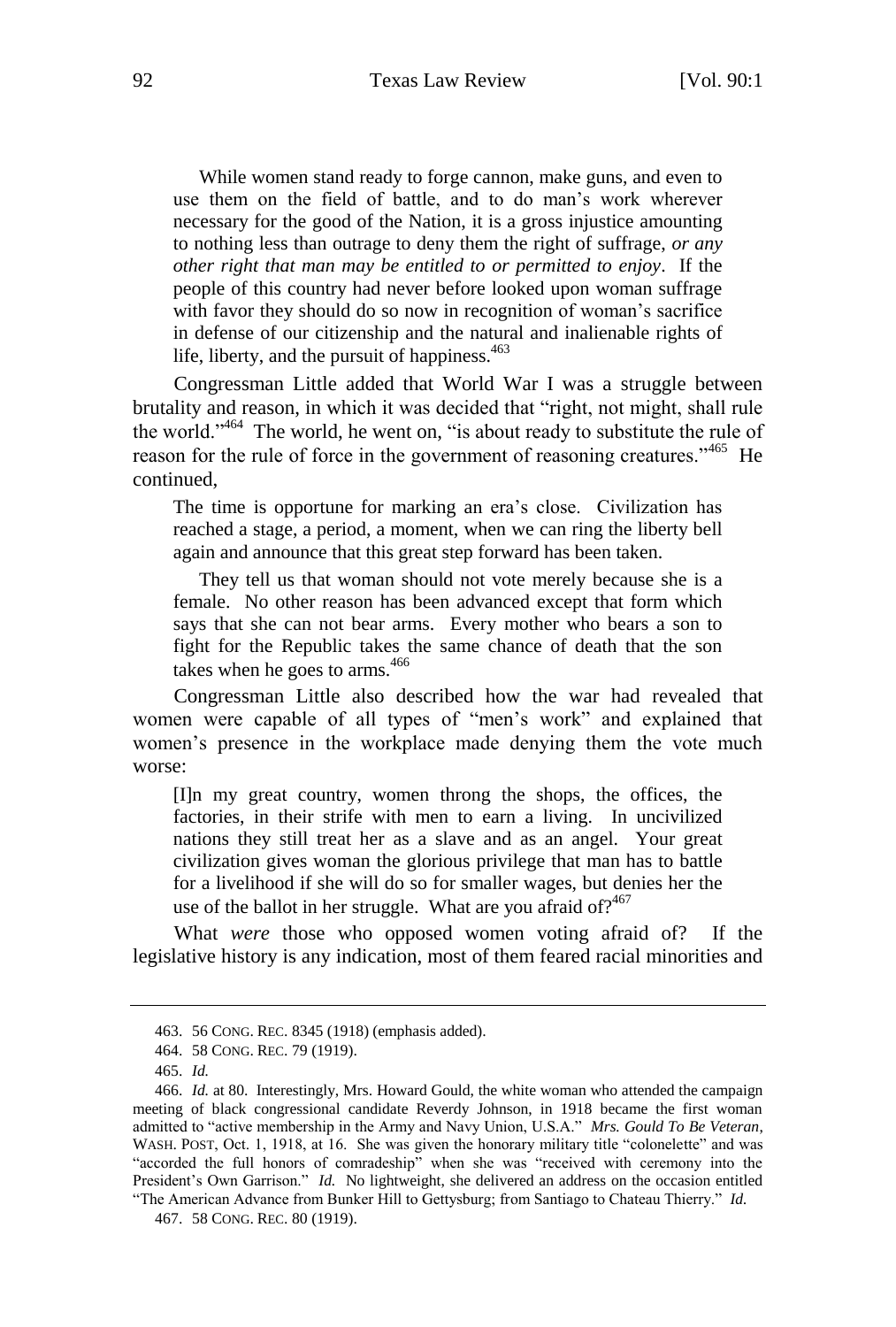emancipated women. For example, the unenlightened Senator Brandegee had the audacity to claim that passing the Amendment would "prostitute the Constitution of the United States,  $468$  and in a desperate attempt to convince his colleagues to reject the Amendment, Brandegee warned that "[t]he minute the ladies get the privilege of voting, if they do get it, they will forget all about the gentlemen who gave it to them, and they will vote just as they please."<sup>469</sup> Senator Owen made the best possible rejoinder: "I hope so."<sup>470</sup> Clearly many who contemplated the Nineteenth Amendment understood it to put women on equal constitutional footing with men.

*2.* Adkins v. Children's Hospital*.—*The Supreme Court acknowledged the implications of the Nineteenth Amendment in *Adkins v. Children's Hospital*, the first sex discrimination case to be decided by the Supreme Court following the adoption of the Amendment in 1920. *Adkins* considered the constitutionality of a law that set a minimum wage for women and children. 471 Under *Lochner v. New York*, it would have been unconstitutional to set a minimum wage for men.<sup>472</sup> The Supreme Court ruled 5–3 in *Adkins*  that a minimum-wage law for women only could not be squared with the Fourteenth Amendment *in light of the Nineteenth Amendment*. 473 Justice Sutherland, writing for the majority, reasoned much like the supporters of women's voting rights in Congress:

[T]he ancient inequality of the sexes, otherwise than physical, as suggested in the *Muller Case* has continued "with diminishing" intensity." In view of the great—not to say revolutionary—changes which have taken place since that utterance, in the contractual, political and civil status of women, culminating in the Nineteenth Amendment, it is not unreasonable to say that these differences have now come almost, if not quite, to the vanishing point. In this aspect of the matter, while the physical differences must be recognized in appropriate cases, and legislation fixing hours or conditions of work may properly take them into account, we cannot accept the doctrine that women of mature age, *sui juris*, require or may be subjected to

469. *Id.*

470. *Id.*

<sup>468.</sup> 56 CONG. REC. 8350 (1918). When Senator Brandegee's arguments do not avoid substance entirely, they show a failure to know his opponent:

Mr. SHAFROTH: "Does not the Senator believe that the just powers of government are derived from the consent of the governed?"

Mr. BRANDEGEE: "What does the Senator believe about the Philippine Islands?" Mr. SHAFROTH: "I must say that I have always been in favor of giving independence to the Philippine Islands, and I fought upon the floor of the Senate for that very principle."

*Id.*

<sup>471.</sup> Adkins v. Children's Hospital, 261 U.S. 525, 539 (1923).

<sup>472.</sup> Lochner v. New York, 198 U.S. 45, 64 (1905).

<sup>473.</sup> *Adkins*, 261 U.S. at 553. Justice Brandeis took no part in the case, while Chief Justice Taft and Justices Sanford and Holmes dissented. *Id.* at 562, 567.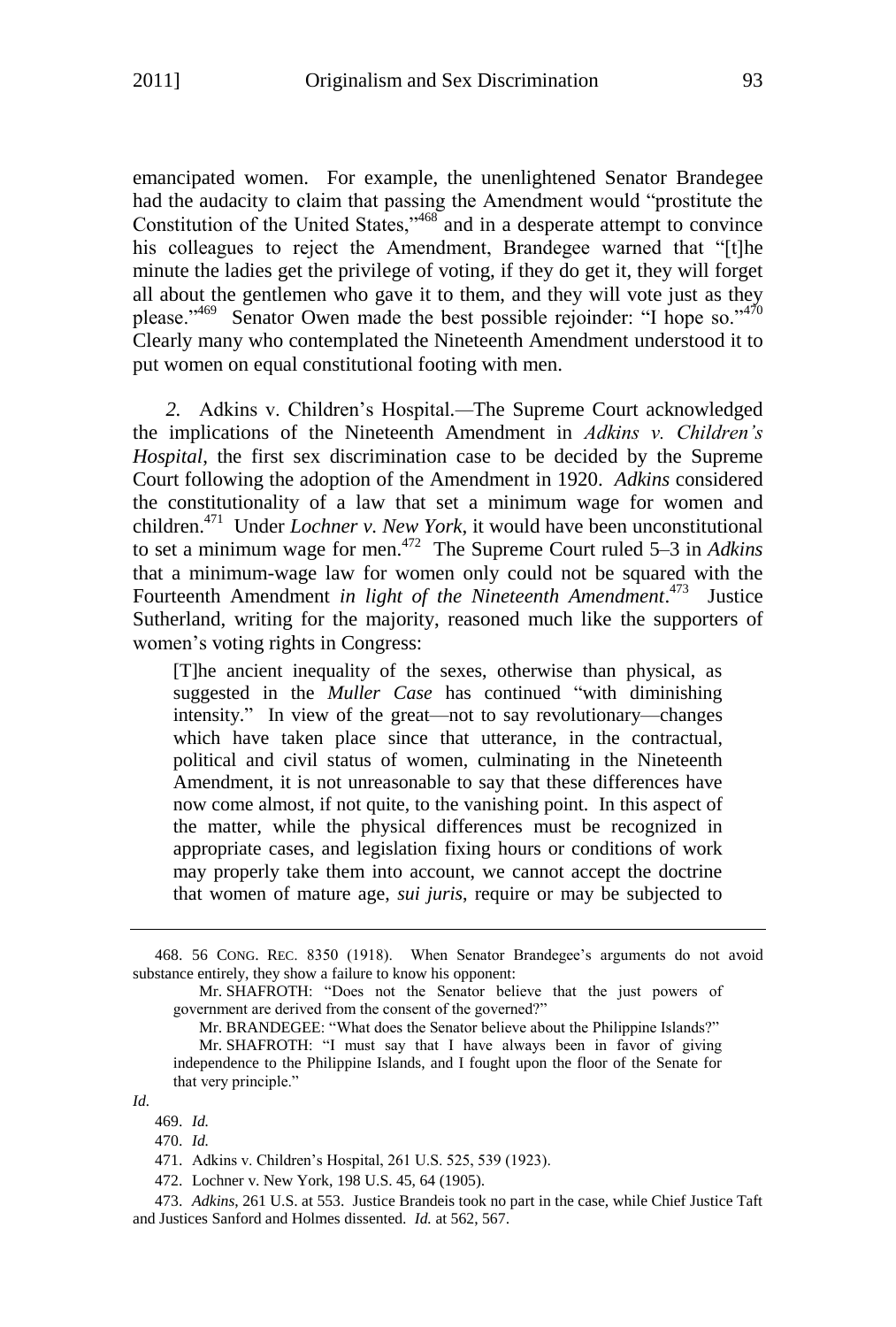restrictions upon their liberty of contract which could not lawfully be imposed in the case of men under similar circumstances. To do so would be to ignore all the implications to be drawn from the present day trend of legislation, as well as that of common thought and usage, by which woman is accorded emancipation from the old doctrine that she must be given special protection or be subjected to special restraint in her contractual and civil relationships.<sup>474</sup>

Less persuasively, the Court attempted to salvage *Muller* by maintaining that the maximum-hours law at issue in that case was merely an acknowledgement of the actual physical differences between men and women, while a minimum-wage law implicated women's minds.<sup>475</sup> This is a false distinction: if women have the same capacity as men to enter into contracts for wages, then they have the same capacity as men to contract for limited hours. The constitutionally sound response to this problem is the modern one: reasonable minimum-wage and maximum-hours laws that protect both men and women. But when *Adkins* was decided, *Lochner* stood in the way of such a conclusion for most of the Court, although Justice Holmes, in his *Adkins* dissent, said he thought *Bunting v. Oregon*<sup>476</sup> left *Lochner* in "deserved repose."<sup>477</sup>

The *Adkins* dissenters had two main objections to Justice Sutherland's opinion for the Court. First, they claimed with good reason that the decision was inconsistent with *Muller*. Justice Oliver Wendell Holmes wrote: "I confess that I do not understand the principle on which the power to fix a minimum for the wages of women can be denied by those who admit the power to fix a maximum for their hours of work. . . . *Muller v. Oregon*, I take it, is as good law today as it was in  $1908.^{478}$  Chief Justice William Howard Taft said he was "not sure from a reading of the opinion whether the court thinks the authority of *Muller v. Oregon* is shaken by the adoption of the Nineteenth Amendment."<sup>479</sup> Second, Justice Holmes and Chief Justice Taft both denied that the Nineteenth Amendment should have any effect on the constitutional analysis. Holmes said bluntly, "It will need more than the Nineteenth Amendment to convince me that there are no differences between men and women, or that legislation cannot take those differences into account."<sup>480</sup> But presumably he would not have thought it proper to take false differences into account.

Chief Justice Taft dissented at greater length and with less clarity:

477. *Adkins*, 261 U.S. at 569–70 (Holmes, J., dissenting).

479. *Id.* at 567 (Taft, C.J., dissenting).

<sup>474.</sup> *Id.* at 553 (internal citation omitted).

<sup>475.</sup> *Id.* at 552–53.

<sup>476.</sup> 243 U.S. 426 (1917).

<sup>478.</sup> *Id.* at 569.

<sup>480.</sup> *Id.* at 569–70 (Holmes, J., dissenting).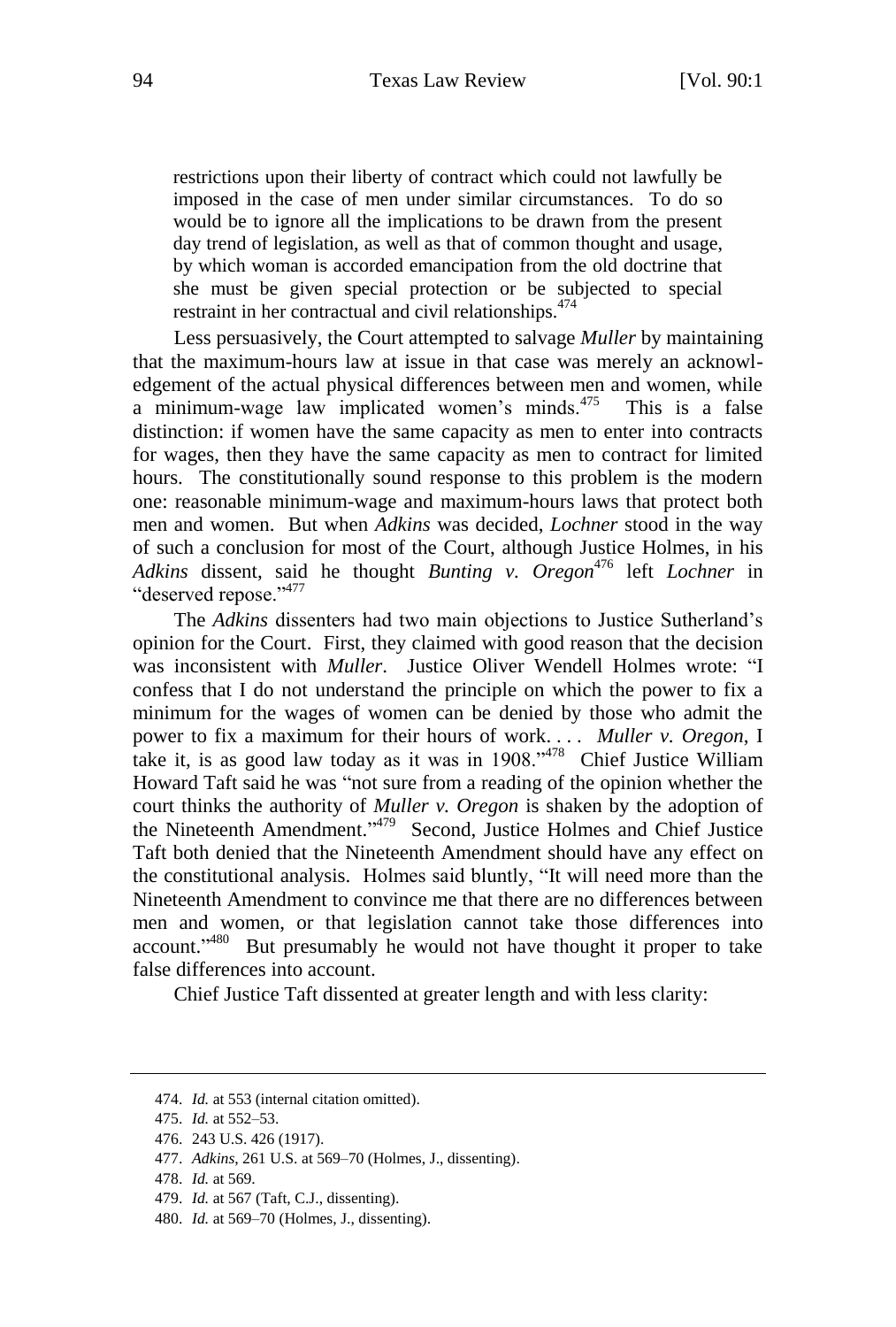The Nineteenth Amendment did not change the physical strength or limitations of women upon which the decision in *Muller v. Oregon* rests. The amendment did give women political power and makes more certain that legislative provisions for their protection will be in accord with their interests as they see them. But I don't think we are warranted in varying constitutional construction based on physical differences between men and women, because of the Amendment.<sup>481</sup>

Chief Justice Taft did not explain what physical difference makes women more in need of a minimum wage than men. The majority's assessment of the Nineteenth Amendment's effect was much more cogent, and something like the *Adkins* majority's approach to sex discrimination doctrine should be revived by the modern, present-day Supreme Court. The fact that the majority opinion in *Adkins* considered and rejected the Holmes and Taft dissents bolsters the argument that the Nineteenth Amendment changed the meaning of the no-caste rule of the Fourteenth Amendment. The majority in *Adkins* is premised on the idea that after 1920, sex discrimination was, as a constitutional matter, a form of caste.

The Supreme Court revisited the issue of sex discrimination after the overruling<sup>482</sup> of *Adkins* in a bad landmark opinion by Justice Felix Frankfurter—*Goesaert v. Cleary*. 483 *Goesaert v. Cleary* involved the constitutionality of a Michigan law that forbade any woman from serving as a bartender unless she was the wife or daughter of the man owning the bar.<sup>484</sup> Justice Frankfurter disposed of the case dismissively using extreme New Deal judicial restraint as his rationale. He applied the rational basis test and had no trouble concluding that the States could have banned women from serving as barmaids under all circumstances as well as when they were not related to bar owners.<sup>485</sup> Justice Frankfurter's opinion did not cite any of the Reconstruction history of the Fourteenth Amendment that we have discussed in this Article or the dispute about the Nineteenth Amendment in *Adkins*. He instead reasoned,

The fact that women may now have achieved the virtues that men have long claimed as their prerogatives and now indulge in vices that men have long practiced, does not preclude the States from drawing a sharp line between the sexes, certainly in such matters as the regulation of liquor traffic.... The Constitution does not require legislatures to reflect sociological insight, or shifting social standards,

<sup>481.</sup> *Id.* at 567 (Taft, C.J., dissenting). Louis Brandeis—by this time Justice Brandeis—took no part in the *Adkins* decision; he would not have cast the deciding vote anyway. *Id.* at 562.

<sup>482.</sup> *See* W. Coast Hotel Co. v. Parrish, 300 U.S. 379, 386–87 400 (1937) (upholding a minimum-wage law for women and overruling precedent in which a similar labor law had been invalidated on substantive due process grounds).

<sup>483.</sup> 335 U.S. 464 (1948).

<sup>484.</sup> *Id.* at 465.

<sup>485.</sup> *Id.* at 465–67.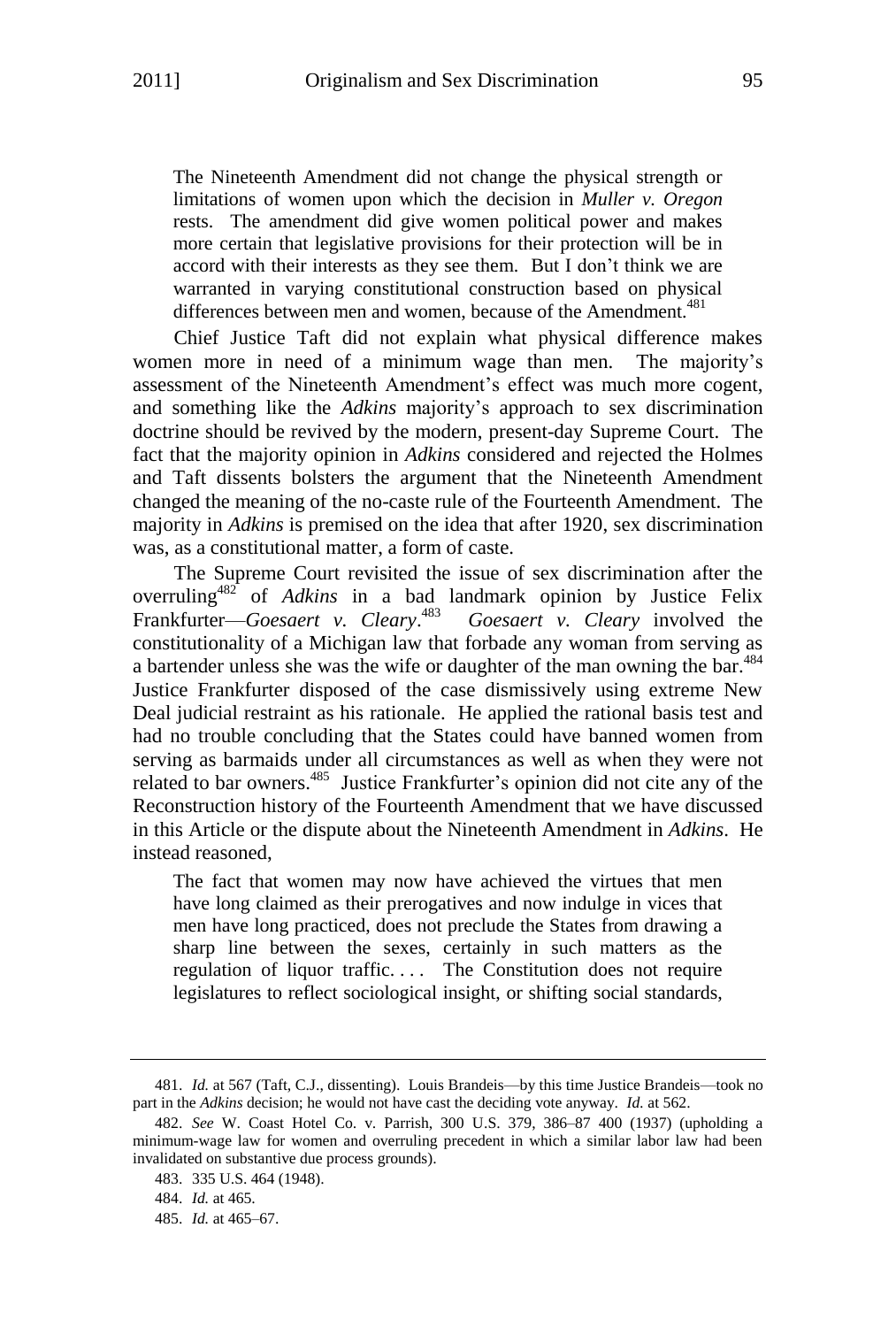any more than it requires them to keep abreast of the latest scientific standards<sup>486</sup>

Justice Wiley Rutledge wrote a solid two paragraph dissent joined by Justices Douglas and Murphy but also did not mention the origins of the Fourteenth Amendment's no-caste rule or the discussion of the Nineteenth Amendment in both the *Adkins* majority and dissenting opinions.<sup>487</sup> The dissent did, however, correctly say that the "statute arbitrarily discriminates between male and female owners of liquor establishments" and that it was therefore "invalid as a denial of equal protection."<sup>488</sup> The majority's failure to agree with this statement likely reinforced the view of some activists that only adoption of the Equal Rights Amendment could protect women's rights.<sup>489</sup> They were mistaken, but this would not be proven until the Court decided *Reed v. Reed* over twenty years after *Goesaert*.

The question of the original meaning of the Fourteenth and Nineteenth Amendments as to sex discrimination is in some respects still open for the Court to address. The Supreme Court can address the sex discrimination issue today under the no-caste rule of the Fourteenth Amendment, as modified by any implications to be drawn from the Nineteenth Amendment, without any prior case law interfering. In our view, the Fourteenth Amendment no-caste rule, as modified by the implications that should be drawn from the Nineteenth Amendment, lead to the conclusion and doctrinal test that Justice Ginsburg argued for in *VMI*.We think we have offered originalist reasons that Justices Scalia and Thomas should find compelling as to why Justice Ginsburg is right. We also hope our research will be helpful to the new Justices on the Supreme Court who have yet to participate in a major sex discrimination case. These four new Justices include Chief Justice Roberts, Justice Alito, Justice Sotomayor, and Justice Kagan. We hope they not only follow the *VMI* precedent as doctrinalists but that they also root any future holding in the text and history of the Constitution and not merely in doctrine. It is time for the Supreme Court to acknowledge the central importance of the Nineteenth Amendment in Fourteenth Amendment sex discrimination cases. Susan B. Anthony, Elizabeth Cady Stanton, and even Justice Sutherland thought the Nineteenth Amendment would do a lot more for women's rights than the Court has ever acknowledged. We think they were absolutely right and that the Court has missed the boat.

## IV. Conclusion

An infinite number of questions could be asked about if and how the anticaste rule of the Fourteenth Amendment should be applied to classifica-

<sup>486.</sup> *Id.* at 466 (citations omitted).

<sup>487.</sup> *Id.* at 467–68 (Rutledge, J., dissenting).

<sup>488.</sup> *Id.* at 468.

<sup>489.</sup> *See supra* note 314.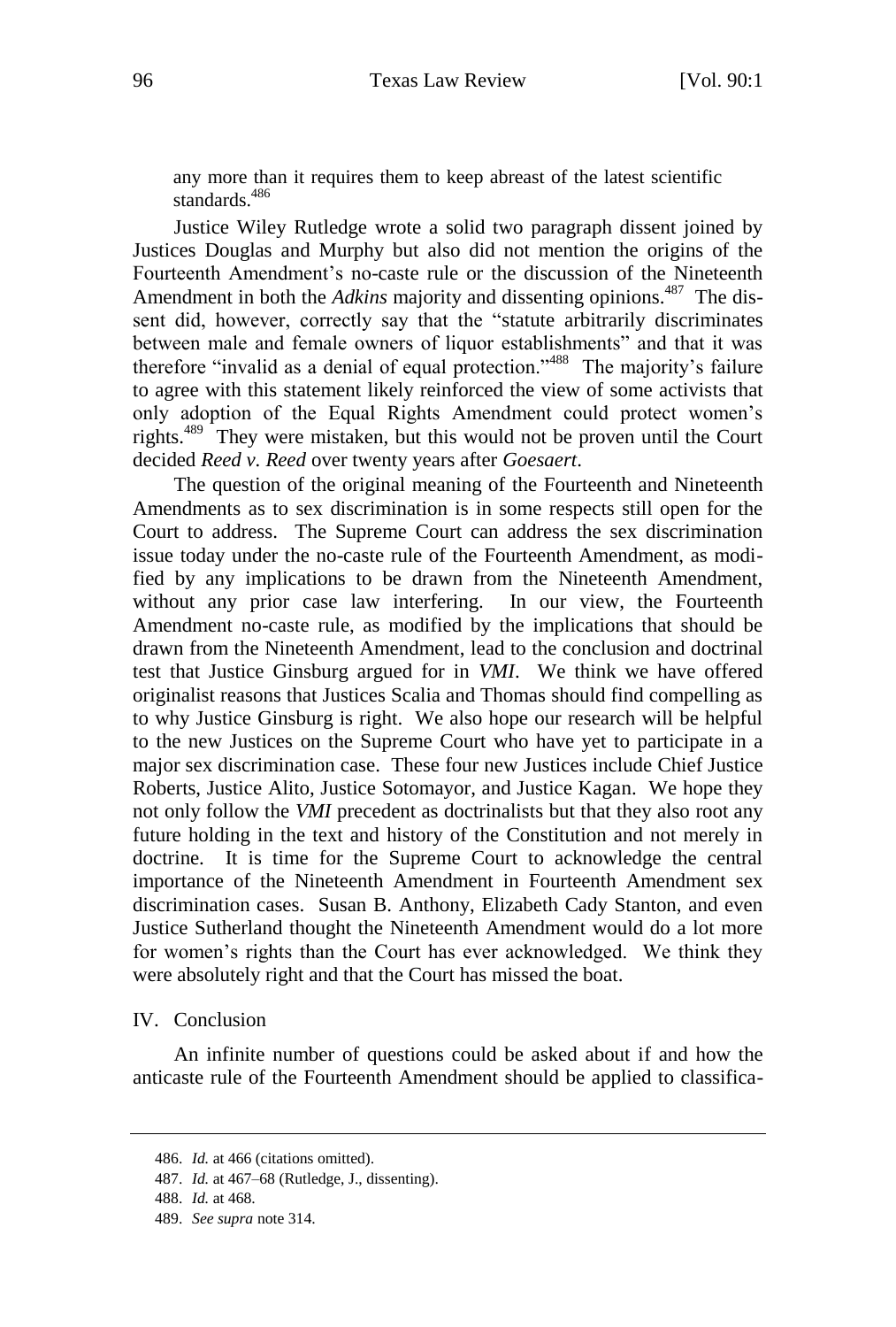tion beyond race and sex. While no group aside from women and African-Americans were discussed at length by the Framers of the Fourteenth Amendment, there is nothing in the text to prevent application of the no-caste rule to other groups if the group classification is relevantly similar to race or sex and the legal disabilities the group suffers are as arbitrary as those that once accompanied being female or being black. Yet a definitive showing that a law relegates a group to caste status—and is therefore a violation of Section One—is not easy to make and, in Professor Calabresi's view, ought only to be made where there is an Article V consensus of three-quarters of the states. The courts must look for—but not dictate—the content of the objective social meaning today of the anticaste command of the Fourteenth Amendment. This present-day objective social meaning is to be found in the evolving standards of equality of *the whole* of American society and not merely in the evolving social standards among the judicial and legal elite. Ms. Rickert disagrees and believes it is appropriate for the Supreme Court to unilaterally recognize new forbidden castes whenever it has before it unequivocal evidence that a group is being arbitrarily denied equal protection of the laws. In her view, an Article V amendment that protects a particular group's voting rights is the strongest evidence that a law discriminating on the basis of membership in that group is arbitrary, but she disagrees with Professor Calabresi's argument that the existence of an Article V amendment protecting a group is almost a prerequisite for that group to be protected from discriminatory legislation by the Fourteenth Amendment. As explained throughout this Article, race and sex are given a special status in our Constitution—discrimination in political rights cannot be made on those bases—and so, in both authors' view, full civil rights must be accorded also. An Article V consensus of three-quarters of the states forbade discrimination as to voting rights both on the basis of race and on the basis of sex.<sup>490</sup> There is no other alleged caste that can make this claim. Professor Andrew Koppelman, however, has argued that sexual-orientation discrimination is actually a forbidden form of sex discrimination, but assessing his argument is outside the scope of this Article.<sup>491</sup>

We also will not go deeply into other possible applications of the nocaste rule in this Article, but we will briefly address an issue that must be acknowledged before concluding: what do our conclusions mean for legislation that discriminates on the basis of age, given the Twenty-sixth Amendment, which prohibits denying the vote to citizens eighteen years or older on the basis of age?<sup>492</sup> Are laws forbidding eighteen-to-twenty-yearolds from buying or consuming alcohol unconstitutional?

<sup>490.</sup> And, crucially, the Nineteenth Amendment returned the Constitution to sex neutrality.

<sup>491.</sup> Koppelman, *supra* note 321, at 147.

<sup>492.</sup> The language of the Amendment is as follows: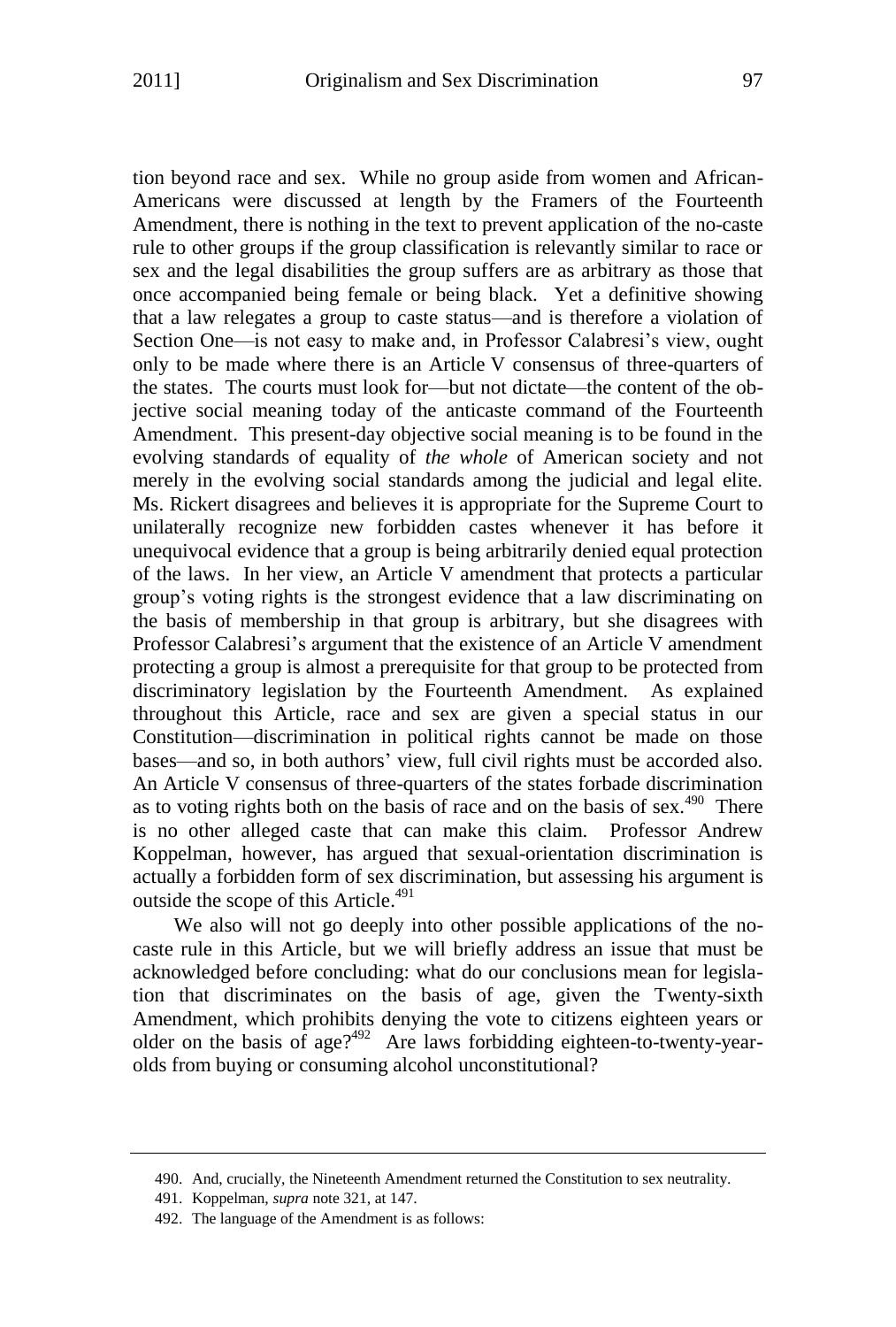## 98 Texas Law Review [Vol. 90:1

Perhaps, but such laws are not certainly unconstitutional. The Twentysixth Amendment—although it was inspired by the military service of class members much like the Fifteenth Amendment and the Nineteenth Amendment were—surely does not invalidate all age-based legislation. For one thing, the Twenty-sixth Amendment itself arbitrarily discriminates on the basis of age by excluding those under the age of eighteen from voting. And age is undeniably different from race and sex: all people who live a normal lifespan go through the same stages of development and ages, and competence does in fact tend to correlate to age, particularly during the earlier periods of the human life span. Infants, obviously, cannot be left to make very many of their own life choices if we want the human race to continue. Infants also cannot exercise the right to vote, because they are utterly unaware of what exercising that right means. This helplessness and ignorance of youth decreases over time, very slowly. We continue to learn and grow throughout our lives. Age does not become irrelevant to lawmaking all at once. The Constitution was drafted with this in mind, and so the Constitution itself discriminates on the basis of age by setting age requirements for federal office holding. Eligibility to be a representative requires that one have attained the age of twenty-five.<sup>493</sup> Eligibility to be a senator requires that one have attained the age of thirty. $494$  And, eligibility to serve as President requires that one have attained the age of thirty-five.<sup>495</sup> Age discrimination is an important issue, but preventing it in all its forms is a job for the political process under the U.S. Constitution.

The second possible application of the no-caste rule of the Fourteenth Amendment that is suggested by clauses in the U.S. Constitution occurs with respect to discrimination on the basis of religion. Article VI of the Constitution requires that "no religious Test shall ever be required as a Qualification to any Office or public Trust under the United States."<sup>496</sup> The Constitution thus recognizes a political right to hold office, which absolutely forbids discrimination on the basis of religion. Does this mean that civil rights discrimination on the basis of religion is also a forbidden form of caste under the Fourteenth Amendment?

The Framers of the Fourteenth Amendment, who we quoted above, <sup>497</sup> said that a paradigmatic example of a system of caste is the low status

U.S. CONST. amend. XXVI.

Section 1. The right of citizens of the United States, who are eighteen years of age or older, to vote shall not be denied or abridged by the United States or by any State on account of age.

Section 2. The Congress shall have power to enforce this article by appropriate legislation.

<sup>493.</sup> *Id.* art. I, § 2.

<sup>494.</sup> *Id.* art. I, § 3.

<sup>495.</sup> *Id.* art. II, § 1.

<sup>496.</sup> *Id.* art. VI.

<sup>497.</sup> *See supra* note 193 and accompanying text.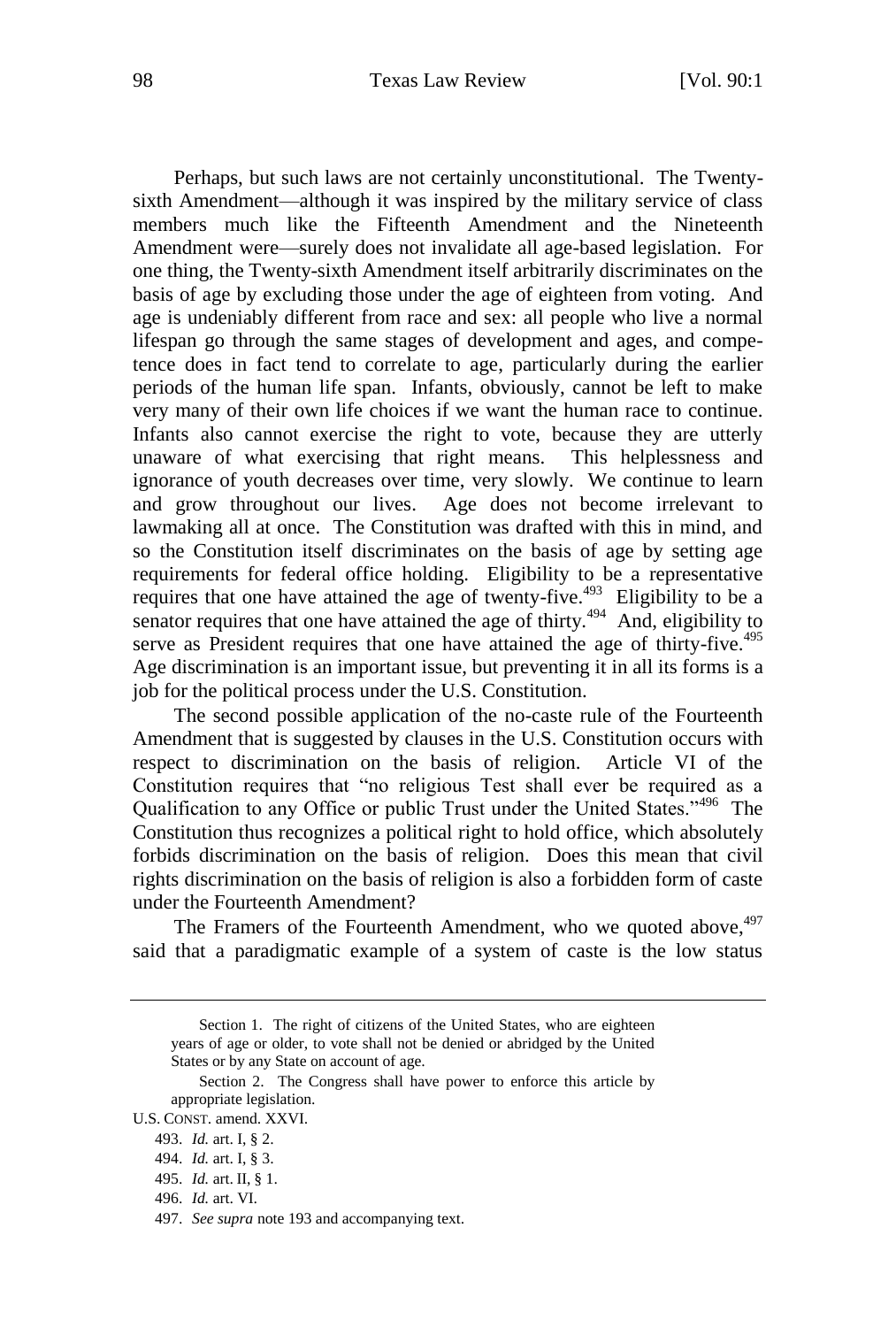accorded to Jewish people in Western Europe prior to the 1800s. We agree with this statement. We also think the Religious Test Clause protects a political right from discrimination on the basis of religion (or lack of religion). Under the reasoning of this Article, that does suggest that civil rights discrimination on the basis of religion is a forbidden system of caste. For these reasons, Professor Calabresi endorses Justice Scalia's dissenting opinion in *Locke v. Davey*, <sup>498</sup> which suggests that state-constitutional Blaine Amendments unconstitutionally discriminate on the basis of caste in violation of the antidiscrimination command of the Fourteenth Amendment.<sup>499</sup>

As we have tried to show, the Fourteenth Amendment's original public meaning bans all systems of caste once three-quarters of the states—an Article V consensus—find that a classification is in fact caste-like. We have also shown that since 1920 sex discrimination is forbidden as to civil rights just as it is as to political rights. The Nineteenth Amendment, read together with the Fourteenth Amendment, provides a legitimate basis for striking down almost all sex-discriminatory laws. By bestowing on women the most exclusive of all rights—the right to vote—our Constitution finally guaranteed that a person's sex will not determine his or her rights.

We should emphasize that in agreeing with the U.S. Supreme Court's opinions as to sex discrimination in *Adkins v. Children's Hospital* and in *VMI*, we mean to express no shared opinion on the constitutionality of laws against abortion. Professor Calabresi has publicly and repeatedly expressed the view that such laws are generally constitutional.<sup>500</sup> There are countries like Germany whose constitutions ban sex discrimination but which also constitutionally protect fetal life.<sup>501</sup> There are other countries that take a different approach, such as Canada, whose Charter of Rights and Freedoms bans sex discrimination but does not protect fetal life.<sup>502</sup> We leave it to our readers to make whatever judgment they choose to make on this matter. A facial rule of no sex discrimination does not answer the question of when human life begins nor does it definitively answer the question of whether a

502. *Compare* Canadian Charter of Rights and Freedoms, Part I of the Constitution Act, 1982, *being* Schedule B to the Canada Act 1982, c. 15(1) (U.K.) ("Every individual is equal before and under the law and has the right to equal protection and equal benefit of the law . . . without discrimination based on . . . sex . . . .<sup>"</sup>), *with PARENTHOOD AND MENTAL HEALTH, supra* note 501, at 92 (noting that "in Canada, the fetus is a human being only when it has completely proceeded, in a living state, from the body of its mother").

<sup>498.</sup> 540 U.S. 712 (2004).

<sup>499.</sup> *See id.* at 726 (Scalia, J., dissenting) (characterizing the majority's holding as "sustain[ing] a public benefits program that facially discriminates against religion").

<sup>500.</sup> *See, e.g.*, Calabresi & Fine, *supra* note 9, at 695–98 (arguing that laws against abortion are constitutional). Ms. Rickert's view on the degree to which the Constitution protects the right to abortion is nuanced and will be explained in some future article.

<sup>501.</sup> *Compare* GRUNDGESETZ FÜR DIE BUNDESREPUBLIK DEUTSCHLAND [GRUNDGESETZ] [GG] [BASIC LAW], May 23, 1949, BGBl. I, art. 3, cl. 2 (Ger.) ("Men and women shall have equal rights.‖), *with* PARENTHOOD AND MENTAL HEALTH 92 (Sam Tyano et al. eds., 2010) (explaining that "the Federal Constitutional Court of Germany held that the constitution guaranteed the right to life from conception").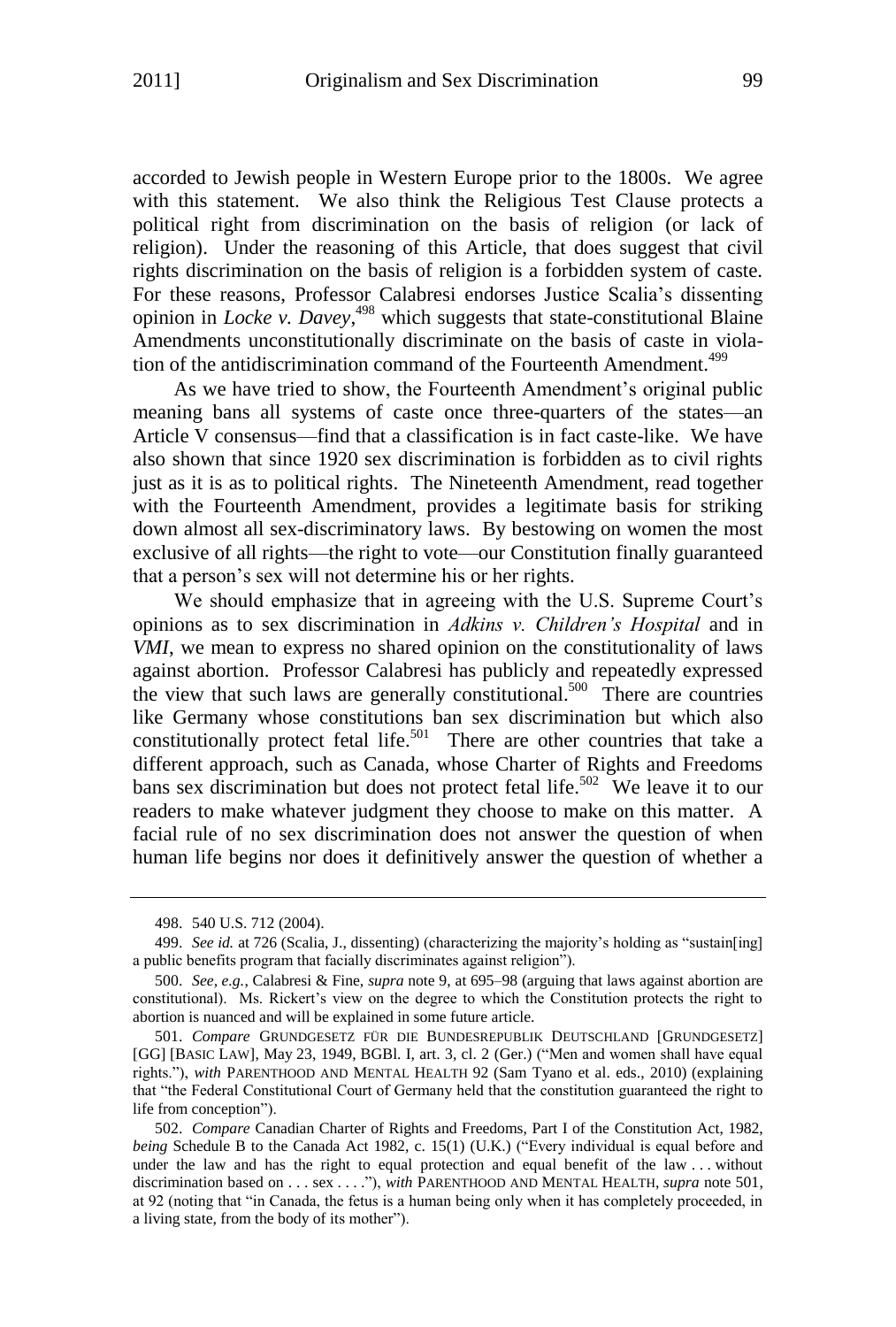legislature or a court ought to be empowered to say when life begins. The question addressed in this Article is solely the question of whether sex discrimination is unconstitutional under the U.S. Constitution as amended. We conclude that it is.

Our experience as a nation since the adoption of the Fourteenth Amendment in 1868 has shown that the Framers of the Fourteenth Amendment's "factual" assumptions about women's capabilities, as well as their belief that enfranchised women would pose a serious threat to the family, were unfounded. We now know that women are as capable as men of exercising their rights responsibly. For that reason, women have had a constitutional right to vote in all federal and state elections since 1920.

Women have had a big impact on American politics since they won the right to vote. Women played a decisive role in electing the first African-American president,<sup>503</sup> and two women have been nominated to be Vice President.<sup>504</sup> Four women have now been appointed to the Supreme Court, and three of those four are currently serving on the Court and constitute onethird of its membership. The progress that American women have made since 1920 is mind-boggling and has affected the status of women and men all over the world. Research conducted in rural India, the original home of the caste system, found that six to seven months after getting cable television, "men and women alike had become more open to the idea of women's autonomy, and more accepting of female participation in household decision making."<sup>505</sup> This is encouraging, and it may be evidence that, if the Framers of the Fourteenth Amendment knew what we know now, they would not have included the word *male* in Section Two of the Amendment.

In conclusion, we ask our readers to think back to the Court's most recent big step toward a sex discrimination doctrine that comports with the original meaning of the Fourteenth and Nineteenth Amendments—*VMI*. We think that case shows the wisdom of the Framers of the Fourteenth and Nineteenth Amendments. Recall that in *VMI* it was said that there were facts in dispute. The State of Virginia said that the Virginia Military Institute's unique educational experience could not survive the admission of women; the United States claimed that women would not destroy the unique experience of VMI for men and that women were in fact entitled to a share of it.

As it turns out, Justice Ginsburg and the majority's assessment of the facts has been vindicated. Ms. Rickert recently spoke with Colonel Michael Strickler, who was in charge of public relations for VMI during the six-year-

<sup>503.</sup> Fifty-six percent of women went for Obama, compared to forty-nine percent of men. *Election Results 2008*, N.Y. TIMES (Nov. 5, 2008), http://elections.nytimes.com/2008/results/ president/exit-polls.html.

<sup>504.</sup> *See* Gail Collins, Op-Ed., *McCain's Baked Alaska*, N.Y. TIMES, Aug. 30, 2008, at A19 (taking note of the increasing role of women in presidential politics).

<sup>505.</sup> Rana Foroohar, *The Real Emerging Market*, NEWSWEEK (Sept. 11, 2009), http://www.thedailybeast.com/newsweek/2009/09/11/the-real-emerging-market.html.